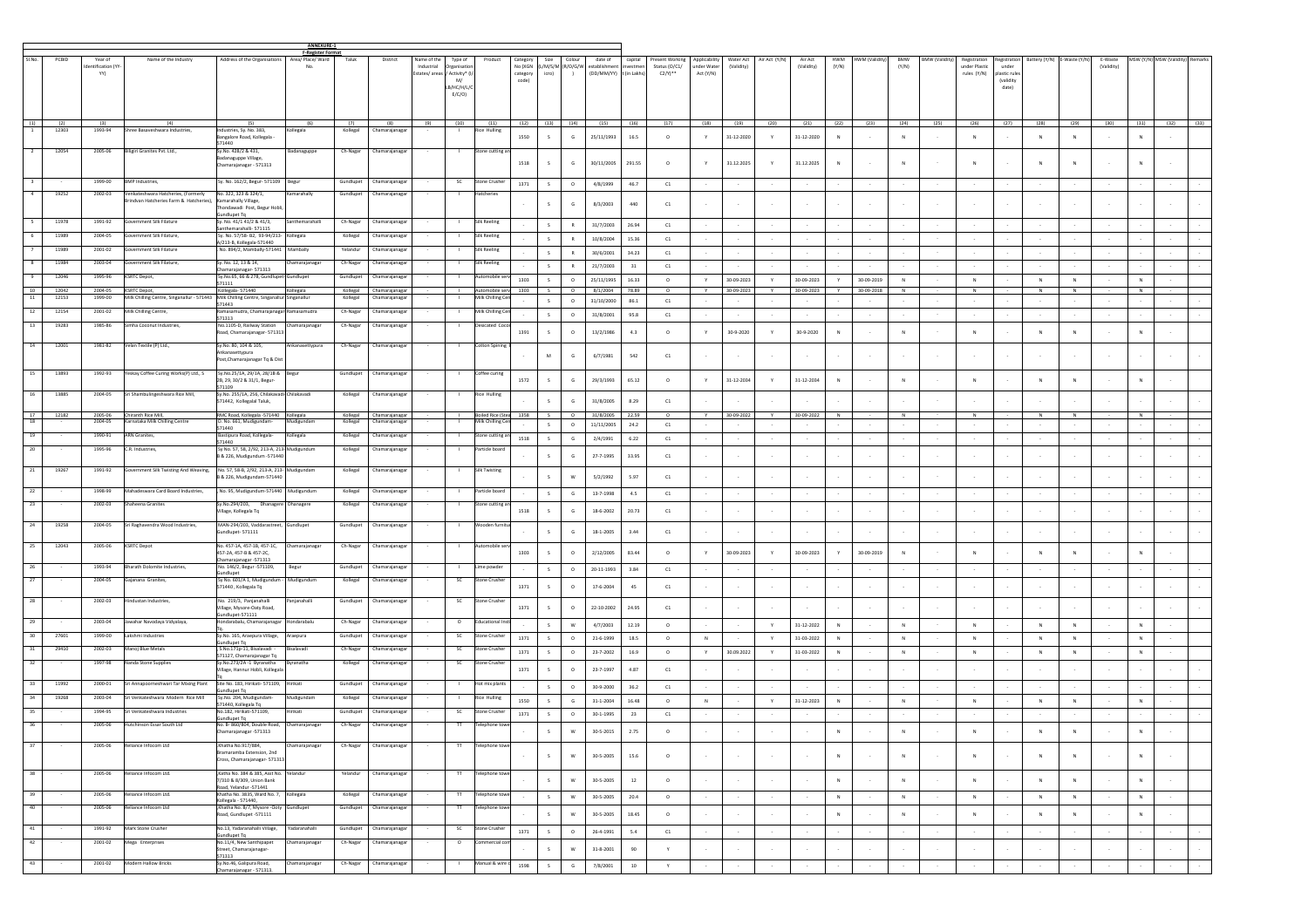|    | 11717 | 2007-08 | Ranganathaswamy Mini Hydel Project,                               | Ranganathaswamy Mini Hydel<br>Project                                         | Sattegal                      | Kollegal  | hamarajanaga      |                | lydel power             | 35       | W<br>$\mathbf{L}$                 | 27-7-2007        | 7561           | $^{\circ}$   |   |            |               | N                          |            |              |                |        |              |                |        |            |        |
|----|-------|---------|-------------------------------------------------------------------|-------------------------------------------------------------------------------|-------------------------------|-----------|-------------------|----------------|-------------------------|----------|-----------------------------------|------------------|----------------|--------------|---|------------|---------------|----------------------------|------------|--------------|----------------|--------|--------------|----------------|--------|------------|--------|
| 45 | 39391 | 2002-03 | SKS Stone Crusher,                                                | No. 157/2b, Shivapura Village,<br>Chamarajanagar Tq                           | Shivapura                     | Ch-Nagar  | hamarajanaga      | SC             | Stone Crushe            | 1371     | S<br>$\circ$                      | 12/10/2002       | 212            | $\circ$      | Y | 25-09-2023 | $\mathbb {Y}$ | 25-09-2023<br>$\mathbb N$  |            | $\,$ N       | ${\sf N}$      |        | N            | ${\sf N}$      |        | ${\sf N}$  |        |
| 46 | 11715 | 2006-07 | Bhoruka Power Industries Ltd., (Former<br>SLS Power Industries)   | S.No.1692/1 & 1118, Sattegala - Sattegala<br>571498, Kollegala Tq             |                               | Kollegal  | hamarajanag       |                | del pow                 | 35       | W                                 | $14 - 6 - 2006$  | 6780           | $\circ$      |   |            |               | Y                          | 31.12.2020 | ${\sf N}$    | $\overline{N}$ |        |              | N              |        | N          |        |
| 47 | 20754 | 2002-03 | Sri Sri Kanteshwara Stone Crusher,                                | No.189, Hirikati- 571109,                                                     | lirikati                      | Gundlupet | :<br>hamarajanaga | SC             | one Crush               |          |                                   |                  |                |              |   |            |               |                            |            |              |                |        |              |                |        |            |        |
| 48 |       | 1989-90 | Cauvery Paper Ltd,                                                | undlupet Tq<br>Sattegala-571498, Kollegala Tq Sattegala                       |                               | Kollegal  | hamarajanaga      |                | per & Bo                | 1371     | $\circ$<br>$\mathsf{s}$<br>M<br>R | 12/3/2003        | 45<br>535      | C1           |   |            |               |                            |            |              |                |        |              |                |        |            |        |
| 49 |       | 1981-82 | Sri Devi Textiles (P) Ltd.                                        | Sy.No. 38/1, 39/2 & 40/3,                                                     | rrinajanapura                 | Ch-Nagar  | hamarajanaga      |                | tton Spi                |          |                                   | 6/11/1989        |                | C1           |   |            |               |                            |            |              |                |        |              |                |        |            |        |
|    |       |         |                                                                   | arinajanapura Village,<br>hamarajanagar- 571313                               |                               |           |                   |                |                         |          | S.<br>G                           | 16-6-1981        | 350            | C1           |   |            |               |                            |            |              |                |        |              |                |        |            |        |
| 50 | 23091 | 1989-90 | Bannari Amman Sugars Ltd., (Formerly<br>Mahaeshwara Sugars Ltd.,) | Kunthur-571489, Kollegala Tq Kunthur                                          |                               | Kollegal  | Chamarajanaga     |                | Sugar Mill:             | 1154     | 17 Cat.<br>17 cat                 | 7/1/1989         | 2860.14        | $\circ$      | v | 30.06.202  | Y             | 30.06.2021<br>Y            | 30.06.2021 | N            | $\overline{N}$ |        | N            | $\overline{N}$ |        | $\,N\,$    |        |
| 51 |       | 1982-83 | Nrapids Ltd.                                                      | Satteagala- 571498, Kollegala                                                 | atteagala                     | Kollegal  | hamarajanaga      |                | aper & Bo               |          | $\mathsf{s}$<br>R                 | 21-12-1982       | 450            | C1           |   |            |               |                            |            |              |                |        |              |                |        |            |        |
| 52 |       | 2006-07 | ndian Granite & Polish Unit                                       | Sy.No. 33, Bedarapura Village,<br>hamarajangar -571313                        | Bedarapura                    | Ch-Nagar  | Chamarajanagar    |                | one cutting             | 1518     | $\mathsf G$<br>$\mathsf{s}$       | 10/11/2006       | 13.24          | C1           |   |            |               |                            |            |              |                |        |              |                |        |            |        |
| 53 | 12048 | 2006-07 | S N P Rice Mill                                                   | Sy.No. 74, Mysore Road,                                                       | Chamarajanagar                | Ch-Nagar  | Chamarajanaga     |                | <b>Boiled Rice (Ste</b> | 1358     | $\mathsf{s}$<br>$\circ$           | 25-1-2007        | 6.33           | $\circ$      | Y | 30-09-2022 | Y.            | 30-09-2022<br>N            |            | N            | N              |        | N            | N              |        | N          |        |
| 54 |       | 2006-07 | Amruth Mahal Minerals                                             | Chamarajanagar -571313<br>Sy.No, 162/1, Begur- 571109<br>undlupet Tq          | egur                          | Gundlupet | hamarajanaga      |                | ime powde               |          | S<br>$\circ$                      | 5/10/2006        | 9.95           | C1           |   |            |               |                            |            |              |                |        |              |                |        |            |        |
| 55 | 30275 | 2003-04 | City Light Industries                                             | Sy.No. 454, Badanaguppe<br>illage, Chamarajanagar-                            | adanaguppe                    | Ch-Nagar  | Chamarajanaga     | SC             | tone Crush              | 1371     | $\circ$                           | 23-10-2003       | 21             | $\circ$      |   | 31-03-2023 | $\mathbf{Y}$  | 31-03-2023                 |            |              |                |        |              | $\mathsf{N}$   |        |            |        |
| 56 |       | 2006-07 | Sarvashanthi Enterprises                                          | 71313<br>y.No. 129/1, Begur-571109,                                           | Begur                         | Gundlupet | hamarajanaga      |                | llow bricks             |          |                                   |                  |                |              |   |            |               |                            |            |              |                |        |              |                |        |            |        |
| 57 |       | 2006-07 | anjay Wood Industries                                             | undlupet Tq<br>Asst No. 675,199/1                                             | adakeri                       | Gundlupe  | hamarajanag       |                |                         |          | $\mathsf{s}$<br>G                 | 7/10/2006        | 21.95          | Y            |   |            |               |                            |            |              |                |        |              |                |        |            |        |
|    |       |         |                                                                   | lalladakeri, Gundlupet- 571111                                                |                               |           |                   |                |                         |          | $\mathsf{s}$<br>G                 | $31 - 6 - 2006$  | 4.5            | C1           |   |            |               |                            |            |              |                |        |              |                |        |            |        |
| 58 |       | 2005-06 | Ganesh Blue Metal                                                 | SY No. 171/P-9, 171/P-7, 171/P- Bisalavadi<br>, Bisalavadi- 571127,           |                               | Ch-Nagar  | Chamarajanaga     | sc             | Stone Crush             | 1371     | $\mathsf{s}$<br>$\circ$           | 24-2-2006        | 24.75          | $\circ$      |   | 31-03-2022 | Y             | 31-03-2022<br>$\mathbb{N}$ |            |              |                |        |              | N              |        |            |        |
| 59 |       | 2006-07 | Raghavendra Mould Brick Industries                                | hamarajanagar Tq<br>Sy.No. 35/1 & 36/1, Vijayapura, Vijayapura                |                               | Gundlupet | Chamarajanaga     |                | fanual & wir            |          |                                   |                  |                |              |   |            |               |                            |            |              |                |        |              |                |        |            |        |
|    |       |         |                                                                   | Sundlupet- 571111                                                             |                               |           |                   |                |                         | 1550     | S.<br>G                           | $25 - 1 - 2007$  | 10.1           |              |   |            |               |                            |            |              |                |        |              |                |        |            |        |
| 60 | 29336 | 2006-07 | Apex Crushers                                                     | Sy.No. 200 & 203, Hirikati-<br>71109, Gunlupet Ta                             | Hirikati                      | Gundlupet | hamarajanaga      | SC             | tone Crushe             | 1371     | $\mathsf{s}$<br>$\circ$           | $16 - 11 - 2006$ | 275            | ${\tt C1}$   |   |            |               |                            |            |              |                |        |              |                |        |            |        |
| 61 |       | 2006-07 | Chaithanaya Brick Industries                                      | y.No. 51& 53/3 Hangala<br>fillage, Gundlupet Tq                               | angala                        | Gundlupet | hamarajanaga      |                | lanual & wir            | 1550     | $\mathsf{s}$<br>G                 | 7/3/2007         | 16.85          | $\mathbf{v}$ |   |            |               |                            |            |              |                |        |              |                |        |            |        |
| 62 |       | 2006-07 | Chanadramouleshwara Brick Industries                              | Sy.No. 17/3B & 17/2B,<br>uliugane Village,                                    | uliugane                      | Gundlupet | hamarajanaga      |                | fanual & wir            | 1550     | s.<br>G                           | 30-3-2007        | $\overline{9}$ |              |   |            |               |                            |            |              |                |        |              |                |        |            |        |
| 63 |       | 2006-07 | M S Jelly Crushing Unit                                           | hamarajanagar 571313<br>Sy.No. 15, Heggavadi Village,                         | leggavadi                     | Ch-Nagar  | Chamarajanaga     | SC             | tone Crushe             | 1371     | S<br>$\circ$                      | 8/3/2007         | 17.2           | C1           |   |            |               |                            |            |              |                |        |              |                |        |            |        |
| 64 | 30274 | 2006-07 | Sri Lakshmi Stone Crushing Industries                             | hamarajanagar Tq<br>.<br>y.No. 441, Badanaguyppe<br>/illage, Chamarajanagar - | adanaguyppe                   | Ch-Nagar  | hamarajanaga      | SC             | one Crush               | 1371     | s<br>$\circ$                      | 25-10-2006       | 23.25          | C1           |   |            |               |                            |            |              |                |        |              |                |        |            |        |
| 65 | 19271 | 2007-08 | Vanitha Block Industries                                          | 571313<br>y.No. 1119, Agra Village,                                           | Agra                          | Yelandur  | hamarajanaga      |                | anual & wire            |          |                                   |                  |                |              |   |            |               |                            |            |              |                |        |              |                |        |            |        |
| 66 | 12246 | 2007-08 | Star Stone Industries                                             | ellandur Tq<br>Asst No. 44/30, Galipura Main Chamarajanagar                   |                               | Ch-Nagar  | hamarajanaga      |                | one cutting             |          | $\mathsf{s}$<br>G                 | 21-8-2007        | 3.7            | C1           |   |            | $\sim$        |                            |            |              |                |        |              |                |        |            |        |
|    |       |         |                                                                   | Road, Chamarajanagar- 571313                                                  |                               |           |                   |                |                         | 1518     | G<br>$\mathcal{S}$                | 27-4-2007        | 42             | $\circ$      |   | 30-9-2019  | Y             | 30-9-2019<br>$\mathbb{N}$  |            |              |                |        |              | N              |        |            |        |
| 67 | 19281 | 2007-08 | Lakshmi Industry                                                  | Sy.No. 219/2, Panjanahalli<br>ilallage, Gundlupet -571111                     | ınjanahalli                   | Gundlupet | :hamarajanaga     |                | lanual & wi             |          | $\mathsf{s}$<br>G                 | 26-6-2007        | 10             | C1           |   |            |               |                            |            |              |                |        |              |                |        |            |        |
| 68 | 19272 | 2007-08 | S A J Cement Brick Industries                                     | No.116/5 & 116, Gundlupet                                                     | amarajanagar                  | Ch-Nagar  | hamarajanaga:     |                | llow brick              |          |                                   |                  |                |              |   |            |               |                            |            |              |                |        |              |                |        |            |        |
|    |       |         |                                                                   | Road, Chamarajangar - 571313                                                  |                               |           |                   |                |                         |          | G<br>S.                           | 28-1-2008        | 2.31           | C1           |   |            |               |                            |            |              |                |        |              |                |        |            |        |
| 69 | 12009 | 2008-09 | Rayan Indstruies (Noble Industries)                               | Asst. No. 860, Gundlupet Road, Chamarajanagar<br>Chamarajanagar -571313.      |                               | Ch-Nagar  | hamarajanaga      |                | tone cutting            | 1518     | G<br>s.                           | 28-1-2008        | 7.77           | C1           |   |            |               |                            |            |              |                |        |              |                |        |            |        |
| 70 | 13891 | 2006-07 | Maruthi Coconut Industries                                        | Sy.No.726/3, Mysore-<br>Chamarajanagar Road,                                  | Chamarajanagar                | Ch-Nagar  | Chamarajanaga     |                | Desicated Coo           |          | $\circ$<br>S.                     | 17-8-2006        | 90             | C1           |   |            |               |                            |            |              |                |        |              |                |        |            |        |
| 71 | 19264 | 2006-07 | remier Cocount Industries                                         | hamarajanagar- 571313<br>Sy.No. 7/1, Gundlupet Road,                          | hamarajanagar                 | Ch-Nagar  | hamarajanaga      |                | esicated Coo            |          |                                   |                  |                |              |   |            |               |                            |            |              |                |        |              |                |        |            |        |
| 72 |       | 2007-08 | odafone Essar South Ltd.                                          | hamarajanagar- 571313.<br>Asst No. 606, Girish Complex,                       | amarajanagar                  | Ch-Nagar  | hamarajanaga      | $^{\text{TT}}$ | lephone ti              |          | $\mathsf{s}$<br>$\circ$           | 27-9-2006        | 15.75          | C1           |   |            |               |                            |            |              |                |        |              |                |        |            |        |
|    |       |         |                                                                   | Agrahara Street,<br>Chamarajanagar -571313                                    |                               |           |                   |                |                         |          | $\mathsf{s}$<br>W                 | 29-12-2007       | 14.84          | $\circ$      |   |            |               | $\mathbb{N}$               |            |              |                |        |              | N              |        | N          |        |
| 73 |       | 2007-08 | /odafone Essar South Ltd.,                                        | Asst No. 731/B2, Sathegala-<br>571498, Kollegala Tq                           | athegala                      | Kollegal  | hamarajanaga      |                | ephone!                 |          | S<br>W                            | 29-12-2007       | 16.51          | $^{\circ}$   |   |            |               | N                          |            | N            | N              |        | N            | N              |        | N          |        |
| 74 |       | 2007-08 | /odafone Essar South Ltd                                          | Asst No. 664/1, Sathegala-<br>571498, Kollegala Tq                            | thegala                       | Kollegal  | amarajanaga       |                | elephone t              |          | S<br>W                            | 29-12-2007       | 15.36          | $\circ$      |   |            | $\sim$        | N                          | $\sim$     | N            | N              |        | N            | N              | $\sim$ | N          |        |
| 75 |       | 2007-08 | Vodafone Essar South Ltd                                          | Sy.No. 26, Gurunanagara,<br>M.M.Hills -571490                                 | urunanagara                   | Kollegal  | hamarajanaga      | $\mathsf{T}$   | elephone to             |          | S<br>W                            | 29-12-2007       | 15.32          | $\circ$      |   |            |               | N                          |            | N            | N              |        | N            | N              |        | N          |        |
|    |       | 2007-08 | Vodafone Essar South Ltd                                          | Near Water Tank, "S" Village,<br>deyarapalya - 571457                         | Odeyarapalya                  | Kollega   | hamarajanag       | $^{\text{TT}}$ |                         |          | $\mathsf{s}$<br>W                 | 29-12-2007       | 21.72          | $\circ$      |   |            |               | $\mathbb{N}$               |            |              | N              |        |              | N              |        | N          |        |
| 77 |       | 2007-08 | odafone Essar South Ltd                                           | Sy.No.51/1, 2nd Main Road,<br>lannur - 571439                                 | mu                            | Kollegal  | amarajanaga       | $^{\text{II}}$ |                         |          | S<br>${\sf w}$                    | 29-12-2007       | 14.76          | $\circ$      |   |            |               | $_{\rm N}$                 |            | N            | ${\sf N}$      |        | N            | ${\sf N}$      |        | ${\sf N}$  |        |
| 78 |       | 2007-08 | Vodafone Essar South Ltd                                          | Basaveshwara Exten:<br>Vysaya Bank Building,                                  | legala                        | Kollegal  | Chamarajanaga     | T              |                         |          |                                   |                  |                |              |   |            |               |                            |            |              |                |        |              |                |        |            |        |
|    |       |         |                                                                   | Ambedkar Road, Kollegala<br>571440                                            |                               |           |                   |                |                         |          | W                                 | 29-12-2007       | 15.55          | $\circ$      |   |            |               |                            |            |              |                |        |              |                |        | N          |        |
| 79 |       | 2007-08 | Vodafone Essar South Ltd                                          | Sy.No7/832, Yathra Nivasa,<br>ollegala - 571440                               | llegala                       | Kollegal  | hamarajanag       | $^{\text{TT}}$ |                         |          | $\mathsf{s}$<br>W                 | 29-12-2007       | 15.99          | $\circ$      |   |            |               | $\mathbb N$                |            | ${\sf N}$    | $\mathsf{N}$   |        |              | $\mathsf{N}$   |        | $\,$ N     |        |
| 80 |       | 2007-08 | Vodafone Essar South Ltd                                          | Near Palace of Dalailama.<br>deyarapalya - 571457                             | deyarapalya                   | Kollegal  | Chamarajanaga     | $^{\text{II}}$ | lephone to              |          | S<br>W                            | 29-12-2007       | 21.62          | $\circ$      |   |            |               | $\mathbb N$                |            | ${\sf N}$    | $\mathsf{N}$   |        | $\mathbb{N}$ | $\mathsf{N}$   |        | $_{\rm N}$ |        |
| 81 |       | 2007-08 | Vodafone Essar South Ltd                                          | S" Village Post, Odeyarapalya<br>571457                                       | deyarapalya                   | Kollegal  | hamarajanaga      |                | ephone to               |          | S<br>W                            | 29-12-2007       | 21.72          | $\circ$      |   |            |               | $\mathbb N$                |            | N            | N              |        | N            | N              |        | N          |        |
| 82 |       | 2012-13 | Fower Vission India (P) Ltd,                                      | Sri Vishwanatha Temple Road, Kollegala<br>Kollegala-571440                    |                               | Kollegal  | hamarajanaga      | $^{\text{II}}$ | lephone to              |          | S<br>W                            | 9/8/2012         | 9.48           | $\circ$      |   |            |               | $_{\rm N}$                 |            | N            | ${\sf N}$      |        | N            | ${\sf N}$      |        | ${\sf N}$  |        |
| 83 |       | 2007-08 | Bharathi Airtel Ltd,                                              | Sy No. 151, Main Road,<br>hiyanasamudhra, Kollegala To                        | hivanasamudhra                | Kollegal  | Chamarajanaga     | $^{\text{TT}}$ | Felephone tov           |          | $\mathsf{s}$<br>W                 | 3/7/2007         | 9.38           | $\circ$      |   |            |               | $\mathbb N$                |            | N            | $\mathbf N$    |        |              | ${\sf N}$      |        | ${\sf N}$  |        |
| 84 |       | 2007-08 | Bharathi Airtel Ltd,                                              | 3harathi Airtel Ltd, No. 78, Asst Kollegala<br>No. 404, Old Kurubara Street,  |                               | Kollegal  | Chamarajanagar    | π              |                         |          | $\mathsf{W}$                      | 3/7/2007         | 9.52           |              |   |            |               |                            |            |              |                |        |              |                |        |            |        |
| 85 |       | 2007-08 | Bharathi Airtel Ltd,                                              | Collegala- 571440<br>No. 1113, Property No. 1070,                             | Chamarajanagar                | Ch-Nagar  | Chamarajanagar    | $\mathsf{T}$   | elephone to             |          |                                   |                  |                |              |   |            |               |                            |            |              |                |        |              |                |        |            |        |
|    |       |         |                                                                   | ramaramba Extension,<br>Chamarajanagar- 571313                                |                               |           |                   |                |                         |          | S<br>${\sf w}$                    | 3/7/2007         | 9.52           | $\circ$      |   |            | $\sim$        | $\overline{N}$             |            | $\mathbb{N}$ |                |        |              | $\mathbf{N}$   |        | $_{\rm N}$ | $\sim$ |
| 86 |       | 2007-08 | Bharathi Airtel Ltd,                                              | No. 1688/1414, Asst.No.                                                       | undlupet                      | Gundlupet | Chamarajanagar    | T              | elephone tov            |          |                                   |                  |                |              |   |            |               |                            |            |              |                |        |              |                |        |            |        |
|    |       |         |                                                                   | 561/517, Old Hospital Road,<br>Opp Vijaya Bank, Gundlupet-                    |                               |           |                   |                |                         |          | S<br>${\mathsf w}$                | 3/7/2007         | 9.38           | $\circ$      |   | $\sim$     | $\sim$        | $\mathbb{N}$               |            | $\mathsf{N}$ | $\mathbf N$    | $\sim$ |              | N              | $\sim$ | $\,N\,$    | $\sim$ |
| 87 |       | 2007-08 | Sri Mahadeshwara Industries,                                      | 571111<br>Maleyur Village,                                                    | Maleyur                       | Ch-Nagar  | Chamarajanagar    | SC             | Stone Crusher           |          |                                   |                  |                |              |   |            |               |                            |            |              |                |        |              |                |        |            |        |
| 88 | 12244 | 2007-08 | <b>White Hill Granites</b>                                        | Chamarajanagar .Tq<br>No 438, Badanaguppe Village,                            | Badanaguppe                   | Ch-Nagar  | Chamarajanagar    |                | stone cutting           | 1371     | S<br>$\circ$                      | 5/7/2007         | 24.28          | Y            |   |            | $\sim$        |                            |            |              |                |        |              |                | $\sim$ |            | $\sim$ |
|    |       |         |                                                                   | Chamarajanagar- 571313                                                        |                               |           |                   |                |                         | 1518     | S<br>$\mathsf G$                  | 12/9/2007        | 35             | C1           |   |            | $\sim$        |                            |            |              |                |        |              | $\sim$         | $\sim$ |            | $\sim$ |
| 89 | 19246 | 2007-08 | Venkateswara Wood Industries                                      | Asst No. 630/508/1<br>Codlemuddaiahna Kola,                                   | odlemuddaiahna Kol. Gundlupet |           | Chamarajanagar    | - 11           | Wooden furnit           |          | S<br>$\mathsf G$                  | 15-12-2007       | 4.37           | C1           |   | $\sim$     | $\sim$        |                            | $\sim$     |              |                |        |              | $\sim$         | $\sim$ |            | $\sim$ |
| 90 |       | 2007-08 | SAPPHIRE Stones                                                   | undlupet, 571111<br>v. No 16/88. Mysore Road.<br>hamarajanagar- 571313        | Chamarajanagar                | Gundlupet | Chamarajanaga     |                | tone cutting ar         | $1518\,$ | $\mathsf{s}$<br>G                 | 23-11-2007       | 49.75          | Y            |   |            | $\sim$        |                            |            |              |                |        |              |                | $\sim$ |            | $\sim$ |
|    |       |         |                                                                   |                                                                               |                               |           |                   |                |                         |          |                                   |                  |                |              |   |            |               |                            |            |              |                |        |              |                |        |            |        |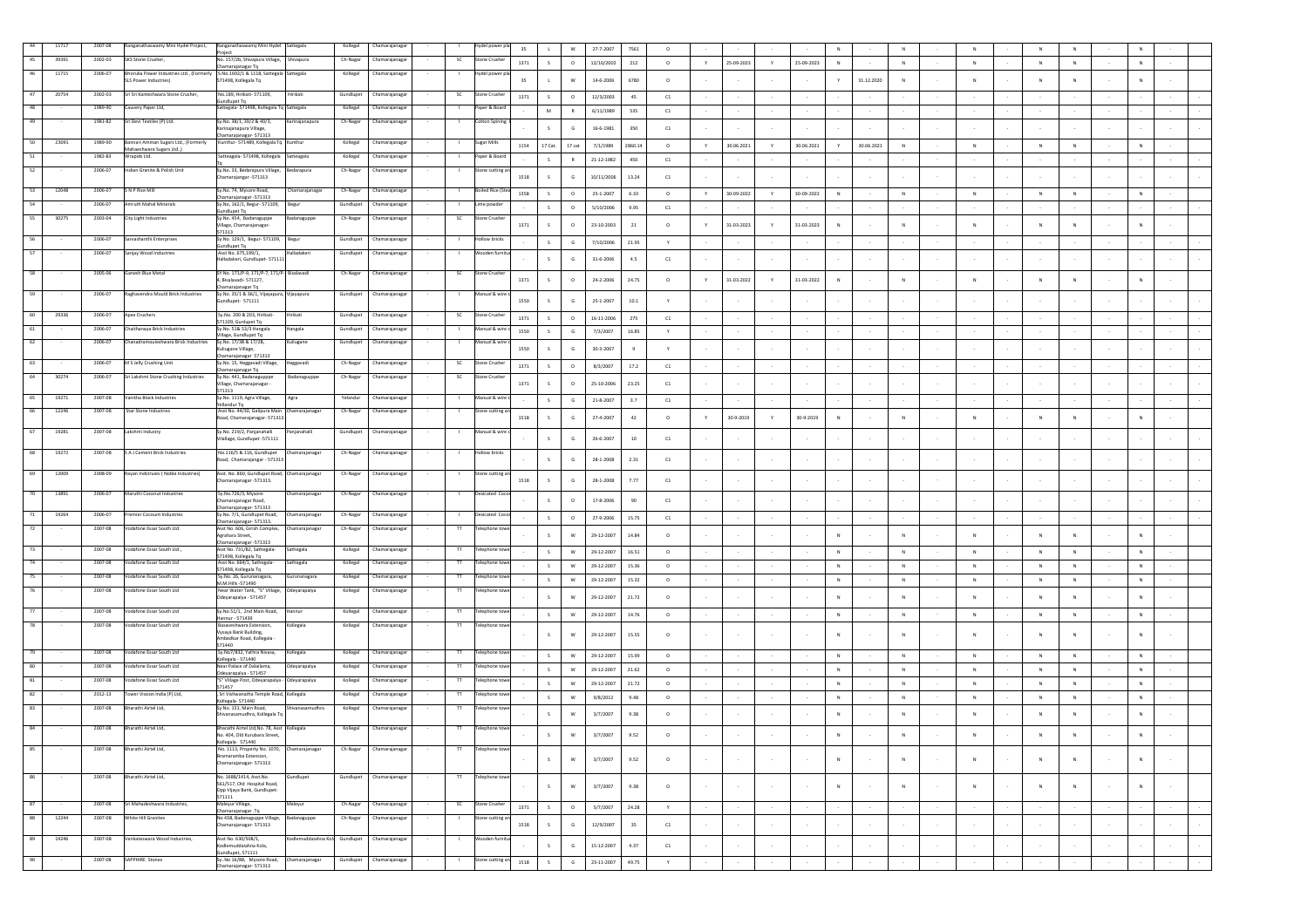|     |       | 2007-08     | Sri Jayalakshmi Hollow Bricks                                               | v.No. 205. Hirikati- 571109.<br>undlupet Tq                                  | lirikati        | Gundlupet | hamarajanag              |                    | <b>Ilow brick</b> |      |              | G         | 4/3/2008         | $12\,$      |         |              |                  |                 |                  |              |        |              |                |              |             |        |             |            |  |
|-----|-------|-------------|-----------------------------------------------------------------------------|------------------------------------------------------------------------------|-----------------|-----------|--------------------------|--------------------|-------------------|------|--------------|-----------|------------------|-------------|---------|--------------|------------------|-----------------|------------------|--------------|--------|--------------|----------------|--------------|-------------|--------|-------------|------------|--|
|     |       | 2007-08     | <b>Concord Construction</b>                                                 | Sy.No. 461 Kunthanur Village,<br>sundlupet-571111                            | unthanur        | Gundlupet | Chamarajanaga            |                    | Hot mix plant     |      | $\mathsf{s}$ | $\circ$   | 19-3-2008        | 28.8        | C1      |              |                  |                 |                  |              |        |              |                |              |             |        |             |            |  |
| 93  | 40482 | 2007-08     | Sri Lakshmi Venkateshwara Stone Crusher, No.183, Hirikati -571109,          |                                                                              | irikati         | Gundlupet | Chamarajanaga            | SC                 | tone Crushe       | 1371 | S            | $\circ$   | 2/2/2008         | 2.53        | C1      |              |                  |                 |                  |              |        |              |                |              |             |        |             |            |  |
| 94  |       | 2009-10     | GTL Infrastructure Ltd,                                                     | undlupet Tq<br>No. 22/2192, 2nd Cross,                                       | amarajanaga     | Ch-Nagar  | Chamarajanagar           |                    | elephone to       |      |              |           |                  |             |         |              |                  |                 |                  |              |        |              |                |              |             |        |             |            |  |
|     |       |             |                                                                             | <b>Iramabramba Extension</b><br>hamarajanagar- 571313                        |                 |           |                          |                    |                   |      | s.           | W         | 7/8/2019         | 37.98       | $\circ$ |              |                  |                 |                  |              |        |              | N              |              |             |        |             |            |  |
| 95  |       | 2009-10     | GTL Infrastructure Ltd,                                                     | Sy No.445, Harave,<br>.<br>hamarajanagar Tq & Dist                           | Harave          | Ch-Nagar  | Chamarajanagar           | $^{\rm{TT}}$       | Telephone tow     |      | S            | W         | 7/8/2019         | 36.75       | $\circ$ |              |                  |                 |                  | N            |        | N            | N              | N            | N           |        | N           |            |  |
|     |       | 2009-10     | GTL Infrastructure Ltd,                                                     | Catha No. 406/244, Opp R.M.C. Hannur<br>rard, Hannur- 571439, Kollegala      |                 | Kollegal  | hamarajanaga             |                    | elephone tov      |      |              | w         | 7/8/2019         | 36.3        | $\circ$ |              |                  |                 |                  | N            |        | N            | ${\sf N}$      | N            |             |        |             |            |  |
|     |       | $2009 - 10$ | GTL Infrastructure Ltd,                                                     | No 45/B, Katha No. 236,                                                      | amarajanaga     | Ch-Nagar  | Chamarajanagar           | $\top$             | elephone tow      |      |              |           |                  |             |         |              |                  |                 |                  |              |        |              |                |              |             |        |             |            |  |
|     |       |             |                                                                             | lehmat Nagar, Sathy Road,<br>Chamarajanagar- 571313                          |                 |           |                          |                    |                   |      | s.           |           | 7/8/2019         | 39.18       | $\circ$ |              |                  |                 |                  | N            |        | N            |                |              |             |        |             |            |  |
| 98  |       | 2009-10     | GTL Infrastructure Ltd,                                                     | Asst No. 799/499, Nanfi Time<br>Music Gundlupet-571111                       | undlupet        | Gundlupet | hamarajanaga             | $\mathbf{T}$       | elephone tow      |      | S            | W         | 7/8/2019         | 37.98       | $\circ$ |              |                  |                 |                  | N            |        | N            | ${\sf N}$      | N            |             |        | N           |            |  |
|     |       |             |                                                                             |                                                                              |                 |           |                          |                    |                   |      |              |           |                  |             |         |              |                  |                 |                  |              |        |              |                |              |             |        |             |            |  |
| 99  |       | $2009 - 10$ | GTL Infrastructure Ltd,                                                     | Plot No. 53/54, No. 581,<br>Amachawadi, Chamarajanaga                        | nachawad        | Ch-Nagar  | hamarajanag              | $^{\text{II}}$     | elephone to       |      | $\mathsf{s}$ | W         | 7/8/2019         | 33.66       | $\circ$ |              |                  |                 |                  | N            |        | N            |                |              |             |        | N           |            |  |
| 100 |       | 2009-10     | GTL Infrastructure Ltd.                                                     | Ta & Dist<br>No. 252/1p, Heggotara,                                          | eggotara        | Ch-Nagar  | hamarajanag              |                    | elephone to       |      | S            | W         | 7/8/2019         | 31.98       | $\circ$ |              |                  |                 |                  | N            |        | N            | ${\sf N}$      | $_{\rm N}$   | ${\sf N}$   |        | ${\sf N}$   |            |  |
| 101 |       | 2009-10     | GTI Infrastructure Itd                                                      | hamarajanagar Tq & Dist<br>No. 366, Khatha No. 62, Udigala Udigala           |                 | Ch-Nagar  | Chamarajanaga            |                    | elephone tow      |      |              |           |                  |             |         |              |                  |                 |                  |              |        |              |                |              |             |        |             |            |  |
|     |       |             |                                                                             | 571313, Chamarajanagar Tq                                                    |                 |           |                          |                    |                   |      | S            | w         | 7/8/2019         | 34.38       | $\circ$ |              |                  |                 |                  | $\mathbb{N}$ |        | $\mathbb{N}$ | N              | N            | $\,$ N      |        | N           |            |  |
| 102 |       | 2009-10     | GTL Infrastructure Ltd.                                                     | Sv No. 133. Khatha No. 617.<br>Shagya Village, Hannur Hobli,                 | Shagya          | Kollegal  | Chamarajanagar           | $^{\rm{TT}}$       | Telephone tow     |      | s.           | W         |                  |             | $\circ$ |              |                  |                 |                  |              |        | N            |                |              |             |        | N           |            |  |
|     |       |             |                                                                             | Collegala Taluk                                                              |                 |           |                          |                    |                   |      |              |           | 7/8/2019         | 34.38       |         |              |                  |                 |                  | N            |        |              |                |              |             |        |             |            |  |
| 103 |       | 2009-10     | GTL Infrastructure Ltd,                                                     | Property No. 225/4, Yelandur-<br>571441                                      | Yelandur        | Yelandur  | Chamarajanaga            | $^{\text{TT}}$     | Telephone toy     |      | S            | W         | 7/8/2019         | 36.75       | $\circ$ |              |                  |                 |                  | $_{\rm N}$   |        | ${\sf N}$    | ${\sf N}$      | $\,N\,$      | N           |        | N           |            |  |
| 104 |       | 2009-10     | GTL Infrastructure Ltd,                                                     | ,No. 144, Khatha No. 3/6,<br>Vear Ramamandira, Begur-                        |                 | Gundlupet | Chamarajanaga            | $^{\text{TT}}$     | Telephone tow     |      |              | w         | 7/8/2019         | 34.35       | $\circ$ |              |                  |                 |                  | $\mathsf{N}$ |        | N            | ${\sf N}$      |              |             |        |             |            |  |
| 105 |       | 2009-10     | GTL Infrastructure Ltd,                                                     | 571109, Gundlupet Tq<br>Sy. No. 137, Khatha No. 180,                         | awdahalli       | Yelandur  | Chamarajanaga            | Π                  |                   |      |              |           |                  |             |         |              |                  |                 |                  |              |        |              |                |              |             |        |             |            |  |
|     |       |             |                                                                             | owdahalli Village, Yelandur Tq                                               |                 |           |                          |                    | elephone to       |      | $\mathsf{s}$ | W         | 7/8/2019         | 33.94       | $\circ$ |              |                  |                 |                  | $\mathsf{N}$ |        | N            |                |              |             |        |             |            |  |
| 106 |       | $2009 - 10$ | GTL Infrastructure Ltd,                                                     | , Plot No. 627, Khatha No.29/4, Hangala                                      |                 | Gundlupet | Chamarajanaga            | $\overline{\rm H}$ | Telephone tow     |      |              |           |                  |             |         |              |                  |                 |                  |              |        |              |                |              |             |        |             |            |  |
|     |       |             |                                                                             | langala Village, Gundlupet Tq                                                |                 |           |                          |                    |                   |      | $\mathsf{s}$ | W         | 7/8/2019         | 34.35       | $\circ$ |              |                  |                 |                  | N            |        | N            | ${\sf N}$      |              |             |        | N           |            |  |
| 107 |       | 2009-10     | GTL Infrastructure Ltd,                                                     | GTL Infrastruture Ltd., Plot No.<br>176, Kollegala- 571440                   | llegala         | Kollegal  | hamarajanag              | $\mathbf{T}$       | elephone t        |      | S            | ${\sf w}$ | 7/8/2019         | 39.18       | $\circ$ |              |                  |                 |                  | $\mathbb{N}$ |        | $\,$ N       | $\,$ N         | $\,N\,$      | N           |        | N           |            |  |
| 108 |       | $2009 - 10$ | GTL Infrastructure Ltd,                                                     | Sy. No. 774/1 & 773/2, Khatha<br>No. 64, Yeragamballi Village,               | agamball        | Yelandur  | hamarajanag              | π                  |                   |      | s.           | W         | 7/8/2019         | 34.38       | $\circ$ |              |                  |                 |                  | N            |        | $\mathsf{N}$ | $\mathbf{N}$   | N            |             |        | N           |            |  |
| 109 |       | 2008-09     | Wirless TT Info Service Ltd,                                                | elandur Tq<br>No. 547, Kempapura Villege                                     | lempapura       | Ch-Nagar  | hamarajanag              |                    | elephone to       |      |              |           |                  |             |         |              |                  |                 |                  |              |        |              |                |              |             |        |             |            |  |
|     |       |             |                                                                             | Chamarajanagar Tq & Dist.                                                    |                 |           |                          |                    |                   |      | S            | w         | 13-8-2018        | 15.5        | $\circ$ |              |                  |                 |                  | $\mathbb{N}$ |        | $\mathbb{N}$ | N              | $\mathbb{N}$ |             |        | N           |            |  |
| 110 |       | 2008-09     | Wirless TT Info Service Ltd,                                                | No.205/4, Lokkanahalli Villege, Lokkanahalli<br>Kollegala Tq, Chamarajanagar |                 | Kollegal  | Chamarajanaga            | $^{\rm{II}}$       | Telephone tow     |      | $\mathsf{s}$ | W         | $13 - 8 - 2018$  | 18.92       | $\circ$ |              |                  |                 |                  | N            |        | $\mathbb{N}$ | $\mathbb{N}$   | N            | N           |        | N           |            |  |
| 111 |       | 2008-09     | Wirless TT Info Service Ltd,                                                | No. 306/GIHI, Katha No.                                                      | Congarahalli    | Kollegal  | Chamarajanagar           | $^{\text{TT}}$     | Telephone tow     |      |              |           |                  |             |         |              |                  |                 |                  |              |        |              |                |              |             |        |             |            |  |
|     |       |             |                                                                             | 306/GIHI, Katha No. 351/2,148,<br>Kongarahalli Village, Kollegala            |                 |           |                          |                    |                   |      |              | W         | 13-8-2018        | 21.32       | $\circ$ |              |                  |                 |                  | N            |        | $\mathsf{N}$ | $\mathsf{N}$   | <b>N</b>     |             |        |             |            |  |
|     |       |             |                                                                             | Tq, Chamarajanagar Dist.                                                     |                 |           |                          |                    |                   |      |              |           |                  |             |         |              |                  |                 |                  |              |        |              |                |              |             |        |             |            |  |
| 112 |       | 2008-09     | Xcel Telecom (P) Ltd,                                                       | Property No. 33/1, Mysore-                                                   | Gundlupet       | Gundlupet | Chamarajanaga            | $^{\text{TT}}$     | Telephone toy     |      |              |           |                  |             |         |              |                  |                 |                  |              |        |              |                |              |             |        |             |            |  |
|     |       |             |                                                                             | Ooty Road, Gundlupet - 571111                                                |                 |           |                          |                    |                   |      | $\mathsf{s}$ | W         | 8/8/2008         | 18.24       | $\circ$ |              |                  |                 |                  | $\mathsf{N}$ |        | ${\sf N}$    | $\overline{N}$ | N            |             |        | ${\sf N}$   |            |  |
| 113 |       | 2008-09     | Xcel Telecom (P) Ltd,                                                       | No. 158/7, 2nd Cross, Mulluru<br>Village & Post, Kollegala Tq,               | Mulluru         | Kollegal  | hamarajanaga             | П                  | elephone to       |      | s.           | W         | 8/8/2008         | 20.09       | $\circ$ |              |                  | $\sim$          |                  | N            |        | $\mathbb{N}$ |                | N            |             |        | N           |            |  |
|     |       |             |                                                                             | hamarajanagar Dist                                                           |                 |           |                          |                    |                   |      |              |           |                  |             |         |              |                  |                 |                  |              |        |              | $\mathsf{N}$   |              | N           |        |             |            |  |
| 114 |       | 2008-09     | Xcel Telecom (P) Ltd,                                                       | Door No. 1-56, Anwar Pash<br>Mohalla, Galipura Road,                         | Chamarajanagar  | Ch-Nagar  | Chamarajanaga            | $\overline{\rm H}$ | Telephone to      |      | $\mathsf{s}$ | W         | 8/8/2008         | 23.69       | $\circ$ |              |                  |                 |                  | N            |        | $\mathbb{N}$ |                |              |             |        | N           |            |  |
| 115 | 12151 | 2008-09     | Lucky Industries,                                                           | Chamarajanagar - 571313<br>Sy.No.92/3, Uttavalli Village,                    | Uttavalli       | Ch-Nagar  | hamarajanaga             |                    | tone cutting      |      |              |           |                  |             |         |              |                  |                 |                  |              |        |              |                |              |             |        |             |            |  |
|     |       |             |                                                                             | :hamarajanagar Tq & Dist.                                                    |                 |           |                          |                    |                   | 1518 | s.           | G         | $30 - 10 - 2008$ | 46          | $\circ$ |              | 31-12-2035       | ${\sf N}$       |                  | N            |        | ${\sf N}$    | N              | $\,N\,$      | ${\sf N}$   |        | N           |            |  |
| 116 |       | 2008-09     | Vijaya Green Power (P) Ltd.,                                                | Sy. No. 1 & 134, Sathegala                                                   | athegala        | Kollegal  | Chamarajanaga            |                    | ydel pow          |      |              |           |                  |             |         |              |                  |                 |                  |              |        |              |                |              |             |        |             |            |  |
|     |       |             | Chamarajanagar Dist                                                         | 571498, Kollegala Tq,<br>hamarajanagar Dist                                  |                 |           |                          |                    |                   | 35   |              | W         | 13-11-2008       | 10812       | Y       |              |                  |                 |                  |              |        |              |                |              |             | $\sim$ |             |            |  |
| 117 | 10328 | 2007-08     | <b>KUM</b> Internationals                                                   | adanaguppe Village,<br>Chamarajanagar - 571313                               | ladanaguppe     | Ch-Nagar  | hamarajanaga             |                    | tone cutting      | 1518 |              | G         | 6/3/2008         | 1786        | $\circ$ | Υ            | 31.12.2025       | Y               | 31.12.2025       | $_{\rm N}$   |        | ${\sf N}$    | ${\sf N}$      | $_{\rm N}$   | ${\sf N}$   |        | N           |            |  |
| 118 | 26576 | 2004-05     | Hotel Kavery Comforts                                                       | No.335, Kannegala Village,<br>Hangala Hobli, Gundlupet                       | Kannegala       | Gundlupet | Chamarajanaga            | н                  | Resort            | 1593 | s.           | G         | 31-12-2004       | 96          | $\circ$ |              | 31-12-2024       | Y               | 31-12-2024       | N            |        | $\mathsf{N}$ | N              | $\mathbb{N}$ |             |        |             |            |  |
| 119 |       | 2004-05     | Niligiri Resorts,                                                           | 571111<br>Sy.No 107/2, Melukamanahalli, Melukamanahalli                      |                 | Gundlupet | Chamarajanagar           |                    |                   |      |              |           |                  |             |         |              |                  |                 |                  |              |        |              |                |              |             |        |             |            |  |
|     |       |             |                                                                             | Mysore - Ooty Road, Gundlupet<br>$-571111$                                   |                 |           |                          |                    |                   | 1593 | s.           | G         | 1/11/2004        | 24          | $\circ$ |              | 31-12-2022       | Y               | 31-12-2022       | $_{\rm N}$   |        | N            | ${\sf N}$      | $\mathbb{N}$ |             |        | N           |            |  |
| 120 |       | 1995-96     | The Country Club (India) Ltd.                                               | Wild Life Resorts, (Formerly                                                 | Mangala         | Gundlupet | Chamarajanagar           | H                  | Resort            |      |              |           |                  |             |         |              |                  |                 |                  |              |        |              |                |              |             |        |             |            |  |
|     |       |             |                                                                             | M/s. Bush Betta Holiday<br>Resorts) Sy.no 96/1, 96/2, 97/1,                  |                 |           |                          |                    |                   |      |              |           |                  |             |         |              |                  |                 |                  |              |        |              |                |              |             |        |             |            |  |
|     |       |             |                                                                             | 97/2, 97/3, 97/4, 98/1, 98/2,                                                |                 |           |                          |                    |                   | 1335 |              | $\circ$   | 7/3/1996         | 400.89      | $\circ$ | Y            | 31-12-2022       | Y               | 31-12-2022       | N            | $\sim$ | N            | N              | N            | N           |        | N           |            |  |
|     |       |             |                                                                             | 98/3 & 98/4, Mangala Village,<br>Sundlupet Tq                                |                 |           |                          |                    |                   |      |              |           |                  |             |         |              |                  |                 |                  |              |        |              |                |              |             |        |             |            |  |
| 121 |       | 2004-05     | Pathans Internationals, (Formerly<br>Sastapuri Holiday Hotel,               | Asst No. 1705, Mysore- Ooty<br>Road, Gundlupet -571111                       | Sundlupet       | Gundlupet | Chamarajanaga            |                    | Resort            | 1335 | S            | $\circ$   | 21-3-2005        | 84          | $\circ$ | Y            | 31-12-2019       | Y.              | 31-12-2019       | N            |        | N            | N              | N            | N           |        | N           |            |  |
| 122 |       | 2004-05     | Tuskar Trails (Unit Of Raj Refineries (P)                                   | No.125, Hangala Village,<br>Gundlupet Ta                                     | ngala           | Gundlupe  | hamarajanag              |                    | tesort            | 1335 | S            | $\circ$   | 1/11/2004        | 43          | $\circ$ | Y            | 31-12-2022       | Y.              | 31-12-2022       | ${\sf N}$    |        | $\mathbb N$  | $\,$ N         | N            | $\mathbb N$ |        | N           |            |  |
| 123 |       | 1995-96     | <b>MC</b> Resorts                                                           | Vo. 112 Melukumanahalli<br>Gundlupet - 571111                                | elukumanahal    | Gundlupe  | hamarajanag              |                    | tesort            | 1593 | S            | G         | 17-1-1996        | 24.92       | $\circ$ | Y            | 31-12-2024       | Y.              | 31-12-2024       | $_{\rm N}$   |        | ${\sf N}$    | $\,$ N         | $\,N\,$      | N           |        | N           |            |  |
| 124 | 19996 | 2006-07     | Bandipur Plaza,                                                             | Sy.No. 216/2, Siddaianhanpura, Siddaianhanpura<br>Gundlupet-571111           |                 | Gundlupet | Chamarajanagar           | H                  | Resort            | 1593 | s.           | G         | 12/9/2006        | 33.7        | $\circ$ |              | 30-6-2017        | Y               | $30 - 6 - 2017$  | N            |        | ${\sf N}$    | ${\sf N}$      | ${\sf N}$    | ${\sf N}$   |        | ${\sf N}$   |            |  |
| 125 |       | 2001-02     | Karanataka Wildlife Resorts Pvt Ltd.,                                       | Kaniyanapura Village, Hangala Kaniyanapura                                   |                 |           | Gundlupet Chamarajanagar |                    |                   |      |              |           |                  |             |         |              |                  |                 |                  |              |        |              |                |              |             |        |             |            |  |
|     |       |             |                                                                             | Hobli, Gundlupet - 571111                                                    |                 |           |                          |                    |                   | 1335 |              | $\circ$   | $31 - 7 - 2001$  | 490.5       | $\circ$ |              | 30-6-2022        |                 | 30-6-2022        | $\mathbf{N}$ |        |              |                |              |             |        |             |            |  |
| 126 | 35182 | 2004-05     | Jungle Lodge and Resorts, Bandipur Safari Melukamanahalli Village,<br>odges | undlupet -571111                                                             | Melukamanahalli | Gundlupet | Chamarajanaga            | H                  | Resort            | 1335 | S            | $\circ$   | 23-3-2005        | 137         | $\circ$ | $\mathsf{Y}$ | $31 - 12 - 2021$ | $\mathbf Y$     | $31 - 12 - 2021$ | $_{\rm N}$   |        | $\mathbb N$  | $\,$ N         | $\mathbb N$  | $\,$ N      |        | ${\sf N}$   |            |  |
| 127 | 26104 | 1989-90     | <b>Attikan Estates</b>                                                      | Sv. No. 1. Khatha No. 173.<br>Arabigere Village, Kollegala-                  | Arabigere       | Kollegal  | Chamarajanaga            | CE                 | Coffe Pulping     |      | S            | $\circ$   | 17-2-1989        |             | $\circ$ | Y            | 30-9-2020        | $\,N\,$         |                  | $_{\rm N}$   | $\sim$ | $\mathbb N$  | $\,$ N         | ${\sf N}$    | ${\sf N}$   | $\sim$ | $_{\rm N}$  |            |  |
| 128 | 26259 | 1993-94     | Emerald Haven Estates Ltd.                                                  | 571440<br>Bedagudi Estate, Sy. No. 5/2, Bedaguli                             |                 |           |                          |                    | Coffe Pulping     |      |              |           |                  |             |         |              |                  |                 |                  |              |        |              |                |              |             |        |             |            |  |
|     |       |             |                                                                             | 5/3a, 5/4p & 5/5, Bedaguli -                                                 |                 | Ch-Nagar  | Chamarajanagar           | CE                 |                   |      | S            | $\circ$   | 27-8-1993        |             | $\circ$ | $\mathsf{Y}$ | 30-9-2020        | $\,$ N $\,$     | $\sim$           | ${\sf N}$    | $\sim$ | ${\sf N}$    | $\,$ N         | $\,N\,$      | $\,$ N $\,$ | $\sim$ | $_{\rm N}$  |            |  |
| 129 | 26081 | 1993-94     | Biligiri Rangana Estate                                                     | 571313<br>Sy No. 5/4-D & G, Bedaguli-                                        | Bedaguli        | Ch-Nagar  | Chamarajanaga            | CE                 | Coffe Pulping     |      | S            | $\circ$   | 21-9-1993        |             | $\circ$ | Y            | 30-9-2020        | N               | $\sim$           | N            | $\sim$ | N            | N              | N            | N           | $\sim$ | N           | $\sim$     |  |
| 130 |       | 1993-94     | Gorry Hatti Estate (Emarald Vally Estates                                   | 571313<br>Sy. No. 5/1, 6, 7 & 8, Bedaguli - Bedaguli                         |                 | Ch-Nagar  | hamarajanaga             | Œ                  | Coffe Pulping     |      | S            | $\circ$   | 26-8-1993        |             | C1      |              | $\sim$           | $\sim$          | $\sim$           |              | $\sim$ |              | $\sim$         |              |             | $\sim$ |             | $\sim$     |  |
| 131 | 26089 | 1993-94     | Pvt Ltd.,)<br>Nilgiri Plantations Ltd., Honnamatti Esta                     | 571313<br>Sy. No. 2/1, 42/2 & 85,                                            | abigere         | Kollegal  | hamarajanaga             | CE                 | Coffe Pulping     |      |              |           |                  |             |         |              |                  |                 |                  |              |        |              |                |              |             |        |             |            |  |
|     |       |             |                                                                             | <b>Irabigere Village, Kollegala-</b><br>571440                               |                 |           |                          |                    |                   |      | S            | $\circ$   | 21-9-1993        |             | $\circ$ | Y            | 30-9-2020        | $\mathbb {Y}$ . | 30-9-2020        | ${\sf N}$    | $\sim$ | ${\sf N}$    | ${\sf N}$      | ${\sf N}$    | $\,$ N      | $\sim$ | $\mathbb N$ |            |  |
| 132 |       | 1984-85     | City Muncipal Council,                                                      | Chamarajanagar<br>Chamarajanagar-571313                                      | hamarajanagar   | Ch-Nagar  | Chamarajanagar           | LB                 | Localbody         |      | LB           | LB        | 1/8/1984         | sulation-60 | $\circ$ | Y            | 30.06.2022       | $\sim$          | $\sim$           | $\,$ N       | $\sim$ | $\,$ N $\,$  | $\,$ N         | $\,$ N $\,$  | $\,$ N      | $\sim$ | Y           | 31.12.2015 |  |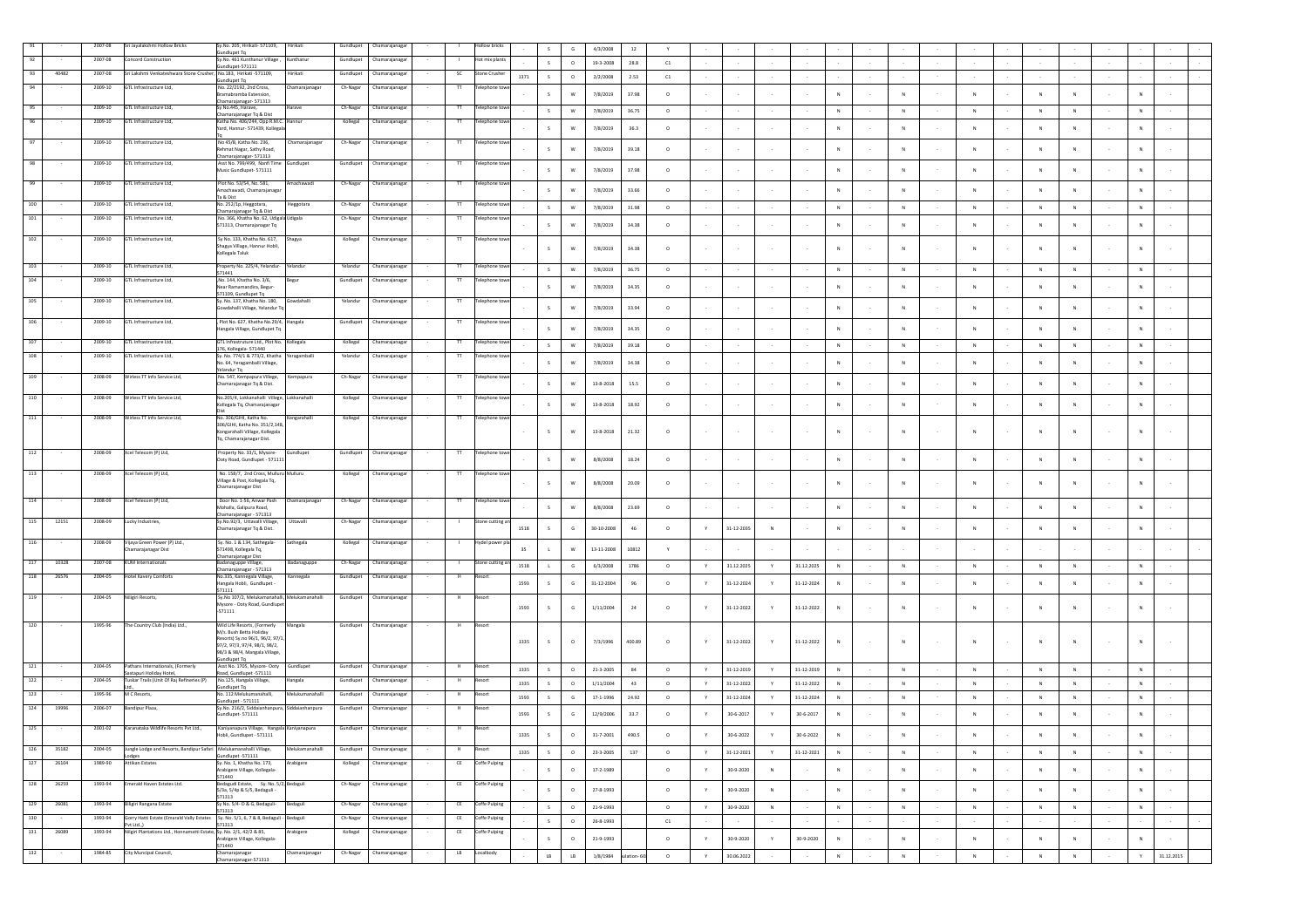|                              | 2000-01            | n Muncipal Council                                        | Sundlupet,Gundlupet -571111 Gundlupet                                    |                                       |                      | Chamarajanaga                                       | LB.                  |                        |          | LB<br>LB                                                    | 12/5/2000                                                | ulation-26 | $\circ$            |                     | 30.06.2022                             |                                                              |        |                         |                                                              |                             | N                   | 31.12.2021                         |
|------------------------------|--------------------|-----------------------------------------------------------|--------------------------------------------------------------------------|---------------------------------------|----------------------|-----------------------------------------------------|----------------------|------------------------|----------|-------------------------------------------------------------|----------------------------------------------------------|------------|--------------------|---------------------|----------------------------------------|--------------------------------------------------------------|--------|-------------------------|--------------------------------------------------------------|-----------------------------|---------------------|------------------------------------|
|                              | 2014-15            | City Muncipal Council,                                    | Kollegal , Kollegala - 571440                                            | Kollegal                              | Kollegal             | Chamarajanagar                                      |                      |                        |          | LB<br>LB                                                    | 11/9/2014 pulation-                                      |            |                    |                     | $30 - 6 - 2017$                        |                                                              |        |                         |                                                              |                             |                     | 31.12.2021                         |
| 135<br>136                   | 2002-03<br>2003-04 | Town Panchayath,<br>Town Panchayath,                      | , Hanur, Hanur-571439<br>Yelandur, Yelandur- 571441 Yelandur             | Hanur                                 |                      | Kollegal Chamarajanagar<br>Yelandur Chamarajanagar  | LB<br>LB.            | Localbody<br>Localbody |          | LB <sub>1</sub>                                             | LB 21-3-2003 pulation-10<br>LB   LB 27-4-2003 pulation-8 |            | $\circ$            |                     | Applied &<br>30.06.2022                | N<br>N                                                       |        | N<br>N                  | $\mathbb N$<br>N                                             | N<br>N                      | N<br>N              | 31.12.2021<br>Y<br>Y<br>31.12.2018 |
| 137<br>37984                 |                    | .V.S.Childern Hospital                                    | outhern Extension, 4th Cross, Kollegala                                  |                                       | Kollegal             | Chamarajanagar                                      | HC                   | lursing Home           | 57       | S<br>W                                                      | $\sim$                                                   |            | $\circ$            | N                   | N<br>$\sim$                            | N                                                            |        | Y                       | One time<br>N                                                | N                           | N                   | N<br>$\sim$                        |
| 138                          |                    | Assisi Arogya Nilaya,                                     | Collegala -571440<br>P.B.No.14. Gundlupet-571111 Gundlupet               |                                       | Gundlupet            | Chamarajanagar                                      | HC                   | lursing Home           |          |                                                             |                                                          |            |                    |                     |                                        |                                                              |        |                         |                                                              |                             |                     |                                    |
|                              |                    |                                                           |                                                                          |                                       |                      |                                                     |                      |                        | 1386     | $\circ$<br>S                                                |                                                          |            | $\circ$            |                     |                                        | $\sim$                                                       |        | Y                       | 30-9-2022<br>N                                               | N                           | N                   | N                                  |
| 139                          |                    | Basavarajamma Rajeshwariah Hospital,                      | No.987, 2nd Cross, Brmaramba Chamarajanagar<br>xtension, Chamarajanagar- |                                       | Ch-Nagar             | Chamarajanagar                                      |                      | ursing Hon             | 57       | W<br>s                                                      |                                                          |            | $\circ$            | ${\sf N}$           | $_{\rm N}$                             |                                                              |        | Y                       | One time                                                     | N                           | ${\sf N}$           | ${\sf N}$                          |
|                              |                    |                                                           | 571313                                                                   |                                       |                      |                                                     |                      |                        |          |                                                             |                                                          |            |                    |                     |                                        |                                                              |        |                         |                                                              |                             |                     |                                    |
| 140<br>30153                 |                    | District Hospital,                                        | Chamarajanagar-571313                                                    | Chamarajanagar                        |                      | Ch-Nagar Chamarajanagar                             | <b>HC</b>            | Dist. Hospital         | 1386     | S<br>$\circ$                                                |                                                          | 1638       | $\circ$            |                     | 30-09-2021                             | 30-9-2021                                                    |        |                         | Applied                                                      | N                           | $\,$ N              | ${\sf N}$                          |
| 141                          |                    | listrict Poultry & Training Centre                        | Gundlupet, Gundlupet -571111 Gundlupet                                   |                                       | Gundlupet            | Chamarajanagar                                      | HC                   | etirnery               | 57       | ${\mathsf W}$<br>S                                          |                                                          |            | $\circ$            | N                   | N                                      | N<br>$\sim$                                                  |        | Y                       | One time<br>N                                                | $\,N\,$                     | N                   | ${\sf N}$                          |
| 142                          |                    | <b>District T.B Center</b>                                | Chamarajanagar-571313                                                    | Chamarajanagar                        | Ch-Nagar             | Chamarajanagar                                      | - HC                 | G. Hospital            | 57       | <b>W</b><br>S                                               |                                                          |            | $\Omega$           | $\overline{N}$      | $\overline{N}$                         | $\overline{N}$                                               |        | Y                       | One time<br>$\overline{N}$                                   | $\overline{N}$              | $\overline{N}$      | $\overline{N}$                     |
| 143<br>29886<br>144<br>38330 |                    | General Hospital<br>General Hospital                      | Gundlupet-571111<br>Kollegala -571440                                    | Chamarajanagar<br>Kollegala           |                      | Gundlupet Chamarajanagar<br>Kollegal Chamarajanagar | HC                   | Taluk Hospital 1386    |          | $\overline{\phantom{a}}$<br>S<br>HC Taluk Hospital 1386 S O |                                                          | 466<br>367 | $\Omega$           | Y                   | 30-09-2021<br>Y.<br>Y 30-06-2021<br>v. | 30-09-2021<br>$\overline{N}$<br>30-06-2021<br>$\overline{N}$ |        | Y<br>Y.                 | 30-09-2021<br>$\overline{N}$<br>30.06-2021<br>$\overline{N}$ | N<br>$\overline{N}$         | Z<br>$\overline{N}$ | $\overline{N}$<br>N                |
| 145                          |                    | General Hospital                                          | Yelandur-571441                                                          | Yelandur                              |                      | Yelandur Chamarajanagar                             |                      | HC Taluk Hospital      | 57       | <b>W</b><br>S                                               |                                                          |            | $\Omega$           | N                   | N                                      | N                                                            |        | Y                       | One time<br>N                                                | N                           | N                   | N                                  |
| 146                          |                    | Heifer Production And Training Centre,                    | Bergi, GundlupetTq                                                       |                                       | Gundlupet            | Chamarajanaga                                       | HC                   | etimery                | 57       | w<br>s                                                      |                                                          |            | $\circ$            | ${\sf N}$           | $_{\rm N}$                             |                                                              |        | Υ                       | One time<br>N                                                | ${\sf N}$                   | ${\sf N}$           | ${\sf N}$                          |
| 147<br>40203                 |                    | <b>Holy Cross Hospital</b>                                | , Kamageri, Kollegala Tq                                                 | Kamageri                              | Kollegal             | Chamarajanagar                                      | HC                   | Nursing Home           | 1386     | S<br>$\circ$                                                |                                                          | 124        | $\Omega$           |                     | 30-09-2022<br><b>Y</b>                 | 30-09-2022<br>N                                              |        | <b>Y</b>                | 30-09-2022<br>N                                              | N                           | N                   | N                                  |
| 148                          |                    | K V Sub Centre                                            | Chilakayadi\ Kollegala To                                                | Chilakavadi                           |                      | Kollegal Chamarajanagar                             | <b>HC</b>            | Vetimery               | 57       | S<br><b>W</b>                                               |                                                          |            | $\circ$            | N                   | N                                      | N                                                            |        | Y                       | 30-6-2017<br>N                                               | N                           | N                   | N                                  |
| 149<br>150                   |                    | K V Sub Centre<br>K V Sub Centre                          | Gundegala, Kollegala Tq<br>Kempanapalya,                                 | Gundegala<br>empanapalya              | Kollegal             | Kollegal Chamarajanagar<br>Chamarajanagar           | HC<br>HC             | Vetimery<br>etimery    | 57       | S<br>W                                                      |                                                          |            | $\circ$            | N                   | N                                      | N                                                            |        | Y                       | 30-6-2017<br>N                                               | N                           | N                   | N                                  |
|                              |                    |                                                           | Chamarajanagar Tq                                                        |                                       |                      |                                                     |                      |                        | 57       | S<br>W                                                      |                                                          |            | $\circ$            | ${\sf N}$           | $_{\rm N}$                             | $_{\rm N}$                                                   |        | Y                       | 30-6-2017                                                    | $_{\rm N}$                  | ${\sf N}$           | ${\sf N}$                          |
| 151                          |                    | K V Sub Centre                                            | Madhuvanahalli.<br>Chamarajanagar Tq                                     | Madhuvanahalli                        | Kollegal             | Chamarajanagar                                      | HC                   | /etimery               | 57       | S<br>$\mathsf{w}$                                           |                                                          |            | $\circ$            | N                   | ${\sf N}$                              | N                                                            |        | Y                       | 30-6-2017<br>N                                               | N                           | ${\sf N}$           | N                                  |
| 152                          |                    | K V Sub Centre                                            | Mullur, Kollegala Tq                                                     | Mullur                                |                      | Kollegal Chamarajanagar                             | <b>HC</b>            | Vetimery               | 57       | S<br><b>W</b>                                               |                                                          |            | $\circ$            | N                   | N                                      | N                                                            |        | Y                       | 30-6-2017<br>$\mathbb N$                                     | N                           | N                   | N                                  |
| 153                          |                    | K V Sub Centre                                            | Sathegala-571498, Kollegala Sathegala                                    |                                       | Kollegal             | Chamarajanagar                                      | HC                   | imery                  | 57       | $\mathsf{s}$<br>W                                           |                                                          |            | $\circ$            | ${\sf N}$           | ${\sf N}$                              | N                                                            |        | Y                       | 30-6-2017<br>N                                               | ${\sf N}$                   | ${\sf N}$           | N                                  |
| 154                          |                    | K V Sub Centre                                            | Surapura, Kollegala -571440 Surapura                                     |                                       |                      | Kollegal Chamarajanagar                             | <b>HC</b>            | Vetimery               | 57       | S<br><b>W</b>                                               |                                                          |            | $\circ$            | N                   | N                                      | N                                                            |        | Y.                      | 30-6-2017<br>N                                               | N                           | N                   | N                                  |
| 155<br>156                   |                    | K V Sub Centre                                            | Uttamballi, Kollegala Tq                                                 | Uttamballi                            |                      | Kollegal Chamarajanagar                             | <b>HC</b>            | Vetimery               | 57       | S<br><b>W</b>                                               |                                                          |            | $\circ$            | N                   | N                                      | N                                                            |        | Y                       | 30-6-2017<br>N                                               | N                           | N                   | N                                  |
|                              |                    | V Sub Centre                                              | \machavadi, Chamarajanagar                                               | Amachavadi                            | Ch-Nagar             | Chamarajanaga                                       | HC                   | mery                   | 57       | S.<br>W                                                     |                                                          |            | $\circ$            | N                   | N                                      | N                                                            |        | Y                       | One time<br>N                                                | N                           | N                   | N                                  |
| 157                          |                    | V Sub Centre                                              | handakavadi- 571152,                                                     | handakavadi                           | Ch-Nagar             | Chamarajanagar                                      | HC                   | etirnery               | 57       | -S<br>W                                                     |                                                          |            | $\circ$            | N                   | N                                      | N                                                            |        | Y                       | One time<br>N                                                | N                           | N                   | N                                  |
| 158                          |                    | K V Sub Centre                                            | hamarajanagar Tq<br>Mangala, Chamarajanagar Tq Mangala                   |                                       | Ch-Nagar             | Chamarajanagar                                      | HC                   | /etimery               | 57       | W<br>S                                                      |                                                          |            | $\circ$            |                     | $_{\rm N}$                             | N                                                            |        |                         | 30-6-2017                                                    | $_{\rm N}$                  |                     |                                    |
| 159                          |                    | V Sub Centre                                              | lanjedevanapura,                                                         | anjedevanapur                         | Ch-Nagar             | Chamarajanaga                                       | HC                   | timery                 | 57       | ${\bf W}$<br>S                                              |                                                          |            | $\circ$            | N                   | N                                      | N                                                            |        | Y                       | N<br>30-6-2017                                               | $\,N\,$                     | N                   | N                                  |
| 160                          |                    | Mobile Tribal Health Unit                                 | amarajanagar To                                                          |                                       | Kollegal             | Chamarajanaga                                       | HC                   |                        |          |                                                             |                                                          |            |                    |                     |                                        |                                                              |        |                         |                                                              |                             |                     |                                    |
|                              |                    |                                                           | Ideyarpalya- 571456, Kollegala Odeyarpalya                               |                                       |                      |                                                     |                      |                        | 57       | S<br>w                                                      |                                                          |            | $\circ$            | N                   | N                                      | N                                                            |        | Y                       | 30-6-2017<br>N                                               | $\,N\,$                     | N                   | N                                  |
| 161                          |                    | Mudduveerappa Momeral Hospital                            | Kollegala-571440                                                         | Kollegala                             | Kollegal             | Chamarajanagar                                      | HC                   | <b>Nursing Ho</b>      | 57       |                                                             |                                                          |            |                    |                     | N                                      | N                                                            |        | Y                       | One time                                                     | N                           |                     | N                                  |
| 162                          |                    | Mobile Tribal Health Unit                                 | Odeyarpalya- 571456, Kollegala Odeyarpalya                               |                                       | Kollegal             | Chamarajanaga                                       | HC                   |                        | 57       | w<br>-S                                                     |                                                          |            | $\circ$            | N                   | ${\sf N}$                              | N                                                            |        | Y                       | 30-6-2017<br>N                                               | N                           | N                   | N                                  |
| 163                          |                    | Primary Health Centre,                                    | Mangala Gundlupet-571111                                                 | Mangala                               | Gundlupet            | Chamarajanaga                                       | HC                   |                        | 57       | $\mathsf{s}$<br>w                                           |                                                          |            | $\circ$            | ${\sf N}$           | $\,N\,$                                |                                                              |        | Y                       | ${\sf N}$<br>One time                                        | ${\sf N}$                   | ${\sf N}$           | $\mathbb{N}$                       |
| 164                          |                    | Primary Health Centre,                                    | Doddinduvadi, Kollegala-                                                 | Doddinduvad                           | Kollegal             | Chamarajanagar                                      | HC                   |                        |          |                                                             |                                                          |            |                    |                     |                                        |                                                              |        |                         |                                                              |                             |                     |                                    |
|                              |                    |                                                           | 571440                                                                   |                                       |                      |                                                     |                      |                        | 57       | s<br>w                                                      |                                                          |            | $\circ$            | ${\sf N}$           | $_{\rm N}$                             | N                                                            |        | Y                       | One time<br>$\mathsf{N}$                                     | $_{\rm N}$                  | ${\sf N}$           | ${\sf N}$                          |
| 165                          |                    | Primary Health Centre                                     | Agara Mamballi, Yelandur To                                              | Agara Mamballi,                       | Yelandur             | Chamarajanaga                                       | HC                   |                        | 57       | s<br>w                                                      |                                                          |            | $\circ$            | N                   | $_{\rm N}$                             |                                                              |        | Y                       | One time                                                     | $_{\rm N}$                  | ${\sf N}$           | ${\sf N}$                          |
| 166                          |                    | Primary Health Centre                                     | , Alur, Chamarajanagar Tq                                                | Alur                                  | Ch-Nagar             | Chamarajanagar                                      | <b>HC</b>            |                        | 57       | S<br><b>W</b>                                               |                                                          |            | $\Omega$           | <b>N</b>            | N                                      | N                                                            |        | Y                       | One time<br>N                                                | N                           | N                   | N                                  |
| 167                          |                    | imary Health Centre,                                      | \rakalavadi, Chamarajanagar                                              | Arakalavadi                           | Ch-Nagar             | Chamarajanaga                                       | HC                   |                        | 57       | w<br>s                                                      |                                                          |            | $\circ$            | ${\sf N}$           | ${\sf N}$                              | N                                                            |        | Y                       | One time<br>${\sf N}$                                        | ${\sf N}$                   | N                   | N                                  |
| 168                          |                    | rimary Health Centre,                                     | Aralikatte, Chamarajanagar To                                            | Aralikatte                            | Ch-Nagar             | Chamarajanagar                                      | HC                   |                        |          |                                                             |                                                          |            |                    |                     |                                        |                                                              |        |                         |                                                              |                             |                     |                                    |
|                              |                    |                                                           |                                                                          |                                       |                      |                                                     |                      |                        | 57       | W                                                           |                                                          |            | $\circ$            | N                   | ${\sf N}$                              | N                                                            |        | Y                       | 30-6-2017<br>N                                               | $\,N\,$                     | ${\sf N}$           | N                                  |
| 169                          |                    | rimary Health Centre,                                     | Kaggaldahundi, Gundlupet-<br>571111                                      | Kaggaldahundi,                        | Gundlupet            | Chamarajanagar                                      | HC                   |                        | 57       | s<br>W                                                      |                                                          |            | $\circ$            | N                   | N                                      | N                                                            |        | Y                       | One time<br>N                                                | $\,N\,$                     | N                   | N                                  |
| 170                          |                    | Primary Health Centre,                                    | Bachahalli, Gundlupet Tq                                                 | Bachahalli                            |                      | Gundlupet Chamarajanagar                            | HC                   |                        | -57      | <b>W</b><br>s.                                              |                                                          |            | $\circ$            | N                   | N                                      | N                                                            |        | Y                       | One time<br>N                                                | N                           | N                   | N                                  |
| 171<br>172                   |                    | rimary Health Centre                                      | aandahalli, Kollegala Tq                                                 | Bandahalli                            | Kollegal             | Chamarajanagar                                      | HC                   |                        |          | S<br><b>W</b>                                               |                                                          |            |                    |                     | N                                      |                                                              |        |                         | One time                                                     | N                           | N                   | N                                  |
|                              |                    | imary Health Centre,                                      | annitalapura, Gundlupet To                                               | Bannitalapura                         | Gundlupet            | Chamarajanagar                                      | HC                   |                        | 57       | W<br>-S                                                     |                                                          |            | $^{\circ}$         | N                   | N                                      | N                                                            |        | Y                       | N<br>One time                                                | N                           | N                   | N                                  |
| 173                          |                    | Primary Health Centre                                     | Bargi, Chamarajanagar Tq                                                 | Bargi                                 | Ch-Nagar             | Chamarajanagar                                      | HC                   |                        | 57       | S<br>W                                                      |                                                          |            | $\circ$            |                     | $_{\rm N}$                             | N                                                            |        |                         | ${\sf N}$<br>One time                                        | ${\sf N}$                   | N                   | N                                  |
| 174                          |                    | rimary Health Centre                                      | edaguli, Chamarajanagar To                                               | Bedaguli                              | Ch-Nagar             | Chamarajanaga                                       | $\sf HC$             |                        | 57       | ${\mathsf w}$<br>S                                          |                                                          |            | $\circ$            | N                   | N                                      | N                                                            |        | Y                       | 30-6-2017<br>N                                               | $\,N\,$                     | N                   | N                                  |
| 175                          |                    | rimary Health Centre,                                     | Begur- 571109, Gundlupet Tq                                              | Begu                                  | Gundlupet            | Chamarajanaga                                       | HC                   |                        | 57       | $\mathsf{s}$<br>w                                           |                                                          |            | $\circ$            | N                   | $\,$ N $\,$                            | N                                                            |        | Y                       | N<br>One time                                                | $\,$ N $\,$                 | N<br>$\sim$         | ${\sf N}$                          |
| 176                          |                    | Primary Health Centre,                                    | Bisalawadi-571127                                                        | Bisalawadi                            | Ch-Nagar             | Chamarajanagar                                      | HC                   |                        |          |                                                             |                                                          |            |                    |                     |                                        |                                                              |        |                         |                                                              |                             |                     |                                    |
|                              |                    |                                                           | hamarajanagar Tq                                                         |                                       |                      |                                                     |                      |                        | 57       | ${\sf w}$<br>S                                              |                                                          |            | $\circ$            | N                   | $\,$ N $\,$                            | N                                                            |        | $\mathbf Y$             | One time<br>N                                                | $\,$ N $\,$                 | N                   | ${\sf N}$                          |
| 177                          |                    | imary Health Centre                                       | malapura - 571126,                                                       | Bommalapur                            | Gundlupe             | Chamarajanaga                                       | HC                   |                        | 57       | W<br>s.                                                     |                                                          |            | $\circ$            | N                   | $\,N\,$                                | N                                                            |        | Y                       | One time<br>N                                                | $\,N\,$                     | ${\sf N}$           | N                                  |
| 178                          |                    | rimary Health Centre                                      | undlupet Tq<br>Chandakavadi- 571152.                                     | Chandakayad                           | Ch-Nagar             | Chamarajanaga                                       | HC                   |                        | 57       | $\mathsf{s}$<br>w                                           |                                                          |            | $\circ$            | ${\sf N}$           | ${\sf N}$                              |                                                              |        |                         | ${\sf N}$                                                    | ${\sf N}$                   | ${\sf N}$           | ${\sf N}$                          |
|                              |                    |                                                           | Chamarajanagar Tq                                                        |                                       |                      |                                                     |                      |                        |          |                                                             |                                                          |            |                    |                     |                                        |                                                              |        | Y                       | One time                                                     |                             |                     |                                    |
| 179<br>180                   |                    | Primary Health Centre<br>mary Health Centre               | Chilakawadi, Kollegala Tq<br>Hallikerehundi.                             | Chilakawadi.<br>Hallikerehung         | Kollegal<br>Ch-Nagar | Chamarajanagar<br>Chamarajanaga                     | <b>HC</b><br>HC      |                        | 57       | <b>W</b><br>S.                                              |                                                          |            | $\Omega$           | N                   | N                                      | N                                                            |        | Y                       | One time<br>N                                                | N                           | N                   | N                                  |
|                              |                    |                                                           | Chamarajanagar Tq                                                        |                                       |                      |                                                     |                      |                        | 57       | $\mathsf{s}$<br>W                                           |                                                          |            | $\circ$            | ${\sf N}$           | ${\sf N}$                              | N                                                            |        | $\mathbf Y$             | One time<br>${\sf N}$                                        | ${\sf N}$                   | ${\sf N}$           | ${\sf N}$                          |
| 181<br>182                   |                    | Primary Health Centre,<br>Primary Health Centre,          | -571126, Gundlupet Tq<br>PHanur-571439                                   | Hangala<br>Hanur                      |                      | Gundlupet Chamarajanagar                            | <b>HC</b><br>HC      |                        | 57<br>57 | S<br><b>W</b><br>S<br><b>W</b>                              |                                                          |            | $\circ$<br>$\circ$ | N<br>N              | N<br>N                                 | N<br>N                                                       |        | Y<br>Y                  | One time<br>N<br>30-6-2017<br>N                              | N<br>N                      | N<br>N              | N<br>N                             |
| 183                          |                    | imary Health Centre,                                      | Haradanahalli, Chamarajanagar                                            | Haradanahall                          | Ch-Nagar             | Kollegal Chamarajanagar<br>Chamarajanaga            | HC                   |                        | 57       | S<br>$\mathsf{w}$                                           |                                                          |            | $\circ$            | N                   | ${\sf N}$                              | N                                                            |        | $\mathbf Y$             | One time<br>${\sf N}$                                        | $\,N\,$                     | $\,$ N              | $\,N\,$                            |
| 184                          |                    | Primary Health Centre                                     |                                                                          | Chamarajanagar                        |                      |                                                     | <b>HC</b>            |                        | 57       | S<br><b>W</b>                                               |                                                          |            | $^{\circ}$         | N                   | N                                      | $\overline{N}$                                               |        | Y                       | N<br>30-6-2017                                               | N                           | N                   | N                                  |
| 185                          |                    | imary Health Centre,                                      | Chamarajanagar Tq<br>Gundlupet<br>leggadahalli,                          | Heggadahalli,                         | Gundlupet            | Ch-Nagar Chamarajanagar<br>Chamarajanagar           | HC                   |                        | 57       | S<br>W                                                      |                                                          |            | $\circ$            | N                   | $\,N\,$                                | N                                                            |        | Y                       | One time<br>${\sf N}$                                        | ${\sf N}$                   | ${\sf N}$           | N                                  |
| 186                          |                    |                                                           |                                                                          |                                       |                      |                                                     |                      |                        |          |                                                             |                                                          |            |                    |                     |                                        |                                                              |        |                         |                                                              |                             |                     |                                    |
|                              |                    | rimary Health Centre,                                     | Honganru, Chamarajanagar Tq                                              | Honganru                              | Ch-Nagar             | Chamarajanagar                                      | HC                   |                        | 57       | S.<br><b>W</b>                                              |                                                          |            | $^{\circ}$         | N                   | N                                      | N                                                            |        | Y                       | 30-6-2017<br>N                                               | N                           | N                   | N                                  |
| 187                          |                    | Primary Health Centre,                                    | Honnuru, Yelandur Tq                                                     | Honnuru                               | Yelandur             | Chamarajanagar                                      | HC                   |                        | 57       | $\sim$<br>W                                                 |                                                          |            |                    |                     | N                                      |                                                              |        |                         | One time                                                     | N                           | z                   | N                                  |
| 188<br>189                   |                    | Primary Health Centre,<br>Primary Health Centre,          | Horiyala, Chamarajanagar Tq<br>Gowdahally, Yelandur Tq                   | Horiyala<br>Gowdahally                | Yelandur             | Ch-Nagar Chamarajanagar<br>Chamarajanagar           | HC<br>HC             |                        | 57<br>57 | S W<br>W<br>S                                               |                                                          |            | $\circ$            | N<br>N              | z<br>N                                 | $\overline{N}$<br>N                                          |        | $\mathbf Y$             | One time<br>$\mathbb N$<br>One time                          | $\overline{N}$<br>${\sf N}$ | Z<br>N              | Z<br>N                             |
| 190                          |                    | Community Health Cente                                    | Kabbahalli, Gundlupet Tq                                                 | Kabbahalli                            | Gundlupet            | Chamarajanagar                                      | HC                   |                        | 57       | W<br>S.                                                     |                                                          |            |                    |                     | ${\mathbb N}$                          | N                                                            |        |                         | One time                                                     | $_{\rm N}$                  | ${\sf N}$           | N                                  |
| 191                          |                    | imary Health Centre,                                      | Kagalawadi, Chamarajanagar 1                                             | Kagalawad                             | Ch-Nagar             | Chamarajanagar                                      | HC                   |                        | 57       | s<br>w                                                      |                                                          |            | $\circ$            | N                   | $\,$ N $\,$                            | N                                                            |        | Y                       | N<br>30-6-2017                                               | $\,N\,$                     | N                   | ${\sf N}$                          |
| 192                          |                    | Primary Health Centre                                     | Kamagere, Kollegala Tq                                                   | Kamagere                              | Kollegal             | Chamarajanagar                                      | HC                   |                        | 57       | $\mathbf w$<br>S                                            |                                                          |            | $\circ$            | $\overline{N}$      | $\overline{N}$                         | $\overline{N}$                                               |        | $\mathbf{v}$            | One time<br>$\overline{N}$                                   | z                           | Z                   | $\overline{N}$                     |
| 193<br>194                   |                    | Primary Health Centre<br>imary Health Centre              | Kothalavadi, Kollegala Tq<br>owdalli, Chamarajanagar To                  | Kothalavadi<br>Kowdalli,              | Ch-Nagar             | Kollegal Chamarajanagar<br>Chamarajanaga            | H <sub>C</sub><br>HC | PH                     | 57       | S<br>W                                                      |                                                          |            | $\Omega$           | $\overline{N}$      | N                                      | N                                                            |        | $\overline{\mathbf{v}}$ | One time<br>$\overline{N}$                                   | $\overline{N}$              | $\overline{N}$      | $\overline{N}$                     |
|                              |                    |                                                           |                                                                          |                                       |                      |                                                     |                      |                        | 57       | W<br>$\mathsf{s}$                                           |                                                          |            | $\circ$            | N                   | N                                      | N                                                            |        | Y                       | $30 - 6 - 201$<br>N                                          | N                           | N                   | $\,$ N                             |
| 195                          |                    | Primary Health Centre                                     | Kudalur, Kollegala Tq                                                    | Kudalur                               | Kollegal             | Chamarajanagar                                      | HC                   | <b>Did</b>             | 57       | w<br>S                                                      |                                                          |            | $\Omega$           | N                   | N                                      | N                                                            |        | $\mathbf{v}$            | One time<br>N                                                | N                           | N                   | N                                  |
| 196                          |                    | nary Health Centre                                        | Kuderu- 571316,<br>Chamarajanagar To                                     | Kuderu                                | Ch-Naga              | Chamarajanag                                        | HC                   |                        | 57       | w<br>S                                                      |                                                          |            | $\circ$            | ${\sf N}$           | ${\sf N}$                              |                                                              |        |                         | One time<br>${\sf N}$                                        | ${\sf N}$                   | ${\sf N}$           | ${\sf N}$                          |
| 197                          |                    | Primary Health Centre.                                    | Lokkanahalli, Kollegala To                                               | Lokkanahalli                          | Kollegal             | Chamarajanagar                                      | HC                   | PHC                    | 57       | S<br><b>W</b>                                               |                                                          |            | $\circ$            | N                   | N                                      | N                                                            |        |                         | One time<br>N                                                | N                           | N                   | <b>N</b>                           |
| 198                          |                    | mary Health Centre                                        | M.M.Hills- 571490, Kollegala T                                           | M.M.Hills                             | Kollegal             | Chamarajanaga                                       | HC                   |                        | 57       | S<br>W                                                      |                                                          |            | $\circ$            | ${\sf N}$           | ${\sf N}$                              | $_{\rm N}$                                                   |        | Y                       | $30 - 6 - 201$<br>${\sf N}$                                  | ${\sf N}$                   | ${\sf N}$           | ${\sf N}$                          |
|                              |                    |                                                           |                                                                          |                                       |                      | ajanage                                             |                      |                        |          |                                                             |                                                          |            |                    |                     |                                        |                                                              |        |                         |                                                              |                             |                     |                                    |
| $\frac{200}{201}$            |                    | Primary Health Centre,                                    | Maduvanahalli, Kollegala Tq                                              | Maduvanahalli Kollegal Chamarajanagar |                      |                                                     | HC PHC               |                        | 57       | $s_{+}$<br>W                                                |                                                          |            |                    | N                   | N                                      | N                                                            |        | Y                       | 30-6-2017<br>N                                               | N                           | N                   | N                                  |
| 202                          |                    | Primary Health Centre,<br>Primary Health Centre,          | Martalli, Kollegala Tq.<br>Padagur, Gundlupet To                         | Martalli,<br>Padagur                  |                      | Kollegal Chamarajanagar<br>Gundlupet Chamarajanagar | $HC$ PHC             |                        | 57<br>57 | $S \t W$<br>$S$ W                                           |                                                          |            | $\circ$<br>$\circ$ | N<br>$\overline{N}$ | N<br>$\overline{N}$                    | N<br>$\overline{N}$                                          |        | Y<br>Y.                 | N<br>One time<br>N<br>One time                               | N<br>N                      | N<br>$\overline{N}$ | N<br>N                             |
| 203                          |                    | Primary Health Centre,                                    | Palya, Kollegala Tq                                                      | Palya                                 |                      | Kollegal Chamarajanagar                             | HC PHC               |                        | 57       | S W                                                         |                                                          |            | $\circ$            | N                   | N                                      | N                                                            |        | Y.                      | 30-6-2017<br>N                                               | N                           | N                   | N                                  |
| 204                          |                    | rimary Health Centre,                                     | Panyadahundi,<br>Chamarajanagar Tq                                       | Panyadahundi                          | Ch-Nagar             | Chamarajanagar                                      | HC                   | HC                     | 57       | S<br>W                                                      |                                                          |            | $\circ$            | N                   | N                                      | N                                                            |        | Y                       | One time<br>N                                                | $\,N\,$                     | N                   | N                                  |
| 205                          |                    | Primary Health Centre,                                    | onnachi, Chamarajanagar Tq                                               | Ponnachi                              | Ch-Nagar             | Chamarajanagar                                      | HC                   | 'nС                    | 57       | $\mathsf{s}$<br>w                                           |                                                          |            | $\circ$            | N                   | N                                      | N<br>$\sim$                                                  | $\sim$ | Y                       | N<br>30-6-2017                                               | N                           | N<br>$\sim$         | N                                  |
| 206                          |                    | Primary Health Centre,                                    |                                                                          |                                       |                      | Kollegal Chamarajanagar                             | HC                   |                        | 57       | S                                                           |                                                          |            | $\circ$            | N                   | $\overline{N}$                         | Z                                                            |        | Y                       | $\overline{N}$                                               | z                           | N                   | N                                  |
| 207                          |                    | imary Health Centre,                                      | Ramapura, Kollegala Tq<br>Ranganathapura, Gundlupet Tq                   | Ramapura<br>Ranganathapur             | Sundlupet            | Chamarajanaga                                       | HC                   |                        | 57       | W<br>S                                                      |                                                          |            | $\circ$            |                     | N                                      | N                                                            |        |                         | One time<br>N                                                | N                           |                     | N                                  |
|                              |                    |                                                           |                                                                          |                                       |                      |                                                     |                      |                        |          | W                                                           |                                                          |            |                    | N                   |                                        | $\sim$                                                       |        | Y.                      | One time                                                     |                             | N<br>$\sim$         |                                    |
| 208                          | 2020-03            | Community Health Center (Formerly<br>imary Health Centre) | Santhemaralli, Chamarajanagar Santhemaralli,                             |                                       | Ch-Nagar             | Chamarajanagar                                      | HC                   |                        | 57       | S<br>w                                                      |                                                          |            | $\circ$            | N                   | N                                      | N<br>$\sim$                                                  |        | Y                       | One time<br>N                                                | N                           | N<br>$\sim$         | N                                  |
| 209                          |                    | imary Health Centre,                                      | Sathegala-571498, Kollegala Tq                                           | Sathegala                             | Kollegal             | Chamarajanagar                                      | $\rm HC$             | 'nс                    | 57       | ${\mathsf w}$<br>S                                          |                                                          |            | $\circ$            | N                   | N                                      | $\,N\,$<br>$\sim$                                            | $\sim$ | $\mathbf Y$             | ${\sf N}$<br>One time                                        | $\mathsf N$                 | N<br>$\sim$         | ${\sf N}$                          |
| 210                          | 2002-03            |                                                           | Terakanambi- 571123,                                                     | Terakanamb                            |                      |                                                     |                      |                        |          |                                                             |                                                          |            |                    |                     |                                        |                                                              |        |                         |                                                              |                             |                     |                                    |
|                              |                    | Primary Health Centre,                                    | undlupet Tq                                                              |                                       | Gundlupet            | Chamarajanagar                                      | нс                   |                        | 57       | $\mathsf{s}$<br>$\mathsf{w}$                                |                                                          |            | $\circ$            | ${\sf N}$           | ${\sf N}$                              | $\,N\,$                                                      |        | $\mathbf{Y}$            | One time<br>$\,$ N                                           | $\,$ N $\,$                 | $\,$ N<br>$\sim$    | ${\sf N}$                          |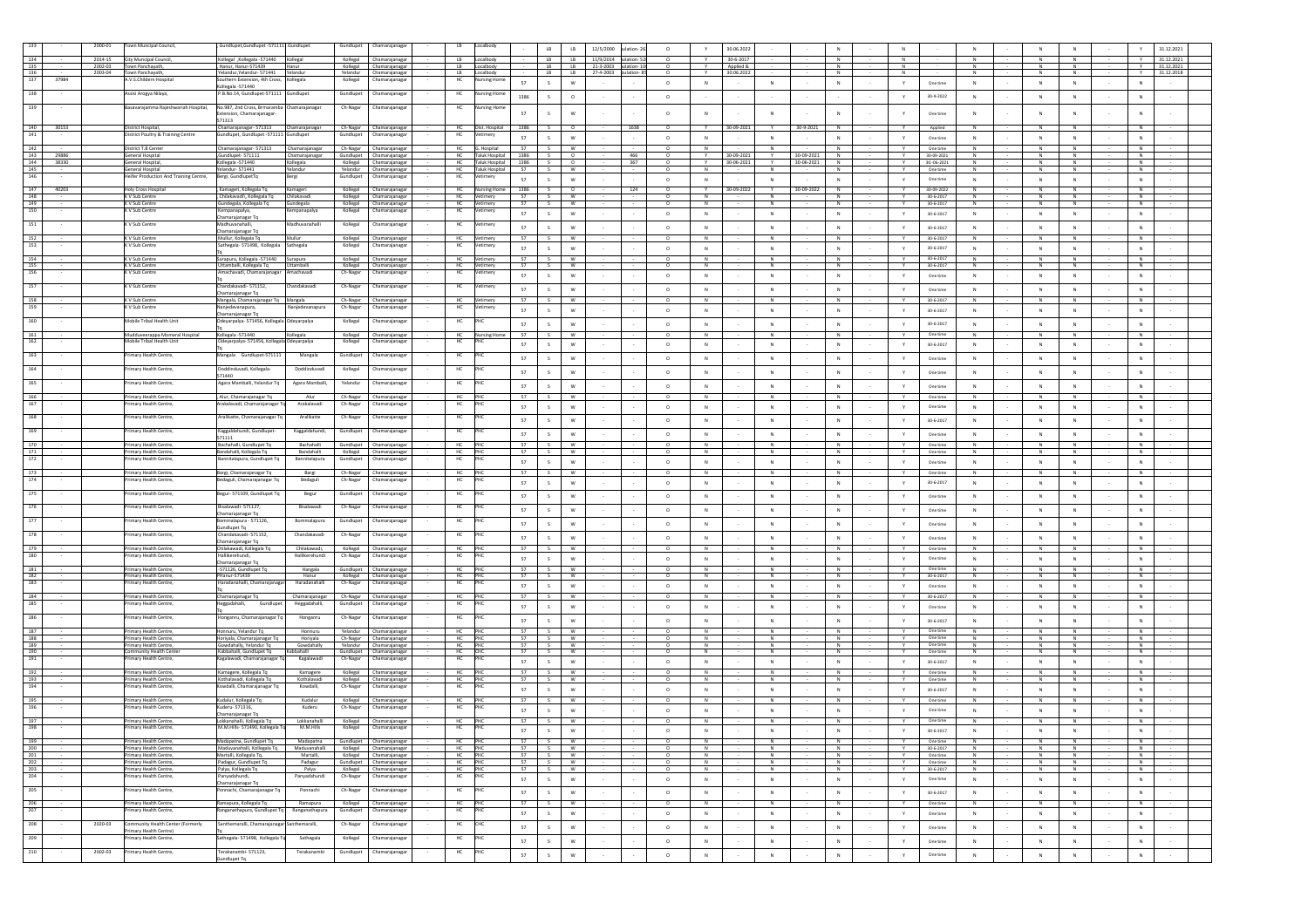|            | mary Health Centre                                     | digala-571313,                                               | Udigala                  | Ch-Nagar  | Chamarajanaga                                        |                        |                         | 57         |                               |                      |  |                          |                             |                     |                     |        |                    | $30 - 6 - 2017$        |                               |                     |                            |         |                     |        |
|------------|--------------------------------------------------------|--------------------------------------------------------------|--------------------------|-----------|------------------------------------------------------|------------------------|-------------------------|------------|-------------------------------|----------------------|--|--------------------------|-----------------------------|---------------------|---------------------|--------|--------------------|------------------------|-------------------------------|---------------------|----------------------------|---------|---------------------|--------|
|            | rimary Health Centre,                                  | narajanagar Tq<br>Jmmathur, Chamarajanagar To                | Ummathur                 | Ch-Nagar  | Chamarajanaga                                        | HC                     |                         | 57         |                               |                      |  | $\circ$                  | ${\sf N}$                   | $\,N\,$             | $_{\rm N}$          |        | $\mathbf Y$        | One time               | ${\sf N}$                     |                     | ${\sf N}$                  |         | $_{\rm N}$          |        |
| 213        | Primary Health Centre,                                 | Venkatavanachatra-571127.                                    | Venkatayanachatra        | Ch-Nagar  | Chamarajanaga                                        | HC                     |                         | 57         |                               |                      |  | $\circ$                  | ${\sf N}$                   | $\mathbb N$         | N                   |        | Y                  | One time               | ${\sf N}$                     |                     | ${\sf N}$                  |         | N                   |        |
| 214        | Primary Health Centre,                                 | Chamarajanagar Tq<br>Bommanahalli,                           | Bommanahalli             | Gundlupet | Chamarajanagar                                       | HC                     |                         |            |                               |                      |  |                          |                             |                     |                     |        |                    |                        |                               |                     |                            |         |                     |        |
| 215        | Primary Health Centre,                                 | sundlupet Tq<br>Hundipura,<br>Gundlupet                      | Hundipura,               | Gundlupet | Chamarajanaga                                        | HC                     |                         | 57         |                               |                      |  | $\circ$                  | ${\sf N}$                   | $\mathbb N$         | $_{\rm N}$          |        | Y                  | One time               | ${\sf N}$                     |                     | ${\sf N}$                  |         | N                   |        |
|            |                                                        |                                                              |                          |           |                                                      |                        |                         | 57         |                               |                      |  | $\circ$                  | ${\sf N}$                   | $\,N\,$             | N                   |        |                    | One time               | ${\sf N}$                     |                     | $\mathbb{N}$               |         |                     |        |
| 216        | rimary Health Centre,                                  | Balachavadi,<br>sundlupet Tq                                 | Balachavadi              | Gundlupet | Chamarajanaga                                        | HC                     |                         | 57         |                               | W                    |  | $\circ$                  | ${\sf N}$                   | $\,$ N              | $\,N\,$             |        | Y                  | One time               | ${\sf N}$                     | N                   | ${\sf N}$                  |         | N                   |        |
| 217        | Primary Health Centre.                                 | Alathur,<br>Gundlupet                                        | Alathur                  |           | Gundlupet Chamarajanaga                              | HC                     |                         |            | $\mathcal{L}$                 | W                    |  | C1                       |                             |                     |                     |        |                    |                        |                               |                     |                            |         |                     |        |
| 218<br>219 | Primary Veterinary Centre<br>rimary Health Centre,     | Belachavadi. Gundlupet To<br>Karuna Trust, Gumballi,         | Belachavadi<br>Gumballi  | Yelandur  | Gundlupet Chamarajanagar<br>Chamarajanaga            | HC                     | Vetimery                | 57         | S.                            | W                    |  | $\circ$                  | N                           | N                   | N                   |        | Y                  | One time               | N                             | N                   | $\mathbb N$                |         |                     |        |
|            |                                                        | Yelandur Tq.                                                 |                          |           |                                                      | HC                     |                         | 57         | $\mathsf{S}$                  | W                    |  | $\circ$                  | N                           | N                   | N                   | $\sim$ | Y                  | One time               | N                             | N                   | N                          |         | N                   |        |
| 220        | <b>Primary Veterinary Centre</b>                       | Jakkalli,<br>Gundlupet To Jakkalli                           |                          | Gundlupet | Chamarajanaga                                        | HC                     | /etimery                |            | $\mathsf{S}$                  | W                    |  | C1                       |                             | $\sim$              |                     |        |                    |                        |                               |                     |                            |         |                     |        |
| 221        | Primary Veterinary Centre                              | Primary Veterinary Centre,<br>Kaggaladahundi, Gundlupet To   | Kaggaladahundi           | Gundlupet | Chamarajanagar                                       | HC                     | 'etimery                | 57         | s                             | W                    |  | $\circ$                  | ${\sf N}$                   | $\,N\,$             | N                   |        | Y                  | One time               | $\mathsf N$                   |                     | $\mathsf{N}$               |         | $\,$ N              |        |
| 222        | Primary Veterinary Centre                              | Malavalli, Gundlupet Tq                                      | Malavalli                |           | Gundlupet Chamarajanagar                             | HC                     | Vetimery                | <b>S7</b>  | S                             | W                    |  | $\overline{0}$           | N                           | N                   | $\overline{N}$      |        | $\mathbf{v}$       | One time               | N                             | N                   | $\overline{N}$             |         | N                   |        |
| 223        | <b>R.K.Nursing Home</b>                                | Double Road, Chamarajanagar-                                 | Chamarajanagar           | Ch-Nagar  | Chamarajanaga                                        | HC                     | ing Ho                  | 57         | S                             | ${\sf w}$            |  | $\circ$                  | N                           | N                   | N                   |        | Y                  | One time               | $\mathbb N$                   | N                   | ${\sf N}$                  |         | N                   |        |
| 224        | Ranganatha Health Centre                               | 571313<br>Chamal Street, Chamarajanagar-Chamarajanagar       |                          | Ch-Nagar  | Chamarajanaga                                        | HC                     | Clinic                  | 57         | S.                            | W                    |  | $\circ$                  | ${\sf N}$                   | N                   | N                   |        | Y                  | $30 - 6 - 2018$        | $\mathbb N$                   | N                   | ${\sf N}$                  |         | ${\sf N}$           |        |
| 225        | Shanthi Nursing Home                                   | 571313<br>Kollegala-571440                                   | Kollegala                |           | Kollegal Chamarajanagar                              | HC.                    | Nursing Home            | 57         | $\sim$                        | W                    |  | $\Omega$                 | N                           | N                   | N                   |        | $\mathbf{v}$       | One time               | N                             | N                   | N                          |         | N                   |        |
| 226        | Shiva Pavana Seva Kendra & Shiva Clinic,               | Shiva Pavana Seva Kendra &<br>Shiva Clinic.                  | Chamarajanaga            | Ch-Nagar  | Chamarajanaga                                        | HC                     | rsing Home              | 57         | S                             | w                    |  | $\circ$                  | ${\sf N}$                   | $\,N\,$             | $\,N\,$             |        | Y.                 | One time               | $\mathbb N$                   |                     | ${\sf N}$                  |         | ${\sf N}$           |        |
| 227        | Sri Kamakshi Clinic & Maternity Home.                  | Deviation Road.                                              | hamarajanagar            | Ch-Nagar  | Chamarajanagar                                       | HC                     |                         |            | $\mathsf{s}$                  | w                    |  | C1                       |                             |                     |                     |        |                    |                        |                               |                     |                            |         |                     |        |
| 228        | St.Josephs Hospital                                    | Chamarajanagar- 571313<br>Siddarthanagar,                    | hamarajanagar            | Ch-Nagar  | Chamarajanaga                                        | HC                     | <b>Nursing Home</b>     | 57         |                               |                      |  |                          |                             |                     |                     |        |                    | 30-6-2017              |                               | N                   |                            |         |                     |        |
| 229        | V.A.M.Hospital                                         | Chamarajanagar- 571313<br>Gundlupet-571111                   | Gundlupet                |           | Gundlupet Chamarajanagar                             | <b>HC</b>              | Nursing Home            | 57         | $\mathsf{s}$<br>S             | w<br>W               |  | $\circ$<br>$\circ$       | ${\sf N}$<br>N              | $\,N\,$<br>N        | $\,N\,$<br>N        |        | $\mathsf{Y}$<br>Y. | One time               | ${\sf N}$<br>N                | N                   | $\overline{N}$<br>N        |         | $\,$ N<br>N         |        |
| 230<br>231 | Veterinary Dispensary,<br>/eterinary Dispensary,       | Alur, Chamarajanagar Tq<br>Bisalavadi-571127,                | Chamarajanagar           |           | Ch-Nagar Chamarajanagar<br>Chamarajanaga             | HC<br>HC               | Vetimery<br>etimery     | - 57       | S                             | <b>W</b>             |  | $\circ$                  | N                           | N                   | N                   |        | Y                  | One time               | N                             | N                   | N                          |         | N                   |        |
|            |                                                        | Chamarajanagar Tq                                            | hamarajanagar            | Ch-Nagar  |                                                      |                        |                         | 57         | S                             | W                    |  | $\circ$                  | N                           | N                   | N                   |        | Y                  | One time               | $\mathbb N$                   | N                   | ${\sf N}$                  |         | N                   |        |
| 232        | Veterinary Dispensary,                                 | Ganaganur, Chamarajanagar Tq Ganaganur                       |                          |           | Ch-Nagar Chamarajanaga                               | HC                     | Vetimery                | 57         | $\mathsf{s}$                  | W                    |  | $\circ$                  | ${\sf N}$                   | $\,N\,$             | N                   |        | Y                  | 30-6-2017              | N                             | N                   | ${\sf N}$                  |         | ${\sf N}$           |        |
| 233<br>234 | Veterinary Dispensary,<br>/eterinary Dispensary,       | Honnur, Yelandur Tq<br>hammadahally                          | Honnur<br>hammadahaliy   | Ch-Nagar  | Yelandur Chamarajanagar<br>Chamarajanaga             | HC.<br>HC              | Vetimery<br>timery.     | 57         | S                             | W                    |  | $^{\circ}$               | N                           | N                   | N                   |        | Y                  | One time               | N                             | N                   | N                          |         | N                   |        |
|            | Veterinary Dispensary,                                 | Chamarajanagar Tq<br>Agara, Yelandur Tq                      | Agara                    |           | Yelandur Chamarajanagar                              | HC                     | Vetimery                | 57<br>57   | $\mathcal{L}$<br>$\mathsf{s}$ | W<br>W               |  | $^{\circ}$<br>$\circ$    | N<br>$\overline{N}$         | N<br>N              | N<br>z              |        | Y                  | One time<br>30-06-2017 | N<br>Z                        | N<br>$\overline{N}$ | N<br>$\overline{N}$        |         | N<br>Z              |        |
| 236        | Veterinary Dispensary,                                 | Alathur, Gundlupet Tq                                        | Alathur                  |           | Gundlupet Chamarajanagar                             | HC                     | Vetimery                | 57         | S                             | W                    |  | $\circ$                  | z                           | z                   | Z                   |        | Y                  | One time               | $\overline{N}$                | $\overline{N}$      | Z                          |         | Z                   |        |
| 237        | /eterinary Dispensary,                                 | rakalawadi, Chamarajanagar                                   | Arakalawadi              | Ch-Nagar  | Chamarajanagar                                       | HC                     | timery                  | 57         | $\mathcal{L}$                 | W                    |  | $\circ$                  | N                           | N                   | N                   |        | $\mathbf{v}$       | One time               | N                             | N                   | N                          |         | N                   |        |
| 238        | Veterinary Dispensary,                                 | Aralikatte, Chamarajanagar Tq Aralikatte                     |                          | Ch-Nagar  | Chamarajanaga                                        | HC                     | etimery                 | 57         | s.                            | W                    |  | $\circ$                  | N                           | N                   | N                   |        | Y                  | 30-6-2017              | $\mathbb N$                   | N                   | N                          |         | N                   |        |
| 239        | /eterinary Dispensary,                                 | B.,R,Hills,<br>Yelandur Tq B.R.Hills,                        |                          | Yelandur  | Chamarajanaga                                        | HC                     |                         | 57         | s.                            | W                    |  | $\circ$                  | N                           | $\,N\,$             | N                   |        | Y                  | 30-6-2017              | N                             | N                   | N                          |         | N                   |        |
| 240        | Veterinary Dispensary,                                 | Badanaguppe, Chamarajanagar Badanaguppe                      |                          | Ch-Nagar  | Chamarajanaga                                        | HC                     | timery                  | 57         | s.                            | W                    |  | $\circ$                  | N                           | N                   | N                   | $\sim$ | Y                  | One time               | N                             | N                   | N                          |         | N                   |        |
| 241        | Veterinary Dispensary,                                 | Bagali, Chamarajanagar Tq Bagali                             |                          |           | Ch-Nagar Chamarajanagar                              | HC <sub>1</sub>        | Vetimery                | 57         | S                             | W                    |  | $\circ$                  | N                           | N                   | N                   |        | $\mathbf{v}$       | 30-6-2017              | N                             | N                   | N                          |         | N                   |        |
| 242        | Veterinary Dispensary                                  | ,Bandalli,<br>Kollegala Tq                                   | Bandalli.                | Kollegal  | Chamarajanaga                                        | HC                     | Vetimery                | 57         | S                             | w                    |  | $\circ$                  | ${\sf N}$                   | $\,N\,$             | $_{\rm N}$          |        | Y                  | 30-6-2017              | ${\sf N}$                     | ${\sf N}$           | ${\sf N}$                  |         | ${\sf N}$           |        |
| 243        | Veterinary Dispensary,                                 | Bargi,<br>Gundlupet                                          | Bargi,                   | Gundlupet | Chamarajanagar                                       | HC                     | Vetimery                | 57         |                               |                      |  | $\circ$                  | ${\sf N}$                   | $\mathbb N$         | $_{\rm N}$          |        | $\mathbf Y$        | One time               | ${\sf N}$                     |                     | ${\sf N}$                  |         | $_{\rm N}$          |        |
| 244        | Veterinary Dispensary,                                 | Begur- 571109, Gundlupet Tq Begur                            |                          | Gundlupet | Chamarajanaga                                        | HC                     | /etimery                | 57         |                               |                      |  | $\circ$                  | ${\sf N}$                   | $_{\rm N}$          | N                   |        |                    | One time               | ${\sf N}$                     |                     | $\mathsf{N}$               |         | N                   |        |
| 245        | /eterinary Dispensary,                                 | Bomalapura,                                                  | omalapura                | Gundlupet | Chamarajanaga                                        | HC                     | etimery                 | 57         |                               | W                    |  | $\circ$                  | ${\sf N}$                   | $\,N\,$             | $\,N\,$             |        | Y                  |                        | ${\sf N}$                     | N                   | ${\sf N}$                  |         | N                   |        |
| 246        | Veterinary Dispensary.                                 | Gundlupet Tq<br>ommanahalli, Gundlupet Tq Bommanahalli       |                          | Gundlupet | Chamarajanaga                                        | HC                     | etimery                 |            |                               |                      |  |                          |                             |                     |                     |        |                    | 30-6-2017              |                               |                     |                            |         |                     |        |
| 247        |                                                        | ,Chamarajanagar- 571313 Chamarajanagar                       |                          |           | Ch-Nagar Chamarajanagar                              |                        |                         | 57<br>57   | $\mathcal{L}$                 | W                    |  | $\circ$<br>$\circ$       | ${\sf N}$                   | N                   | N                   |        | $\mathbf{v}$       | One time               | ${\sf N}$                     | N                   | ${\sf N}$<br>N             |         | N                   |        |
| 248        | Veterinary Dispensary,<br>Veterinary Dispensary,       | Demahalli, Chamarajanagar Tq Demahalli                       |                          |           | Ch-Nagar Chamarajanagar                              | <b>HC</b><br>HC        | Vetimery<br>Vetimery    | 57         | S<br>S                        | <b>W</b><br>W        |  | $\circ$                  | N<br>N                      | N<br>N              | N<br>N              |        | Y.<br>Y.           | One time<br>One time   | N<br>N                        | N<br>N              | N                          |         | N<br>N              |        |
| 249        | Veterinary Dispensary,                                 | , Doddinduvadi, Kollegala Tq Doddinduvadi                    |                          |           | Kollegal Chamarajanagar                              | HC                     | Vetimery                | 57         | S                             | W                    |  |                          | Z                           | N                   | $\overline{N}$      |        |                    | 30-6-2017              |                               |                     | Z                          |         | Z                   |        |
| 250<br>251 | Veterinary Dispensary,<br>Veterinary Dispensary,       | Gundlupet-571111<br>Halanahalli, Gundlupet Tq                | Gundlupet<br>Halanahalli |           | Gundlupet Chamarajanagar<br>Gundlupet Chamarajanagar | HC<br>HC               | Vetimery<br>Vetimery    | 57<br>57   | S<br>$\sim$                   | W<br>W               |  | $\circ$                  | N<br>$\overline{N}$         | N<br>z              | N<br>$\overline{N}$ |        | Y<br>Y             | One time<br>One time   | Z<br>$\overline{N}$           | $\overline{N}$      | N<br>Z                     |         | N<br>z              |        |
| 252<br>253 | Veterinary Dispensary,                                 | Hangala, Kollegala Tq<br>Hannur-571439                       | Hangala                  |           | Kollegal Chamarajanagar<br>Kollegal Chamarajanagar   | HC<br>HC               | Vetimery<br>Vetimery    | 57<br>57   | S                             | <b>W</b><br>w        |  |                          | N<br>${\sf N}$              | N<br>$\mathbb N$    | $\overline{N}$<br>N |        | Y<br>Y             | One time<br>30-6-2017  | $\mathbb N$<br>$\mathbb{N}$   | N<br>N              | ${\sf N}$<br>N             |         | N<br>${\sf N}$      |        |
| 254        | Veterinary Dispensary,<br>Veterinary Dispensary,       | Harave, Chamarajanagar Tq Harave,                            | Hannur                   |           | Ch-Nagar Chamarajanagar                              | HC                     | Vetimery                | 57         | S.                            | w                    |  |                          |                             | $\mathbb N$         | N                   |        | Y                  | One time               | N                             |                     | ${\sf N}$                  |         | ${\sf N}$           |        |
| 255        | Veterinary Dispensary                                  | Heggadahalli, Gundlupet Tq                                   | Heggadahalli             | Gundlupe  | Chamarajanaga                                        | HC                     |                         | 57         | S                             | W                    |  | $\circ$                  | N                           | N                   | N                   |        | Y.                 | One time               | $\mathbb N$                   | N                   | ${\sf N}$                  |         | N                   |        |
| 256        | /eterinary Dispensary,                                 | Honganuru,<br>Chamarajanagar Tq                              | onganuru                 | Ch-Nagar  | Chamarajanaga                                        | HC                     |                         | 57         | s.                            | W                    |  | $\circ$                  | N                           | N                   | N                   |        | $\mathbb {Y}$      | One time               | $\mathbb N$                   | N                   | ${\sf N}$                  |         | N                   |        |
| 257        | Veterinary Dispensary,                                 | Honnegowdanahalli, Gundlupet Honnegowdanahalli               |                          | Gundlupet | Chamarajanaga                                        | HC                     | Vetimery                | 57         | S.                            | W                    |  | $\circ$                  | ${\sf N}$                   | N                   | N                   |        | Y                  | One time               | $\mathbb N$                   | N                   | N                          |         | N                   |        |
| 258        | Veterinary Dispensary,                                 | łorayala,<br>Gundlupet                                       | Horayala                 | Gundlupet | Chamarajanaga                                        | HC                     | Vetimery                | 57         | S                             | w                    |  | $\circ$                  | $\,$ N                      | $\,N\,$             | $_{\rm N}$          |        | $\mathsf{Y}$       | One time               | $\mathbb N$                   | ${\sf N}$           | ${\sf N}$                  |         | ${\sf N}$           |        |
| 259        | Veterinary Dispensary,                                 | Kabbahalli, Gundlupet To                                     | Kabballi                 |           | Gundlupet Chamarajanagar                             | <b>HC</b>              | Vetimery                | 57         | S                             | <b>W</b>             |  | $\circ$                  | N                           | N                   | N                   |        | <b>Y</b>           | One time               | N                             | N                   | N                          |         | N                   |        |
| 260<br>261 | Veterinary Dispensary,<br>Mobile Veterinary Dispensary | Chamarajanagar Tq<br>Gundlupet-571111                        | Kagalavadi<br>Gundlupet  |           | Ch-Nagar Chamarajanagar<br>Gundlupet Chamarajanagar  | <b>HC</b><br>HC        | Vetimery<br>Vetimery    | 57<br>57   | S<br>S                        | <b>W</b><br><b>W</b> |  | $\circ$<br>$\circ$       | N<br>N                      | N<br>N              | N<br>N              |        | Y.<br>$\mathbf{v}$ | One time<br>One time   | N<br>N                        | N<br>N              | N<br>N                     |         | N<br>N              |        |
| 262        | Veterinary Dispensary,                                 | Kamagere,<br>Kollegala Tq Kamagere                           |                          | Kollegal  | Chamarajanagar                                       | HC                     | /etimery                | 57         | S                             | W                    |  | $\circ$                  | N                           | $\,N\,$             | N                   |        | Y                  | 30-6-2017              | N                             | N                   | $\,$ N                     |         | $\,$ N              |        |
| 263        | Veterinary Dispensary,                                 | Kestur, Yelandur Tq                                          | Kestur                   |           | Yelandur Chamarajanagar                              | HC                     | Vetimery                | 57         | S                             | W                    |  | $\circ$                  | N                           | N                   | N                   |        | Y                  | One time               | N                             | N                   | $\overline{N}$             |         | N                   |        |
| 264<br>265 | Veterinary Dispensary,<br>Veterinary Dispensary,       | Kollegala-57440<br>Kothalavadi, Gundlupet To                 | Kollegala<br>Kothalavadi |           | Kollegal Chamarajanagar<br>Gundlupet Chamarajanagar  | HC.<br>HC              | Vetimery<br>Vetimery    | 57<br>57   | S.<br>S                       | <b>W</b><br><b>W</b> |  | $^{\circ}$<br>$^{\circ}$ | N<br>N                      | N<br>N              | N<br>N              |        | Y<br>Y             | 30-6-2017<br>One time  | N<br>N                        | N<br>N              | N<br>N                     |         | N<br>N              |        |
| 266<br>267 | Veterinary Dispensary.<br>Veterinary Dispensary,       | cowdalli, Kollegal To<br>Kunthakere, Gundlupet Tq Kunthakere | cowdalli                 |           | Kollegal Chamarajanagar<br>Gundlupet Chamarajanagar  | <b>HC</b><br><b>HC</b> | Vetimery<br>Vetimery    | 57<br>57   | S<br>s w                      | <b>W</b>             |  | $\circ$<br>$^{\circ}$    | N<br>N                      | N<br>N              | N<br>N              |        | Y<br>Y             | One time<br>One time   | N<br>N                        | N<br>N              | $\mathbb N$<br>$\mathbb N$ |         | N<br>N              |        |
| 268<br>269 | Veterinary Dispensary,<br>Veterinary Dispensary,       | Lokkanahalli, Kollegala Tq Lokkanahalli<br>M M Hills-571490  | M M Hills                |           | Kollegal Chamarajanagar<br>Kollegal Chamarajanagar   | <b>HC</b><br><b>HC</b> | Vetimery<br>Vetimery    | 57<br>57   | S<br>S                        | <b>W</b><br><b>W</b> |  | $\circ$<br>$^{\circ}$    | N<br>N                      | N<br>N              | N<br>N              |        | Y<br>Y             | 30-6-2017<br>30-6-2017 | N<br>N                        | N                   | $\mathbb N$<br>${\sf N}$   |         | N<br>N              |        |
| 270        | Veterinary Dispensary,                                 | Maliyuru, Chamarajanagar Tq Maliyuru                         |                          | Ch-Nagar  | Chamarajanagar                                       | HC                     | timery                  | 57         | $\mathsf{s}$                  | W                    |  | $\circ$                  | N                           | N                   | N                   |        | Y                  | One time               | N                             | N                   | N                          |         | $\,N\,$             |        |
| 271        | Veterinary Dispensary,                                 | Maratahalli, Kollegala Tq                                    | Maratahalli              |           | Kollegal Chamarajanagar                              | HC                     | Vetimery                | 57         | S                             | W                    |  |                          | N                           | N                   | z                   |        |                    | 30-6-2017              | $\overline{N}$                |                     | $\overline{N}$             |         | N                   |        |
| 272        | /eterinary Dispensary,                                 | Odeyarapalya,<br>ollegala Tq                                 | deyarapaiya              | Kollegal  | Chamarajanagar                                       | HC                     | timery.                 | 57         | $\mathsf{S}$                  | W                    |  | $\circ$                  | N                           | N                   | N                   |        | Y                  | 30-6-2017              | N                             | N                   | N                          |         | N                   |        |
| 273<br>274 | Veterinary Dispensary,<br>Veterinary Dispensary,       | , Padaguru, Gundlupet Tq<br>Ramapur, Kollegala Tq            | Padaguru<br>Ramapur      |           | Gundlupet Chamarajanagar<br>Kollegal Chamarajanagar  | HC                     | Vetimery                | 57<br>57   | S<br>S                        | <b>W</b><br>W        |  | $\circ$                  | ${\sf N}$<br>$\overline{N}$ | N<br>$\overline{N}$ | N<br>$\overline{N}$ |        | Y<br>$\mathbf{Y}$  | One time<br>One time   | $\mathbb N$<br>$\overline{N}$ | N<br>N              | ${\sf N}$<br>N             |         | ${\sf N}$<br>z      |        |
| 275        | Veterinary Dispensary,                                 | Santhemarahalli,                                             | Santhemarahalli          |           | Ch-Nagar Chamarajanagar                              | H <sub>C</sub>         | HC Vetimery<br>Vetimery | 57         | S                             | W                    |  | $^{\circ}$               | <b>N</b>                    | N.                  | - N                 |        | Y.                 | 30-6-2017              | N                             | N                   | N                          |         | N.                  |        |
| 276        | /eterinary Dispensary,                                 | Chamarajanagar Tq<br>Gundlupet Shivapura<br>Shivapura,       |                          | Gundlupet | Chamarajanagar                                       | HC                     | Vetimery                | 57         | $\mathsf{s}$                  | w                    |  | $\circ$                  | N                           |                     | N                   |        | $\mathbf{Y}$       | One time               | $\mathbb{N}$                  | N                   | N                          |         | $\,N\,$             |        |
| 277        | Veterinary Dispensary,                                 | Sindanapura, Gundlupet Tq Sindanapura,                       |                          |           | Gundlupet Chamarajanagar                             | HC                     | Vetimery                | 57         | S                             | W                    |  | $\circ$                  | N                           | $\,$ N $\,$<br>N    | N                   |        | <b>Y</b>           | One time               | N                             | N                   | N                          |         | N                   |        |
| 278        | /eterinary Dispensary,                                 | inganallur,                                                  | Kollegal Singanallur     | Kollegal  | Chamarajanaga                                        | HC                     |                         | 57         | S                             | ${\sf w}$            |  | $\circ$                  | N                           | $\,N\,$             | ${\sf N}$           | $\sim$ | Y.                 | 30-6-2017              | $\mathbb N$                   | ${\sf N}$           | ${\sf N}$                  | $\sim$  | N                   | $\sim$ |
| 279        | Veterinary Dispensary,                                 | Jakkalli,<br>Gundlupet Tq Jakkalli                           |                          |           | Gundlupet Chamarajanagar                             | HC                     | Vetimery                | 57         | S                             | ${\sf w}$            |  | $\circ$                  | N                           | $\,N\,$             | N                   | $\sim$ | $\mathbb {Y}$      | One time               | $\mathbb N$                   | N                   | ${\sf N}$                  | $\sim$  | N                   | $\sim$ |
| 280        | Veterinary Dispensary,                                 | Terakanambi- 571123.                                         | Terakanambi              |           | Gundlupet Chamarajanaga                              | HC                     | Vetimery                |            |                               |                      |  |                          |                             |                     | $\mathbb{N}$        |        |                    | One time               | ${\sf N}$                     |                     | $\,$ N                     |         | $\,N\,$             |        |
| 281        | /eterinary Dispensary,                                 | sundlupet Tq<br>Thellanuru,                                  | hellanuru                | Kollegal  | Chamarajanagar                                       | HC                     | Vetimery                | 57         | S                             | ${\mathsf w}$        |  | $\circ$                  | $\,$ N                      | $\,N\,$             |                     |        | $\mathbb {Y}$      |                        |                               | $\,N\,$             |                            | $\cdot$ |                     |        |
| 282        | Veterinary Dispensary,                                 | Kollegala Tq<br>Udigala, Chamarajanagar Tq                   | Udigala                  |           | Ch-Nagar Chamarajanagar                              | HC                     | Vetimery                | 57<br>- 57 | S<br>S                        | W<br>W               |  | $\circ$<br>$\circ$       | N<br>$\overline{N}$         | N<br>$\overline{N}$ | N<br>N              | $\sim$ | $\mathbb {Y}$<br>Y | 30-6-2017<br>One time  | N<br>N                        | N<br>$\overline{N}$ | N<br>$\overline{N}$        | $\sim$  | N<br>$\overline{N}$ | $\sim$ |
| 283        | /eterinary Dispensary.                                 | mmathur, Chamarajanagar Tq                                   | Ummathur                 | Ch-Nagar  | Chamarajanagar                                       | HC                     | etimery                 | 57         | $\mathcal{L}$                 | W                    |  | $\circ$                  | N                           | N                   | N                   |        | Y                  | One time               | $\mathbb N$                   | N                   | ${\sf N}$                  |         | $\,$ N              |        |
| 284        | Veterinary Dispensary,                                 | Venkataiyannachathra,                                        | enkataiyannachathr       |           | Ch-Nagar Chamarajanagar                              | HC .                   | Vetimery                | 57         | S.                            | W.                   |  | $\circ$                  | N                           | N                   | N                   |        | Y                  | One time               | N                             | N                   | N                          |         | N                   |        |
| 285<br>286 | Veterinary Dispensary,<br>/eterinary Dispensary,       | Yelandur-571441<br>Nagavalli Village                         | Yelandur<br>Nagavalli    |           | Yelandur Chamarajanagar                              |                        | HC Vetimery<br>Vetimery | 57         | S                             | <b>W</b>             |  | $\circ$                  | N                           | N                   | N                   |        | Y                  | One time               | N                             | N                   | N                          |         | N                   |        |
|            |                                                        | Chamarajanagar                                               |                          | Ch-Nagar  | Chamarajanaga                                        | HC                     |                         | 57         | S                             | ${\sf w}$            |  | $\circ$                  | N                           | $\,$ N $\,$         | $\,N\,$             |        | $\mathbb {Y}$ .    | One time               | ${\sf N}$                     | N                   | ${\sf N}$                  |         | N                   |        |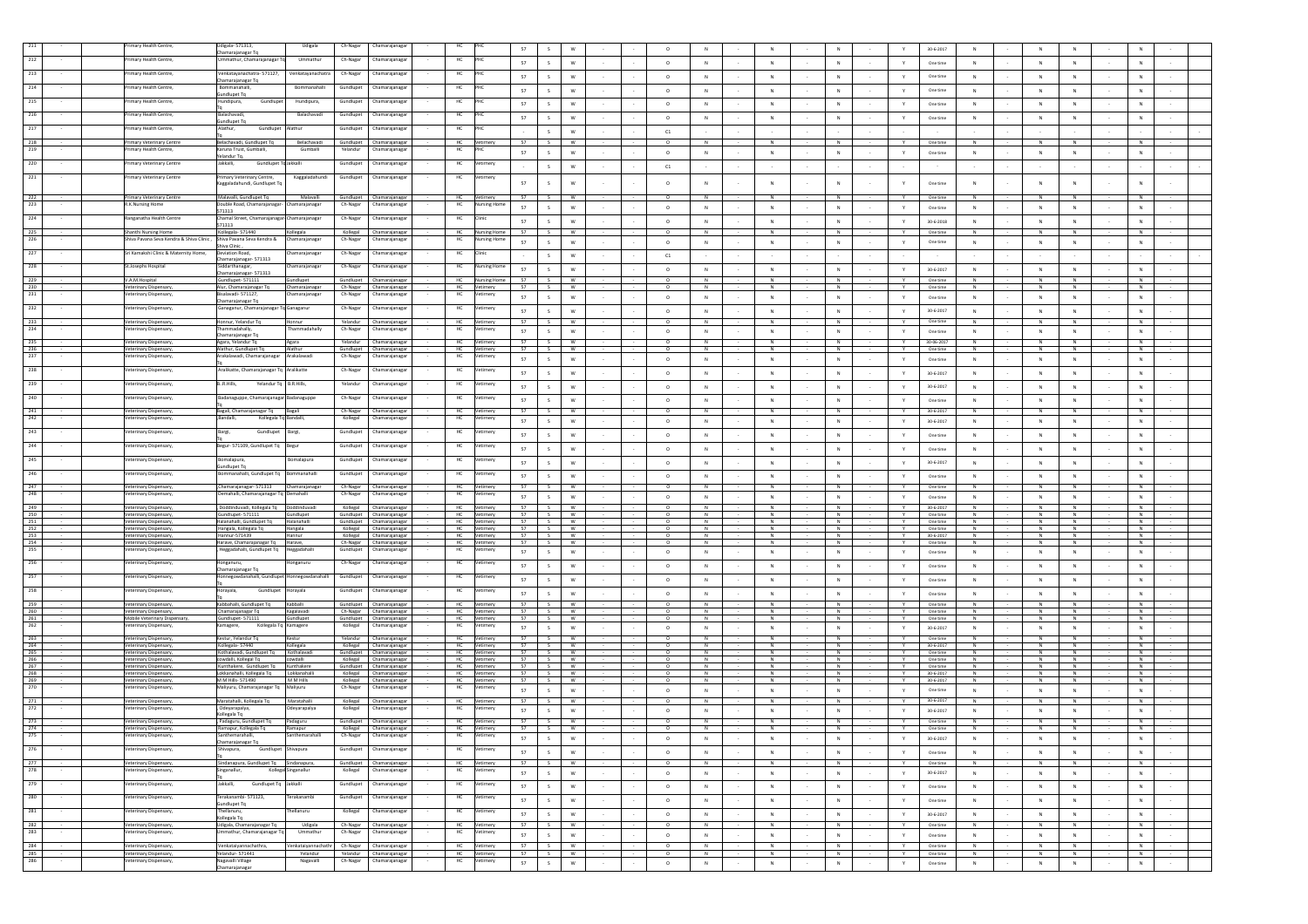| 287        | 25145 | 2008-09<br>2008-09 | CMS Kalamandira,                                        | Asst. No. 674/695/37, Sy. No.<br>63/1, 63/2 & 64, Opp. J S S<br>College, Madahalli Road,<br>undlupet - 571111            | Gundlupet             | Gundlupet             | Chamarajanagar                  |                                                    |          |              | G            | 7/11/2008        | 19.59    | $\circ$    |   | 31-12-2025       | Y             | 31-12-2025       | N            |        |              |              |   | N              |        |              |         |  |
|------------|-------|--------------------|---------------------------------------------------------|--------------------------------------------------------------------------------------------------------------------------|-----------------------|-----------------------|---------------------------------|----------------------------------------------------|----------|--------------|--------------|------------------|----------|------------|---|------------------|---------------|------------------|--------------|--------|--------------|--------------|---|----------------|--------|--------------|---------|--|
| 288        | 12155 |                    | Zohra Granites,                                         | Municipal Asst. No. 130,<br>ialipura Road, Chamrajangaa<br>571313                                                        | Chamrajangaa          | Ch-Nagar              | Chamarajanaga                   | one cutting                                        | 1518     | $\mathsf{s}$ | $\mathsf{G}$ | 17-5-2008        | 22.15    | $\circ$    | Y | 31-12-2025       | N             |                  | $_{\rm N}$   |        | $\,$ N       | ${\sf N}$    | N | $\mathbb N$    |        | N            |         |  |
| 289        | 12157 | 2008-09            | Slab India,                                             | Municipal Asst. No. 168/168,<br>ialipura Road, Chamrajanaga<br>571313                                                    | Chamrajangaar         | Ch-Nagar              | Chamarajanagar                  | tone cutting a                                     | 1518     | Micro        | $\mathsf{G}$ | 16-5-2008        | 24.56    | $\circ$    |   | One time         | N             |                  | N            |        | N            | $\mathbf{N}$ |   | $\mathbf{N}$   |        | $\mathbf{N}$ |         |  |
| 290        |       | 2009-10            | akshmiranganatha Kalyanamantap,                         | Municipal Asst. No. C-834/801,<br>hamarajanagar                                                                          | Chamrajangaar         | Ch-Nagar              | Chamarajanagar                  | $\circ$<br>Calyanaman                              |          |              | G            | 17-4-2009        | 9.5      | $\circ$    | Υ | 31-12-2013       | Y             | 31-12-2013       | $_{\rm N}$   |        | ${\sf N}$    | $\mathsf N$  |   | $\mathsf{N}$   |        |              |         |  |
| 291        | 25153 | 2009-10            | Chamarajanagar Convention Centre, S                     | Sathy Road, Chamarajanagar                                                                                               | Chamrajangaar         | Ch-Nagar              | Chamarajanaga                   | $\circ$<br>alvanama                                |          | $\mathsf{s}$ | G            | 24-4-2009        | 8.05     | $\circ$    | Y | $31 - 12 - 2024$ | Y             | 31-12-2024       | $_{\rm N}$   |        | ${\sf N}$    | ${\sf N}$    |   | $\mathsf{N}$   |        | N            |         |  |
| 292<br>293 | 19253 | 2009-10<br>2010-11 | Jainkar Agro Tech,<br>ndus Tower Ltd.,                  | Sy. No. 45/3, Sargur Village,<br>hamarajanagar- 571313<br>Sy. No. 574/669, Kunagahalli                                   | Sargur<br>Kunagahalli | Ch-Nagar<br>Gundlupet | Chamarajanagar<br>Chamarajanaga | Desicated Coco<br>$\mathbf{L}$<br>π<br>elephone To |          | $\mathsf{s}$ | $\circ$      | 11/5/2009        | 8.05     | C1         |   |                  |               |                  |              |        |              |              |   |                |        |              |         |  |
|            |       |                    |                                                         | Village, Kannegala Post,<br>undlupet Tq                                                                                  |                       |                       |                                 |                                                    |          | $\mathsf{s}$ | W            | 10/2/2011        | 8.08     | $\circ$    |   |                  |               |                  | $_{\rm N}$   |        | N            | $\mathsf{N}$ |   | $\overline{N}$ |        | $_{\rm N}$   |         |  |
| 294        |       | 2010-11            | Indus Tower Ltd.,                                       | sy. No. 656/4/3, Kanagahalli<br>Village, Kollegala Tq                                                                    | Kunagahalli           | Kollegal              | Chamarajanagar                  | $^{\text{TT}}$<br><b>Telephone Towe</b>            |          | S            | W            | 10/2/2011        | 8.08     | $\circ$    |   |                  |               |                  | N            |        | ${\sf N}$    | ${\sf N}$    | N | ${\sf N}$      |        | ${\sf N}$    |         |  |
| 295        |       | 2010-11            | Indus Tower Ltd.,                                       | Sy. No. 1203, Near Ambedkar<br>havan, Kagalwadi Village,<br>hamarajanagar T                                              | Kagalwadi             | Ch-Nagar              | Chamarajanagar                  | $^{\text{TT}}$<br><b>Felephone Tow</b>             |          | $\mathsf{s}$ | W            | 10/2/2011        | 8.56     | $\circ$    |   |                  | $\sim$        |                  | N            |        | N            | N            |   | $\mathbb{N}$   |        | N            |         |  |
| 296        |       | 2010-11            | Indus Tower Ltd.,                                       | Sy. No. 179, Mukkahalli Village<br>Post, Gundlupet Tq                                                                    | Mukkahalli            | Gundlupet             | Chamarajanagar                  | <b>Telephone Tow</b><br>π                          |          | $\mathsf{s}$ | W            | 10/2/2011        | 8.32     | $\circ$    |   |                  |               |                  | $_{\rm N}$   |        | ${\sf N}$    | $\mathsf N$  |   | $\mathsf{N}$   |        | $_{\rm N}$   |         |  |
| 297        |       | $2010 - 11$        | ndus Tower Ltd.,                                        | Sy. No. 21/2, Bheemanbeedu<br>Village & Post, Gundlupet Tq                                                               | Bheemanbeedu          | Gundlupet             | Chamarajanagar                  | $\overline{\mathsf{H}}$<br><b>Felephone Tow</b>    |          | $\mathsf{s}$ | W            | 10/2/2011        | 8.56     | $\circ$    |   |                  |               |                  | $\mathbb{N}$ |        | $\mathbf N$  | $\mathbf{N}$ |   | $\sim$         |        | N            |         |  |
| 298        |       | 2010-11            | lireless TT Info Services Ltd.                          | y. No. 759/S, Terekanamb<br>illage, Gundlupet Tq                                                                         | Terekanamb            | Gundlupet             | Chamarajanaga                   | lephone To                                         |          | S            | W            | $13 - 8 - 2018$  | 12.1     | $\circ$    |   |                  |               |                  | N            |        | ${\sf N}$    | ${\sf N}$    | N | ${\sf N}$      |        | N            |         |  |
| 299        |       | 2010-11            | Vireless TT Info Services Ltd.,                         | Sy. No. 678/01, Sathegala<br>fillage, Kollegala Tq                                                                       | Sathegala             | Kollegal              | Chamarajanagar                  | $^{\text{TT}}$<br><b>Telephone Tow</b>             |          | $\mathsf{s}$ | W            | $13 - 8 - 2018$  | 14.75    | $\circ$    |   |                  |               |                  | $\,N\,$      |        | ${\sf N}$    | ${\sf N}$    | N | ${\sf N}$      |        | ${\sf N}$    |         |  |
| 300        |       | 2010-11            | Wireless TT Info Services Ltd.,                         | No. 35/01, B. R. Hills, Yeland                                                                                           | B. R. Hills           | Yelandur              | Chamarajanaga                   | lephone To<br>π                                    |          | $\mathsf{s}$ | W            | $13 - 8 - 2018$  | 15.95    | $\circ$    |   |                  |               |                  | $_{\rm N}$   |        | $\mathsf{N}$ | ${\sf N}$    |   | ${\sf N}$      |        | ${\sf N}$    |         |  |
| 301        |       | 2010-11            | Wireless TT Info Services Ltd.                          | Ashwini Badavane.<br>undasanapura Village,<br>undllupet Tq                                                               | Dundasanapura         | Gundlupet             | Chamarajanagar                  | $^{\text{TT}}$<br><b>Felephone Tow</b>             |          | $\mathsf{s}$ | W            | $13 - 8 - 2018$  | 22.5     | $\circ$    |   |                  |               |                  | N            |        | $\mathbb{N}$ | $\mathbb{N}$ |   | $\mathbb{N}$   |        | N            |         |  |
| 302        |       | 2010-11            | Wireless TT Info Services Ltd.,                         | Sy. No.244/B, Manangala<br>fillage, Kollegala Tq.                                                                        | Manangala             | Kollegal              | Chamarajanaga                   | $^{\text{TT}}$<br>Telephone Tow                    |          | S            | W            | 13-8-2018        | 34.38    | $\circ$    |   |                  |               |                  | N            |        | $\,$ N       | ${\sf N}$    | N | ${\sf N}$      |        | N            |         |  |
| 303        |       | 2009-10            | GTL Infrastructure Ltd.,                                | R.Gunashekar S/O.<br>Ramachandrashetty, Aiiipura<br>Village, Koll+E405egala Tq,<br>Chamarajanagar District               | Ajjipura              | Kollegal              | Chamarajanagar                  | $^{\text{II}}$<br>elephone Tow                     |          | $\mathsf{s}$ | w            | 7/8/2019         | 34.38    | $\circ$    |   |                  | $\sim$        |                  | ${\sf N}$    |        | N            | $\mathbf{N}$ |   | N              |        | ${\sf N}$    |         |  |
| 304        |       | 2009-10            | GTL Infrastructure Ltd.,                                | Sy. No.577/01, 577/02, Mangala<br>illage, Chamarajanagar Tq                                                              | Mangala               | Ch-Nagar              | Chamarajanagar                  | <b>Felephone Tow</b>                               |          | S.           | ${\bf W}$    | 7/8/2019         | 34.38    | $\circ$    |   |                  | $\sim$        |                  | N            |        | N            | N            |   | N              |        | N            |         |  |
| 305        |       | 2009-10            | GTL Infrastructure Ltd.,                                | , Sy.No.414, Katha No.3/31,<br>aduvanahalli Village, Kollega                                                             | Maduvanahalli         | Kollegal              | Chamarajanagar                  | $\overline{\mathsf{H}}$<br>Telephone Towe          |          | S            | W            | 7/8/2019         | 35.58    | $\circ$    |   |                  |               |                  | $_{\rm N}$   |        | ${\sf N}$    | $\mathsf N$  |   | $\mathsf{N}$   |        | $_{\rm N}$   |         |  |
| 306        |       | 2009-10            | GTL Infrastructure Ltd.,                                | Smt. H.P.Kantha W/O.<br>M.P.Raju, House No.510,<br>anthemarahalli,<br>hamarajanagar District                             | Santhemarahalli       | Ch-Nagar              | Chamarajanagar                  | π<br>Telephone Tow                                 |          | S.           | W            | 7/8/2019         | 36.78    | $\circ$    |   |                  |               |                  | N            |        | N            |              |   | $\mathbb{N}$   |        | N            |         |  |
| 307        |       | $2009 - 10$        | GTL Infrastructure Ltd.,                                | Sy. No. 61/01, Kathe No.54,<br>lamapura Post, Kollegala Tq.                                                              | Ramapura              | Kollega               | Chamarajanaga                   | π<br>elephone To                                   |          | S.           | W            | 7/8/2019         | 34.38    | $\circ$    |   |                  | $\sim$        |                  | $\mathbb{N}$ |        | $\mathbb{N}$ | $\mathbb{N}$ |   | N              |        | N            |         |  |
| 308        |       | 2010-11            | Wireless TT Info Services Ltd<br>hamarajanagar District | Plot No. 1, Tellanur Village &<br>Post, Kollegala Tq,                                                                    | Tellanur              | Kollegal              | Chamarajanaga                   | elephone Toy                                       |          | $\mathsf{s}$ | W            | 13-8-2018        | 34.38    | $\circ$    |   |                  | $\sim$        |                  | $\,N\,$      |        | ${\sf N}$    | $\mathbb{N}$ |   | $\mathbb{N}$   |        | N            |         |  |
| 309        |       | 2009-10            | GTL Infrastructure Ltd                                  | Chamarajanagar District<br>Sv. No. 4/19. Khatha No. 14.B R<br>Hills, Agra Hobli, Yelandur Tq,<br>Chamarajanagar District | <b>BRHills</b>        | Yelandur              | Chamarajanagar                  | $\mathbf{H}$<br><b>Telephone Towe</b>              |          | $\mathsf{s}$ | W            | 7/8/2019         | 3.85     | $\circ$    |   |                  |               |                  | N            |        |              | N            |   | N              |        |              |         |  |
| 310        |       | 2009-10            | GTL Infrastructure Ltd.,                                | GTL Infrastructure Ltd., Sy. No.<br>36/1, Bendaravadi,<br>Chamarajanagar Tq & District                                   | Bendaravadi           | Ch-Nagar              | Chamarajanagar                  | $^{\text{TT}}$<br><b>Felephone Tow</b>             |          | $\mathsf{s}$ | W            | 7/8/2019         | 3.85     | $\circ$    |   |                  |               |                  | $\mathbb{N}$ |        | N            | $\mathbb{N}$ |   | N              |        | N            |         |  |
| 311        |       | 2009-10            | GTL Infrastructure Ltd.,                                | Sy. No 186/1 Khatha No.137,<br>138 & 138, Bheemanabeedu<br>Village, Gundlupet Tq,<br>hamarajanagar District              | Bheemanabeedu         |                       | Gundlupet Chamarajanagar        | π<br><b>Telephone Towe</b>                         |          | $\mathsf{s}$ | W            | 7/8/2019         | 3.85     | $\circ$    |   |                  | $\cdot$       |                  | N            |        |              |              |   | N              |        | $_{\rm N}$   |         |  |
| 312        |       | 2009-10            | GTL Infrastructure Ltd.,                                | Sy. No67/1 Khatha No.533,<br>Nitre Village, Begur Hobli,<br>undlupet Tq, Chamarajanaga                                   | Nitre                 | Gundlupet             | Chamarajanagar                  | Telephone Towe<br>π                                |          | $\mathsf{s}$ | W            | 7/8/2019         | 3.85     | $\circ$    |   |                  | $\sim$        |                  | $_{\rm N}$   |        | N            | N            |   | $\overline{N}$ |        | $_{\rm N}$   |         |  |
| 313        |       | 2009-10            | GTL Infrastructure Ltd.,                                | istrict<br>y. No 2, Site No. C1/1,<br>haneshumaru No. 435., Asst                                                         | Khaneshumaru          | Gundlupet             | Chamarajanagar                  | π<br><b>Telephone Tow</b>                          |          |              |              |                  |          |            |   |                  |               |                  |              |        |              |              |   |                |        |              |         |  |
| 314        |       | 2009-10            | GTL Infrastructure Ltd.,                                | No. 436, Padugur, Gundlupet<br>Tq, Chamarajanagar Dist<br>. Sv. No. 6/1. Khatha No. 10.                                  | Honaganoor            | Ch-Nagar              | Chamarajanagar                  | Felephone Towe<br>π                                |          | $\mathsf{s}$ | W            | 7/8/2019         | 3.85     | $\circ$    |   |                  | $\sim$        |                  | $\mathbb{N}$ |        | ${\sf N}$    | $\mathbf N$  |   | ${\sf N}$      |        | N            |         |  |
|            |       |                    |                                                         | Ionaganoor, Chamarajanaga<br>To & District                                                                               |                       |                       |                                 |                                                    |          | $\mathsf{s}$ | W            | 7/8/2019         | 3.85     | $\circ$    |   |                  |               |                  | N            |        |              |              |   | N              |        | N            |         |  |
| 315        |       | 2009-10            | GTL Infrastructure Ltd                                  | GTL Infrastructure Ltd Sv. No.<br>1/1, Khatha No. 1, Attagulipur<br>Chandakwadi Hobli,<br>Chamarajanagar Tq & District   | Attagulipura,         | Ch-Nagar              | Chamarajanagar                  | T<br><b>Telephone Towe</b>                         |          | S            | w            | 7/8/2019         | 3.85     | $\circ$    |   |                  | $\sim$        |                  | $_{\rm N}$   |        | ${\sf N}$    | $\mathsf{N}$ |   | $\overline{N}$ |        | ${\sf N}$    |         |  |
| 316        |       | 2009-10            | GTL Infrastructure Ltd.,                                | Sy. No 60/3, Khata No. 72,<br>Kaggalli Village, Terakanambi<br>Hobli, Gundlupet To.<br>Chamarajanagar District.,         | Kaggalli              | Gundlupet             | Chamarajanagar                  | <b>Telephone Tow</b><br>$\pi$                      |          | S            | W            | 7/8/2019         | 3.85     | $\circ$    |   |                  |               |                  | N            |        | $\mathsf{N}$ |              |   | $\overline{N}$ |        | N            |         |  |
| 317        | 12295 | 2004-05            | ri Sai Automobiles,                                     | No. 189/A, Opp. MGSV College<br>ollegala-571440.                                                                         | Kollegala             | Kollegal              | Chamarajanagar                  |                                                    | 1303     | $\mathsf{s}$ | $\circ$      | 15-3-2005        | 8.53     | $\circ$    | N |                  | Y             | 30-09-2022       | N            |        | N            | N            | N | N              |        | N            |         |  |
| 318        | 12255 | 2008-09            | Supreme Auto Dealers Pvt Ltd.,                          | No. 124/115-C, Sampige Road,<br>hamarajnagar-571313                                                                      | Chamarajnagar         | Ch-Nagar              | Chamarajanagar                  |                                                    | 1303     | $\mathsf{s}$ | $\circ$      | 6/12/2008        | 25.79    | ${\tt C1}$ |   |                  | $\sim$        |                  |              |        |              |              |   | $\epsilon$     | $\sim$ |              |         |  |
| 319        | 19273 | 2008-09            | Sanjay Industries,                                      | Sy. No. 101, Bendaravadi                                                                                                 | Bendaravadi           | Ch-Nagar              | Chamarajanagar                  | Pre Cast RCC n                                     | $1511\,$ | S            | $\mathsf G$  | 18-5-2005        | $5.7\,$  | $\circ$    | Y | $31 - 12 - 2020$ | Y.            | 31-12-2020       | $\,$ N       | $\sim$ | ${\sf N}$    | ${\sf N}$    | N | $\,$ N         | $\sim$ | $\,N\,$      | $\sim$  |  |
| 320        | 19276 | 2007-08            | T.K.M .Tyre Industries,                                 | /illage, Chamarajanagar Tq &<br>District<br>No. 2021, Hasanur Gate, Sathy                                                | Chamarajanagar        | Ch-Nagar              | Chamarajanagar                  | Tyre retreading (                                  |          |              |              |                  |          |            |   |                  |               |                  |              |        |              |              |   |                |        |              |         |  |
| 321        | 19254 | 2008-09            | Maruthi Tyre Re-treading,                               | Road, Chamarajanagar- 571313<br>Asst. No. 4989/32, Gandi                                                                 | Kollegia              | Kollegal              | Chamarajanagar                  | <b>Tyre retreading</b><br>$\mathbf{L}$             | 1563     | S            | $\mathsf{G}$ | 8/10/2007        | $16.5\,$ | $\circ$    | Y | 31-12-2026       | Y             | $31 - 12 - 2026$ | N            |        | N            | $\mathsf{N}$ | N | N              |        | ${\sf N}$    | $\sim$  |  |
|            |       |                    |                                                         | colony, Mysore Road, Kollegala<br>Road, Kollegia -571440                                                                 |                       |                       |                                 |                                                    | 1563     | Micro        | $\mathsf G$  | 2/7/2008         | 3.78     | $\circ$    | Y | One time         | $\mathbb {Y}$ | One time         | ${\sf N}$    |        | ${\sf N}$    | $\mathsf{N}$ |   | $\overline{N}$ |        | $_{\rm N}$   | $\cdot$ |  |
| 322        | 19256 | 2010-11            | H. K Function Hall,                                     | Asst. No. 924/847(Sv. No. 468).<br>A. P. Mohalla, Galipur Road,<br>hamarajanagar- 571313                                 | Chamarajanagar        | Ch-Nagar              | Chamarajanagar                  | $\circ$<br>Kalyanamantap                           | 1600     | Micro        | $\mathsf G$  | $30 - 11 - 2010$ | 8.25     | $\circ$    | Y | One time         | N             | $\sim$           | $\,$ N $\,$  |        | ${\sf N}$    | N            | N | $\,$ N         | $\sim$ | $\,$ N       | $\sim$  |  |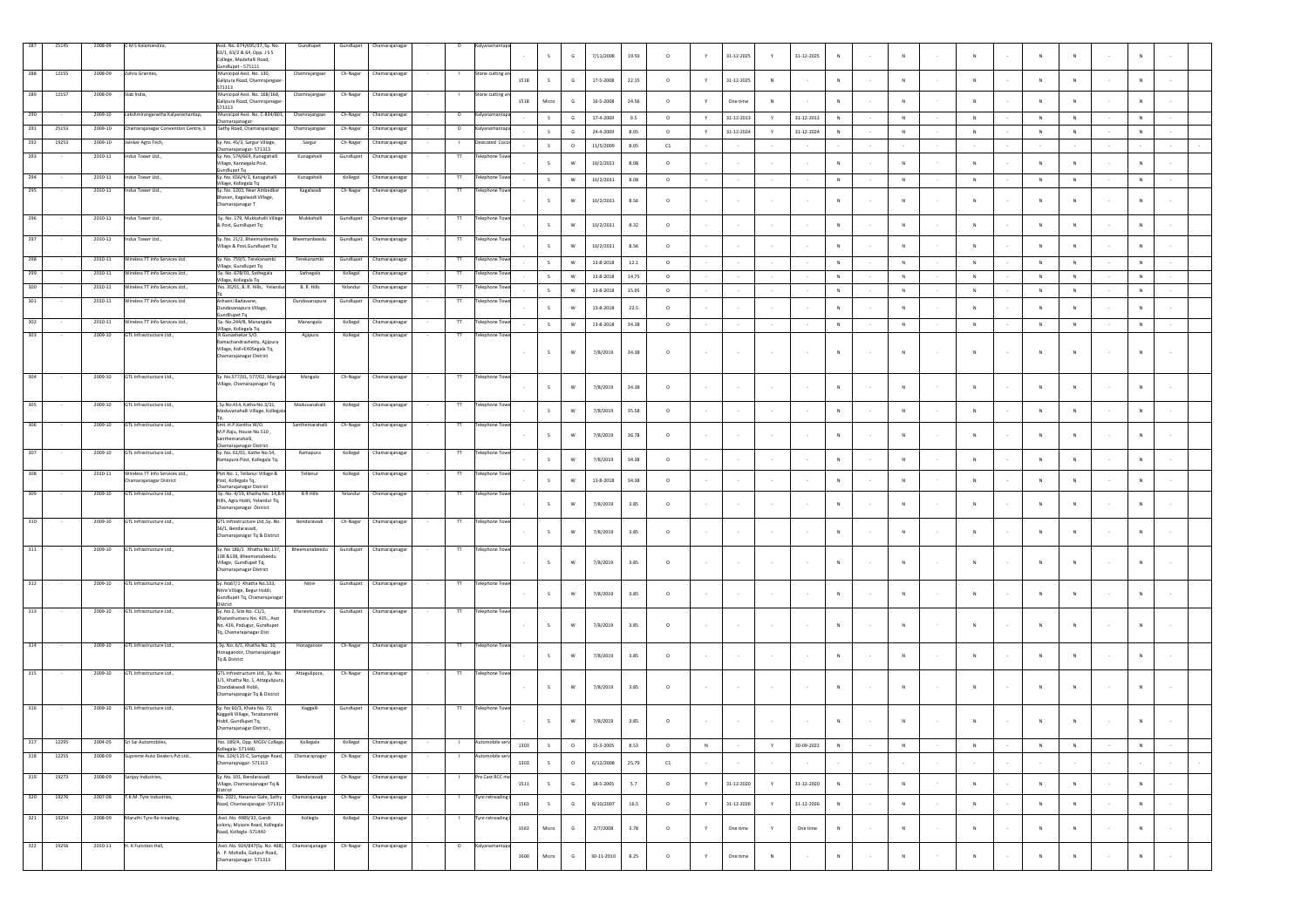| 323        | 19282          | 2007-08            | Surya Cement Brick Industries,                                     | Asst. No. 1384/1384, 32/2,<br>Mysore Road, Chamarajanaga<br>571313                          | Chamarajanagar               | Ch-Nagar               | Chamarajanagar                   |                    | RCC Spun Pipe                              |      | s            | $\mathsf{G}$                     | 4/2/2008        | 7.5        | C1                    |           |                  |               |                  |              |        |                  |                 |              |              |                         |        |             |        |
|------------|----------------|--------------------|--------------------------------------------------------------------|---------------------------------------------------------------------------------------------|------------------------------|------------------------|----------------------------------|--------------------|--------------------------------------------|------|--------------|----------------------------------|-----------------|------------|-----------------------|-----------|------------------|---------------|------------------|--------------|--------|------------------|-----------------|--------------|--------------|-------------------------|--------|-------------|--------|
| 324        | 19282          | 2008-09            | <b>Excel Industries</b>                                            | No. 264/2, 4th Mile, Mysore<br>Road, Mariyala Village,<br>Chamarajanagar Tq & District      | Mariyala                     | Ch-Nagar               | Chamarajanaga                    |                    | <b>RCC Spun Pipes</b>                      | 1511 | Micro        | $\mathsf{G}$                     | 7/1/2009        | $2.5\,$    | $\circ$               |           | One time         |               | One time         | $\,N\,$      |        |                  |                 |              |              |                         |        |             |        |
| 325        |                | 2010-11            | Bharath Diagnostic Centre,                                         | No.22/33, KNN complex,<br>Double Road, Chamrajanagar<br>571313                              | Chamarajanagar               | Ch-Nagar               | Chamarajanagar                   | HC                 | Diagnostic Cent                            | 57   | s            | W                                |                 |            | $\circ$               |           |                  | $\mathbb{N}$  |                  | N            |        | Y                | One time        | N            | N            |                         |        |             |        |
| 326        |                | 2010-11            | Ashraya ENT surgical Clinic                                        | 1st floor, No. 7/467-C,<br>Southeren Extension, Kollegala<br>571440                         | Kollegala                    | Kollegal               | Chamarajanagar                   | нс                 |                                            | 57   | s            | w                                |                 |            | $\circ$               | N         |                  | $_{\rm N}$    |                  | N            |        | Y                | One time        | ${\sf N}$    | N            |                         |        |             |        |
| 327        | 37215          | 2010-11            | Suraksha Ortho and Maternity Care,                                 | 4th Cross,<br>asaveshawaranagar, Kolelgala<br>571440                                        | Kolelgala                    | Kollegal               | Chamarajanaga                    | HC                 | ursing Hom                                 | 57   | s            | W                                |                 |            | $\circ$               |           |                  | $\mathbb{N}$  |                  | N            |        | Y                | One time        | N            |              |                         |        |             |        |
| 328        |                | 2010-11            | Primary Health Centre                                              | Kodasoge Village, Gundlupet<br>Tq, Chamrajanagar District                                   | Kodasoge                     | Gundlupet              | Chamarajanagar                   | HC                 |                                            | 57   | s            | W                                |                 |            | $\circ$               |           |                  | $\mathbb N$   |                  | $_{\rm N}$   |        | Y                | One time        | ${\sf N}$    | $\,N\,$      |                         |        |             |        |
| 329        |                | 2010-11            | Sri Shivarathri Rajendra Hospital,                                 | Sri Bhuvaneshwari Circle,<br>hamarajanagar- 571313                                          | Chamarajanaga                | Ch-Nagar               | Chamarajanagar                   | HC                 | ursing Home                                |      | s            | W                                |                 |            | C1                    |           |                  |               |                  |              |        |                  |                 |              |              |                         |        |             |        |
| 330        |                | 2010-11            | CSI Rural Mission Hospital,                                        | CSI Rural Mission Hospital,<br>Managal Village,<br>Chamarajanagar Tq & District             | Managal                      | Ch-Nagar               | Chamarajanagar                   |                    | ırsing Ho                                  | 57   | s            | w                                |                 |            | $\circ$               |           |                  | $\mathbb{N}$  |                  | $\mathbb{N}$ |        | Y                | 30-6-2018       | N            | N            |                         |        |             |        |
| 331        |                | 2010-11            | Primary Health Centre,                                             | Amachavadi Village<br>Chamarjanagar Tq & District                                           | Amachavadi                   | Ch-Nagar               | Chamarajanagai                   | HC                 |                                            | 57   | s            | ${\sf w}$                        |                 |            | $\circ$               | N         |                  | ${\sf N}$     |                  | N            |        | Y                | One time        | N            | N            | N                       |        | N           |        |
| 332        |                | 2010-11            | Primary Health Centre,                                             | Nanekatte Village, Gundlupet<br>Tq, Chamarajanagar District                                 | Nanekatte                    | Gundlupet              | Chamarajanagar                   | HC                 |                                            | 57   | $\leq$       | W                                |                 |            | $\circ$               | N         |                  | $\mathbf{N}$  |                  | N            |        | v                | One time        | N            | N            |                         |        |             |        |
| 333<br>334 |                | 2010-11<br>2009-10 | Veterinary Dispensary,<br>GTL Infrastructure Ltd.,                 | , Chikatte, Gundlupet Tq<br>Sy No.678/1, Sathegala Villag<br>& Post, Kollegala Tq,          | Chikatte<br>Sathegala        | Gundlupet<br>Kollegal  | Chamarajanagar<br>Chamarajanaga  | HC<br>$\mathbf{H}$ | Vetimery<br>elephone Toy                   | -57  | S.<br>S      | <b>W</b><br>W                    | 7/8/2019        | d on KVA   | $^{\circ}$<br>$\circ$ | <b>N</b>  |                  | N             |                  | N<br>N       |        | Y<br>$\mathbb N$ | One time        | N<br>N       | N<br>N       | <b>N</b><br>$\mathbb N$ |        | N<br>N      |        |
| 335        |                | 2009-10            | GTL Infrastructure Ltd.,                                           | Chamarajanagara Dist<br>Sy No.53/A, Hosahalli Village,<br>Ramapura Hobli, Kollegala Tq,     | Hosahalli                    | Kollegal               | Chamarajanaga                    | $^{\rm{TT}}$       | elephone Tow                               |      | S            | $\mathsf{w}$                     | 7/8/2019        | on KVA R   | $\circ$               |           |                  |               |                  | ${\sf N}$    |        | ${\sf N}$        |                 | $\mathbb{N}$ | N            |                         |        | N           |        |
| 336        |                | 2009-10            | GTL Infrastructure Ltd.,                                           | Chamarajanagara Dist<br>Sy No.40/5, Bommanahalli<br>/illage, Gundlupet Tq,                  | Bommanahalli                 | Gundlupet              | Chamarajanagar                   | $\mathbf{H}$       | Felephone Towe                             |      | s            | ${\sf w}$                        | 7/8/2019        | i on KVA R | $\circ$               |           |                  |               |                  | ${\sf N}$    |        | ${\sf N}$        |                 | N            | N            |                         |        |             |        |
| 337        |                | 2009-10            | GTL Infrastructure Ltd.,                                           | marajanagara Dist<br>Asst No.656/657,<br>unaganahalli Village, Kollegala                    | Kunaganahall                 | Kollegal               | Chamarajanagar                   |                    | elephone Tow                               |      |              | W                                | 7/8/2019        | i on KVA F | $\circ$               |           |                  |               |                  | N            |        | N                |                 | N            | N            |                         |        |             |        |
| 338        |                | 2009-10            | GTL Infrastructure Ltd.,                                           | Tq, Chamarajanagara Dist<br>Asst No.B595/564, KP Mohalla,                                   | Chamarajanagar               | Ch-Nagar               | Chamarajanagar                   | $\overline{\rm H}$ | <b>Telephone Towe</b>                      |      |              |                                  |                 |            |                       |           |                  |               |                  |              |        |                  |                 |              |              |                         |        |             |        |
| 339        |                | 2009-10            | Aircel Ltd                                                         | Chamarajanagar- 571313<br>Aircel LtdNo.359/A 13 & 359 B                                     | Yelandur                     | Yelandur               | Chamarajanaga                    |                    | elephone Tow                               |      |              | ${\sf W}$                        | 7/8/2019        | on KVA F   | $\circ$               |           |                  |               |                  | N            |        | ${\sf N}$        |                 | ${\sf N}$    | $\,N\,$      |                         |        |             |        |
|            |                |                    |                                                                    | 13, Sriranga Complex, Yelandur<br>Chamarajanagar Dist                                       |                              |                        |                                  |                    |                                            |      | -S           | W                                | 7/10/2009       | on KVA     | $\circ$               |           |                  |               |                  | N            |        | N                |                 | N            | -N           |                         |        |             |        |
|            |                | 2009-10            | Aircel Ltd                                                         | Aircel Ltd, Sy. No.436/1,<br>Thondavadi Village, Gundlupe<br>Tq, Chamarajanagar Dist        | Thondavadi                   | Gundlupet              | Chamarajanaga                    |                    | elephone Tov                               |      | s            | ${\sf W}$                        | 7/10/2009       | on KVA F   | $\circ$               |           |                  |               |                  | $_{\rm N}$   |        |                  |                 | ${\sf N}$    |              |                         |        |             |        |
| 341        |                | 2010-11            | Indus Tower Ltd.,                                                  | Sy. No.33/2, Bandigere Village,<br>Chmarajanagar Tq & District                              | Bandigere                    | Ch-Nagar               | Chamarajanagar                   | $^{\rm{m}}$        | <b>Telephone Towe</b>                      |      | s            | W                                | 10/2/2011       | d on KVA F | $\circ$               |           |                  |               |                  | N            |        | $\mathbb N$      |                 | N            | <b>N</b>     |                         |        |             |        |
| 342        |                | 2010-11            | Indus Tower Ltd.,                                                  | Sy. No.787/3, Ambale Village,<br>relandur Tq, Chamarajanagar<br>District                    | Ambale                       | Yelandur               | Chamarajanaga                    |                    | elephone Tow                               |      |              | ${\sf w}$                        | 10/2/2011       | on KVA R   | $\circ$               |           |                  |               |                  | $\,N\,$      |        | ${\sf N}$        |                 | N            | N            |                         |        |             |        |
| 343        |                | 2010-11            | Indus Tower Ltd.,                                                  | Asst No.585/393, Saragur<br>illage, Kollegala Tq,<br>Chamarajanagar Dist.                   | Saragur                      | Kollegal               | Chamarajanagar                   | $^{\pi}$           | Felephone Towe                             |      | s            | W                                | 10/2/2011       | i on KVA F | $\circ$               |           |                  |               |                  | ${\sf N}$    |        | ${\sf N}$        |                 | N            | N            | N                       |        | N           |        |
| 344        |                | 2010-11            | ndus Tower Ltd.,                                                   | Sy. No.247/2, Shagya Village,<br>lannur Hobli, Kollegala Tq.                                | Shagya                       | Kollegal               | Chamarajanaga                    | $^{\rm{TT}}$       | elephone Tow                               |      | s            | $\mathsf{w}$                     | 10/2/2011       | i on KVA R | $\circ$               |           |                  |               |                  | ${\sf N}$    |        | $\mathsf{N}$     |                 | ${\sf N}$    |              |                         |        |             |        |
|            |                | 2010-11            | Indus Tower Ltd.,                                                  | Sy. No.15/24, Galipura Road,<br>hamarajanagar- 571313                                       | Chamarajanagar               | Ch-Nagar               | Chamarajanagar                   |                    | elephone Tov                               |      |              | W                                | 10/2/2011       | on KVA F   | $\circ$               |           |                  |               |                  | N            |        | ${\sf N}$        |                 | ${\sf N}$    | $\,N\,$      |                         |        |             |        |
|            |                | 2010-11            | Wireless TT Info Services Ltd.,                                    | Asst No.A-1001/4, Gundlupet<br>Road, Chamarajanagar- 571313                                 | Chamarajanagar               | Ch-Nagar               | Chamarajanagar                   | п                  | elephone Towe                              |      | s            | W                                | $13 - 8 - 2018$ | d on KVA F | $\circ$               |           |                  |               |                  | N            |        | $\mathsf{N}$     |                 | N            | N            | N                       |        | N           |        |
| 347        |                | 2009-10            | Aircel Ltd                                                         | Sy. No.922/C-845/C, Galipura<br>Road, G.K. Mohalla,<br>Chamarajanagar- 571313               | Chamarajanagar               | Ch-Nagar               | Chamarajanagai                   |                    | elephone To                                |      |              | w                                | 7/10/2009       | on KVA     | $\circ$               |           |                  |               |                  | $\,N\,$      |        | ${\sf N}$        |                 | ${\sf N}$    | $\,N\,$      |                         |        |             |        |
| 348        | 20030          | 2004-05            | Jungle Lodge and Resorts,                                          | K Gudi, Yelandur Tq,<br>Chamarajanagar Dist.                                                | K Gudi                       | Yelandur               | Chamarajanaga                    |                    | sor                                        | 1593 | s            | G                                | 22-2-2005       | 28.8       | $\circ$               | Y         | 31-12-2026       | Y.            | 31-12-2026       | N            |        | ${\sf N}$        |                 | ${\sf N}$    | $_{\rm N}$   | $\mathbb N$             |        |             |        |
| 349        | 19277          | 2008-09            | Transbroadways (ape),                                              | Srirama Complex, BR Hills Road,<br>kamasamudra, Chamarajanag<br>571313                      | Ramasamudra                  | Ch-Nagar               | Chamarajanaga                    |                    |                                            | 1303 | s            | $\circ$                          | 25-7-2008       | 28.65      | $\circ$               |           | 30-09-2022       | N             | $\sim$           | N            | $\sim$ | $\mathbb N$      |                 | N            | N            | N                       |        |             |        |
| 350        | 19243          | 2008-09            | Pradeep Wood Planing Work,                                         | Asst No.1140/8, 21st Ward,<br>Hunase Thopu Layout,<br>Basaveshwarnagar, Gundlupet<br>571313 | Basaveshwarnagar             | Gundlupet              | Chamarajanagar                   |                    | Carpentry & Wo                             | 1303 | $\mathsf S$  | $\circ$                          | 10/12/2008      | 8.5        | $\circ$               |           | 31-12-2019       | Y             | $31 - 12 - 2019$ | ${\sf N}$    |        | N                |                 |              |              |                         |        |             |        |
| 351        |                | 2010-11            | Nijaguna Residency,                                                | Asst No. 2883/2883,<br>Karinanjanapura Extension,<br>Chamarajanagar- 571313                 | Chamarajanagar               | Ch-Nagar               | Chamarajanagar                   |                    |                                            | 1593 | s            | ${\mathsf G}$                    | 4/6/2010        | 496        | $\circ$               |           | 31-12-2021       | $\mathbb {Y}$ | 31-12-2021       | $\,N\,$      |        | ${\sf N}$        |                 | ${\sf N}$    | $\mathbb{N}$ |                         |        |             |        |
| 352        | 12225          | 2010-11            | Sree Chamundi TVS.                                                 | Asst No.1809, B R Hills Road,<br>hamarajanagar- 571313                                      | Chamarajanagar               | Ch-Nagar               | Chamarajanagar                   | $\mathbf{I}$       | Automobile ser                             | 1303 | S            | $\circ$                          | $13 - 3 - 2011$ | 68.31      | $\circ$               | Y         | 30-9-2028        | Y             | 30-9-2028        | N            |        | ${\sf N}$        |                 | N            | N            | N                       |        |             |        |
| 353<br>354 | 19241<br>19984 | 2004-05<br>2009-10 | Roopa Engineering Corporation Ltd,<br>Deer Valley Resorts,         | Ltd, Kunthanoor Village,<br>indlupet Tq<br>Sy. No.103/2, Mangala Village,                   | Kunthanoor<br>Mangala        | Gundlupet<br>Gundlupet | Chamarajanagar<br>Chamarajanagar |                    | ement produ<br>otels,                      | 1511 | S            | G                                | 28-2-2004       | 54.6       | $\circ$               | Y         | 31-12-2023       | Y.            | 31-12-2023       | N            |        | $\mathbb N$      |                 | N            | N            | N                       |        | N           |        |
| 355        |                | 2010-11            | Sri Manjunatha Food Processing & Packing Shankanapura Shankanapura | undlupet Tq                                                                                 | Shankanapura                 | Kollegal               | Chamarajanaga                    |                    | loor mill                                  | 1593 | $\mathsf{s}$ | G                                | $16 - 2 - 2010$ | 203        | $\circ$               | Y         | $31 - 12 - 2021$ | Y             | 31-12-2021       | N            |        | ${\sf N}$        |                 | $\,$ N       | N            | N                       |        | N           |        |
| 356        | 12311          | 2009-10            | Sri Vijayalaxmi Rice Mill,                                         | Extension, Kollegala-571440<br>Sy No.727/B, Bostipura Road,                                 | Kollegala                    | Kollegal               | Chamarajanagar                   |                    | Atta chakkies,                             | 1525 | s            | G                                | 6/4/2010        | 7.04       |                       |           |                  |               |                  |              |        |                  |                 |              |              |                         |        |             |        |
| 357        |                | 2010-11            | Wireless TT Info Services Ltd., Tq.                                | Southern Extension, Kollegala-<br>571440<br>y. No.25/2A, Alur,                              | Alur                         | Ch-Nagar               | Chamarajanagar                   | $^{\rm{TT}}$       | Telephone towe                             |      |              | G                                | $20 - 3 - 2010$ | 54.27      |                       |           | $31 - 12 - 2020$ |               | $31 - 12 - 2020$ |              |        |                  |                 |              |              |                         |        |             |        |
| 358        |                | 2010-11            | <b>BMS Hospital,</b>                                               | Chandakavadi Hobli,<br>Chamarajanagar Tq.<br>4th Cross,                                     | Kolelgala                    | Kollegal               | Chamarajanagar                   | HC                 | Nursing Home                               |      | S            | w                                | 13-8-2018       | d on KVA R | $\circ$               |           |                  |               |                  | $\,N\,$      |        | ${\sf N}$        |                 | ${\sf N}$    | $\,N\,$      | ${\sf N}$               |        | ${\sf N}$   |        |
|            |                |                    |                                                                    | Basaveshawaranagar, Kolelgala<br>571440                                                     |                              |                        |                                  |                    |                                            | 57   | S            | W                                |                 |            | $\circ$               | N         |                  | N             | $\sim$           | $\,N\,$      | $\sim$ | Y                | One time        | N            | N            | N                       | $\sim$ | N           | $\sim$ |
| 359<br>360 |                | 2010-11<br>2010-11 | Cauvery Nursing Home.<br>Sree Shivarathreeshwara Maternity Home.   | Opp. MGSV College, Kollegala-<br>571440.<br>Mysore Road, Chamarajanagar                     | Kollegala-<br>Chamarajanagar | Kollegal<br>Ch-Nagar   | Chamarajanagar<br>Chamarajanagar | HC<br>HC           | <b>Vursing Home</b><br><b>Vursing Home</b> | 57   | S            | ${\sf w}$                        |                 |            | $\circ$               | ${\sf N}$ |                  | $\mathbb N$   |                  | $\,N\,$      |        | $\mathbf{Y}$     | 30-6-2017       | $\,$ N       | ${\sf N}$    | $\,$ N                  |        | ${\sf N}$   |        |
| 361        |                | 2010-11            | Kshema Nursing Home,                                               | 571313<br>Kshema Nursing Home, B R Hills                                                    | Chamarajanagar               | Ch-Nagar               | Chamarajanagar                   | HC                 | ursing Home                                | 57   | s            | ${\sf w}$                        |                 |            | $\circ$               | N         |                  | $\,$ N $\,$   | $\sim$           | $\,N\,$      | $\sim$ | $\mathbb {Y}$    | $30 - 6 - 2018$ | $\mathbb N$  | $\,N$        | $\,$ N                  | $\sim$ | N           | $\sim$ |
|            |                |                    |                                                                    | Road, Chamaraianagar- 571313                                                                |                              |                        |                                  |                    |                                            | 57   | $\mathsf{s}$ | ${\sf w}$                        |                 |            | $\circ$               | ${\sf N}$ |                  | $\mathbb N$   | $\sim$           | $\,N\,$      | $\sim$ | Y                | One time        | $\,$ N       | $\,N\,$      | ${\sf N}$               | $\sim$ | $_{\rm N}$  |        |
| 362<br>363 | 12214          | 2010-11<br>2009-10 | Ashwini Nursing Home,<br>Yepiyes Automobiles, Kollegala            | Yelandur, Chamarajanagar<br>Yepiyes Automobiles, Kollegala                                  | Yelandur<br>Kollegala        | Yelandur<br>Kollegal   | Chamarajanagar<br>Chamarajanagar | HC<br><b>11</b>    | Nursing Home<br>Automobile serv            | 57   | $\mathsf S$  | $\ensuremath{\mathsf{W}}\xspace$ |                 |            | $\circ$               | N         |                  | N             | $\sim$           | N            | $\sim$ | Y                | 30-6-2016       | $\mathbb N$  | N            | N                       | $\sim$ | N           | $\sim$ |
|            |                |                    |                                                                    |                                                                                             |                              |                        |                                  |                    |                                            | 1303 | S            | $\circ$                          | 11/3/2010       | 27.3       | $\circ$               | Y         | 30-09-2022       | $\,$ N $\,$   | $\sim$           | $\,$ N $\,$  |        | ${\sf N}$        |                 | $\,$ N $\,$  | N            | $\,$ N                  |        | $\,$ N $\,$ | $\sim$ |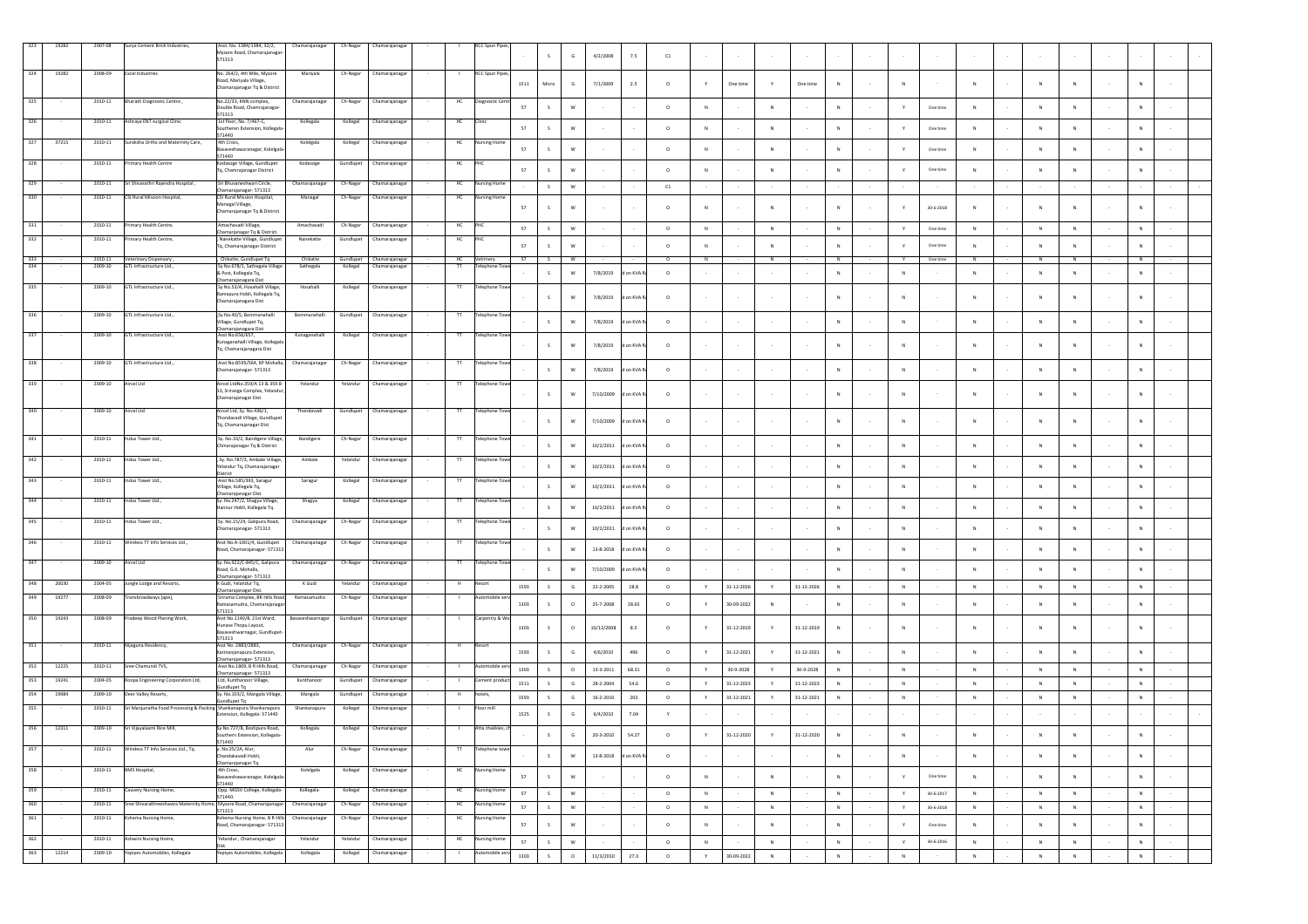|            | 12005          | $2007 - 8$         | Biligiri Granites,                                                                 | Sy. No. 430/3, 9th<br>.m., Badanaguppe village                                                                         | Badanaguppe                   | Ch-Nagar  | Chamarajanagar                                     | Stone cutting a                           | 1518 |              |               | 4/3/2018                                                                                                     | 40         | $\circ$            |              | 31-12-2027               |                | 31-12-2027 |              |              |           |                |                |                |        |                |        |
|------------|----------------|--------------------|------------------------------------------------------------------------------------|------------------------------------------------------------------------------------------------------------------------|-------------------------------|-----------|----------------------------------------------------|-------------------------------------------|------|--------------|---------------|--------------------------------------------------------------------------------------------------------------|------------|--------------------|--------------|--------------------------|----------------|------------|--------------|--------------|-----------|----------------|----------------|----------------|--------|----------------|--------|
| 365        | 12250          | 2010-11            | Yepiyes Automoblies                                                                | chamarajanagar tq<br>B.R Hills Road, Chamarajanagar                                                                    | Chamarajanagar                | Ch-Nagar  | Chamarajanaga                                      |                                           | 1303 | S            | $\circ$       | 8/4/2010                                                                                                     | 27.03      | C1                 |              |                          | $\sim$         |            |              |              |           |                |                |                |        |                |        |
| 366        | 12002          | 2010-11            | Nayana Granite Industries,                                                         | , Sy No 4/1, Masagapura                                                                                                | Masagapura                    | Ch-Nagar  | hamarajanaga                                       | ne cutting                                | 1518 | S            | G             | 6/4/2010                                                                                                     | 25         | C1                 |              |                          |                |            |              |              |           |                |                |                |        |                |        |
| 367        |                | 2009-10            | GTL Infrastructure Ltd.,                                                           | illage, Chamarajanagar<br>Sy. No.599, Umathur Village<br>Chamarajanagat Talluk.                                        | Umathu                        | Ch-Nagar  | Chamarajanaga                                      | $\mathsf{T}$<br>elephone To               |      |              | W             | 7/8/2019                                                                                                     | on KVA R   | $\circ$            |              |                          |                |            | $\mathbb{N}$ | N            |           | N              |                | $\mathbb{N}$   |        | $\mathbf{N}$   |        |
| 368        |                | 2009-10            | Aircel Ltd                                                                         | No.7/511. Lions Community<br>Hall Road, Southern                                                                       | Kollegala                     | Kollegal  | Chamarajanaga                                      | Telephone To<br>π                         |      | S            | w             | 7/10/2009                                                                                                    | on KVA     | $\circ$            |              |                          |                |            | N            | <b>N</b>     |           | $\mathbf N$    |                | $\mathbb{N}$   |        | N              |        |
| 369        |                | 2010-11            | Wireless TT Info Services Ltd.,                                                    | Extension., Kollegala - 571440<br>Wireless TT Info Services Ltd<br>Sv.No 113 Madapura Village<br>Chamarajanagar Talluk | Madapura                      |           | Ch-Nagar Chamarajanagar                            | $^{\text{TT}}$<br><b>Telephone Tow</b>    |      | s.           | W             | $13 - 8 - 2018$                                                                                              | n KVA i    | $\circ$            |              |                          |                |            | $\mathbb{N}$ |              |           |                |                | N              |        | N              |        |
| 370        |                | 2009-10            | GTL Infrastructure Ltd.                                                            | Sy.No 7/14 Chandakavadi                                                                                                | Chandakavadi                  | Ch-Nagar  | Chamarajanaga                                      | π<br>Telephone To                         |      |              | W             |                                                                                                              |            |                    |              |                          |                |            | ${\sf N}$    |              | $\,$ N    | ${\sf N}$      | N              |                |        |                |        |
| 371        |                | 2009-10            | GTL Infrastructure Ltd.,                                                           | Village Chamarajanagar-tq<br>Sy.No 264/1 Kothalavadi Village                                                           | Kothalavadi                   | Ch-Nagar  | Chamarajanaga                                      | $^{\text{TT}}$<br><b>Telephone Toy</b>    |      | S<br>S       | W             | 7/8/2019 d on KVA R                                                                                          |            | $\circ$<br>$\circ$ |              |                          | $\sim$         |            | ${\sf N}$    |              | N         | N              | N              | N<br>N         |        | N<br>${\sf N}$ |        |
| 372        |                | 2010-11            | Kollegala Industries (p) Ltd.                                                      | Basthipurs Road, Kollegala Tq                                                                                          | Basthipura                    | Kollegal  | Chamarajanaga                                      | rice hulling & P<br>$\mathbf{1}$          |      | S            | G             | 7/8/2019 d on KVA R<br>12/5/2010                                                                             | 1.26       | C1                 |              |                          | $\sim$         |            | $\sim$       |              |           |                |                |                | $\sim$ |                |        |
| 373        | 12320          | 2010-11            | Sri Mahadeshwara Rice mill,                                                        | Lingarajapura Layout,                                                                                                  | Siddayyanapura                | Kollegal  | Chamarajanaga                                      | Rice Hulling                              | 1550 | Micro        | G             | 13-4-2010                                                                                                    |            |                    |              |                          |                |            |              |              |           | N              |                |                |        |                |        |
| 374        | 1924           | 2009-10            | Tyrex Tyre Retrading Works, Gundlupet                                              | dayyanapura<br><b>Tyrex Tyre Retrading Works,</b>                                                                      | Gundlupet                     | Gundlupet | Chamarajanaga                                      | Tyre retreadin                            | 1563 |              |               |                                                                                                              | 16.8       | $\circ$            | Y            | One time                 | Y.             | One time   | N            |              | N         |                | N              | N              |        | N              |        |
| 375        | 19269          | 2010-11            | Mallik Tyres & Retrading Works,                                                    | <b>Sundlupet</b><br>No.149,-A, D-Division,                                                                             | Chamarajananga                | Ch-Nagar  | Chamarajanaga                                      | Tyre retreadi                             |      | S            | G<br>G        | 24-6-2009                                                                                                    | 8.5        | $\circ$            | Y            | $31 - 12 - 2019$         | Y.             | 31-12-2019 | N            |              | N         | N              | N              | N              |        | N              |        |
| 376        |                | 2010-11            | Hotel Vana Vihara,                                                                 | Santhemaralli Circle<br>Melukamanahalli Village,                                                                       | Melukamanahal                 | Gundlupet | Chamarajanaga                                      | otels                                     | 1563 | S            |               | 12/5/2010                                                                                                    | 6.69       | C1                 |              |                          |                |            |              |              |           |                |                |                |        |                |        |
| 377        | 12004          | 2007-08            | Jabbar Industries                                                                  | Gundlupet Ta.<br>. No. 92/1, 92/2, 87/1,                                                                               | Chamarajananga                | Ch-Nagar  | Chamarajanaga                                      | Stone cutting                             | 1593 | s.           | G             | 18-3-2010                                                                                                    | 40.79      | $\circ$            | Y            | 31-12-2019               | Y              | 31-12-2019 | ${\sf N}$    |              | N         | ${\sf N}$      | N              | ${\sf N}$      |        | N              |        |
| 378        | 12008          | 2009-10            | Star Stone Tech,                                                                   | Sundlupet Road,<br>Sy. No.44/30, Near Anwar                                                                            | Chamarajanagar                | Ch-Nagar  | Chamarajanagar                                     | Stone cutting a                           | 1518 | S            | G             | 8/5/2007                                                                                                     | 22         | $\circ$            | Y            | 30-09-2027               | N              |            | ${\sf N}$    |              | N         | ${\sf N}$      | N              | ${\sf N}$      |        | ${\sf N}$      |        |
|            |                |                    |                                                                                    | Pasha Kalyana Mantap, Galipu<br>Main Road, Chamarajanagar                                                              |                               |           |                                                    |                                           | 1518 |              | G             | 10/6/2009                                                                                                    | 42         | C1                 |              |                          |                |            |              |              |           |                |                |                |        |                |        |
| 379        | 12306          | 2009-10            | Srivaru Rice Mill,                                                                 | No.7/3485. Kasi Badavane.<br>Mahadeshwara College Road,                                                                | Kollegala                     | Kollegal  | Chamarajanagar                                     | Hulling of raw                            | 1550 | s.           | G             | 16-9-2009                                                                                                    | 33         | $\circ$            |              | 31-12-2019               | Y              | 31-12-2019 | N            | $\mathbb{N}$ |           | $\mathbb{N}$   |                | N              |        | N              |        |
| 380        | 12058          | 2010-11            | Hi-Tech Industries,                                                                | Hi-Tech Industries, Sy. No.42,<br>sundlupet -tq                                                                        | Gundlupet                     | Gundlupet | Chamarajanaga                                      | Rerolling Mill.<br>- 11                   |      | S            | $\circ$       | 16-6-2009                                                                                                    | 158        | C1                 |              |                          |                |            |              |              |           |                |                |                |        |                |        |
| 381        |                | 2008-09            | Wireless TT Info Services Ltd.,                                                    | Sy.No 02 Industries Estate,,<br>Kollegala -571440.                                                                     | Kollegala                     | Kollegal  | Chamarajanaga                                      | $^{\text{II}}$<br>elephone tow            |      | S            | W             | 7/8/2009                                                                                                     | d on KVA R | $\circ$            |              |                          |                |            | N            |              | ${\sf N}$ | ${\sf N}$      | N              | ${\sf N}$      |        | ${\sf N}$      |        |
| 382        |                | 2008-09            | Wireless TT Info Services Ltd.,                                                    | Asst. No 108/A Double Road, ,                                                                                          | chamarajanagar                | Ch-Nagar  | Chamarajanaga                                      | $^{\text{II}}$<br>Telephone To            |      | S            | W             | 7/8/2009                                                                                                     | d on KVA R | $\circ$            |              |                          |                |            | ${\sf N}$    |              | ${\sf N}$ | ${\sf N}$      | N              | ${\sf N}$      |        | ${\sf N}$      |        |
| 383        |                | 2008-09            | Wireless TT Info Services Ltd.,                                                    | chamarajanagar<br>, No.485/465, E-Division<br>Ramasamudra,                                                             | Ramasamudra                   | Ch-Nagar  | Chamarajanaga                                      | $^{\text{II}}$<br>Telephone Toy           |      | s.           | W             | 7/8/2009                                                                                                     | on KVA     | $\circ$            |              |                          | $\sim$         |            | $\mathbb{N}$ |              | N         | $\mathsf{N}$   |                | N              |        | N              |        |
| 384        |                | 2010-11            | SPS Bricks, Galipura Road,                                                         | Chamarajanagar -571313.<br>SPS Bricks, Galipura Road,                                                                  | Chamarajanagar                | Ch-Nagar  | Chamarajanaga                                      | allow Brick<br>л.                         |      |              |               |                                                                                                              |            |                    |              |                          |                |            |              |              |           |                |                |                |        |                |        |
| 385        | 19248          | 2010-11            | Chamarajanagar<br>Citizen Wood Plannings and Cutting                               | hamarajanagar<br>,Gundlupet                                                                                            | Gundlupet                     | Gundlupet | Chamarajanagar                                     | saw mill                                  |      | S            | G             | 2/6/2010                                                                                                     | 6          | Y                  |              |                          | $\sim$         |            |              |              |           |                |                |                |        |                |        |
| 386        |                | 2009-10            | dustries,<br>Jai Maruthi Wood Planing & Wood Works, Asst. No 630/508, Ist Division |                                                                                                                        | Gundlupet                     | Gundlupet | Chamarajanagar                                     | Vooder                                    |      | $\mathsf{s}$ | G             | 8/6/2010                                                                                                     | 2.5        | C1                 |              |                          | $\sim$         |            |              |              |           |                |                |                |        |                |        |
| 387        |                |                    |                                                                                    |                                                                                                                        |                               |           |                                                    | $\mathbf{I}$                              |      | S            | $\mathsf{G}$  | 11/3/2010<br>1563 S G 13-5-2010 16.5                                                                         | 7.8        | C1                 |              |                          | $\sim$         |            | $\sim$       |              |           |                |                |                |        |                |        |
| 388        | 12333<br>19275 | 2010-11<br>2010-11 | A.V. Tyres,<br>Sujatha Saw Mill,                                                   | No. 3370 Ind Area, Kollegal<br>Chamarajanagar                                                                          | Kollegal<br>Chamarajanagar    |           | Kollegal Chamarajanagar<br>Ch-Nagar Chamarajanagar | Tyre retreading<br>- 11<br>Carpentry & Wo |      |              |               | $\begin{tabular}{c cccc} 1510 & S & G & 25-6-2010 & 10.97 \\ 1593 & S & G & 10/6/2010 & 21.66 \end{tabular}$ |            | C1                 |              | 31-12-2019               | $\overline{y}$ | 31-12-2019 | N            | <b>N</b>     |           | $\overline{N}$ | $\overline{N}$ | $\overline{N}$ |        | N              |        |
| 389<br>390 | 12007          | 2010-11<br>2010-11 | Hotel Bhagya,<br>Sri Malai Export                                                  | Hotel Bhagya,<br>Sri Malai Export,                                                                                     | Chamarajanagar<br>Badanaguppe |           | Ch-Nagar Chamarajanagar<br>Ch-Nagar Chamarajanagar | H<br>Stone cutting an                     | 1518 |              | S G           | 14-6-2010                                                                                                    | 70         |                    | $\mathsf{v}$ | 31-12-2019<br>31-12-2033 | <b>Y</b><br>N  | 31-12-2019 | N<br>N       | N            | N         | N<br>N         | N<br>N         | N<br>N         |        | N<br>N         |        |
| 391        | 37984          | $2010 - 11$        | <b>AN Granites</b>                                                                 | Saraguru Villege, Chandakava<br>Hobli, Chamarajanagar Tq. &                                                            | Saraguru                      | Ch-Nagar  | Chamarajanagar                                     | tone cutting                              | 1518 | Micro        | G             | 14-6-2010                                                                                                    | 24.55      | $\circ$            | Y            | One time                 | N              |            | N            | $\mathbb{N}$ |           | $\mathbb{N}$   |                | N              |        | N              |        |
| 392        |                | 2008-09            | Wireless TT Info Services Ltd                                                      | Asst No. 292. SvNo 423. old<br>KNP Road, Chamarajanagar<br>571313                                                      | Chamarajanagar                | Ch-Nagar  | Chamarajanagar                                     | $\mathbf{T}$<br>Telephone T               |      | $\mathsf{s}$ | w             | 7/8/2009                                                                                                     | d on KVA R | $\circ$            | Y            | 31-12-2024               | $\sim$         |            | N            | $\mathbb{N}$ |           | $\mathbb{N}$   |                | $\mathbb{N}$   |        | N              |        |
| 393        |                | 2008-09            | Wireless TT Info Services Ltd                                                      | Sy.No 205, Vijayapura vilage,<br>Terakanambi Hobli, Gundlupet                                                          | Vijayapura                    |           | Gundlupet Chamarajanagar                           | $^{\rm T}$<br><b>Telephone Toy</b>        |      | s.           | W             | 7/8/2009                                                                                                     | d on KVA R | $\circ$            | v            | 31-12-2020               | $\sim$         |            | N            |              | N         | N              |                | N              |        | N              |        |
| 394        |                | 2008-09            | Wireless TT Info Services Ltd.,                                                    | Sy.No 202/112 Vijayapura<br>Village                                                                                    | Vijayapura                    | Gundlupet | Chamarajanaga                                      | π<br>Telephone To                         |      | S            | W             | 7/8/2009                                                                                                     | d on KVA   | $\circ$            |              |                          |                |            | $_{\rm N}$   |              | N         | ${\sf N}$      |                | N              |        | $_{\rm N}$     |        |
| 395        |                | 2008-09            | Wireless TT Info Services Ltd.,                                                    | Sy No.77/2, Ward No 23,<br>Panjanahalli Village,                                                                       | Panjanahalli                  | Gundlupet | Chamarajanaga                                      | $^{\text{TT}}$<br>elephone To             |      | S            | W             | 7/8/2009                                                                                                     | d on KVA   | $\circ$            |              |                          |                |            | N            | $\mathbb{N}$ |           | $\mathbb{N}$   | N              | N              |        | N              |        |
| 396        | 20124          | 2009-10            | Himagiri Resort,                                                                   | Sy No 41/2 Asst No 900/2<br>sandipura Road, Hangala                                                                    | Hangala                       | Gundlupet | Chamarajanagar                                     | H<br>hotels,                              | 1593 | $\mathsf{s}$ | $\mathsf G$   | 10/9/2009                                                                                                    | 62         | $\circ$            |              | 31-12-2020               | Y              | 31-12-2020 | $_{\rm N}$   |              |           |                |                | $\mathsf{N}$   |        | $\,$ N         |        |
| 397        |                | 2010-11            | Sri Kamakshi Ultra Darshani,                                                       | Village<br>eviation Road                                                                                               | Chamarajanaga                 | Ch-Nagar  | Chamarajanaga                                      | hotels                                    | 1593 | S            | G             | 25-5-2010                                                                                                    | 33.5       | C1                 |              |                          | $\sim$         |            | $\sim$       |              |           |                |                |                | $\sim$ |                |        |
| 398        |                | 2010-11            | Indus Tower Ltd.,                                                                  | Chamarajanagar- 571313<br>Sy.No 3/1 Asst. No 82, Kuderu                                                                | Kuderu                        | Ch-Nagar  | Chamarajanaga                                      | π<br>Telephone to                         |      | S            | W             | 10/2/2011                                                                                                    | d on KVA R | $\circ$            |              |                          | $\sim$         |            | N            |              | N         | N              | N              | N              | $\sim$ | N              |        |
| 399        |                | 2010-11            | Indus Tower Ltd.,                                                                  | Village and post<br>Asst.no 1/1 Kilagere Village,                                                                      | Kilagere                      | Gundlupe  | Chamarajanaga                                      | $^{\text{TT}}$<br>elephone!               |      | S            | W             | 10/2/2011                                                                                                    | d on KVA R | $\circ$            |              |                          | $\sim$         |            | ${\sf N}$    |              | ${\sf N}$ | ${\sf N}$      | N              | ${\sf N}$      | $\sim$ | N              |        |
| 400        |                | 2010-11            | Indus Tower Ltd.,                                                                  | Chikkathippur post,<br>Sy No 132/4A, Shivapura<br>Village, Chamarajanagar Taluk                                        | Shivapura                     | Ch-Nagar  | Chamarajanaga                                      | $\mathbf{T}$<br>Telephone T               |      | $\mathsf{s}$ | W             | 10/2/2011                                                                                                    | on KVA     | $\circ$            |              |                          | $\sim$         |            | $_{\rm N}$   |              | $\,$ N    | ${\sf N}$      | N              | ${\sf N}$      | $\sim$ | $\,N\,$        |        |
| 401        |                | 2010-11            | Indus Tower Ltd.,                                                                  | Sy No. 726 Ganganuru Village,                                                                                          | Ganganuru                     | Ch-Nagar  | Chamarajanagar                                     | $\pi$<br><b>Telephone Tow</b>             |      |              |               |                                                                                                              |            |                    |              |                          |                |            |              |              |           |                |                |                |        |                |        |
|            |                |                    |                                                                                    | Santhemarahalli Hobli<br>chamarajanagar Talluk.                                                                        |                               |           |                                                    |                                           |      |              | w             | 10/2/2011                                                                                                    | on KVA     | $\circ$            |              |                          |                |            |              |              |           |                |                |                |        |                |        |
| 402        |                | 2010-11            | Indus Tower Ltd                                                                    | Sv No 2 Yadavanahalli Village<br>Variyala post, Beguru Hobli                                                           | Yadavanahalli                 | Gundlupet | Chamarajanaga                                      | Telephone To<br>л                         |      | $\mathsf{s}$ | W             | 10/2/2011                                                                                                    | d on KVA R | $\circ$            |              |                          |                |            | N            |              | N         | N              |                | N              |        | N              |        |
| 403        |                | 2010-11            | Indus Tower Ltd                                                                    | Sv. No 4/7 Andipura Village.<br>Lokkanahalli Post, Kollegala<br>Talluk.                                                | Andipura                      | Kollegal  | Chamarajanaga                                      | $^{\text{II}}$<br><b>Telephone Toy</b>    |      | S            | $\mathsf{w}$  | 10/2/2011                                                                                                    | d on KVA R | $\circ$            |              |                          |                |            | $\mathbb{N}$ | <b>N</b>     |           |                |                | $\overline{N}$ |        | N              |        |
| 404        |                | 2010-11            | Indus Tower Ltd.,                                                                  | Site No 706 Milk Diary Road<br>Chandakavadi Village,<br>chamarajanagar Talluk                                          | Chandakavadi                  | Ch-Nagar  | Chamarajanagar                                     | $^{\text{II}}$<br><b>Telephone Tow</b>    |      | S            | W             | 10/2/2011                                                                                                    | d on KVA   | $\circ$            |              |                          |                |            | $_{\rm N}$   | $\mathsf{N}$ |           | N              |                | $\mathsf{N}$   |        | N              |        |
| 405        |                | 2010-11            | Indus Tower Ltd.,                                                                  | Sy Nio 426 khat No 266,<br>Kinakahalli Village, Yalandur                                                               | Kinakahalli                   | Yelandur  | Chamarajanagar                                     | $\mathsf{H}$<br><b>Telephone Tow</b>      |      | S            | ${\mathsf w}$ | 10/2/2011                                                                                                    | d on KVA R | $\circ$            |              |                          |                |            | $_{\rm N}$   |              |           |                |                |                |        | N              |        |
|            |                |                    |                                                                                    |                                                                                                                        |                               |           |                                                    |                                           |      |              |               |                                                                                                              |            |                    |              |                          |                |            |              |              |           |                |                |                |        |                |        |
| 406        |                | 2010-11            | Indus Tower Ltd.,                                                                  | talluk.<br>Sy No 39 Hooradahalli village, Mooradahalli Gundlupet Chamarajanagar                                        |                               |           |                                                    | Telepho                                   |      |              |               |                                                                                                              |            |                    |              |                          |                |            |              |              |           |                |                |                |        |                |        |
|            |                | 2010-11            |                                                                                    | Mudaguru post, Terakanambi<br>tobli, Gundlupet-Tqlluk                                                                  | Yalakkur                      |           |                                                    | $\overline{\rm H}$                        |      | $\mathsf{s}$ | ${\mathsf w}$ | 10/2/2011 d on KVA R                                                                                         |            | $\circ$            |              |                          | $\sim$         |            | N            |              | N         | $\mathsf{N}$   |                | N              |        | $\,N\,$        | $\sim$ |
| 407        |                |                    | Indus Tower Ltd.,                                                                  | SyNo 231/4C2, Yalakkur Village,<br>leggavadi Post, and Hobli,<br>Chamarajanagar Talluk.                                |                               | Ch-Nagar  | Chamarajanagar                                     | Telephone Tov                             |      | $\mathsf{s}$ | $\mathsf{w}$  | 10/2/2011                                                                                                    | on KVA R   | $\circ$            |              |                          | $\sim$         |            | $\mathbb{N}$ | $\mathbb{N}$ |           | $\mathbb{N}$   |                | $\mathbf{N}$   | $\sim$ | $\,N\,$        | $\sim$ |
| 408        |                | 2010-11            | Indus Tower Ltd.,                                                                  | No 75/6 and 101,<br>Thimmarajapura Villagem<br>Kempanapalya post, Kollegala<br>Talluk.                                 | Thimmarajapura                | Kollegal  | Chamarajanagar                                     | T<br><b>Telephone Tow</b>                 |      | S            | ${\sf w}$     | 10/2/2011                                                                                                    | d on KVA R | $\circ$            |              |                          | $\sim$         |            | $_{\rm N}$   | $\mathbb{N}$ |           | $\mathsf{N}$   |                | N              | $\sim$ | $\,N\,$        | $\sim$ |
| 409        |                | 2010-11            | Indus Tower Ltd.,                                                                  | INo 214, Deshavalli village,                                                                                           | Deshavalli                    | Ch-Nagar  | Chamarajanaga                                      | $^{\text{II}}$<br>Telephone To            |      | S            | $\mathsf{w}$  | 10/2/2011                                                                                                    | d on KVA R | $\circ$            |              |                          | $\cdot$        |            | ${\sf N}$    |              | $\,$ N    | ${\sf N}$      | $\,N\,$        | $\mathbb N$    |        | ${\sf N}$      | $\sim$ |
| 410        |                | 2010-11            | Indus Tower Ltd                                                                    | Chamarajanagar Taluk.<br>INo 65 Hosamalangi Village,<br>and post, Thagarapura Grama                                    | Hosamalangi                   | Kollegal  | Chamarajanagar                                     | $^{\text{II}}$<br><b>Telephone Tov</b>    |      | S            | $\mathsf{w}$  | 10/2/2011                                                                                                    | d on KVA R | $\circ$            |              |                          | $\sim$         |            | $_{\rm N}$   | ${\sf N}$    |           |                | N              | ${\sf N}$      |        | ${\sf N}$      |        |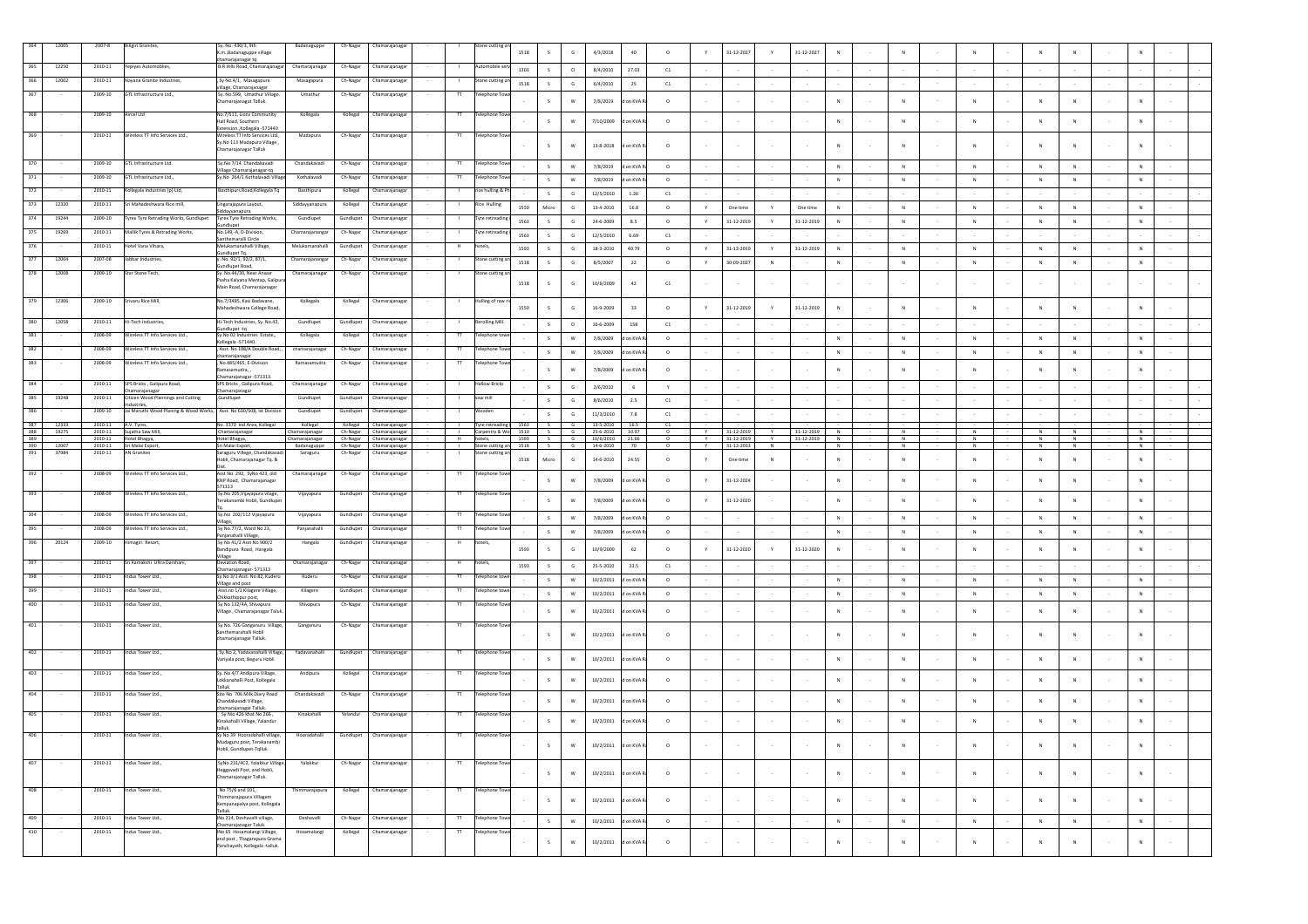|            |                    |                                                               | Sy No 221/2A Khata No 138,                                               |                               |                      |                                  |                    |                          |        |              |                           |                      |            |          |                |            |                |            |             |        |               |                 |                |        |            |              |        |            |                |        |
|------------|--------------------|---------------------------------------------------------------|--------------------------------------------------------------------------|-------------------------------|----------------------|----------------------------------|--------------------|--------------------------|--------|--------------|---------------------------|----------------------|------------|----------|----------------|------------|----------------|------------|-------------|--------|---------------|-----------------|----------------|--------|------------|--------------|--------|------------|----------------|--------|
|            | $2010 - 11$        | Indus Tower Ltd.,                                             | eeranapura Village, Harave<br>Hobli, Chamarajanagar Talluk               | Veeranapura                   | Ch-Nagar             | Chamarajanagar                   |                    |                          |        | s.           | w                         | 10/2/2011            | d on KVA R | $\circ$  |                |            |                |            | N           |        | N             |                 |                |        |            |              |        |            |                |        |
| 412        | 2010-11            | Indus Tower Ltd.,                                             | Sy no 341/3, Singanapura                                                 |                               | Ch-Nagar             | Chamarajanaga                    | $^{\rm{TT}}$       | <b>Telephone Tow</b>     |        |              |                           |                      |            |          |                |            |                |            |             |        |               |                 |                |        |            |              |        |            |                |        |
|            |                    |                                                               | Village, Kannagala Post,                                                 | Singanapura                   |                      |                                  |                    |                          |        | $\mathsf{s}$ | $\mathsf{w}$              | 10/2/2011            | d on KVA R | $\circ$  |                |            |                |            | $_{\rm N}$  |        | N             |                 |                |        |            |              |        |            |                |        |
|            |                    |                                                               | Santhemarahalli Hobli.<br>Chamarajanagar Talluk.                         |                               |                      |                                  |                    |                          |        |              |                           |                      |            |          |                |            |                |            |             |        |               |                 |                |        |            |              |        |            |                |        |
| 413        | 2010-11            | Indus Tower Ltd                                               | svNo 655 Madanakoodu<br>Village, Harve Hobli,                            | Madanakoodu                   | Ch-Nagar             | Chamarajanaga                    | T                  | <b>Telephone Towe</b>    |        | $\mathsf{s}$ | w                         | 10/2/2011            | d on KVA R | $\circ$  |                |            |                |            | N           |        | $\mathbb{N}$  |                 | N              |        | N          |              |        | N          |                |        |
| 414        | 2010-11            | Indus Tower Ltd.,                                             | Chamarajanagar Tq.<br>No 20/1 Manchigowdanpura                           | Manchigowdanpura              | Ch-Nagar             | Chamarajanagar                   | $^{\rm T}$         | <b>Telephone Towe</b>    |        |              |                           |                      |            |          |                |            |                |            |             |        |               |                 |                |        |            |              |        |            |                |        |
|            |                    |                                                               | Village, Arakalaadi Post.<br>Haradanahalli Hobli,                        |                               |                      |                                  |                    |                          |        | S            | W                         | 10/2/2011            | on KVA     | $\circ$  |                |            |                |            | N           |        | N             |                 | $\mathbb{N}$   |        |            |              |        |            |                |        |
| 415        | 2010-11            | Indus Tower Ltd.,                                             | Chamarajanagara - Taluk.                                                 |                               | Gundlupet            |                                  |                    |                          |        |              |                           |                      |            |          |                |            |                |            |             |        |               |                 |                |        |            |              |        |            |                |        |
|            |                    |                                                               | Sy No 89/2 A3, Bommalapura,<br>Hangala Hobli, Gundlupet -                | Bommalapura,                  |                      | Chamarajanagar                   | $^{\rm{TT}}$       | <b>Telephone Towe</b>    |        | s            | W                         | 10/2/2011            | on KVA R   | $\circ$  |                |            |                |            | N           |        | ${\sf N}$     |                 | $\mathbb{N}$   |        |            |              |        |            |                |        |
|            | 2010-11            | ndus Tower Ltd.,                                              | .SyNo 488/1A, , Kesturu village,                                         | Kesturu                       | Yelandu              | Chamarajanaga                    | π                  | elephone Tow             |        |              |                           |                      |            |          |                |            |                |            |             |        |               |                 |                |        |            |              |        |            |                |        |
|            |                    |                                                               | Agara Hobli Yalandur Tq                                                  |                               |                      |                                  |                    |                          |        | $\mathsf S$  | $\mathsf{w}$              | 10/2/2011            | on KVA R   | $\circ$  |                |            |                |            | $_{\rm N}$  |        | $\mathbf N$   |                 | ${\sf N}$      |        |            |              |        |            |                |        |
|            | $2010 - 11$        | ndus Tower Ltd.,                                              | Indus Tower Ltd., Sy No 158/8<br>Khata No 127, Mullur village,           | Mullur                        | Kollegal             | Chamarajanagar                   | $^{\text{TT}}$     | <b>Telephone Towe</b>    |        | S            | $\mathsf{w}$              | 10/2/2011            | d on KVA R | $\circ$  |                |            |                |            | N           |        | ${\sf N}$     |                 | N              |        | N          |              |        |            |                |        |
| 418        | 2010-11            | Indus Tower Ltd.,                                             | Kollegala Taluk.<br>Indus Tower Ltd, sy No 407, R.C                      | Kudlur                        | Kollegal             | Chamarajanagar                   | $^{\text{TT}}$     | <b>Telephone Towe</b>    |        |              |                           |                      |            |          |                |            |                |            |             |        |               |                 |                |        |            |              |        |            |                |        |
|            |                    |                                                               | No 525, Kudlur Village,                                                  |                               |                      |                                  |                    |                          |        | S            | W                         | 10/2/2011            | d on KVA R | $\circ$  |                |            |                |            | N           |        | $\mathsf{N}$  |                 | N              |        |            |              |        |            |                |        |
| 419        | 2010-11            | Indus Tower Ltd.,                                             | Chamarajanagar Tq.<br>Indus Tower Ltd., Harave                           | Harave                        |                      | Ch-Nagar Chamarajanagar          |                    | TT Telephone Towe        |        | $S \t W$     |                           | 10/2/2011 d on KVA R |            | $\circ$  |                |            |                |            | N           |        | N             |                 | N              |        | N          | N            |        | N          |                |        |
| 420        | 2010-11            | ndus Tower Ltd.,                                              | Sy Mo 39 SPO Farms,<br>omwarpet Village,                                 | Somwarpet                     | Ch-Nagar             | Chamarajanaga                    | T                  | Telephone Towe           |        | S            | <b>W</b>                  | 10/2/2011            | d on KVA R | $\circ$  |                |            |                |            | N           |        | $\mathbb{N}$  |                 | N              |        | N          | N            |        | N          |                |        |
| 421        | 2010-11            | omoeo Hani Clinic & Research Center,                          | Chamarajanagar-571313.<br>No.43, MIG-2, KHB Colony,                      | Chamarajanaga                 | Ch-Nagar             | Chamarajanaga                    | HC                 | Clinic                   | 57     | $\mathsf{s}$ | W                         |                      |            | $\circ$  | N              |            | $\mathbb N$    |            | $\,N\,$     |        | $\mathbf Y$   | One time        | ${\sf N}$      |        | $_{\rm N}$ |              |        |            |                |        |
| 422        | 2010-11            | Shri Chamundi Matha Clinic                                    | Chamarajanagar<br>Small Bazar Street.                                    | Chamarajanagar                | Ch-Nagar             | Chamarajanagar                   | HC                 | Clinic                   |        |              |                           |                      |            |          |                |            |                |            |             |        |               |                 |                |        |            |              |        |            |                |        |
| 423        | 2010-11            | Snehajyothy Community Care                                    | hamarajanagar<br>Shankara Krupa Nilaya,                                  | Ramasamudra,                  | Ch-Nagar             | Chamarajanaga                    | HC                 | Nursing Home             | 57     | s            | w                         |                      |            | $\circ$  | N              |            | $\mathbb N$    |            | N           |        | Y             | 30-6-2014       | $\,$ N         |        | ${\sf N}$  | ${\sf N}$    |        |            |                |        |
|            |                    | Center(Formerly Holy Cross Community<br>Care Center),         | Ramasamudra, Chamarajanap                                                |                               |                      |                                  |                    |                          |        | $\mathsf{s}$ | W                         |                      |            | C1       |                |            |                |            |             |        |               |                 |                |        |            |              |        |            |                |        |
| 424        | 2010-11            | Parameshwara Arogya Dhama,                                    | Canara Bank Building, B.                                                 | Chamarajanagar                | Ch-Nagar             | Chamarajanagar                   | HC                 | Clinic                   |        |              |                           |                      |            |          |                |            |                |            |             |        |               |                 |                |        |            |              |        |            |                |        |
|            |                    |                                                               | Rachaiah Double Road,<br>Chamarajanagar                                  |                               |                      |                                  |                    |                          |        | $\mathsf{s}$ | W                         |                      |            | C1       |                |            |                |            |             |        |               |                 |                |        |            |              |        |            |                |        |
| 425        | 2010-11            | National Clinic, Hosa Angadi Chowka,                          | Hosa Angadi Chowka, Kuderu<br>Chamarajanagar Tq & Dist.                  | Kuderu,                       | Ch-Nagar             | Chamarajanaga                    | HC                 |                          | 57     | S            | ${\sf w}$                 |                      |            | $\circ$  |                |            | $\mathbb N$    |            | $_{\rm N}$  |        |               | One time        | $\overline{N}$ |        |            |              |        |            |                |        |
| 426        | 2010-11            | Ashwini Clinic, Bandalli,                                     | Kollegala Ashwini Clinic, Bandalli,                                      | Bandalli,                     | Kollegal             | Chamarajanaga                    | HC                 | Clinic                   |        |              |                           |                      |            |          |                |            |                |            |             |        |               |                 |                |        |            |              |        |            |                |        |
| 427        | $2010 - 11$        | Bhavasar Clinic,                                              | Kollegala Tq<br>ommalapura - 571126,                                     | Bommalapura                   | Gundlupet            | Chamarajanagar                   | HC                 | Clinic                   | 57     | S            | W                         |                      |            | $\circ$  | N              |            | N              | $\sim$     | N           |        | Y             | 30-6-2011       | N              |        | N          | N            |        | N          |                |        |
| 428        |                    |                                                               | indlupet Tq                                                              |                               |                      |                                  |                    |                          | 57     | S            | $\mathsf{w}$              |                      |            | $\circ$  | $\,$ N         |            | $\,N\,$        | $\sim$     | N           |        | Y.            | 30-6-2011       | $\,$ N         |        | N          | $\,$ N       |        | N          |                |        |
|            | 2010-11            | irupathunga Clinic,                                           | B.Rachaiah Double Road,<br>Chamarajanagar                                | Chamarajanaga                 | Ch-Nagar             | Chamarajanaga                    | НC                 | Clinic                   | 57     | $\mathsf{s}$ | $\mathsf{W}$              |                      |            | $\circ$  | $\,$ N         |            | $\,N\,$        | $\sim$     | $\,$ N      | $\sim$ | $\mathsf{Y}$  | One time        | $\,$ N         |        | N          | ${\sf N}$    |        | N          |                |        |
| 429<br>430 | 2010-11<br>2010-11 | Assisi Dispensary,<br>A.P. Rice Mill.                         | Venkataiyannachathra,<br>Sy. No.647/3, Kunthur Village,                  | Venkataiyannachati<br>Kunthur | Ch-Nagar<br>Kollegal | Chamarajanagar<br>Chamarajanagar | HC<br>$\mathbf{L}$ | Clinic<br>Hulling of raw | 57     | S            | ${\mathsf W}$             |                      |            | $\circ$  | N              |            | $\,N\,$        |            | $\,$ N $\,$ |        | $\mathbf{Y}$  | One time        | $\,$ N         |        | $\,N\,$    | $\,$ N       |        | N          |                |        |
|            |                    |                                                               | Collegala Tq, Chamarajanagar                                             |                               |                      |                                  |                    |                          | 1550   | s            | G                         | 29-9-2010            | 49         | $\circ$  | Y              | 31-12-2024 | Y              | 31-12-2024 | N           |        | $\mathbb{N}$  |                 | N              |        | N          | N            |        | N          |                |        |
| 431        | 2010-11            | Quippo Telecom Infrastructure Pvt Ltd, Sy No 384, Muncipal NO |                                                                          | Mallapura                     | Kollegal             | Chamarajanagar                   | $^{\text{TT}}$     | Telephone tow            |        |              |                           |                      |            |          |                |            |                |            |             |        |               |                 |                |        |            |              |        |            |                |        |
|            |                    |                                                               | 1/333E, Mallapura Grama<br>Panchalat, Bengaluru-Malayalli                |                               |                      |                                  |                    |                          |        | s.           | W                         | 10/2/2011            | d on KVA R | $\circ$  |                |            | $\sim$         | $\sim$     | N           | $\sim$ | $\mathbb{N}$  |                 | N              |        | N          |              |        | N          |                |        |
|            |                    |                                                               | Road, Kollegal-571440                                                    |                               |                      |                                  |                    |                          |        |              |                           |                      |            |          |                |            |                |            |             |        |               |                 |                |        |            |              |        |            |                |        |
| 432        | 2010-11            | Quippo Telecom Infrastructure Pvt Ltd,                        | No 190, Near forest Depot,<br>Galipura Extension,                        | chamarajanagar                | Ch-Nagar             | Chamarajanagar                   | $^{\pi}$           | Telephone tow            |        | S            | W                         | 10/2/2011            | d on KVA R | $\circ$  |                |            |                |            | ${\sf N}$   |        | ${\sf N}$     |                 | ${\sf N}$      |        | N          |              |        |            |                |        |
| 433        | 2010-11            | Quippo Telecom Infrastructure Pvt Ltd,                        | hamarajanagar -571313.<br>, Asst No 2304/2156 site No 09/ chamarajanagar |                               | Ch-Nagar             | Chamarajanagar                   | $\mathbf{H}$       | <b>Telephone Towe</b>    |        |              |                           |                      |            |          |                |            |                |            |             |        |               |                 |                |        |            |              |        |            |                |        |
|            |                    |                                                               | KEB west Layout, Double Road,<br>Chamarajanagar -571313                  |                               |                      |                                  |                    |                          |        | S.           | W                         | 10/2/2011            | d on KVA R | $\circ$  |                |            |                |            | N           |        | $\mathbf N$   |                 | $\mathsf{N}$   |        |            |              |        |            |                |        |
|            |                    |                                                               |                                                                          |                               |                      |                                  |                    |                          |        |              |                           |                      |            |          |                |            |                |            |             |        |               |                 |                |        |            |              |        |            |                |        |
|            | 2010-11            | Quippo Telecom Infrastructure Pvt Ltd,                        | , Asst No 79/73 Muncipal No<br>16/154, Railway Layout,                   | chamarajanagar                | Ch-Nagar             | Chamarajanagar                   |                    | <b>Telephone Tow</b>     |        |              |                           |                      |            |          |                |            |                |            |             |        |               |                 |                |        |            |              |        |            |                |        |
|            |                    |                                                               | Sampige Road, Chamarajanagar<br>571313.                                  |                               |                      |                                  |                    |                          |        | $\mathsf{s}$ | $\mathsf{w}$              | 10/2/2011            | d on KVA R | $\circ$  |                |            |                |            | $_{\rm N}$  |        | ${\sf N}$     |                 |                |        |            |              |        |            |                |        |
| 435        | 2010-11            | rimary Health Centre,                                         | P.G. Palya, Kollegala Tq,                                                | P.G. Palya                    | Kollegal             | Chamarajanaga                    | HC                 |                          |        |              |                           |                      |            |          |                |            |                |            |             |        |               |                 |                |        |            | N            |        | N          |                |        |
| 436        | $2010 - 11$        | Sri Siddeshwara Clinic,                                       | Chamarajanagara Dist<br>Opp Mazid Main Road                              | Madhuvanahall                 | Kollegal             | Chamarajanaga                    | НC                 |                          | 57     | S            | ${\bf W}$                 |                      |            | $\circ$  | $\,$ N         |            | $\,$ N         |            | N           |        | $\mathbb {Y}$ | 30-6-2017       | $\,$ N         |        | N          |              |        |            |                |        |
|            |                    |                                                               | Madhuvanahalli Village,                                                  |                               |                      |                                  |                    |                          | 57     | $\mathsf{s}$ | W                         |                      |            | $\circ$  | N              |            | $\mathbf{N}$   |            | N           |        | Y             | 30-6-2015       | $\mathbb{N}$   |        | N          | N            |        |            |                |        |
| 437        | 2010-11            | /eterinary Dispensary, Punajanuru,                            | collegala<br>Punajanuru, Chamarajanagara                                 | Punajanuru,                   | Ch-Nagar             | Chamarajanaga                    | HC                 | etimen                   | 57     | S            | $\mathsf{w}$              |                      |            | $\circ$  | $\,$ N         |            | $_{\rm N}$     |            | $_{\rm N}$  |        | $\mathbf Y$   | One time        | ${\sf N}$      |        | ${\sf N}$  | ${\sf N}$    |        |            |                |        |
| 438        | 2010-11            | hamarajanagara Tq & Dist<br>Veterinary Dispensary,            | To & Dist<br>Gumballi, YelandurTo.                                       | Gumballi                      | Yelandur             | Chamarajanagar                   | HC                 | Vetimerv                 | 57     | S            | <b>W</b>                  |                      |            | $\Omega$ | <b>N</b>       |            |                |            | - N         |        |               | 30-6-2017       | N              |        |            |              |        |            |                |        |
| 439        | 2010-11            | angala Dispensary,                                            | , Begur, Gundlupet Tq,<br>Chamarajanagar Dist                            | Begur                         | Gundlupet            | Chamarajanaga                    | HC                 |                          | 57     | S            | w                         |                      |            | $\circ$  | $\,$ N         |            | $_{\rm N}$     |            | ${\sf N}$   |        | $\mathsf{Y}$  | One time        | $\,$ N         |        | N          | ${\sf N}$    |        | $_{\rm N}$ |                |        |
| 440        | 2010-11            | Vinay Dental Clinic,                                          | , Opp.Murthy Clinic, Near Bus<br>Stand, Yelandur                         | Yelandur                      | Yelandur             | Chamarajanagar                   | HC                 | Clinic                   |        | S            | $\mathsf{w}$              |                      |            | C1       |                |            |                | $\cdot$    |             |        |               |                 |                |        |            |              |        |            |                |        |
| 441        | 2010-11            | Manjunatha Clinical Laboratory,                               | y, Opp.Murthy Clinic, Near Bus<br>Stand, Yelandur,                       | Yelandur                      | Yelandur             | Chamarajanagar                   | HC                 | Diagnostic Cent          | 57     | $\mathsf{s}$ | W                         |                      |            | $\circ$  | N              |            | $_{\rm N}$     |            | N           |        | Y             | $30 - 6 - 2018$ | N              |        | N          | N            |        | N          |                |        |
| 442        | 2010-11            | Carnataka Laboratory,                                         | Chamarajanagar Dist<br>Opp. Govt Hospital,                               | Santhemaralli,                | Ch-Nagar             | Chamarajanagar                   | HC                 | Diagnostic Cent          |        |              |                           |                      |            |          |                |            |                |            |             |        |               |                 |                |        |            |              |        |            |                |        |
|            |                    |                                                               | anthemaralli, Chamarajanaga<br>Tq & Dist                                 |                               |                      |                                  |                    |                          | 57     | $\mathsf{s}$ | W                         |                      |            | $\circ$  |                |            | $\mathbf{N}$   |            | ${\sf N}$   |        | Y             | $30 - 6 - 2018$ | $\mathbb{N}$   |        | -N         |              |        | N          |                |        |
| 443        | 2010-11            | Adam's Clinic,                                                | Kowdalli, Kollegala Taluk                                                | Kowdalli,                     |                      | Kollegal Chamarajanagar          | HC                 | Clinic                   | - 57   |              | W                         |                      |            |          | $\overline{N}$ |            | $\overline{N}$ |            | N           |        |               | One time        | N              |        |            |              |        |            |                |        |
| 444        | 2010-11            | amaramba Clini                                                | Deviation Road,<br>Chamarajanagar- 571313                                | Chamarajanaga                 | Ch-Nagar             | Chamarajanaga                    | HC                 |                          | 57     | s.           | W                         |                      |            | $\circ$  | N              |            | N              |            | N           |        | Y             | One time        | N              |        | N          | N            |        | N          |                |        |
|            | 2010-11            | reyas Clinic,                                                 | <b>Deviation Road</b><br>Chamarajanagar- 571313                          | Chamarajanagar                | Ch-Nagar             | Chamarajanaga                    | HC                 | Clinic                   | 57     | -S           | W                         |                      |            | $\circ$  | N              |            | N              |            | N           |        | Y             | One time        | N              |        | N          | N            |        | N          |                |        |
| 446        | $2010 - 11$        | Ashay Clinic,                                                 | Opp.Govt Hospital, B.Rachaiah<br>Double Road, Chamarajanaga              | Chamarajanagar                | Ch-Nagar             | Chamarajanaga                    | HC                 |                          |        | $\mathsf{s}$ | W                         |                      |            | C1       |                |            |                |            |             |        |               |                 |                |        |            |              |        |            |                |        |
|            | 2010-11            | Vandi Clinic,                                                 | Kollegal Tq, Chamarajanagar                                              | Kollegal                      | Kollegal             | Chamarajanagar                   | HC                 |                          |        |              |                           |                      |            |          |                |            |                |            |             |        |               |                 |                |        |            |              |        |            |                |        |
| 448        | 2010-11            | Matha Clinic,                                                 | , Karibasaveshwara Building,                                             | Chamarajanagar                | Ch-Nagar             | Chamarajanagar                   | HC                 | Clinic                   | 57     | S            | $\mathsf{W}$              |                      |            | $\circ$  | N              |            | $\,N\,$        |            | $\,N\,$     |        | $\mathbb {Y}$ | 30-6-2017       | $\,$ N         |        | $\,N\,$    | N            |        |            |                |        |
|            |                    |                                                               | <i>y</i> sore Road, Chamarajanagar<br><b>Dist</b>                        |                               |                      |                                  |                    |                          |        |              |                           |                      |            |          |                |            |                |            |             |        |               |                 |                |        |            |              |        |            |                |        |
| 449        | 2010-11            | Mahesh Health Center,                                         | . BR Hills Road, Yelanadur.                                              | Yelanadur                     | Yelandur             | Chamarajanagar                   | HC                 | Clinic                   | 57     | S            | ${\bf W}$                 |                      |            | $\circ$  | $\,$ N $\,$    |            | $\,N\,$        | $\sim$     | N           | $\sim$ | Y.            | One time        | N              |        | N          | $\,$ N       |        | ${\sf N}$  |                |        |
| 450        | 2010-11            | B.S. Diagnostic Center (                                      | Chamarajanagar Dist.<br>No.6&7. Mahadeshwara                             | Gundlupe                      | Gundlupet            | Chamarajanagar                   | HC                 | Diagnostic Cent          |        |              |                           |                      |            |          |                |            |                |            |             |        |               |                 |                |        |            |              |        |            |                |        |
|            |                    |                                                               | Complex, GP Raiarathnam<br>Road, Civil Bus Stand,                        |                               |                      |                                  |                    |                          | 57     | S            | $\mathsf{w}$              |                      |            | $\circ$  | $\,$ N $\,$    |            | $\mathbb N$    |            | $\,N\,$     | $\sim$ | Y             | $30 - 6 - 2014$ | $\,$ N         |        | $_{\rm N}$ | $\mathsf{N}$ |        | $_{\rm N}$ |                |        |
| 451        | 2010-11            | Sri Venkateshwara Health Point, ist.                          | sundlupet.<br>Tippu Circle S.R. Road,                                    | Gundlupe                      | Gundlupet            | Chamarajanagar                   | HC                 | Clinic                   |        |              |                           |                      |            |          |                |            |                |            |             |        |               |                 |                |        |            |              |        |            |                |        |
|            |                    |                                                               | Gundlupet, Chamarajanagar                                                |                               |                      |                                  |                    |                          |        | S            | ${\bf W}$                 |                      |            | C1       |                |            | $\sim$         | $\sim$     | $\sim$      | $\sim$ | $\sim$        |                 | $\sim$         | $\sim$ | $\sim$     | $\sim$       | $\sim$ | $\sim$     | $\sim$         | $\sim$ |
| 452        | 2010-11            | Sanjeevini Clinic,                                            | Dr.Jaisingh, B. Rachaiah Double                                          | Chamarajanagar                | Ch-Nagar             | Chamarajanagar                   | HC                 | Clinic                   |        |              |                           |                      |            |          | N              |            |                |            |             | $\sim$ |               |                 |                |        |            |              |        |            |                |        |
|            |                    |                                                               | Road, Chamarajanagar.                                                    |                               |                      |                                  |                    |                          | 57     | S            | $\ensuremath{\mathsf{w}}$ |                      |            | $\circ$  |                |            | $\,$ N         | $\sim$     | $\,$ N      |        | $\mathbf{Y}$  | $30 - 6 - 2017$ | $\,$ N         |        | $\,N\,$    | $\,$ N       | $\sim$ | $\,N\,$    |                |        |
| 453        | 2010-11            | Prabhudev Clinic,                                             | , Hanur, Kollegal Tq,<br>Chamarajanagar Dist.                            | Hanur,                        | Kollegal             | Chamarajanagar                   | HC                 | Clinic                   | $\sim$ | S            | ${\bf W}$                 | $\sim$               |            | C1       | $\sim$         | $\sim$     | $\sim$         | $\sim$     | $\sim$      | $\sim$ | $\sim$        |                 | $\sim$         | $\sim$ | $\sim$     | $\sim$       | $\sim$ | $\sim$     | $\sim 10^{-1}$ | $\sim$ |
| 454        | 2010-11            | Mamatha Clinic,                                               | B.R. Hills Road, Balepet,<br>Yelanadur, Chamarajanagar                   | Yelanadur,                    | Yelandur             | Chamarajanagar                   | HC                 | Clinic                   | 57     | $\mathsf S$  | $\mathsf{w}$              |                      |            | $\circ$  | $\,$ N $\,$    |            | $_{\rm N}$     | $\sim$     | $\,$ N      |        | $\mathbf Y$   | $30 - 6 - 2018$ | $\,$ N         |        | ${\sf N}$  | ${\sf N}$    |        | ${\sf N}$  | $\sim$         |        |
|            |                    |                                                               |                                                                          |                               |                      |                                  |                    |                          |        |              |                           |                      |            |          |                |            |                |            |             |        |               |                 |                |        |            |              |        |            |                |        |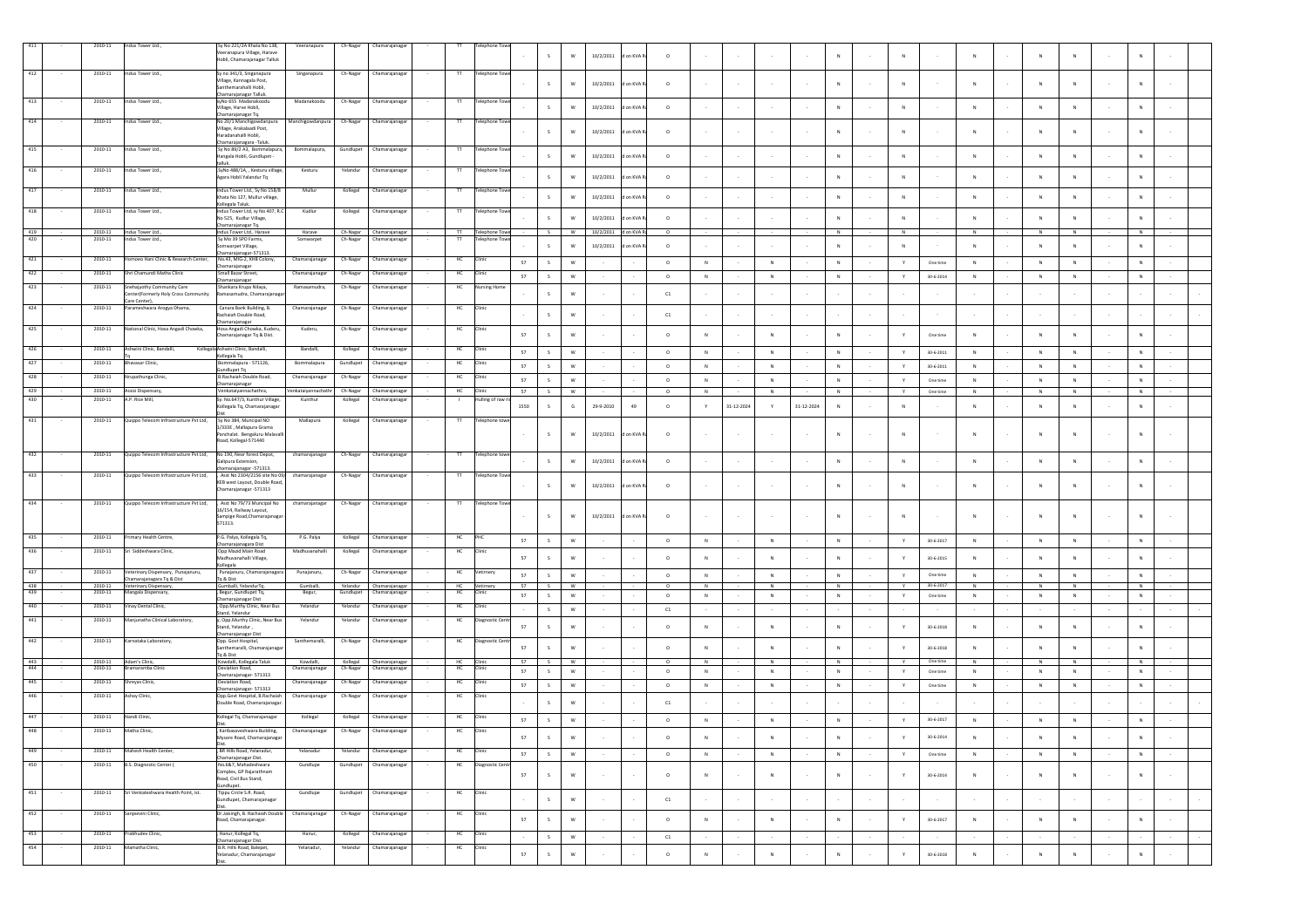|            | 2010-11                | Shashi Clinic, Hoogyam, Kollegal Tq                                 | Shashi Clinic, Hoogyam, Kollegal                              | Hoogyam,                                           | Kollegal  | Chamarajanagar                             | HC                 |                     | 57       |                               | W             |                      | $\circ$    |               |        |                |                   |        | Y                 | $30 - 6 - 2014$         | ${\sf N}$   |        | N           | ${\sf N}$   |        |           |        |  |
|------------|------------------------|---------------------------------------------------------------------|---------------------------------------------------------------|----------------------------------------------------|-----------|--------------------------------------------|--------------------|---------------------|----------|-------------------------------|---------------|----------------------|------------|---------------|--------|----------------|-------------------|--------|-------------------|-------------------------|-------------|--------|-------------|-------------|--------|-----------|--------|--|
| 456        | 2010-11                | Sri Mahadeshwara Clinic,                                            | Sri Mahadeshwara Clinic                                       | Doddahindayadi                                     |           | Kollegal Chamarajanagar                    | <b>HC</b>          | Clinic              | 57       | S                             | W             |                      | $^{\circ}$ | N             |        | N              | N                 |        | Y                 | 30-6-2017               | N           |        | N           | N           |        | N         |        |  |
| 457        | 2010-11                | G.N.Clinic,                                                         | /asavi Mahal, Pond Street,<br>hamarajanagar                   | Chamarajanagar                                     | Ch-Nagar  | Chamarajanaga                              | HC                 |                     | 57       | S                             | W             |                      | $\circ$    | N             |        | $\,N\,$        | N                 |        | Y.                | One time                | N           |        | $\,N\,$     | $\,$ N      |        | N         |        |  |
| 458        | 2010-11                | Murthy's Clinic,                                                    | #141, Chamarajanagar Road,                                    | Terakanambi,                                       | Gundlupet | Chamarajanagar                             | HC                 |                     |          |                               |               |                      |            |               |        |                |                   |        |                   |                         |             |        |             |             |        |           |        |  |
|            |                        |                                                                     | erakanambi, Gundlupet Tq,<br>Chamarajanagar Dist.             |                                                    |           |                                            |                    |                     | 57       | $\mathsf{s}$                  | w             |                      | $\circ$    | N             |        | $_{\rm N}$     | N                 |        | Y                 | $30 - 6 - 2011$         | N           |        | N           | ${\sf N}$   |        | N         |        |  |
| 459        | 2010-11                | Denta Care Dental Clinic,                                           | 7/256A, Jaya Institute Road,<br>southern Extension, Kollegal, | Kollegal,                                          |           | Kollegal Chamarajanagar                    | HC                 | Clinic              |          |                               |               |                      |            |               |        |                |                   |        |                   |                         |             |        |             |             |        |           |        |  |
|            |                        |                                                                     | hamarajanagar Dist.                                           |                                                    |           |                                            |                    |                     | 57       | $\mathsf{s}$                  | w             |                      | $\circ$    | N             |        | N              | N                 | $\sim$ | Y                 | 30-6-2011               | N           |        | N           | N           |        | N         |        |  |
| 460        | 2010-11                | Sneha Hospital, Hanur,                                              | Hanur, Kollegal Tq,                                           | Hanur,                                             | Kollegal  | Chamarajanaga                              | HC                 | <b>Nursing Home</b> | 57       | $\mathsf{s}$                  | W             |                      | $\circ$    | N             |        | N              | N                 |        | Y                 | One time                | N           |        | N           | N           |        | N         |        |  |
| 461        | 2010-11                | iri Chowdeshwari Clinic,                                            | hamarajanagar Dist<br>aniyar Street, Chamarajanagar           | Chamarajanagar                                     | Ch-Nagar  | Chamarajanaga                              | HC                 | Clinic              |          |                               |               |                      |            |               |        |                |                   |        |                   |                         |             |        |             |             |        |           |        |  |
|            |                        |                                                                     |                                                               |                                                    |           |                                            |                    |                     | 57       | S                             | $\mathsf{W}$  |                      | $\circ$    | N             |        | $\mathbb N$    | N                 |        | Y                 | $30 - 6 - 2014$         | N           |        | $\,N\,$     | N           |        | ${\sf N}$ |        |  |
| 462        | 2010-11                | St. Johns Clinic,                                                   | langala, Gundlupet Tq,<br>hamarajanagar Dist.                 | Hangala,                                           | Gundlupet | Chamarajanaga                              | HC                 |                     | 57       | S                             | ${\sf w}$     |                      | $\circ$    | N             |        | $\,N\,$        | N<br>$\sim$       | $\sim$ | $\mathbf{Y}$      | $30 - 6 - 2011$         | N           |        | $\,N\,$     | N           | $\sim$ | N         |        |  |
| 463        | 2010-11                | 'eople's Clinic,.                                                   | Pond Street, Chamarajanagar.                                  | Chamarajanagar                                     | Ch-Nagar  | Chamarajanagar                             | HC                 |                     | 57       | $\mathsf{s}$                  | w             |                      | $\circ$    | N             |        | N              | N<br>$\sim$       |        | Y.                | $30 - 6 - 2014$         | N           |        | $\,N\,$     | N           | $\sim$ | N         |        |  |
| 464        | $2010 - 11$            | enivasa Clinic,                                                     | , Car Street, Chamarajanagar.                                 | Chamarajanagar                                     | Ch-Nagar  | Chamarajanaga                              | HC                 |                     | 57       | $\mathsf{s}$                  | w             |                      | $\circ$    | N             |        | N              | N                 |        | Y                 | One time                | N           |        | $\,N\,$     | N           |        | N         |        |  |
| 465        | 2010-11                | Sri Raghavendra Clinic,                                             | Main Road, Kuderu.                                            | Kuderu,                                            | Ch-Nagar  | Chamarajanagar                             | HC                 |                     |          |                               |               |                      |            |               |        |                |                   |        |                   |                         |             |        |             |             |        |           |        |  |
| 466        | 2010-11                | Sri Vinu Diagnostic Laboratory,                                     | hamarajanagar Tq. & Dist.<br>ri Srinivasa Complex, Bandall    | Hanur,                                             | Kollegal  |                                            | HC                 | ostic Cen           | 57       | S                             | W             |                      | $\circ$    | ${\sf N}$     |        | $_{\rm N}$     | $\,N\,$           |        | Y                 | 30-6-2011               | ${\sf N}$   |        | ${\sf N}$   | ${\sf N}$   |        | ${\sf N}$ |        |  |
|            |                        |                                                                     | toad, Hanur, Kollegal Tq,                                     |                                                    |           | Chamarajanagar                             |                    |                     | 57       | s                             | W             |                      | $\circ$    |               |        | $\mathbb N$    | $_{\rm N}$        |        |                   | One time                |             |        | N           | ${\sf N}$   |        |           |        |  |
|            |                        |                                                                     | Chamarajanagar Dist.                                          |                                                    |           |                                            |                    |                     |          |                               |               |                      |            |               |        |                |                   |        |                   |                         |             |        |             |             |        |           |        |  |
| 467        | 2010-11                | Sri Dhanvantari Ayurveda Aushadalaya, Old Hospital Road, Gundlupet, |                                                               | Gundlupet,                                         |           | Gundlupet Chamarajanagar                   | HC                 | Clinic              | 57       | $\mathsf{s}$                  | W             |                      | $\circ$    | N             |        | $\mathbf{N}$   | N                 |        | Y                 | One time                | N           |        | N           | N           |        | N         |        |  |
|            |                        |                                                                     | hamarajanagar Dist.                                           |                                                    |           |                                            |                    |                     |          |                               |               |                      |            |               |        |                |                   |        |                   |                         |             |        |             |             |        |           |        |  |
| 468        | 2010-11                | Sri Vinayaka Ayshadalaya,                                           | Madralli village, Gundlupet Tq.                               | Madralli                                           |           | Gundlupet Chamarajanaga                    | HC                 | Clinic              | 57       | $\mathsf{s}$                  | W             |                      | $\circ$    | N             |        | ${\sf N}$      | N                 |        | Y                 | 30-6-2014               | N           |        | $\,N\,$     | ${\sf N}$   |        | N         |        |  |
| 469        | 2010-11                | it. Thomas Health Care,                                             | Thomarapalyam, KollegalaTq.                                   | Thomarapalyam,                                     | Kollegal  | Chamarajanaga                              | HC                 | Clinic              | 57       | S                             | W             |                      | $\circ$    | N             |        | N              | N                 |        | Y                 | One time                | ${\sf N}$   |        | $\,N\,$     | N           |        | N         |        |  |
| 470        | 2010-11                | St. Joseph's Health Care,                                           | Martalli, Kollegala Tq.                                       | Martalli,                                          |           | Kollegal Chamarajanagar                    |                    | Clinic              | 57       | $\sim$                        | W             |                      | $\circ$    |               |        | N              | $\overline{N}$    |        |                   | One time                | N           |        | z           | z           |        | Z         |        |  |
| 471        | 2010-11                | sasaveshwara Pathalogy Laboratory,                                  | , Vasavi Mahal Road, South<br>ctension, Kollegala Tq          | Kollegala                                          | Kollegal  | Chamarajanaga                              | HC                 | Diagnostic Cer      |          | S                             | W             |                      | ${\tt C1}$ |               |        |                |                   |        |                   |                         |             |        |             |             |        |           |        |  |
|            |                        |                                                                     |                                                               |                                                    |           |                                            |                    |                     |          |                               |               |                      |            |               |        |                |                   |        |                   |                         |             |        |             |             |        |           |        |  |
| 472        | 2010-11                | Parvathi Dental Care,                                               | Upstairs of Vigneshwara<br>handar, Dr. Ambedkar Road,         | Kollegia                                           | Kollegal  | Chamarajanagar                             | HC                 | Clinic              | 57       | S                             | W             |                      | $\circ$    |               |        | $\mathbb N$    | $\mathbb{N}$      |        |                   | 30-6-2011               |             |        | N           |             |        | ${\sf N}$ |        |  |
| 473        | 2010-11                | iimishamba Clinic, Pond Street                                      | ollegia<br>nishamba Clinic, Pond Street                       | Chamarajanaga                                      | Ch-Nagar  | Chamarajanaga                              | HC                 |                     |          |                               |               |                      |            |               |        |                |                   |        |                   |                         |             |        |             |             |        |           |        |  |
|            |                        | Chamarajanagar.                                                     | hamarajanagar.                                                |                                                    |           |                                            |                    |                     | 57       | S                             | w             |                      | $\circ$    | $\,$ N $\,$   |        | $\mathbb N$    | $\,N\,$           |        | $\mathbf{Y}$      | 30-6-2017               | N           |        | $\,N\,$     | N           |        | N         |        |  |
| 474<br>475 | 2010-11<br>2010-11     | Ayush Physiotherapy Clinic,<br>Kusuma Clinic-I,                     | Mangala Gundlupet<br>, No.11/66, Garadi Cross,                | Mangala<br>Chamarajanagar. Ch-Nagar Chamarajanagar |           | Gundlupet Chamarajanagar                   | HC<br><b>HC</b>    | Clinic              | 57<br>57 | $\overline{\phantom{a}}$<br>S | <b>W</b><br>W |                      | $\circ$    | <b>N</b><br>N |        | N<br>N         | N<br>N            |        | v<br>$\mathbf{v}$ | 30-6-2011<br>30-06-2014 | N<br>N      |        | N<br>N      | N<br>N      |        | N<br>N    |        |  |
| 476        | 2010-11                | Kusuma Clinic-II,                                                   | Cusuma Clinic-II, No.11/66,<br>iaradi Cross, Vaniyar Street,  | Chamarajanagar.                                    |           | Ch-Nagar Chamarajanagar                    | HC                 | Clinic              | 57       | $\mathsf{s}$                  | W             |                      | $\circ$    | ${\sf N}$     |        | $_{\rm N}$     | ${\sf N}$         |        | Y                 | 30-06-2014              | ${\sf N}$   |        | $\,$ N      | ${\sf N}$   |        | $\,$ N    |        |  |
|            |                        |                                                                     | Chamarajanagar.                                               |                                                    |           |                                            |                    |                     |          |                               |               |                      |            |               |        |                |                   |        |                   |                         |             |        |             |             |        |           |        |  |
| 477        | 2010-11                | Jagadeesha Consultancy,                                             | No.15, Municipal Complex,<br>undlupet.                        | Gundlupet                                          |           | Gundlupet Chamarajanagar                   | HC                 |                     |          | S                             | W             |                      | C1         |               |        |                |                   |        |                   |                         |             |        |             |             |        |           |        |  |
| 478        | 2010-11                | Ashwini Health Care Center,                                         | Hangala, Gundlupet Tq.                                        | Hangala,                                           |           | Gundlupet Chamarajanagar                   | HC                 | Clinic              | 57       | S                             | <b>W</b>      |                      | $\circ$    | N             |        | N              | N                 |        | $\mathbf{v}$      | One time                | N           |        | N           | N           |        | N         |        |  |
| 479        | 2010-11                | Vinayaka Clinic, Begur, Gundlupet Tq.                               | /inayaka Clinic, Begur,<br>indlupet Tq.                       | Begur,                                             | Gundlupet | Chamarajanagar                             | HC                 | Clinic              | 57       | S                             | $\mathsf{w}$  |                      | $\circ$    | ${\sf N}$     |        | $_{\rm N}$     | ${\sf N}$         |        | Y                 | One time                | ${\sf N}$   |        | $\,$ N      | ${\sf N}$   |        | ${\sf N}$ |        |  |
| 480<br>481 | 2010-11<br>2010-11     | Viom Networks Ltd,<br>iri Raghavendra Clinic                        | /iom Networks Ltd.<br>Near Veerabhadreshwara                  | Chamarajanagar<br>Chamarajanagar                   | Ch-Nagar  | Ch-Nagar Chamarajanagar<br>Chamarajanaga   | $\mathbf{H}$<br>HC | Telephone towe      |          | S                             | W             | 29-7-2011 d on KVA R | $\circ$    |               |        |                | N                 |        | N                 |                         | N           |        | N           | N           |        | N         |        |  |
|            |                        |                                                                     | emple, Pond Street,                                           |                                                    |           |                                            |                    |                     | 57       | $\mathsf{s}$                  | W             |                      | $\circ$    | N             |        | N              | N<br>$\sim$       | $\sim$ | Y                 | One time                | N           |        | N           | N           |        | N         |        |  |
| 482        | 2010-11                | Chaitra Clinic,                                                     | hamarajanagar.<br>1st Cross, Bhramaramba                      | Chamarajanagar                                     | Ch-Nagar  | Chamarajanaga                              | HC                 | Clinic              | 57       | $\mathsf{s}$                  | W             |                      | $\circ$    | N             |        | $\mathbb N$    |                   |        | Y                 | One time                | ${\sf N}$   |        | $_{\rm N}$  | ${\sf N}$   |        | ${\sf N}$ |        |  |
| 483        | 2010-11                | General Medical Hospital,                                           | ctension, Chamarajanagar.<br>Anjuman-e-Islamia Shopping       | Kollegal.                                          | Kollegal  | Chamarajanagar                             | HC                 | <b>Nursing Hom</b>  |          |                               |               |                      |            |               |        |                |                   |        |                   |                         |             |        |             |             |        |           |        |  |
|            |                        |                                                                     | omplex. Dr. Ambedkar Road.                                    |                                                    |           |                                            |                    |                     | 57       | S                             | ${\bf W}$     |                      | $\circ$    |               |        | $\overline{N}$ | N                 |        | Y                 | $30 - 6 - 2014$         | N           |        | N           | ${\sf N}$   |        | ${\sf N}$ |        |  |
| 484        | 2010-11                | Bhuvana Diabetis Care Center,                                       | ollegal.<br>Near Veerabhadreshwara                            | Chamarajanagar                                     |           | Ch-Nagar Chamarajanagar                    | HC                 | Clinic              |          |                               |               |                      |            |               |        |                |                   |        |                   |                         |             |        |             |             |        |           |        |  |
|            |                        |                                                                     | emple, Pond Street,                                           |                                                    |           |                                            |                    |                     | 57       | $\mathsf{s}$                  | W             |                      | $\circ$    | N             |        | $_{\rm N}$     | N                 |        | Y                 | 30-6-2011               | $\mathbb N$ |        | N           | N           |        | N         |        |  |
| 485        | 2010-11                | Bhuvana Diabetis Care Center,                                       | :hamarajanagar<br>, Ooty-Mysore Road, Hangala,                | Hangala,                                           | Gundlupet | Chamarajanagar                             | HC                 | Clinic              | 57       | S                             | W             |                      | $\circ$    | N             |        | N              | N                 | $\sim$ | Y                 | 30-6-2014               | N           |        | N           | N           |        | N         |        |  |
| 486        | 2010-11                | rindavan Clinic,                                                    | dlupet Tq.<br>Opp.KSRTC Bus Stand,                            | Gundlupet.                                         | Gundlupet | Chamarajanaga                              | HC                 | <b>Iinic</b>        |          |                               |               |                      |            |               |        |                |                   |        |                   |                         |             |        |             |             |        |           |        |  |
| 487        |                        |                                                                     | ndlupet.<br>G.P. Rajarathnam Road,                            |                                                    |           |                                            |                    | Clinic              | 57       | $\mathsf{s}$                  | W             |                      | $\circ$    | N             |        | N              | N                 | $\sim$ | Y                 | One time                | N           |        | N           | N           |        | N         |        |  |
|            | 2010-11                | Gran Clinic,                                                        | dlupet.                                                       | Gundlupet.                                         | Gundlupet | Chamarajanagar                             | HC                 |                     | 57       | $\mathsf{s}$                  | W             |                      | $\circ$    | N             |        | N              | N<br>$\sim$       | $\sim$ | Y                 | $30 - 6 - 2017$         | N           |        | N           | N           |        | N         |        |  |
| 488        | 2010-11                | Vijayalakshmi X-Ray, Laboratory &<br>canning Center                 | #7/457, 3rd Cross, Southern<br>tension, Kollegal.             | Kollegal.                                          | Kollegal  | Chamarajanagar                             | HC                 | Diagnostic Cent     | 57       | S                             | ${\sf w}$     |                      | $\circ$    | $\,$ N $\,$   |        | $\,$ N         | $\,N\,$<br>$\sim$ | $\sim$ | $\mathbf{Y}$      | 30-6-2017               | $\,$ N      |        | $\,$ N $\,$ | $\,$ N      | $\sim$ | $\,$ N    |        |  |
| 489        | 2010-11                | Sushi Dental Care,                                                  | #11 & 12, Municipal New                                       | Gundlupet.                                         | Gundlupet | Chamarajanagar                             | HC                 |                     |          | $\mathsf{s}$                  | W             |                      |            |               |        |                |                   |        |                   |                         |             |        |             |             |        |           |        |  |
|            |                        |                                                                     | omplex, Opp. Taluk Hospital,<br>indlupet.                     |                                                    |           |                                            |                    |                     |          |                               |               |                      | C1         |               |        |                |                   |        |                   |                         |             |        |             |             |        |           |        |  |
| 490<br>491 | 2010-11<br>$2010 - 11$ | Manjunatha Clinic<br>jayalakshmi Clinic,                            | Amezar Road, Gundlupet<br>ear Vysya Bank, Vakil Rama          | Gundlupet<br>Kollegal.                             | Kollegal  | Gundlupet Chamarajanagar<br>Chamarajanagar | HC<br>HC           |                     | 57       |                               | <b>W</b>      |                      |            | N             |        | N              | N                 |        | $\mathbf{v}$      | 30-6-2017               | N           |        | N           | N           |        | N         |        |  |
|            | 2010-11                |                                                                     | treet, Kollegal.                                              |                                                    |           |                                            |                    |                     |          | S                             | w             |                      | C1         |               |        |                |                   |        |                   |                         |             |        |             |             |        |           |        |  |
| 492        |                        | Lakshmi Clinic.                                                     | Old JSS Building, Main Road,<br>erakanambi, Gundlupet Tq.     | Terakanambi                                        | Gundlupet | Chamarajanaga                              | HC                 | Clinic              | 57       | $\mathsf{s}$                  | W             |                      | $\circ$    | N             |        | $\mathbb{N}$   | N                 |        | Y                 | One time                | N           |        | N           | N           |        | N         |        |  |
| 493        | 2010-11                | Maharshi Ayurveda Hospital,                                         | C/o Seenappa Dhoti, Sathy                                     | Attagulipura,                                      |           | Ch-Nagar Chamarajanagar                    | HC                 | Nursing Home        |          |                               |               |                      |            |               |        |                |                   |        |                   |                         |             |        |             |             |        |           |        |  |
|            |                        |                                                                     | Road, Attagulipura,                                           |                                                    |           |                                            |                    |                     |          | $\mathsf{s}$                  | W             |                      | C1         |               |        |                |                   |        |                   |                         |             |        |             |             |        |           |        |  |
| 494        | 2010-11                | Piles & Fistula Clinic,                                             | hamarajanagar Tq<br>Opp. KSRTC Bus Depot,                     | Chamarajanagar.                                    |           | Ch-Nagar Chamarajanagar                    | HC                 |                     | 57       |                               | W             |                      | $\circ$    | $\,$ N        |        | $\,N\,$        | N                 |        | Y.                | $30 - 6 - 2018$         | ${\sf N}$   |        |             | ${\sf N}$   |        | N         |        |  |
| 495        | 2010-11                | Piles & Fistula Clinic,                                             | hamarajanagar<br>Opp. KSRTC Bus Stand.                        | Chamarajanagar.                                    |           | Ch-Nagar Chamarajanagar                    | HC                 |                     |          | S                             |               |                      |            |               |        |                |                   |        |                   |                         |             |        | $\,$ N      |             |        |           |        |  |
|            |                        |                                                                     | hamarajanagar.                                                |                                                    |           |                                            |                    |                     | 57       | S                             | W             |                      | $\circ$    | N             |        | ${\sf N}$      | N                 |        | Y.                | 30-6-2011               | ${\sf N}$   |        | $\,N\,$     | N           |        | N         |        |  |
| 496        | 2010-11                | Piles & Fistula Clinic,                                             | S.M.P Complex, New Bus Stand<br>load, Kollegal.               | Kollegal.                                          | Kollegal  | Chamarajanaga                              | HC                 | Clinic              | 57       | S                             | <b>W</b>      |                      | $\circ$    | N             |        | N              | $\sim$<br>N       | $\sim$ | Y.                | 30-6-2018               | N           |        | N           | N           | $\sim$ | N         |        |  |
| 497        | 2010-11                | Piles & Fistula Clinic, Peer Building,<br>legal.                    | Piles & Fistula Clinic, Peer<br>uilding, Kollegal.            | Kollegal.                                          | Kollegal  | Chamarajanaga                              | HC                 |                     | 57       | S                             | W             |                      | $\circ$    | N             |        | N              | N<br>$\sim$       | $\sim$ | Y                 | 30-6-2011               | N           |        | N           | N           | $\sim$ | N         |        |  |
| 498        | 2010-11                | Bharathi Nursing Home,                                              | Bandalli Road, Hanur, Kollegal                                | Hanur,                                             | Kollegal  | Chamarajanaga                              | HC                 | Nursing Hom         | 57       | $\mathsf{s}$                  | W             |                      | $\circ$    | N             |        | N              | N                 |        | Y                 | 30-6-2017               | N           |        | N           | N           |        | N         |        |  |
| 499        | 2010-11                | Dr. Shivanna's Clinic,                                              | Main Road, Terakanambi,                                       | Terakanambi                                        | Gundlupet | Chamarajanaga                              | HC                 | Clinic              |          |                               |               |                      |            |               |        |                |                   |        |                   |                         |             |        |             |             |        |           |        |  |
| 500        | 2010-11                | Shobha Clinic,                                                      | undlupet Tq.                                                  |                                                    |           | Chamarajanagar                             | HC                 | Clinic              | 57       | S                             | W             |                      | $\circ$    | N             |        | N              | N                 |        | Y                 | One time                | N           |        | N           | N           |        | N         |        |  |
|            |                        |                                                                     | Ajjipura Village & Post, Kollegal                             | Ajjipura                                           | Kollegal  |                                            |                    |                     | 57       | $\mathsf{s}$                  | $\mathsf{w}$  |                      | $\circ$    | $\,$ N        |        | $\mathbb N$    | N                 |        | Y.                | $30 - 6 - 2014$         | $\,$ N      |        | $\,N\,$     | $\mathbb N$ |        | ${\sf N}$ |        |  |
| 501        | 2010-11                | Sinchan Clinic,                                                     | Main Road, Terakanambi,<br>Sundlupet Tq.                      | Terakanambi,                                       |           | Gundlupet Chamarajanagar                   | HC                 | Clinic              | - 57     | s —                           | w             |                      | $^{\circ}$ | N             |        | N              | N                 |        | Y.                | 30-6-2011               | N           |        | N           | N           |        | N.        |        |  |
| 502        | 2010-11                | Sanjana Clinic,                                                     | #10-73, "D", Garadi Street,                                   | Kollegal.                                          | Gundlupet | Chamarajanagar                             | HC                 | Clinic              | 57       | S                             | ${\sf w}$     |                      | $\circ$    | N             |        | N              | N                 |        | Y                 | $30 - 6 - 2018$         | N           |        | N           | $\,$ N      | $\sim$ | N         |        |  |
| 503        | 2010-11                | Sri Shishu Arogya Dhama,                                            | collegal.<br>3rd Cross, Southern Extension,                   | Kollegal.                                          | Kollegal  | Chamarajanaga                              | HC                 | Clinic              | 57       | ${\sf S}$                     | $\mathsf{w}$  |                      | $\circ$    | $\,$ N        |        | $\mathbb N$    | $\,N\,$           |        | Y                 | One time                | N           |        | $\,$ N $\,$ | ${\sf N}$   | $\sim$ | ${\sf N}$ |        |  |
| 504        | 2010-11                | Akshava Clinic.                                                     | ollegal.<br>Vysya Bank Building, Dr. BR                       | Kollegal.                                          | Kollegal  | Chamarajanagar                             | HC                 | Clinic              |          |                               |               |                      |            |               |        |                |                   |        |                   |                         |             |        |             |             |        |           |        |  |
|            |                        |                                                                     | \mbedkar Road, Kollegal.                                      |                                                    |           |                                            |                    |                     | $\sim$   | S                             | ${\mathsf W}$ |                      | C1         |               |        | $\sim$         | $\sim$            | $\sim$ | $\sim$            |                         | $\sim$      |        | $\sim$      | $\sim$      | $\sim$ |           | $\sim$ |  |
| 505        | 2010-11                | Janani Dental Care,                                                 | Dr. BR Ambedkar Road,                                         | Kollegal.                                          |           | Kollegal Chamarajanagar                    | HC Clinic          |                     | $\sim$   | S                             | ${\mathsf W}$ | $\sim$               | C1         | $\sim$        | $\sim$ | $\sim$         | $\sim$            | $\sim$ | $\sim$            |                         | $\sim$      | ×.     | $\sim$      | $\sim$      | $\sim$ |           | $\sim$ |  |
| 506        | 2010-11                | Janani Health Care,                                                 | Collegal.<br>#B9, Near Bus Stand, Menaka                      | Kollegal.                                          | Kollegal  | Chamarajanagar                             | HC                 | Clinic              |          |                               |               |                      |            |               |        |                |                   |        |                   |                         |             |        |             |             |        |           |        |  |
|            |                        |                                                                     | omplex, Kollegal.                                             |                                                    |           |                                            |                    |                     | $\sim$   | S                             | ${\mathsf W}$ |                      | C1         | $\sim$        |        | $\sim$         | $\sim$            | $\sim$ | $\sim$            |                         |             |        | $\sim$      | $\sim$      | $\sim$ |           | $\sim$ |  |
| 507        | 2010-11                | Nanda Dental Clinic,                                                | 1st Floor, Balaii Complex.<br>anur, Kollegal Tq.              | Hanur,                                             | Kollegal  | Chamarajanagar                             | HC                 | Clinic              | 57       | S                             | ${\bf W}$     |                      | $\circ$    | N             |        | N              | $\sim$<br>N       | $\sim$ | Y                 | One time                | $\mathbb N$ |        | $\,N\,$     | N           | $\sim$ | N         | $\sim$ |  |
| 508        | 2010-11                | S.P.V. Clinic,                                                      | Kittappa Shopping Complex.<br>andalli Road, Hanur, Kollegal   | Hanur,                                             | Kollegal  | Chamarajanagar                             | HC                 | Clinic              | 57       | $\mathsf{s}$                  | $\mathsf{w}$  |                      | $\circ$    | ${\sf N}$     |        | ${\sf N}$      | $\,N\,$<br>$\sim$ | $\sim$ | Y                 | One time                | ${\sf N}$   | $\sim$ | $\,N\,$     | $\mathbb N$ | $\sim$ | ${\sf N}$ | $\sim$ |  |
|            |                        |                                                                     |                                                               |                                                    |           |                                            |                    |                     |          |                               |               |                      |            |               |        |                |                   |        |                   |                         |             |        |             |             |        |           |        |  |
| 509        | 2010-11                | Spoorthi Skin & Hair Care Clinic,                                   | r. BR Ambedkar Road,<br>collegal.                             | Kollegal.                                          | Kollegal  | Chamarajanagar                             | HC                 | Clinic              | 57       | $\mathsf{s}$                  | ${\bf W}$     |                      | $\circ$    | N             |        | $\mathbb N$    | $\,N\,$           |        | Y                 | 30-6-2018               | N           |        | $\,N\,$     | $\mathbb N$ |        | ${\sf N}$ |        |  |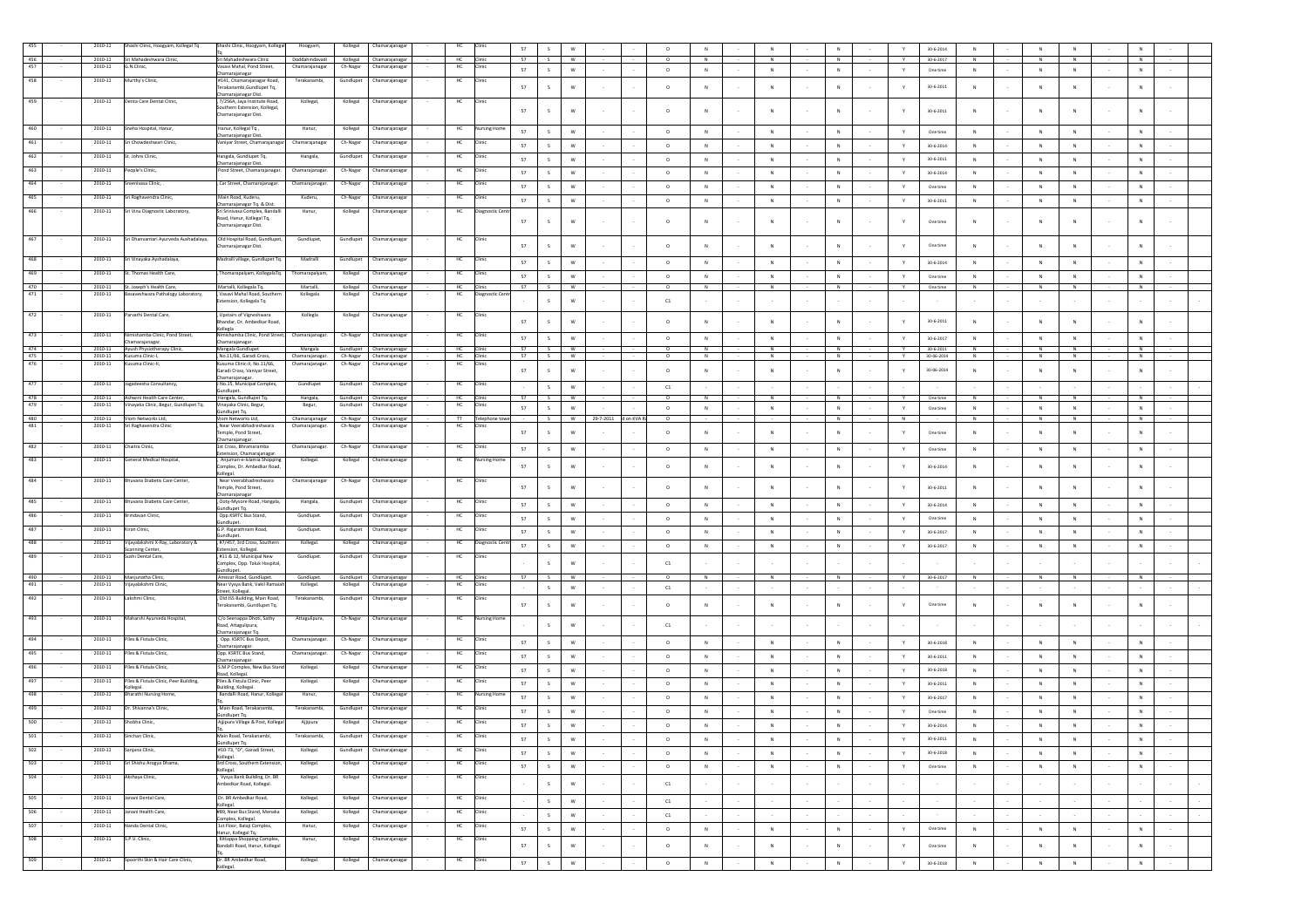|            |       | 2010-11                | Sanjeevini Surgical Clinic,                                     | Eashwar Mansion, 1st Cross,<br>aramahamsa Road, Kollegal.                      | Kollegal.                   | Kollegal            | Chamarajanagar                             |                        |                        | 57   |                   |                    |           |            |               |           |                  |                  |            |                     |                       | One tim         |              |        |             |              |        |           |        |
|------------|-------|------------------------|-----------------------------------------------------------------|--------------------------------------------------------------------------------|-----------------------------|---------------------|--------------------------------------------|------------------------|------------------------|------|-------------------|--------------------|-----------|------------|---------------|-----------|------------------|------------------|------------|---------------------|-----------------------|-----------------|--------------|--------|-------------|--------------|--------|-----------|--------|
| 511        |       | 2010-11                | Sanjeevini Dental Clinic,                                       | Eashwar Mansion, 1st Cross,<br>Paramahamsa Road, Kollegal.                     | Kollegal                    | Kollegal            | Chamarajanaga                              | HC                     |                        |      | $\mathcal{L}$     | w                  |           |            | C1            |           |                  |                  |            |                     |                       |                 |              |        |             |              |        |           |        |
| 512        |       | 2010-11                | Nanda Clinic,                                                   | MDCC Bank Road, Hanur,                                                         | Hanur,                      | Kollegal            | Chamarajanaga                              | HC                     |                        | 57   | s.                | W                  |           |            | $\circ$       | N         |                  | $\,N\,$          |            | ${\sf N}$           | Y                     | One time        | $\,$ N $\,$  |        | N           | N            |        |           |        |
| 513        |       | 2010-11                | Siddhartha Dental Clinic,                                       | Kollegal Tq.<br>7/250 A, 2nd Cross, Southern<br>ixtension, Kollegal.           | Kollegal.                   | Kollegal            | Chamarajanaga                              | $\rm HC$               | Clinis                 | 57   |                   | W                  |           |            | $\circ$       |           |                  | N                |            | N                   |                       | 30-6-2017       | $\,$ N       |        | N           |              |        |           |        |
| 514        |       | 2010-11                | Sri. Ranganatha Clinic,                                         | , 10-96, Garadi Street, Kollegal.                                              | Kollegal.                   | Kollegal            | Chamarajanagar                             | HC                     |                        | 57   | $\mathsf{s}$      | w                  |           |            | $\circ$       | ${\sf N}$ |                  | $\overline{N}$   |            | $\mathsf{N}$        | $\mathbf Y$           | One time        | ${\sf N}$    |        | $\,N\,$     |              |        |           |        |
| 515        |       | 2010-11                | Sri Venkateshwara Clinic.                                       | 6-43, Upstairs Market Road,                                                    | Kollegal.                   | Kollegal            | Chamarajanaga                              | HC                     |                        | 57   | $\mathsf{s}$      | w                  |           |            | $\circ$       | ${\sf N}$ |                  | N                |            | $\mathsf{N}$        | Y                     | One time        | ${\sf N}$    |        | $\mathbb N$ | $\mathsf{N}$ |        |           |        |
| 516        |       | 2010-11                | Indus Tower Ltd.,                                               | Kollegal.<br>Sv. No. 23/1 Khata No. 315 &<br>335, Bannithalapura Village &     | Bannithalapura              | Gundlupet           | Chamarajanaga                              | $\mathbf{H}$           | elephone tow           |      | s.                | W                  | 10/2/2011 | on KVA     | $\circ$       |           |                  | $\sim$           |            | N                   | $\mathsf N$<br>$\sim$ |                 | N            |        | N           | N            |        |           |        |
| 517        |       | 2010-11                | Indus Tower Ltd.,                                               | Post, Gundlupet Tq<br>Sy. No.177, Kurati Hosur PO,                             | Kurati Hosur                | Kollegal            | Chamarajanagar                             | π                      | elephone tow           |      | s                 | W                  | 10/2/2011 | on KVA     | $\circ$       |           |                  |                  |            | $\,$ N              | $\mathsf N$           |                 | ${\sf N}$    |        | $\mathbb N$ | N            |        | N         |        |
| 518        |       | 2010-11                | Indus Tower Ltd.,                                               | Ramapura Hobli, Kollegal Tq<br>Indus Tower Ltd., Sy. No.195/2,                 | Alathur                     | Gundlupet           | Chamarajanagar                             | $\pi$                  | <b>Telephone Tow</b>   |      |                   |                    |           |            |               |           |                  |                  |            |                     |                       |                 |              |        |             |              |        |           |        |
|            |       |                        |                                                                 | Alathur PO, Kasaba Village,<br>post and Hobli, Gundlupet,<br>Talluk            |                             |                     |                                            |                        |                        |      | S.                | W                  | 10/2/2011 | d on KVA R | $\circ$       |           |                  | $\sim$           | $\sim$     | N<br>$\sim$         | $\mathbb{N}$          |                 | N            |        | N           |              |        | <b>N</b>  |        |
| 519        |       | 2010-11                | ndus Tower Ltd.,                                                | Janger No.338/80/A, Kunthur<br>/illage & Post, Kollegala Taluk                 | Kunthur                     | Kollegal            | Chamarajanagar                             | $\overline{\pi}$       | <b>Felephone Tov</b>   |      | S                 | w                  | 10/2/2011 | on KVA     | $\circ$       |           |                  |                  |            | $\mathbb N$         |                       |                 | ${\sf N}$    |        |             |              |        |           |        |
| 520        |       | 2010-11                | Indus Tower Ltd.,                                               | Indus Tower Ltd., Sy. No.3/1,<br>Guderu Village, Santhemarahall                | Kunthur                     | Ch-Nagar            | Chamarajanagar                             | $\mathsf{T}\mathsf{T}$ | <b>Telephone Towe</b>  |      |                   |                    |           |            |               |           |                  |                  |            |                     |                       |                 |              |        |             |              |        |           |        |
|            |       |                        |                                                                 | Hobli, Chamarajanagar Talluk                                                   |                             |                     |                                            |                        |                        |      | $\mathsf{s}$      | W                  | 10/2/2011 | on KVA F   | $\circ$       |           |                  |                  |            | N                   | $\mathsf{N}$          |                 |              |        |             |              |        |           |        |
| 521        |       | 2010-11                | Dental Health Center,                                           | 6-43, Upstairs, Market Road,<br>Collegal.                                      | Kollegal.                   | Kollegal            | Chamarajanagar                             | HC                     |                        | 57   | S                 | W                  |           |            | $\circ$       | $\,$ N    |                  | $\,$ N $\,$      |            | ${\sf N}$           | Y                     | 30-6-2017       | $\,$ N       |        | N           | N            |        | N         |        |
| 522<br>523 |       | $2010 - 11$<br>2010-11 | Krupa Physiotherapy & Rehabilitation<br>iter.<br>Ashwini Clinic | Near Geetha Primary School,<br>ollegal.<br>New Extension, Ramapura             | Kollegal.<br>Ramapura,      | Kollega<br>Kollegal | Chamarajanagar<br>Chamarajanaga            | нс<br>HC               |                        | 57   | s.                | W                  |           |            | $\circ$       | N         |                  | $\,N\,$          |            | $_{\rm N}$          | Y                     | $30 - 6 - 2017$ | ${\sf N}$    |        | N           | N            |        | N         |        |
| 524        |       | 2010-11                | Kids Care Clinic                                                | Kollegal Tq.<br>Dr. Rajakumar Road, Kollegal                                   | Kollegal.                   | Kollegal            | Chamarajanagar                             | HC                     |                        | 57   | s                 |                    |           |            | $\circ$       | ${\sf N}$ |                  | $_{\rm N}$       |            | N                   | Y                     | One time        | ${\sf N}$    |        | $\mathbb N$ |              |        |           |        |
| 525        |       | 2010-11                | Janatha Clinic,                                                 | Dr. BR Ambedkar Road.                                                          | Kollegal.                   | Kollegal            | Chamarajanaga                              | HC                     | Clinic                 | 57   |                   | W                  |           |            | $\circ$       | ${\sf N}$ |                  | ${\sf N}$        |            | N                   | $\mathbf Y$           | One time        | ${\sf N}$    |        | N           | ${\sf N}$    |        |           |        |
| 526        |       | 2010-11                | Sri Venkateshwara Clinic                                        | ollegal.<br>Main Road, Hanur, Kollegal Tq.                                     | Hanur,                      | Kollegal            | Chamarajanagar                             | HC                     |                        | 57   | $\mathcal{L}$     | W                  |           |            | C1<br>$\circ$ | ${\sf N}$ |                  | ${\sf N}$        |            | N                   | Y                     | One time        | $\,$ N       |        | $\,N\,$     | ${\sf N}$    |        |           |        |
| 527        |       | 2010-11                | Bharath Laboratory,                                             | Opp. Vasavi Mahal, Kollegal.                                                   | Kollegal.                   | Kollegal            | Chamarajanaga                              | HC                     | Diagnostic Cen         |      | $\mathsf{s}$      | W                  |           |            | C1            |           |                  |                  |            |                     |                       |                 |              |        |             |              |        |           |        |
| 528        |       | 2010-11                | Anu Dental Care,                                                | , #12/181, Agrahara Street,<br>Next to Vijaya Bank,                            | Kollegal.                   | Ch-Nagar            | Chamarajanagar                             | HC                     | :Tinis                 |      | $\mathsf{s}$      | W                  |           |            | C1            |           |                  |                  |            |                     |                       |                 |              |        |             |              |        |           |        |
| 529        |       | 2010-11                | Piles & Fistula Clinic,                                         | Chamarajanagar.<br>SCKM Road, Opp. Municipal                                   | Chamarajanagar              | Kollegal            | Chamarajanaga                              | HC                     |                        | 57   | S.                | W                  |           |            | $\circ$       | N         |                  | N                |            | N                   | Y.                    | One time        | N            |        | N           | N            |        |           |        |
| 530        |       | 2010-11                | Piles & Fistula Clinic,                                         | Complex, Kollegal.<br>Old Hospital Road, Gundlupet.                            | Gundlupet.                  | Gundlupet           | Chamarajanaga                              | HC                     |                        | 57   | S.                | W                  |           |            | $\circ$       | N         |                  | N                |            | N                   | Y.                    | 30-6-2017       | N            |        | N           | N            |        | N         |        |
| 531        |       | 2010-11                | Vijayalakshmi Laboratory,                                       | Opp. General Hospital,                                                         | Yelandur                    | Yelandur            | Chamarajanagar                             | HC                     | Diagnostic Cent        | 57   | S                 | W                  |           |            | $\circ$       | N         |                  | N                |            | N                   | Y.                    | $30 - 6 - 2013$ | N            |        | N           | N            |        | N         |        |
| 532        |       | 2010-11                | Sri Manjunatha Clinic,                                          | relandur.<br>B.R. Hills Road, Yelandur                                         | Yelandur.                   | Yelandur            | Chamarajanagar                             | - HC                   | <b>Tinir</b>           |      | S                 | <b>W</b>           |           |            | C1            |           |                  |                  |            |                     |                       |                 |              |        |             |              |        |           |        |
| 533<br>534 |       | 2010-11<br>2010-11     | Krishna Clinic,<br>Shwethadri Clinic,                           | CKM Road, Kollegal.<br><b>Deviation Road</b>                                   | Kollegal.<br>Chamarajanaga  | Ch-Nagar            | Kollegal Chamarajanagar<br>Chamarajanagar  | HC<br>HC               | Clinic                 | 57   | $\mathsf{s}$<br>S | - W<br>W           |           |            | C1<br>$\circ$ | N         |                  | N                |            | N                   | Y                     | One time        | $\,$ N $\,$  |        | N           | $\,$ N       |        | N         |        |
| 535        |       | 2010-11                | Prakash Clinic,                                                 | Chamarajanagar.<br>Opp. KSRTC Bus Stand, Begur,<br>ndlupet Tq.                 | Begur,                      | Gundlupet           | Chamarajanagar                             | HC                     | Clinic                 |      | S.                | W                  |           |            | C1            |           |                  |                  |            |                     |                       |                 |              |        |             |              |        |           |        |
| 536        |       | 2010-11                | Prakash Aushadhalaya,                                           | Opp. KSRTC Bus Stand, Begur,<br>sundlupet Tq                                   | Begur,                      | Gundlupet           | Chamarajanagar                             | HC                     | <b>Clinic</b>          | 57   | $\mathsf{s}$      | w                  |           |            | $\circ$       | ${\sf N}$ |                  | ${\sf N}$        |            | N                   | Y                     | One time        | $\,$ N       |        | $\,N\,$     | ${\sf N}$    |        |           |        |
| 537        |       | 2010-11                | Leena Laboratory,                                               | Sulvadi, Martalli Post, Kollegal                                               | Sulvadi,                    | Kollegal            | Chamarajanagar                             | HC                     | Diagnostic Cent        | 57   | $\mathsf{s}$      |                    |           |            | $\circ$       | ${\sf N}$ |                  | $_{\rm N}$       |            | $\mathsf{N}$        | $\mathbf Y$           | 30-6-2017       | $\,$ N       |        | $\mathbb N$ |              |        |           |        |
| 538        |       | 2010-11                | Naveen Clinic, Sulvadi,                                         | Sulvadi, Martalli Post, Kollegal                                               | Sulvadi,                    | Kollegal            | Chamarajanagar                             | HC                     | Clinic                 | 57   |                   |                    |           |            | $\circ$       | ${\sf N}$ |                  | $\,N\,$          |            | N                   | $\mathbf Y$           | One time        | ${\sf N}$    |        | $\mathbb N$ | ${\sf N}$    |        |           |        |
| 539        |       | 2010-11                | Sri Vaishnavi dental Care.                                      | , #92/1A, G.P Rajarathnam<br>Road, T.B. Extension, Old Bus<br>Stand, Gundlupet | Gundlupet.                  | Gundlupet           | Chamarajanaga                              | HC                     | <b>Clinic</b>          | 57   | s.                | W                  |           |            | $\circ$       |           |                  | N                |            | N                   | Y                     | 30-6-2011       | $\,$ N       |        | N           |              |        |           |        |
| 540        |       | 2010-11                | Rachana Children Clinic,                                        | Above Sri Datta Medicals, Bus<br>Stand Road, Kollegal.                         | Kollegal.                   | Kollegal            | Chamarajanagar                             | HC                     |                        | 57   | S                 | W                  |           |            | $\circ$       | N         |                  | $\,N\,$          |            | ${\sf N}$           | Y.                    | $30 - 6 - 2011$ | N            |        | N           | ${\sf N}$    |        | N         |        |
| 541        |       | 2010-11                | Prakruti Clinic, Balaram Building,                              | Balaram Building, Near<br>lanuman Temple, Terakanami                           | Terakanambi                 | Gundlupet           | Chamarajanagar                             | HC                     | Clinic                 | 57   | s                 | W                  |           |            | $\circ$       | N         |                  | N                |            | $\,N\,$<br>$\sim$   | Y                     | One time        | N            |        | N           | $\mathbb N$  |        | <b>N</b>  |        |
| 542        |       | 2010-11                | Shetty Dental & X-Ray Clinic                                    | 1st Floor, BRN Complex, Beside<br>BSV Shed, Car Street,                        | Chamarajanagar              | Ch-Nagar            | Chamarajanagar                             | HC                     |                        | 57   | $\mathsf{s}$      | W                  |           |            | $\circ$       |           |                  | N                |            | $\mathsf{N}$        |                       | One time        |              |        |             |              |        |           |        |
| 543<br>544 |       | 2010-11<br>2010-11     | Anjan Clinic,<br>Fanushree Clinic,                              | Chamarajanagar<br>Anjan Clinic,<br>Athwar Complex, Temple                      | Gundlupet<br>Chamarajanagar | Ch-Nagar            | Gundlupet Chamarajanagar<br>Chamarajanagar | HC Clinic<br>HC        | Jiniı                  | 57   | S                 | w                  |           |            | $\circ$       | N         |                  | $\,N\,$          |            | $_{\rm N}$          | Y                     | One time        | ${\sf N}$    |        | $\,N\,$     | N            |        | N         |        |
| 545        |       | 2010-11                | Chamaraja Diagnostic Center                                     | Street, Chamarajanagar<br>hamaraja Diagnostic Center,                          | Chamarajanagar              | Ch-Nagar            | Chamarajanagar                             | HC                     | <b>Diagnostic Cent</b> |      | S                 | ${\mathsf w}$<br>W |           |            | C1            |           |                  | $\sim$           | $\sim$     | $\sim$              |                       |                 |              |        |             |              |        |           |        |
| 546        |       | 2010-11                | Siddalingeshwara Poly Clinic &                                  | Opp. Govt. Hospital, Double                                                    | Chamarajanagar              | Ch-Nagar            | Chamarajanagar                             | HC                     |                        | 57   | S<br>S            | ${\mathsf w}$      |           |            | $\circ$<br>C1 |           |                  | $\sim$<br>$\sim$ | $\sim$     | $\sim$              |                       | One time        |              |        |             |              |        | <b>N</b>  |        |
| 547        |       | 2010-11                | siotherapy Center,<br>Murthy Clinic, Upadyaya Stree             | Road, Chamarajanagar<br>Upadyaya Street, Kollegala                             | Kollegala                   |                     | Kollegal Chamarajanagar                    | <b>HC</b>              |                        | 57   | S                 | W                  |           |            | $\Omega$      | N         |                  | N                |            | N                   | $\mathbf{v}$          | One time        | N            |        | N           | N            |        | N         |        |
| 548        |       | $2010 - 11$            | uvan Children Clinic,                                           | Thirumala Bazar Complex, Near<br>Bus Stand, Yelanadur.                         | Yelanadur,                  | Yelandur            | Chamarajanagar                             | $\sf HC$               |                        |      | $\mathsf{s}$      | W                  |           |            | C1            |           |                  | $\sim$           |            | $\sim$              |                       |                 |              |        |             |              |        |           |        |
| 549        |       | 2010-11                | Janatha Clinic,                                                 | Chamaraianagar<br>Coudalli, Kollegala To.                                      | Koudalli,                   | Kollegal            | Chamarajanagar                             | HC                     |                        | 57   | $\mathsf{s}$      | w                  |           |            | $\circ$       | ${\sf N}$ |                  | $\,N\,$          |            | $_{\rm N}$          | Y                     | $30 - 6 - 2015$ | $\,$ N       |        | N           | ${\sf N}$    |        |           |        |
| 550        |       | 2010-11                | Noble Health Clinic                                             | Chamarajnaagar<br>MM Hills Road, Koudalli,<br>KollegalTq, Chamarajanagar Dis   | Koudalli.                   | Kollegal            | Chamarajanagar                             | HC                     | Clinic                 | 57   | s.                | W                  |           |            | $\circ$       | N         |                  | $\mathbb{N}$     |            | N<br>$\sim$         | Y                     | $30 - 6 - 2011$ | $\mathbb{N}$ |        | N           | N            |        |           |        |
| 551        |       | 2010-11                | Mahadeshwara Clinic,                                            | Main Road, Yelandur,                                                           | Yelandur,                   | Yelandur            | Chamarajanagar                             | HC                     |                        | 57   | s                 | W                  |           |            | $\circ$       | ${\sf N}$ |                  | $\,N\,$          |            | $\,N\,$             |                       | 30-6-2017       | ${\sf N}$    |        | N           | N            |        | N         |        |
| 552        |       | 2010-11                | Madhu Diagnostic Laboratory,                                    | chamrajanagar Dist<br>Madhu Diagnostic<br>Laboratory, School, Southern         | Kollegal.                   | Kollegal            | Chamarajanagar                             | HC                     | Diagnostic Cer         | 57   | $\mathsf{s}$      | W                  |           |            | $\circ$       |           |                  | N                |            | $\overline{N}$      | Y                     | One time        | ${\sf N}$    |        | N           |              |        | N         |        |
| 553        | 19235 | 2010-11                | Sri. Venkateshwara Wood Plaining                                | Extn., Kollegal.<br>Asst. no.587/472, 6th Ward, 1st                            | Gundlupet                   |                     | Gundlupet Chamarajanagar                   | - 11                   | carpentry & Wo         |      |                   |                    |           |            |               |           |                  |                  |            |                     |                       |                 |              |        |             |              |        |           |        |
| 554        |       | 2010-11                | adustry,<br>Vasuki Health Care, Opp.                            | Division, Kodahalli Circle,<br>Gundlupet-571 111.<br>Opp. Sri. Kannika         | Kollegal                    | Kollegal            | Chamarajanagar                             | HC                     |                        | 1510 | S                 | $\mathsf G$        | 10/1/2011 | $11\,$     | $\circ$       | Y         | $31 - 12 - 2020$ | $\mathbb {Y}$    | 31-12-2020 | $\,$ N              | $\sim$<br>${\sf N}$   |                 | ${\sf N}$    |        | $\,N\,$     |              |        |           |        |
|            |       |                        |                                                                 | arameshwari Temple, Market<br>load, Kollegal                                   |                             |                     |                                            |                        |                        | 57   | $\mathsf{s}$      | w                  |           |            | $\circ$       | ${\sf N}$ |                  | $\,N\,$          |            | $_{\rm N}$          |                       | $30 - 6 - 2014$ | $\,$ N       |        | $_{\rm N}$  | ${\sf N}$    |        | ${\sf N}$ |        |
| 555        | 19260 | 2010-11                | A.S. Photo Beedi Manufacturers,                                 | Manufacturers, 118/6, 3rd<br>Cross, Galipura Road,<br>Chamarajanagar           | Chamarajanagar              | Ch-Nagar            | Chamarajanagar                             |                        | beedi works            |      | S                 | $\mathsf{G}$       | 5/2/2011  | 24.5       | C1            | $\sim$    |                  | $\sim$           | $\sim$     |                     | $\sim$                |                 | $\sim$       |        |             |              | $\sim$ |           | $\sim$ |
| 556        |       | 2010-11                | Ullas Clinic,                                                   | Main Road, Begur, Gundlupet                                                    | Begur,                      | Gundlupet           | Chamarajanagar                             | HC                     | Clini                  | 57   | S                 | ${\mathsf w}$      |           |            | $\circ$       | $\,$ N    |                  | $\,N\,$          | $\sim$     | $\,N\,$<br>$\sim$   | $\mathbb {Y}$         | 30-6-2015       | $\,$ N       |        | $\,N\,$     | $\,$ N       | $\sim$ | N         | $\sim$ |
| 557<br>558 |       | 2010-11<br>2010-11     | Suraksh Diagnostic Center, 1<br>Vivek Basic Clinical Lab,       | Suraksh Diagnostic Center,<br>Veeramadakari Nayaka Road,                       | Gundlupet<br>Gundlupet      | Gundlupet           | Gundlupet Chamarajanagar<br>Chamarajanagar | HC                     | HC Diagnostic Centr    |      | S                 | W                  |           |            | C1            |           |                  |                  |            |                     |                       |                 |              |        |             |              |        |           |        |
| 559        | 34898 | 2010-11                | Janani Hospital,                                                | Opp. KSRTC Bus Stand,<br>Gundlupet<br>#A-29 & A-19, Southern                   | Kollegal                    |                     | Kollegal Chamarajanagar                    | HC                     | Nursing Home           | 57   | $\mathsf{s}$      | ${\mathsf w}$      |           |            | $\circ$       | N         | $\sim$           | N                | $\sim$     | ${\sf N}$<br>$\sim$ | Y                     | 30-6-2014       | $\,$ N       | $\sim$ | N           | N            | $\sim$ | N         | $\sim$ |
|            |       |                        |                                                                 | Extension, Basaveshwaranagar<br>Kollegal-571 440.                              |                             |                     |                                            |                        |                        | 1386 | S                 | $\circ$            |           |            | $\circ$       |           |                  | $\sim$           | $\sim$     |                     | Y                     | 30-09-2022      | ${\sf N}$    |        | $\mathbb N$ | ${\sf N}$    |        | ${\sf N}$ |        |
| 560        |       | 2010-11                | Viom Networks Ltd. S                                            | v. No.25/2A. Alur.<br>Chandakavadi Hobli,<br>Chamarajanagar Tq.                | Alur,                       |                     | Ch-Nagar Chamarajanagar                    | $\mathbf{H}$           | Telephone towe         |      | S                 | $\mathsf{W}$       | 29-7-2011 | d on KVA   | $\circ$       |           | $\sim$           | $\sim$           | $\sim$     | $_{\rm N}$          | ${\sf N}$<br>$\sim$   |                 | ${\sf N}$    |        | $\mathbb N$ | $\mathbb N$  |        | $\,$ N    |        |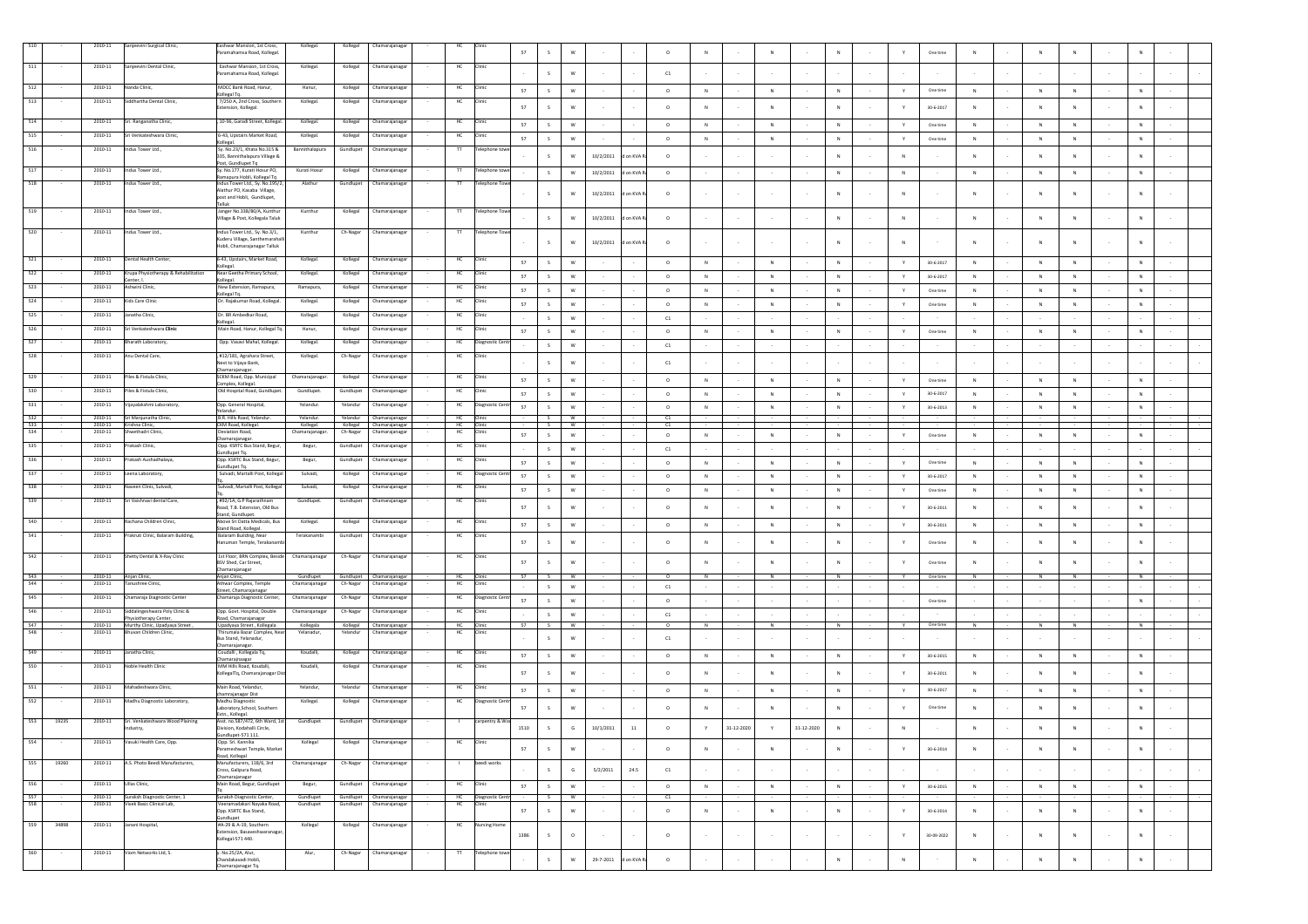|            | 2010-11          | Govt. Ayurveda Hospital,              | Chamarajanagar                                            | Chamarajanagar |           | Ch-Nagar Chamarajanagar  | HC<br>Ayush        |                      | 57   |              | w                         |           |            |            |              |        |             |                        |        |               | One time        |              |        |            |                |        |            |        |
|------------|------------------|---------------------------------------|-----------------------------------------------------------|----------------|-----------|--------------------------|--------------------|----------------------|------|--------------|---------------------------|-----------|------------|------------|--------------|--------|-------------|------------------------|--------|---------------|-----------------|--------------|--------|------------|----------------|--------|------------|--------|
|            | 2010-11          | Govt. Ayurveda Hospital,              | Gundlupet                                                 | Gundlupet      |           | Gundlupet Chamarajanagar | HC<br>Ayush        |                      | 57   | s.           | w                         |           |            |            |              |        |             | N                      |        |               | One time        |              |        |            |                |        |            |        |
| 563        | 2010-11          | Govt. Ayurvedic Dispensary,           | Kundakere Village, Gundlupet                              | Kundakere      | Gundlupet | Chamarajanaga            | HC<br>Ayush        |                      | 57   | S            | $\mathsf{W}$              |           |            | $\circ$    | $\,$ N       |        | N           | $\,$ N $\,$            |        | Y             | One time        | $\mathbb N$  |        | N          | ${\sf N}$      |        | N          |        |
| S64        | 2010-11          | Govt. Yunani Dispensary,              | Raghavapura Village, Gundlupet                            | Raghavapur     | Gundlupet | Chamarajanaga            | HC<br>Ayush        |                      | 57   | S            | w                         |           |            | $\circ$    | $\,$ N       |        | N           | $\,$ N $\,$            |        | Y             | One time        | $\mathbb N$  |        | N          | ${\sf N}$      |        | N          |        |
| 565        | 2010-11          | Govt. Yunani Dispensary,              | Gopalapura Village, Gundlupet                             | Gopalapura     | Gundlupe  | Chamarajanaga            | HC<br>Ayush        |                      |      |              |                           |           |            |            |              |        |             |                        |        |               |                 |              |        |            |                |        |            |        |
|            |                  |                                       |                                                           |                |           |                          |                    |                      | 57   | $\mathsf{s}$ | W                         |           |            | $\circ$    | N            |        | N           | $_{\rm N}$             |        | Y             | One time        | ${\sf N}$    |        | N          | $\,$ N         |        | ${\sf N}$  |        |
| 566        | 2010-11          | Govt. Yunani Dispensary,              | , Alathur Village, Gundlupet Tq                           | Alathur        | Gundlupet | Chamarajanaga            | HC<br>Ayush        |                      | 57   | $\mathsf{s}$ | w                         |           |            | $\circ$    | ${\sf N}$    |        | $\mathbb N$ | $_{\rm N}$             |        |               | One time        | ${\sf N}$    |        |            | ${\sf N}$      |        | N          |        |
| 567        | 2010-11          | Govt. Yunani Dispensary,              | Somahalli Village, Gundlupet                              | Somahalli      | Gundlupet | Chamarajanaga            | HC<br>Ayush        |                      | 57   | s            | w                         |           |            |            | ${\sf N}$    |        | $\mathbb N$ | $_{\rm N}$             |        |               |                 | ${\sf N}$    |        | $_{\rm N}$ | ${\sf N}$      |        | $_{\rm N}$ |        |
|            |                  |                                       |                                                           |                |           |                          |                    |                      |      |              |                           |           |            | $\circ$    |              |        |             |                        |        |               | One time        |              |        |            |                |        |            |        |
| 568        | 2010-11          | Govt. Yunani Dispensary,              | , Mukkadahalli Village,<br>Chamarajanagar Tq & Dist       | Mukkadahalli   | Ch-Nagar  | Chamarajanaga            | HC<br>Avush        |                      | 57   | $\mathsf{s}$ |                           |           |            | $\circ$    | ${\sf N}$    |        | ${\sf N}$   | $_{\rm N}$             |        |               | One time        | ${\sf N}$    |        |            | ${\sf N}$      |        | N          |        |
| 569        | 2010-11          | Govt. Yunani Dispensary,              | Ganaganuru Village, Gundlupet                             | Ganaganuru     | Gundlupet | Chamarajanaga            | HC<br>Ayush        |                      | 57   | S            | W                         |           |            | $\circ$    | ${\sf N}$    |        | N           | $_{\rm N}$             |        | $\mathbf{v}$  | One time        | ${\sf N}$    |        | N          | ${\sf N}$      |        | $\,N\,$    |        |
| 570        | 2010-11          | Govt. Yunani Dispensary,              | Tellanuru, Kollegala Tq.                                  | Tellanuru,     |           | Kollegal Chamarajanagar  | HC<br>Ayush        |                      | 57   | s.           | W                         |           |            | $^{\circ}$ | N            |        | N           | N                      |        |               | One time        | N            |        |            | N              |        | N          |        |
| 571        | 2010-11          | Govt. Yunani Dispensary,              | immarayipura, Kollegala Tq.                               | Thimmarayipura | Kollegal  | Chamarajanaga            | HC<br>Avush        |                      | 57   | S            | w                         |           |            |            | N            |        | N           | ${\sf N}$              |        | Y             |                 | $\mathbb N$  |        | N          | $\,$ N         |        | N          |        |
|            |                  |                                       |                                                           |                |           |                          |                    |                      |      |              |                           |           |            | $\circ$    |              |        |             |                        |        |               | One time        |              |        |            |                |        |            |        |
| 572        | 2010-11          | Govt. Ayurvedic Dispensary, Yelandur. | Govt. Ayurvedic Dispensary,<br>Yelandur.                  | Yelandur.      | Yelandur  | Chamarajanagar           | HC<br>Ayush        |                      | 57   | S            | W                         |           |            | $\circ$    | N            |        | N           | $\,N\,$                |        | Y             | One time        | N            |        | N          | $\,$ N         |        | ${\sf N}$  |        |
| 573        | 2010-11          | Govt. Yunani Dispensary,              | , Nagavalli Village,                                      | Nagavalli      | Ch-Nagar  | Chamarajanagar           | HC<br>Ayush        |                      | 57   | S            | <b>W</b>                  |           |            | $\circ$    | N            |        | N           | N                      |        | Y             | One time        | N            |        | N          | N              | $\sim$ | N          |        |
| 574        | 2010-11          | Govt. Yunani Dispensary,              | Chamarajanagar Tq & Dist<br>Kolipalya Village,            | Kolipalya      | Ch-Nagar  | Chamarajanaga            | HC<br>Ayush        |                      |      |              |                           |           |            |            |              |        |             |                        |        |               |                 |              |        |            |                |        |            |        |
|            |                  |                                       | Chamarajanagar Tq & Dist                                  |                |           |                          |                    |                      | 57   | S            | <b>W</b>                  |           |            | $\circ$    | N            |        | N           | N                      |        | Y             | One time        | N            |        | N          | N              | $\sim$ | N          |        |
| 575        | 2008-09          | Bannari Amman Sugars Ltd,             | Modahalli Village, Lokksnshs                              | Modahalli      | Kollegal  | Chamarajanagar           | Sugar Mill         |                      |      |              |                           |           |            |            |              |        |             |                        |        |               |                 |              |        |            |                |        |            |        |
|            |                  |                                       | tobli Kollegala Tq,<br>Chamarajanagar Dis                 |                |           |                          |                    |                      | 1154 |              | ${\mathsf R}$             | 3/5/2008  | 12000      |            |              |        |             |                        |        |               |                 |              |        |            |                |        |            |        |
| 576        | 2016-17          | Tejas wood plaining Industries, N     | No 325/325261/1 1st Division                              | Gundlupet      | Gundlupet | Chamarajanaga            | Saw Mill           |                      |      | S            | $\mathsf{G}$              | 8/6/2016  | 12         | C1         |              |        | $\sim$      |                        |        |               |                 |              |        |            |                |        |            |        |
| <b>S77</b> | 2010-11          | Siddaganaga Shre Diagmostic Centre,   | 10 ward<br>No 4 Naesh Kutheera Near                       | Chamarajanagar | Ch-Nagar  | Chamarajanaga            | HO                 | Jiagnostic Cer       |      |              |                           |           |            |            |              |        |             |                        |        |               |                 |              |        |            |                |        |            |        |
|            |                  |                                       | KEB, Double Road,                                         |                |           |                          |                    |                      |      | $\sim$       | w                         |           |            | C1         |              |        |             |                        |        |               |                 |              |        |            |                |        |            |        |
|            |                  |                                       | Chamarajanagar                                            |                |           |                          |                    |                      |      |              |                           |           |            |            |              |        |             |                        |        |               |                 |              |        |            |                |        |            |        |
| 578        | 2010-11          | Vijayalakshmi Medical Nursing Home,   | Nursing Home, Southren Extn.<br>3rd Cross, Kollegal       | Kollegal       | Kollegal  | Chamarajanaga            | $\mathsf{HC}$      | Nursing Hor          | 57   | $\mathsf{s}$ | W                         |           |            | $\circ$    | $\,$ N       |        | N           | ${\sf N}$              |        | Y             | 30-6-2017       | ${\sf N}$    |        | N          | $\,$ N         |        | ${\sf N}$  |        |
| 579        | 2010-11          | Arun Dental clinic.                   | , Near Bus stand, SLN Complex,                            | Yelandur,      | Yelandur  | Chamarajanaga            | HC<br>Clinic       |                      |      |              |                           |           |            |            |              |        |             |                        |        |               |                 |              |        |            |                |        |            |        |
|            |                  |                                       | Yelandur, chamarajanagar Dist.                            |                |           |                          |                    |                      | 57   | $\sim$       | W                         |           |            | $\circ$    | N            |        | N           | N                      |        |               | $30 - 6 - 2013$ | $\mathbb{N}$ |        |            | $\mathbb{N}$   |        | N          |        |
| 580        | 2010-11          | Vijaya Clinic, Market Road, Kollegal  | Vijaya Clinic, Market Road,                               | Kollegal       | Kollegal  | Chamarajanagar           | HC<br>Clinic       |                      |      | S            | W                         |           |            | $\circ$    | ${\sf N}$    |        | $\mathbb N$ | $_{\rm N}$             |        | $\mathsf{Y}$  | $30 - 6 - 2012$ | ${\sf N}$    |        | N          | $\overline{N}$ |        | $_{\rm N}$ |        |
|            |                  |                                       | ollegal                                                   |                |           |                          |                    |                      | 57   |              |                           |           |            |            |              |        |             |                        |        |               |                 |              |        |            |                |        |            |        |
| 581        | 2010-11          | Indus Tower Ltd.                      | No 110/93, T.B Layout,<br>Rajarathanam road,              | Gundlupet      | Gundlupet | Chamarajanagar           | $\mathsf{T}$       | <b>Telephone Toy</b> |      |              |                           |           |            |            |              |        |             |                        |        |               |                 |              |        |            |                |        |            |        |
|            |                  |                                       | chamarajanagar Mainroad,                                  |                |           |                          |                    |                      |      | s.           | W                         | 10/2/2011 | on KVA R   | $\circ$    |              |        | $\sim$      | N                      |        |               |                 |              |        |            | N              |        | N          |        |
|            |                  |                                       | Gundlupet -571111, Gundlupet<br>Tq Ch-Nagar Dist.         |                |           |                          |                    |                      |      |              |                           |           |            |            |              |        |             |                        |        |               |                 |              |        |            |                |        |            |        |
| 582        | 2010-11          | Indus Tower Ltd.                      | Sy.No 94/2, Kalasur Village,                              | Kalasur        | Gundlupet | Chamarajanagar           | $^{\rm{TT}}$       | <b>Telephone Toy</b> |      |              |                           |           |            |            |              |        |             |                        |        |               |                 |              |        |            |                |        |            |        |
|            |                  |                                       | Terakanambi Hobli, Gundlupet                              |                |           |                          |                    |                      |      | S.           | W                         | 10/2/2011 | d on KVA R | $\circ$    |              |        | $\sim$      | N                      |        |               |                 |              |        |            | N              |        | N          |        |
|            |                  |                                       | Tq, Chamarajanagar Dist.                                  |                |           |                          |                    |                      |      |              |                           |           |            |            |              |        |             |                        |        |               |                 |              |        |            |                |        |            |        |
|            | 2010-11          | ndus Tower Ltd ,                      | Sy.No 61 Khata No 77, Nitre                               | Nitre          | Gundlupet | Chamarajanaga            |                    | Telephone To         |      |              |                           |           |            |            |              |        |             |                        |        |               |                 |              |        |            |                |        |            |        |
|            |                  |                                       | Village Beguru hobli,                                     |                |           |                          |                    |                      |      | S            | $\mathsf{w}$              | 10/2/2011 | on KVA R   | $\circ$    |              |        |             | $_{\rm N}$             |        |               |                 |              |        |            | $\mathsf{N}$   |        | N          |        |
| 584        | 2010-11          | Indus Tower Ltd,                      | undlupet, Talluk.<br>Sy.No 1/4, Kalasurupura Village,     | Kalasurupura   | Gundlupet | Chamarajanagar           | $\overline{\rm H}$ | <b>Telephone Tow</b> |      |              |                           |           |            |            |              |        |             |                        |        |               |                 |              |        |            |                |        |            |        |
|            |                  |                                       | indanapura Post & Hobli,                                  |                |           |                          |                    |                      |      | S            | W                         | 10/2/2011 | on KVA i   | $\circ$    |              |        |             | $_{\rm N}$             |        | ${\sf N}$     |                 |              |        |            | $\mathsf{N}$   |        | ${\sf N}$  |        |
| 585        | 2010-11          | Indus Tower Ltd,                      | sundlupet Taluk.<br>Sy. No.660, Near Bus Stand,           | Shivapura      | Gundlupet | Chamarajanaga            | π                  | Telephone Tov        |      |              |                           |           |            |            |              |        |             |                        |        |               |                 |              |        |            |                |        |            |        |
|            |                  |                                       | Shivapura Village, Hangala                                |                |           |                          |                    |                      |      | S            | W                         | 10/2/2011 | on KVA     | $\circ$    |              |        |             | $\mathbb{N}$           |        |               |                 | N            |        |            | $\sim$         |        | N          |        |
| 586        | $2010 - 11$      | Indus Tower Ltd,                      | lobli, Gundlupet taluk.<br>No 3/173, Nayakara Dodda       | Kollegala      | Kollegal  |                          | $^{\text{II}}$     | Telephone To         |      |              |                           |           |            |            |              |        |             |                        |        |               |                 |              |        |            |                |        |            |        |
|            |                  |                                       | seedi, Kavery Road, Kollegala.                            |                |           | Chamarajanaga            |                    |                      |      | $\mathsf{s}$ | W                         | 10/2/2011 | on KVA R   | $\circ$    |              |        |             | $_{\rm N}$             |        | ${\sf N}$     |                 | ${\sf N}$    |        |            | N              |        | N          |        |
|            |                  |                                       | 571440.                                                   |                |           |                          |                    |                      |      |              |                           |           |            |            |              |        |             |                        |        |               |                 |              |        |            |                |        |            |        |
| 587        | 2010-11          | Indus Tower Ltd.                      | , No 109, Betahalli Village,<br>Gundlupet Taluk.          | Betahall       | Gundlupet | Chamarajanaga            |                    | elephone To          |      | $\mathsf{s}$ | W                         | 10/2/2011 | d on KVA R | $\circ$    |              |        | $\sim$      | N                      |        | N             |                 | N            |        |            | N              |        | N          |        |
|            |                  |                                       | Chamarajanagar District.                                  |                |           |                          |                    |                      |      |              |                           |           |            |            |              |        |             |                        |        |               |                 |              |        |            |                |        |            |        |
| 588        | 2010-11          | Indus Tower Ltd.                      | . site No 83/A Asst No 2806                               | Chamarajanagar | Ch-Nagar  | Chamarajanaga            | $\pi$              | <b>Telephone Tow</b> |      | S            | W                         | 10/2/2011 | d on KVA R |            |              |        |             | N                      |        |               |                 | $\mathbb{N}$ |        |            | $\mathbb{N}$   |        | N          |        |
|            |                  |                                       | KHB colony "B" divison<br>Chamarajanagar571313            |                |           |                          |                    |                      |      |              |                           |           |            | $\circ$    |              |        |             |                        |        | $\mathsf{N}$  |                 |              |        |            |                |        |            |        |
| 589        | 2010-11          | Indus Tower Ltd.                      | Sy.No 366/2 Udigala village,                              | Udigala        | Ch-Nagar  | Chamarajanagar           | $^{\text{TT}}$     | <b>Telephone Tow</b> |      |              |                           |           |            |            |              |        |             |                        |        |               |                 |              |        |            |                |        |            |        |
|            |                  |                                       | larve Hobli Chamarajanagar<br>Talluk.                     |                |           |                          |                    |                      |      | S            | W                         | 10/2/2011 | d on KVA   | $\circ$    |              |        | $\sim$      | $_{\rm N}$             |        | N             |                 | $\mathsf{N}$ |        |            | N              |        | N          |        |
| 590        | 2010-11          | Indus Tower Ltd.                      | No 19, Bendagalli Village,                                | Bendagalli     | Gundlupet | Chamarajanagar           | $^{\text{TT}}$     | Telephone Toy        |      |              |                           |           |            |            |              |        |             |                        |        |               |                 |              |        |            |                |        |            |        |
|            |                  |                                       | Heggada Halli post, Gundlupet                             |                |           |                          |                    |                      |      | $\mathsf{s}$ | W                         | 10/2/2011 | on KVA R   | $\circ$    |              |        | $\sim$      | $_{\rm N}$             |        | N             |                 |              |        |            | N              |        | $_{\rm N}$ |        |
|            |                  |                                       | Taluk, Chamarajanagar Dist.                               |                |           |                          |                    |                      |      |              |                           |           |            |            |              |        |             |                        |        |               |                 |              |        |            |                |        |            |        |
| 591        | 2010-11          | Indus Tower Ltd.,                     | Sy.No 99/1A Katha No 12                                   | Mariyala       | Ch-Nagar  | Chamarajanaga            | $\overline{\pi}$   | Telephone To         |      |              |                           |           |            |            |              |        |             |                        |        |               |                 |              |        |            |                |        |            |        |
|            |                  |                                       | Mariyala Village, and Hobli,<br>Chamarajanagar Tq & dist. |                |           |                          |                    |                      |      | S            | W                         | 10/2/2011 | d on KVA R | $\circ$    |              |        |             | $_{\rm N}$             |        |               |                 |              |        |            | $\mathsf{N}$   |        | $\,$ N     |        |
| 592        | 2010-11          | Indus Tower Ltd,                      | SyNo 252/A Tagarapura village,                            | Tagarapura     | Kollegal  | Chamarajanaga            | $\overline{\rm H}$ | <b>Telephone Tow</b> |      |              |                           |           |            |            |              |        |             |                        |        |               |                 |              |        |            |                |        |            |        |
|            |                  |                                       | Chelukavadi Hobli Kollegala Tq,                           |                |           |                          |                    |                      |      | S            | W                         | 10/2/2011 | on KVA R   | $\circ$    |              |        |             | $_{\rm N}$             |        | $\,$ N        |                 | ${\sf N}$    |        |            | $\mathsf{N}$   |        | N          |        |
| 593        | 2010-11          | Indus Tower Ltd,                      | Ch-Nagar Dist.<br>Sy. No. 99, Siddaiahnapura              | Siddaiahnapura |           | Gundlupet Chamarajanagar |                    | Telephone To         |      |              |                           |           |            |            |              |        |             |                        |        |               |                 |              |        |            |                |        |            |        |
|            |                  |                                       | Village, Kaligundanahalli Post,                           |                |           |                          |                    |                      |      | $\mathsf{s}$ | W                         | 10/2/2011 | d on KVA R | $\circ$    |              |        | $\sim$      | N                      |        | -N            |                 |              |        |            | N              |        | N          |        |
|            |                  |                                       | langala Hobli, Gundlupet Taluk                            |                |           |                          |                    |                      |      |              |                           |           |            |            |              |        |             |                        |        |               |                 |              |        |            |                |        |            |        |
| 594        | 2010-11          | Indus Tower Ltd,                      | Sy No 27/7 Mangala post                                   | Mangala        | Kollegal  | Chamarajanagar           | $^{\text{II}}$     | Telephone Tov        |      | S            | w                         | 10/2/2011 | d on KVA   | $\circ$    |              |        |             | $_{\rm N}$             |        | ${\sf N}$     |                 | ${\sf N}$    |        |            | $\mathbb N$    |        | ${\sf N}$  |        |
|            |                  |                                       | .<br>unuru Hobli, Kollegala Tq<br>Sv No 116/2 Khata No 24 |                |           |                          |                    |                      |      |              |                           |           |            |            |              |        |             |                        |        |               |                 |              |        |            |                |        |            |        |
| 595        | 2010-11          | Indus Tower Ltd.                      | Mukadahalli post. Hare Hobli                              | Mukadahalli    | Ch-Nagar  | Chamarajanagar           | $^{\text{II}}$     | Telephone Toy        |      |              |                           |           |            |            |              |        |             |                        |        |               |                 |              |        |            |                |        |            |        |
|            |                  |                                       | Chamarajanagar Talluk                                     |                |           |                          |                    |                      |      |              | W                         | 10/2/2011 | on KVA i   | $\circ$    |              |        |             | N                      |        | ${\sf N}$     |                 |              |        |            |                |        | N          |        |
| 596        | 2010-11          | Indus Tower Ltd.                      | Jantar No 1166 Prop. No 1157/B                            | P.G palya      |           | Kollegal Chamarajanaga   | $\mathsf{H}$       | <b>Telephone Tow</b> |      |              |                           |           |            |            |              |        |             |                        |        |               |                 |              |        |            |                |        |            |        |
|            |                  |                                       | P.G palya village.                                        |                |           |                          |                    |                      |      |              |                           |           |            |            |              |        |             |                        |        |               |                 |              |        |            |                |        |            |        |
|            |                  |                                       | Lokkahannahhali Hobli                                     |                |           |                          |                    |                      |      |              | $\mathsf{W}$              | 10/2/2011 | d on KVA R | $\circ$    |              |        | $\sim$      | $\mathbb{N}$           |        | <b>N</b>      |                 |              |        |            | N              |        | N          |        |
|            |                  |                                       | Kollegala Tq, Chamarajanagar                              |                |           |                          |                    |                      |      |              |                           |           |            |            |              |        |             |                        |        |               |                 |              |        |            |                |        |            |        |
|            | 2010-11          | Viom Networks Ltd,                    | Sv No 306/G1H1, Katha No                                  | Kanagarahalli  | Kollegal  | Chamarajanagar           | л                  | Telephone To         |      |              |                           |           |            |            |              |        |             |                        |        |               |                 |              |        |            |                |        |            |        |
|            |                  |                                       | 351/2, 148, Kanagarahalli                                 |                |           |                          |                    |                      |      | s.           | w                         | 29-7-2011 | d on KVA R | $\circ$    |              |        |             | $\mathbb{N}$           |        | <b>N</b>      |                 |              |        |            | $\mathbf N$    |        | N          |        |
| 598        | 2010-11          | V.T Hospital (Vivekananda girijana    | Village, Kollegala Taluk.<br>Somarajanakere, B.R. Hills,  | B.R. Hills     |           | Yelandur Chamarajanagar  | HC                 | <b>Nursing Home</b>  | 57   |              | W                         |           |            | $\circ$    |              |        |             | N                      |        |               |                 | N            |        |            |                |        |            |        |
|            |                  | Kalyanna Kendra ),                    | Yelanduru Taluk.                                          |                |           |                          |                    |                      |      | S            |                           |           |            |            | N            |        | N           |                        |        | Y             | One time        |              |        | N          | N              |        | N          |        |
|            | 2010-11          | Perpeture Succour Dispensary,         | P.G. Palya, Kollegala Tq,<br>Chamarajanagara Dist         | P.G palya      | Kollegal  | Chamarajanagar           |                    |                      | 57   | s.           | W                         |           |            | $\circ$    | N            |        | N           | N                      |        |               | 30-6-2017       | N            |        | N          | N              |        | N          |        |
| 600        | 2010-11          | Basaveshwara Clinic,                  | Main Road, oop. Veterniary                                | Bomalapura     | Gundlupet | Chamarajanagar           | HC<br>Clinic       |                      |      |              |                           |           |            |            |              |        |             |                        |        |               |                 |              |        |            |                |        |            |        |
|            |                  |                                       | ospital, Bomalapura Village,                              |                |           |                          |                    |                      | 57   | $\mathsf{s}$ | $\mathsf{w}$              |           |            | $\circ$    | $\mathsf{N}$ |        | N           | $\mathbb{N}$           |        |               | $30 - 6 - 2012$ | $\mathsf{N}$ |        |            | $\mathbf{N}$   | $\sim$ | $\,N\,$    | $\sim$ |
|            |                  |                                       | Sundlupet Tq, Chamarajanagar                              |                |           |                          |                    |                      |      |              |                           |           |            |            |              |        |             |                        |        |               |                 |              |        |            |                |        |            |        |
| 601        | 2010-11          | Basaveshwara Clinic,                  | Below SBM Main road                                       | Terakanambi    | Gundlupet | Chamarajanagar           | HC<br>Clinic       |                      |      |              |                           |           |            |            |              |        |             |                        |        |               |                 |              |        |            |                |        |            |        |
|            |                  |                                       | ,Terakanambi Village,<br>Gundlupet Tq                     |                |           |                          |                    |                      | 57   | $\mathsf S$  | $\ensuremath{\mathsf{w}}$ | $\sim$    | $\sim$     | $\circ$    | $\,$ N       | $\sim$ | $\,N\,$     | $\,$ N $\,$<br>$\sim$  | $\sim$ | Y             | $30 - 6 - 2017$ | ${\sf N}$    | $\sim$ | N          | ${\sf N}$      | $\sim$ | $\,N\,$    | $\sim$ |
| 602        | 13353<br>2011-12 | CVV Rice industries,                  | No 7/270A and 2/270 AA,                                   | Kollegal       |           | Kollegal Chamarajanagar  | $\pm$              | <b>Rice Hulling</b>  |      | S            | ${\mathbb G}$             | 15-4-2011 | 20         | C1         | $\sim$       | $\sim$ | $\sim$      | $\sim$                 | $\sim$ |               |                 | $\sim$       | $\sim$ |            | $\sim$         | $\sim$ |            | $\sim$ |
| 603        | 2010-11          | Pathology Lab,                        | Kollegal<br>Lines Chamarajanagara Road,                   | Gundlupet      | Gundlupet |                          | HC                 | Diagnostic Cen       |      |              |                           |           |            |            |              |        |             |                        |        |               |                 |              |        |            |                |        |            |        |
|            |                  |                                       | Gundlupet                                                 |                |           | Chamarajanagar           |                    |                      | 57   | S            | ${\mathsf w}$             | $\sim$    |            | $\circ$    | $\,$ N       | $\sim$ | $\,$ N $\,$ | $\,$ N $\,$<br>$\cdot$ | $\sim$ | $\mathbb {Y}$ | 30-6-2012       | ${\sf N}$    |        | $\,$ N     | $\,$ N         | $\sim$ | $\,$ N     | $\sim$ |
| 604        | 2011-12          | Manjunatha wood Planning Industries,  | Muncipal Asst No 587/472. 1st                             | Gundlupet      | Gundlupet | Chamarajanaga            |                    | Wooden fur<br>1510   |      |              |                           | 20-5-2011 |            |            |              |        | $\sim$      |                        |        |               |                 |              |        |            |                |        |            |        |
|            |                  |                                       | Jevision `, 6th Ward,<br>Sundlupet                        |                |           |                          |                    |                      |      | S            | G                         |           | 6.99       | Y          | $\sim$       | $\sim$ |             | $\sim$<br>$\sim$       | $\sim$ |               |                 |              | $\sim$ |            | $\sim$         | $\sim$ |            | $\sim$ |
| 605        | 2010-11          | Adarsh Clinic.                        | . No.113. KHB Near University                             | Chamarajanagar | Ch-Nagar  | Chamarajanagar           | HC<br>Clinic       |                      |      |              |                           |           |            |            |              |        |             |                        |        |               |                 |              |        |            |                |        |            |        |
|            |                  |                                       | ostel, Chamarajanagar                                     |                |           |                          |                    |                      | 57   | S            | $\ensuremath{\mathsf{w}}$ |           |            | $\circ$    | ${\sf N}$    |        | $\,$ N $\,$ | $\,$ N $\,$            |        | Y             | $30 - 6 - 2012$ | ${\sf N}$    |        | N          | $\mathbb N$    | $\sim$ | $\,$ N     | $\sim$ |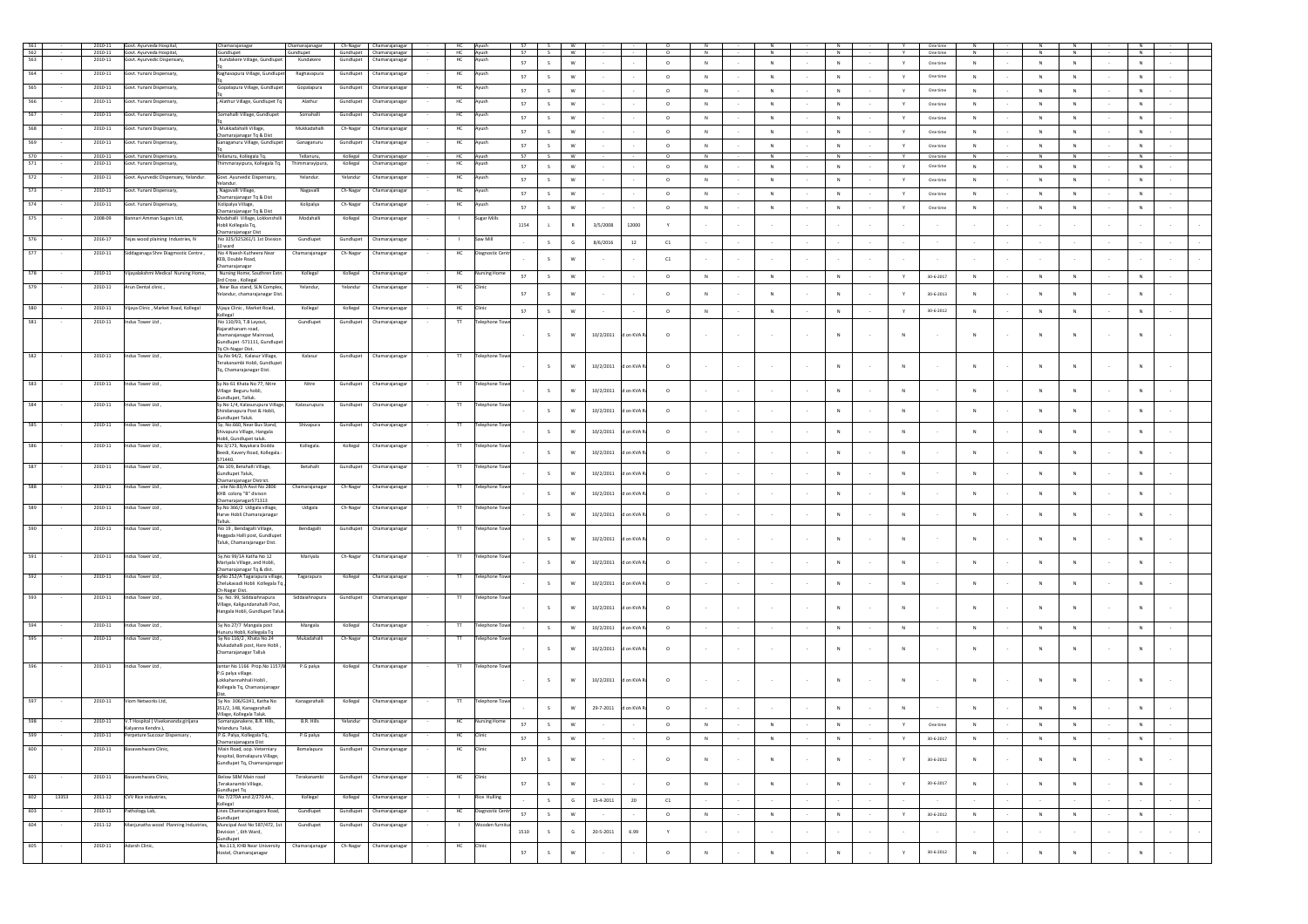|              | 2010-11     | Assisi Clinic                                                                                | G.P.Rajarathnam Road,                                            | Gundlupet.                 | Gundlupet | Chamarajanagar           | HC             |                          | 57     |                         |                                        |            | $\circ$    |           |                  |                 |                  |                |        |              | 30-6-2017       | $\mathbb{N}$ |           |                |        |             |        |  |
|--------------|-------------|----------------------------------------------------------------------------------------------|------------------------------------------------------------------|----------------------------|-----------|--------------------------|----------------|--------------------------|--------|-------------------------|----------------------------------------|------------|------------|-----------|------------------|-----------------|------------------|----------------|--------|--------------|-----------------|--------------|-----------|----------------|--------|-------------|--------|--|
|              |             |                                                                                              | undlupet.                                                        |                            |           |                          |                |                          |        |                         |                                        |            |            |           |                  |                 |                  |                |        |              |                 |              |           |                |        |             |        |  |
|              | $2010 - 11$ | Saraswathi Clinic,                                                                           | No 22/168, 1st Cross,<br>haramarambha                            | Chamarajanagar             | Ch-Nagar  | Chamarajanagar           | HC             | <b>Iinic</b>             | 57     | s.<br>W                 |                                        |            | $\circ$    | ${\sf N}$ |                  | $\,N\,$         |                  | N              |        |              | One time        | ${\sf N}$    | N         | N              |        | N           |        |  |
| 608          | 2010-11     | , Surya Clinic                                                                               | ayout, Chamarajanaga<br>,Near KSRTC Bus Stand,                   | Chamarajanagar             | Ch-Nagar  | Chamarajanagar           |                |                          |        |                         |                                        |            |            |           |                  |                 |                  |                |        |              |                 |              |           |                |        |             |        |  |
|              |             |                                                                                              | Deviation Road,                                                  |                            |           |                          | HC             |                          |        | w<br>$\mathcal{L}$      |                                        |            | C1         |           |                  |                 |                  |                |        |              |                 |              |           |                |        |             |        |  |
| 609          | 2010-11     | Mahadeshwara clinic                                                                          | Chamarajanagar<br>Near Doddaindawadi Bus                         | Doddaindawadi              | Kollegal  | Chamarajanagar           | HC             |                          |        |                         |                                        |            |            |           |                  |                 |                  |                |        |              |                 |              |           |                |        |             |        |  |
|              |             |                                                                                              | tand, Doddaindawadi Village                                      |                            |           |                          |                |                          | 57     | w                       |                                        |            | $\circ$    | $\,$ N    |                  | $\,$ N          |                  | $_{\rm N}$     |        |              | One time        | ${\sf N}$    | N         | $\overline{N}$ |        | N           |        |  |
|              | 2010-11     | Mallige Diagnastic center, 1                                                                 | Kollegal Tq<br>1st Cross Bharamarambha                           | Chamarajanagar             | Ch-Nagar  | Chamarajanagar           | HC             | Diagnostic Cen           |        |                         |                                        |            |            |           |                  |                 |                  |                |        |              |                 |              |           |                |        |             |        |  |
|              |             |                                                                                              | Exten. Chamarajanagar                                            |                            |           |                          |                |                          | 57     | w                       |                                        |            | $\circ$    | ${\sf N}$ |                  | ${\sf N}$       |                  | N              |        | Y.           | 30-6-2014       | ${\sf N}$    |           | $\overline{N}$ |        |             |        |  |
| 611          | 2010-11     | Sree Venkateshwara Health Point.                                                             | Tippu circle, S.R Road,<br>undlupet                              | Gundlupet.                 | Gundlupet | Chamarajanaga            | HC             | Clinic                   | 57     | $\mathsf{s}$<br>w       |                                        |            | $\circ$    | ${\sf N}$ |                  | ${\sf N}$       |                  | $\,N\,$        |        | $\mathsf{Y}$ | $30 - 6 - 2012$ | ${\sf N}$    | ${\sf N}$ | $\overline{N}$ |        | ${\sf N}$   |        |  |
| 612          | 2010-11     | Nanjappa Eye Hospital,                                                                       | Shre Shavi Archana tower                                         | Kollegala                  | Kollegal  | Chamarajanagar           | HC             | Clinic                   |        |                         |                                        |            |            |           |                  |                 |                  |                |        |              |                 |              |           |                |        |             |        |  |
|              |             |                                                                                              | vasavi mahal, Ramakrishnna<br>Paramahama Road, Kollegala         |                            |           |                          |                |                          | 57     | w<br>s.                 |                                        |            | $\circ$    |           |                  | $\,N\,$         |                  | N              |        |              | 30-6-2015       | $\mathsf{N}$ |           |                |        | N           |        |  |
|              |             |                                                                                              |                                                                  |                            |           |                          |                |                          |        |                         |                                        |            |            |           |                  |                 |                  |                |        |              |                 |              |           |                |        |             |        |  |
|              | 2010-11     | Indus Tower Ltd,                                                                             | No 1143, Honuru village, and<br>ost, Yalandur Talluk.            | Honuru                     | Yelandur  | Chamarajanaga            | $\pi$          | <b>Telephone Tow</b>     |        | S<br>W                  | 10/2/2011                              | d on KVA R | $\circ$    |           |                  | $\sim$          |                  | N              | $\sim$ | ${\sf N}$    |                 | ${\sf N}$    | N         | $\,$ N         |        | N           |        |  |
| 614          | 2010-11     | Indus Tower Ltd,                                                                             | Behind Gurumalleshwara Mata,                                     | Kalpura                    | Ch-Nagar  | Chamarajanagar           | $^{\text{TT}}$ | <b>Felephone Tow</b>     |        |                         |                                        |            |            |           |                  |                 |                  |                |        |              |                 |              |           |                |        |             |        |  |
|              |             |                                                                                              | Kalpura villge, Harve Hobli,<br>Chamarajanagar Talluk            |                            |           |                          |                |                          |        | W<br>$\mathcal{L}$      | 10/2/2011                              | I on KVA R | $\circ$    |           |                  | $\sim$          |                  | N              |        | $\mathbb{N}$ |                 | $\mathbb{N}$ |           | $\mathbb{N}$   |        | N           |        |  |
|              |             |                                                                                              |                                                                  |                            |           |                          |                |                          |        |                         |                                        |            |            |           |                  |                 |                  |                |        |              |                 |              |           |                |        |             |        |  |
| 615          | 2010-11     | Viom Networks Ltd,                                                                           | Asst. No 1707, Santhemarahalli<br>/illage & Post, Chamarajanagar | Santhemarahalli            | Ch-Nagar  | Chamarajanagar           | π              | <b>Telephone Tow</b>     |        | $\mathsf{s}$<br>w       | 29-7-2011                              | on KVA     | $\circ$    |           |                  |                 |                  | $_{\rm N}$     |        | $\mathbf N$  |                 | $\mathsf N$  |           | $\mathsf{N}$   |        | N           |        |  |
|              |             |                                                                                              |                                                                  |                            |           |                          |                |                          |        |                         |                                        |            |            |           |                  |                 |                  |                |        |              |                 |              |           |                |        |             |        |  |
| 616          | 2008-09     | iri Venkateshwara Kalamandira,                                                               | No.2485, B.N. Road, Gundlupet.                                   | Gundlupet.                 | Gundlupet | Chamarajanagar           | $\circ$        | Kalyanamantap            |        | $\mathsf{s}$<br>G       | 7/11/2008                              | 65         | $\circ$    | Y         | 31-12-2020       | $\mathbb {Y}$   | 31-12-2020       | N              |        | ${\sf N}$    |                 | ${\sf N}$    | N         | $\,$ N         |        | N           |        |  |
|              | 2010-11     | <b>Chethan Clinic</b>                                                                        | anyadahundi Village, Ch nagar                                    | Panyadahun                 | Ch-Nagar  | hamarajanaga             | нс             |                          | 57     | S<br>w                  |                                        |            | $\circ$    | $\,$ N    |                  | $\,N\,$         |                  | $\,N\,$        |        | Y.           | 30-6-2015       | $\,$ N $\,$  | N         | ${\sf N}$      |        | ${\sf N}$   |        |  |
| 618          | 2010-11     | K. Moses Memorial Hospital,                                                                  | To & Dist.<br>No 6/301 Vakil Ramaiah Road,                       | Mallappapuram              | Kollegal  | Chamarajanaga            | HC             | rsing Hom                |        |                         |                                        |            |            |           |                  |                 |                  |                |        |              |                 |              |           |                |        |             |        |  |
|              |             |                                                                                              | G.P Mallappapuram, Kollegala                                     |                            |           |                          |                |                          |        | W                       |                                        | 499        | C1         |           |                  |                 |                  |                |        |              |                 |              |           |                |        |             |        |  |
| 619          | 2010-11     | Wireless TT Info Services Ltd.,                                                              | .3/198A & 3/476A. Asst.                                          | Kollegala                  | Kollegal  | Chamarajanagar           | $^{\text{TT}}$ | Telephone Towe           |        |                         |                                        |            |            |           |                  |                 |                  |                |        |              |                 |              |           |                |        |             |        |  |
|              |             |                                                                                              | No.246 & 476A. 3rd Ward.                                         |                            |           |                          |                |                          |        | $\mathsf{s}$<br>w       | $13 - 8 - 2018$                        | on KVA R   | $\circ$    |           |                  |                 |                  | N              |        | N            |                 |              |           | $\mathsf{N}$   |        | $_{\rm N}$  |        |  |
|              |             |                                                                                              | Doddanayakara Beedi, Kollegal<br>571 440.                        |                            |           |                          |                |                          |        |                         |                                        |            |            |           |                  |                 |                  |                |        |              |                 |              |           |                |        |             |        |  |
| 620<br>12178 | 2010-11     | Sree Durga Enterprises,                                                                      | Asst. No.3485, Sy. No.678/1, Kollegal                            |                            | Kollegal  | Chamarajanaga            | $\blacksquare$ | <b>Boiled Rice (Ste</b>  |        |                         |                                        |            |            |           |                  |                 |                  |                |        |              |                 |              |           |                |        |             |        |  |
|              |             |                                                                                              | Kasi Badavane, Near<br>Mahadeshwara College Road                 |                            |           |                          |                |                          | 1358   | S                       | $\circ$<br>25-9-2010                   | 72         | $\circ$    |           | 30-09-2022       | Y.              | 30-09-2022       | $\,N\,$        |        | $\mathbf N$  |                 | $\mathsf{N}$ |           | $\mathbb{N}$   |        | $_{\rm N}$  |        |  |
|              |             |                                                                                              | Kollegala                                                        |                            |           |                          |                |                          |        |                         |                                        |            |            |           |                  |                 |                  |                |        |              |                 |              |           |                |        |             |        |  |
| 621<br>12217 | 2010-11     | Shree Industries,                                                                            | Sy. No.147, Ooty-Mysore Road,<br>Begur Village, Gundlupet tq,    | Begur                      |           | Gundlupet Chamarajanagar | - 11           | ulverising Act           | 1506   | $\mathsf{s}$<br>$\circ$ | 11/6/2010                              | 49         | C1         |           |                  |                 |                  |                |        |              |                 |              |           |                |        |             |        |  |
| 622          | 2010-11     | JANATHA CLINIC,                                                                              | KURUBARA BEEDI, GALIPURA                                         |                            |           |                          |                |                          |        |                         |                                        |            |            |           |                  |                 |                  |                |        |              |                 |              |           |                |        |             |        |  |
|              |             |                                                                                              | EXTENT ION, Chamrajanagr                                         | Chamrajanagr               | Ch-Nagar  | Chamarajanagar           | HC             |                          | 57     | S<br>W                  |                                        |            | $\circ$    | N         |                  | N               |                  | N              |        | Y            | 30-6-2012       | N            | N         | N              |        | N           |        |  |
| 623          | 2010-11     | Shivasamudramm Pvt Ltd, ( Basaveshwara Sy No 1 Shivasamudram Village,<br>mall Hydel Project) | Kollegala Tq                                                     | Shivasamudran              | Kollegal  | Chamarajanaga            |                | Hydel power pl:          | 35     | $\mathbf{L}$            | 9/6/2010<br>W                          | 9799       | Y          |           |                  | $\sim$          |                  |                |        |              |                 |              |           |                |        |             |        |  |
|              | 2010-11     | Lotus Dew Beverages and Food Pvt Ltd                                                         | #491 Sy No 92/2,                                                 | Garaganahall               | Gundlupet | Chamarajanaga            |                | lineral Wate             |        |                         |                                        |            |            |           |                  |                 |                  |                |        |              |                 |              |           |                |        |             |        |  |
|              |             |                                                                                              | Garaganahalli Village,<br>Agathagowdanahalli G.F                 |                            |           |                          |                |                          | 1538   | G                       | 18-8-2010                              | 47         | Y          |           |                  |                 |                  |                |        |              |                 |              |           |                |        |             |        |  |
|              | 2010-11     | Indus Tower Ltd                                                                              | Sy No 153/2 Khatha No 79                                         | Horeyala                   | Gundlupet | Chamarajanagar           | $^{\text{II}}$ | elephone Tow             |        |                         |                                        |            |            |           |                  |                 |                  |                |        |              |                 |              |           |                |        |             |        |  |
|              |             |                                                                                              | oreyala village, Beguru Bobli,<br>undlupet Tq                    |                            |           |                          |                |                          |        | W<br>$\mathcal{L}$      | 10/2/2011                              | on KVA F   | $\circ$    |           |                  |                 |                  | $\mathbb{N}$   |        | $\mathbb{N}$ |                 | $\mathbf N$  |           | N              |        | N           |        |  |
|              | 2010-11     | Urban Health Center                                                                          | Gundlupet Road, Near RTO                                         | Chamarajanaga              | Ch-Nagar  | Chamarajanagar           | HC             |                          | 57     | W<br>-S                 |                                        |            | $\circ$    | N         |                  | N               |                  | $\,N\,$        |        | Y.           | One time        | ${\sf N}$    | N         | $\,$ N         |        | N           |        |  |
| 627<br>10321 | 2011-12     | S.V.G Export Pvt Ltd,                                                                        | Office, Chamarajanagar<br>, Sy No. 30/1, Honnahalli village      | Honnahalli                 | Ch-Nagar  | Chamarajanagar           | $\mathbf{I}$   | Stone cutting a          |        |                         |                                        |            |            |           |                  |                 |                  |                |        |              |                 |              |           |                |        |             |        |  |
|              |             |                                                                                              | aradanahalli Hobli,                                              |                            |           |                          |                |                          | 1518   | G                       | $31 - 1 - 2012$                        | 2247       | $\circ$    |           | 30-12-2026       | Y.              | 30-12-2026       | $\,N\,$        |        | N            |                 | ${\sf N}$    | N         | N              |        | N           |        |  |
| 628          | 2011-12     | <b>Biligiri Enterpises r</b>                                                                 | Chamarajanagar Tq<br>Asst.No 437/416B.                           | Chamarajanagar             | Ch-Nagar  | Chamarajanagar           |                | Minreral Wat             |        |                         |                                        |            |            |           |                  |                 |                  |                |        |              |                 |              |           |                |        |             |        |  |
|              |             |                                                                                              | RAMASAMUDRA.                                                     |                            |           |                          |                |                          | 1538   | G<br>s.                 | 7/2/2012                               | 28.5       | Y          |           |                  | $\sim$          |                  |                |        |              |                 |              |           | $\sim$         | $\sim$ |             |        |  |
| 629          | 2010-11     | Chamundeshwari Clinic                                                                        | Chamarajanagar<br>Kunthuru Village, Gundlupet                    | Kunthuru                   | Gundlupet | Chamarajanaga            | HC             | <b>Tinic</b>             | 57     | w                       |                                        |            | $\circ$    | ${\sf N}$ |                  | $\mathbb N$     |                  | $_{\rm N}$     |        | $\mathbf{Y}$ | 30-6-2016       | ${\sf N}$    |           | $\mathsf{N}$   |        | N           |        |  |
| 630<br>19270 | 2011-12     | Deepa Hollow Bricks,                                                                         | Kunthuru Village, Gundlupet                                      | Kunthuru                   | Gundlupet | Chamarajanaga            | $\blacksquare$ | <b>Iollow bricks</b>     |        |                         |                                        |            |            |           |                  |                 |                  |                |        |              |                 |              |           |                |        |             |        |  |
|              |             |                                                                                              |                                                                  |                            |           |                          |                |                          |        | G                       | 16-3-2012                              | 7.5        | $\circ$    | v         | $31 - 12 - 2020$ | $\,N\,$         |                  | N              |        | $\mathbb N$  |                 | ${\sf N}$    |           | $\mathbb{N}$   |        | N           |        |  |
| 631          | 2010-11     | Umadevi Clinic,                                                                              | , Ramapura Village & post,<br>Kollegal Tq                        | Ramapura                   | Kollegal  | Chamarajanaga            | HC             | Jinic                    | 57     | W                       |                                        |            | $\circ$    | ${\sf N}$ |                  | $\,N\,$         |                  | $\,N\,$        |        | Y            | 30-6-2016       | ${\sf N}$    | N         | ${\sf N}$      |        | ${\sf N}$   |        |  |
| 632          | 2010-11     | Vinay Dental Clinic,                                                                         | Hatwar Comples, 1st Floor,                                       | Chamarajanagar             | Ch-Nagar  | Chamarajanaga            | HC             | Jinic                    | 57     |                         |                                        |            |            |           |                  |                 |                  | $\overline{N}$ |        |              |                 |              |           | N              |        |             |        |  |
|              |             |                                                                                              | Chamarajeshwara Complex,<br>Chamarajanagar.                      |                            |           |                          |                |                          |        | W                       |                                        |            | $\circ$    | N         |                  | N               |                  |                |        |              | 30-6-2018       | $\mathsf N$  |           |                |        | N           |        |  |
|              | 2009-10     | Akshatha Agro -teckG.                                                                        | -teckG.V.S Mill Compound,<br>B.Rachaiah Double Road,             | Chamarajanagar             | Ch-Nagar  | Chamarajanagar           | -11            | <b>Desicated Coco</b>    |        | S<br>$\circ$            | 26-5-2009                              | 62.12      | C1         |           |                  |                 |                  |                | $\sim$ |              |                 |              |           |                |        |             |        |  |
| 634<br>19261 | 2011-12     | Spanio Tiles,                                                                                | Sy No 2625/5, 2634/10                                            | Gundlupet                  | Gundlupet | Chamarajanagar           | -11            | <b>All Kinds of Cond</b> |        |                         |                                        |            |            |           |                  |                 |                  |                |        |              |                 |              |           |                |        |             |        |  |
|              |             |                                                                                              | 2635/11,m 2636/12 1st<br>ivision, Calicut Raod,                  |                            |           |                          |                |                          |        | G<br>$\mathcal{L}$      | 21-3-2012                              | 7.2        | C1         |           |                  | $\sim$          |                  |                |        |              |                 |              |           |                |        |             |        |  |
|              |             |                                                                                              | Sundlupet                                                        |                            |           |                          |                |                          |        |                         |                                        |            |            |           |                  |                 |                  |                |        |              |                 |              |           |                |        |             |        |  |
| 635          | 2010-11     | Mathrushree Dental & Maxillofacial Cnilc, , sy no 801 1 cross, P.                            | handrashekhar Road, Ragiv                                        | Kollegal                   | Kollegal  | Chamarajanagar           | HC             | Clinic                   |        | W                       |                                        |            | C1         |           |                  |                 |                  |                |        |              |                 |              |           |                |        |             |        |  |
|              |             |                                                                                              | Jagar, Kollegal                                                  |                            |           |                          |                |                          |        |                         |                                        |            |            |           |                  |                 |                  |                |        |              |                 |              |           |                |        |             |        |  |
| 636<br>12317 | 2011-12     | Sri Chowdeshwari Timber & Saw Mills                                                          | ,No 2-515-A Mullur Road,                                         | Kollegal                   | Kollegal  | Chamarajanagar           |                | Saw Mill                 | 1553   | S                       | $\mathsf{G}$<br>26-3-2012              | 9.58       | $\circ$    | Y         | $31 - 12 - 2021$ | $\mathbb {Y}$   | $31 - 12 - 2021$ | $\,$ N         |        | ${\sf N}$    |                 | ${\sf N}$    | N         | N              |        | N           |        |  |
| 637          | $2010 - 11$ | Prasad Computersied Lab & Scabbibf                                                           | No B-10 &B-11 ,Kanaka                                            | Kollegiala                 | Kollegal  | Chamarajanaga            | HC             | Diagnostic Centr         |        | w                       |                                        |            |            |           |                  |                 |                  |                |        |              |                 |              |           |                |        |             |        |  |
|              |             |                                                                                              | Complex, Near Govt Bus Stand<br>Kollegiala                       |                            |           |                          |                |                          |        |                         |                                        |            | C1         |           |                  |                 |                  |                |        |              |                 |              |           |                |        |             |        |  |
| 638<br>12323 | 2011-12     | Sri Vijayalaxmi Food Product                                                                 | No 727/B, Bastipura Road,<br>outhern Extension                   | Kollegal                   | Kollegal  | Chamarajanagar           | $\mathbf{L}$   | hova Manufa              |        |                         | 26-3-2012<br>G                         | $45\,$     | ${\tt C1}$ |           |                  |                 |                  |                |        |              |                 |              |           |                |        |             |        |  |
| 639<br>35234 | 2011-12     | <b>Ugama Enterprises</b>                                                                     | Sy No 450/1,2&3,                                                 | Badanaguppe                | Ch-Nagar  | Chamarajanaga            | $\blacksquare$ | Stone cutting a          |        |                         |                                        |            |            |           |                  |                 |                  |                |        |              |                 |              |           |                |        |             |        |  |
|              |             |                                                                                              | Badanaguppe Village,<br>Chamarajanagar Tq & Dist.                |                            |           |                          |                |                          | 1518   | s.<br>G                 | 29-3-2012                              | 260        | $\circ$    |           | 31-12-2027       | N               |                  | N              |        | N            |                 | $\mathbb{N}$ |           | $\mathbb{N}$   |        | N           |        |  |
|              | 2012-13     | <b>B.S</b> Granite,                                                                          | Sy No 29/1, Ankanashettypurs                                     | Ankanashettypurs           | Ch-Nagar  | Chamarajanagar           |                | Stone cutting an         | 1518   | S                       | $\mathsf{G}$<br>5/4/2012               | 26         | $\circ$    | Y         | $31 - 12 - 2027$ | $\,$ N          |                  | $\,N\,$        |        | ${\sf N}$    |                 | ${\sf N}$    | N         | N              |        | N           |        |  |
| 641          | 2010-11     | Indus Tower Ltd S                                                                            | illage,<br>Sy No 226/2 Sagade Village &                          | Sagade                     | Ch-Nagar  | Chamarajanaga            |                | elephone tov             |        |                         |                                        | on KVA R   |            |           |                  |                 |                  |                |        |              |                 |              | N         |                |        |             |        |  |
| 642          | 2010-11     | Indus Tower Ltd Asst No 529, Alur village, Asst No 529, Alur village, &                      | ost., Harve Hiobli                                               | Alur                       | Ch-Nagar  |                          | TT             | Telephone towe           |        | W<br>S.                 | 10/2/2011                              |            | $\circ$    |           |                  |                 |                  | $\,N\,$        |        | ${\sf N}$    |                 | $\mathbb N$  |           | ${\sf N}$      |        | ${\sf N}$   |        |  |
|              |             | & Post, Chandakavadi Hobli,                                                                  | Post, Chandakavadi Hobli,                                        |                            |           | Chamarajanagar           |                |                          |        | S                       | W<br>10/2/2011                         | d on KVA F | $\circ$    |           |                  |                 |                  | $\,N\,$        |        | ${\sf N}$    |                 | $\mathbb N$  | N         | N              |        | N           |        |  |
| 643          | 2010-11     | Indus Tower Ltd S                                                                            | Sy No 5/1, Khatha No 151,<br>Kodahalli Village, Kasaba hobli     | Kodahalli                  | Ch-Nagar  | Chamarajanagar           | TT             | Telephone towe           |        | S                       | $\ensuremath{\mathsf{w}}$<br>10/2/2011 | d on KVA F | $\circ$    |           |                  | $\sim$          |                  | ${\sf N}$      |        | ${\sf N}$    |                 | ${\sf N}$    |           | $\mathsf{N}$   |        | $\,N\,$     |        |  |
|              |             |                                                                                              |                                                                  |                            |           |                          |                |                          |        |                         |                                        |            |            |           |                  |                 |                  |                |        |              |                 |              |           |                |        |             |        |  |
| 644          | 2012-13     | Zakinl Bio-tech (P) Ltd                                                                      | lakinl Bio-tech (P) Ltd Sy No<br>28/3, 29/6                      | megowdanapa<br>$a_{\rm r}$ | Ch-Nagar  | Chamarajanagar           |                |                          |        |                         |                                        |            |            |           |                  |                 |                  |                |        |              |                 |              |           |                |        |             |        |  |
|              |             |                                                                                              | immegowdanapalya,                                                |                            |           |                          |                |                          | $\sim$ | S<br>G                  | 11/5/2012                              | 207        | $\circ$    | Y         | 31-12-2020       | Y               | $31 - 12 - 2020$ | N              |        | ${\sf N}$    |                 | N            | N         | N              | $\sim$ | N           | $\sim$ |  |
|              |             |                                                                                              | nthemarahalli - Post,<br>Prakasha palya village, Kollegal        | Prakasha palya             |           | Kollegal Chamarajanagar  | HC             | Clinic                   |        |                         |                                        |            |            |           |                  |                 |                  |                |        |              |                 |              |           |                |        |             |        |  |
|              | 2010-11     | Vasuki clinic                                                                                |                                                                  |                            |           |                          |                |                          | 57     | $\mathsf{s}$            | W                                      |            | $\circ$    | N         |                  | $\,N\,$         |                  | $\,$ N         |        | $\mathbf{v}$ | 30-6-2014       | N            | N         | N              | $\sim$ | ${\sf N}$   | $\sim$ |  |
| 645          |             |                                                                                              | Tq, Chamarajanagar dist.                                         |                            |           |                          |                |                          |        |                         |                                        |            |            |           |                  |                 |                  |                |        |              |                 |              |           |                |        |             |        |  |
| 646<br>12315 | 2012-13     |                                                                                              |                                                                  |                            |           |                          | $\mathbf{I}$   |                          |        |                         |                                        |            |            |           |                  |                 |                  |                |        |              |                 |              |           |                |        |             |        |  |
|              |             | Adity Paper CupsSy No 22 Industrial Area Adity Paper CupsSy No 22                            | dustrial Area                                                    | Kollegal                   | Kollegal  | Chamarajanagar           |                | Paper Cups               | 1509   | S                       | $\mathsf{G}$<br>25-8-2012              | 13.17      | $\circ$    | Y         | $31 - 12 - 2021$ | $\,$ N $\,$     |                  | $\,N\,$        | $\sim$ | ${\sf N}$    |                 | ${\sf N}$    | $\,$ N    | $\,$ N         | $\sim$ | ${\sf N}$   | $\sim$ |  |
| 647          | 2012-13     | Tower Vission India (P) Ltd,                                                                 | Sy No 151 shivanasamudra,<br>athyagala post                      | shivanasamudra             | Kollegal  | Chamarajanagar           | $\mathbf{H}$   | Telephone tow            |        | S                       | $\mathsf{W}$<br>9/8/2012               | on KVA F   | $\circ$    |           |                  |                 |                  | $_{\rm N}$     |        | $\mathbb N$  |                 | ${\sf N}$    | $\,N\,$   | $\,$ N         | $\sim$ | $\,$ N $\,$ | $\sim$ |  |
| 648<br>12211 | 2012-13     | <b>Fodder Densification Plant</b>                                                            | Sy No 142, Munaganahalli                                         | Munaganahalli              | Ch-Nagar  | Chamarajanagar           | $\mathbf{L}$   | Cattel Feed and          |        |                         |                                        |            |            |           |                  |                 |                  |                |        |              |                 |              |           |                |        |             |        |  |
|              |             |                                                                                              | village, Kasabahobli<br>Chamarajanagar                           |                            |           |                          |                |                          |        |                         |                                        |            |            |           |                  |                 |                  |                |        |              |                 |              |           |                |        |             |        |  |
|              |             |                                                                                              | Chamarajanagar Dist. Co-<br>pperative Milk Producer's            |                            |           |                          |                |                          | 1324   | S                       | $\circ$<br>12/9/2012                   | 161.2      | $\circ$    | Y         | 30-09-2022       | $\mathbb {Y}$ . | 30-09-2022       | $\,N\,$        | $\sim$ | ${\sf N}$    |                 | ${\sf N}$    | N         | ${\sf N}$      | $\sim$ | $\,$ N      | $\sim$ |  |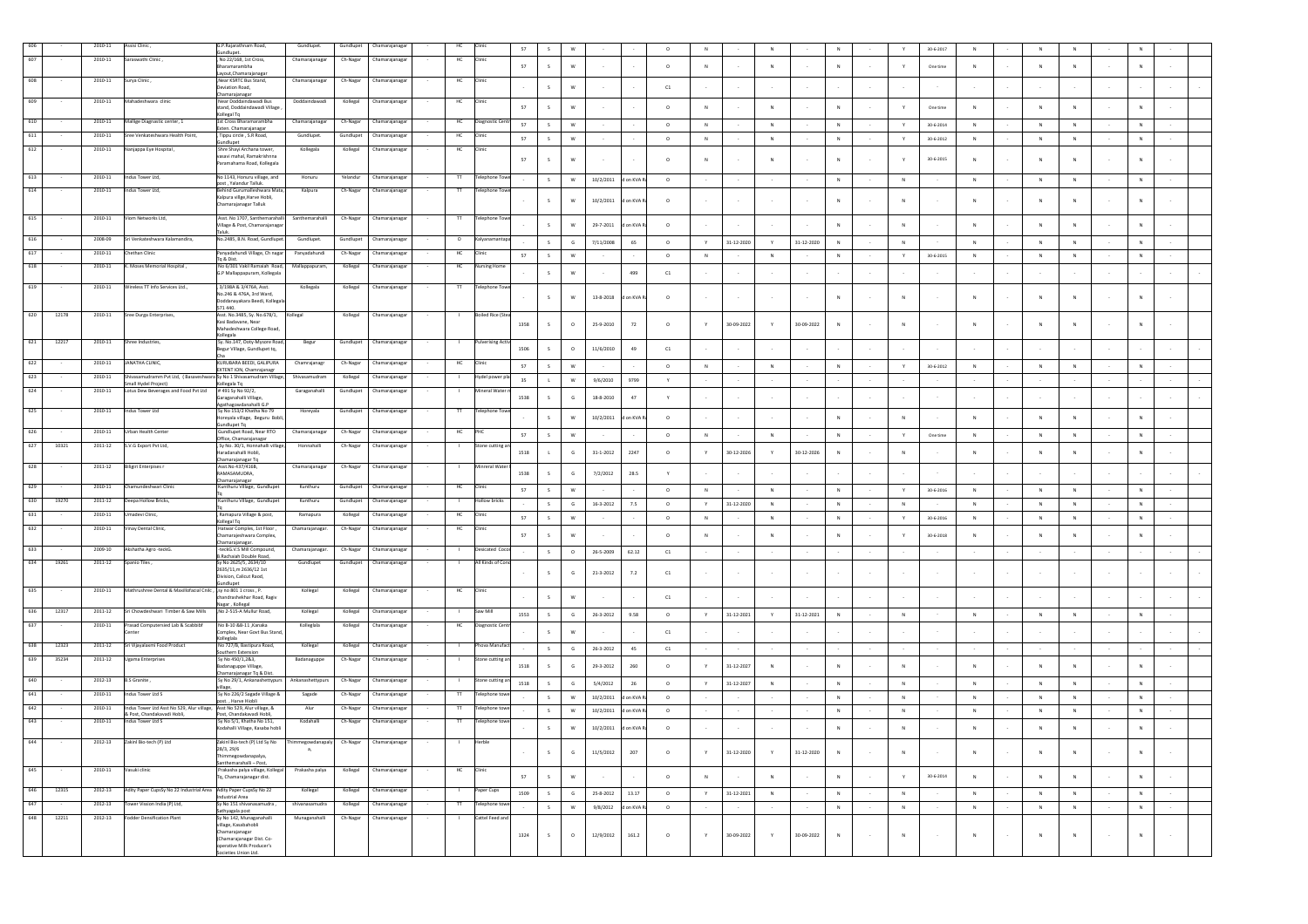| 650        | 12207<br>19999 | 2012-13<br>2011-12 | uvaraj Industries<br>K.M.N.Resorts, S                              | 48/4 49/3 50/3 81/4 81/83 81/<br>2,50/2&49/2 Hanuru Kollegala<br>Sy No 183/1, Assessment No     | Hanuru<br>Gundlupet            | Kollegal<br>Gundlupet | hamarajanag<br>Chamarajanaga    |              | tels, Bar & R               | 1506   |                      | $\mathbb{G}$              | 6/9/2012         | 91.25         | $\circ$      |              | $31 - 12 - 2026$ |                | 31-12-2026 |        |        | $\mathbf N$  |                 |              |                |                         |        |              |  |
|------------|----------------|--------------------|--------------------------------------------------------------------|-------------------------------------------------------------------------------------------------|--------------------------------|-----------------------|---------------------------------|--------------|-----------------------------|--------|----------------------|---------------------------|------------------|---------------|--------------|--------------|------------------|----------------|------------|--------|--------|--------------|-----------------|--------------|----------------|-------------------------|--------|--------------|--|
|            |                |                    |                                                                    | 2817<br>Gundlupet-<br>FownChamarajanagar Dist.                                                  |                                |                       |                                 |              |                             | 1335   | $\mathsf{s}$         | $\circ$                   | 1/9/2012         | $21\,$        | $\circ$      |              | $31 - 12 - 2021$ | Y              | 31-12-2021 | N      |        | $\mathsf{N}$ |                 |              |                | N                       |        |              |  |
| 651        |                | 2010-11            | Indus towe Ltd, S                                                  | Sy No 126/3 Khatah no 397<br>mmaanahalli village<br>undlupet Tq                                 | Bommaanahalli                  | Gundlupet             | Chamarajanaga                   | $\mathbf{H}$ | elephone to                 |        | $\mathsf{s}$         | W                         | 10/2/2011        | on KVA        | $\circ$      |              |                  |                |            | N      |        | $\mathbb{N}$ |                 | N            | $\mathbf{N}$   | N                       |        | N            |  |
| 652        |                | 2010-11            | ndus towe Ltd.                                                     | Sv No 232 Khatha No 927<br>.<br>Iradahanalli village                                            | Haradahanall                   | Ch-Nagar              | Chamarajanaga                   |              | lephone ti                  |        | $\mathsf S$          | $\mathsf{w}$              | 10/2/2011        | on KVA        | $\circ$      |              |                  |                |            | N      |        | $\mathbb N$  |                 |              | ${\sf N}$      | $\mathbf N$             |        | N            |  |
| 653        |                | 2010-11            | Shiva Homoeopathic Clinic                                          | hamarajanagar Ta<br>Kunnashatty Village, Kothanu<br>ost , Kollegal Tq,                          | Kunnashatty                    | Kollegal              | Chamarajanaga                   | HC           | linic                       | $57\,$ | $\mathsf S$          | $\mathsf{w}$              |                  |               | $\circ$      | N            |                  | $\overline{N}$ |            | N      |        | Y            | 30-06-2014      | $\mathbf{N}$ | ${\sf N}$      | $\mathbb{N}$            |        | N            |  |
| 654        |                | 2012-13            | Firdose Granite Industry,                                          | hamarajanagar dist<br>.<br>Sy No 124/5, Yadapura Village,<br>hamarajanagar Taluk & Distri       | Yadapura                       | Ch-Nagar              | <b>Chamarajanaga</b>            |              | one cutting a               | 1518   | $\mathsf{s}$         | G                         | 1/10/2012        | 45            | $\circ$      | Y            | 30-9-2019        | N              |            | N      |        | N            |                 | N            | N              | N                       |        | N            |  |
| 655<br>656 | 12052          | $2009 - 10$        | 2010-11 Ashwin Ayush Clinic<br>Noble Granite                       | Venkatayyanachatra village,<br>SyNo. 241/3, Bedarapaura                                         | Venkatayyanachatra<br>Mariyala | Ch-Nagar<br>Ch-Nagar  | Chamarajanagar<br>Chamarajanaga |              | HC<br>Clinic<br>one cutting | 57     | S                    | w                         |                  |               | $\circ$      | $\,$ N       |                  | ${\sf N}$      |            | N      |        | Y            | $30 - 6 - 2018$ | $\mathbb N$  | $\,N\,$        | $\overline{\mathsf{N}}$ |        | N            |  |
| 657        | 12140          | 2012-13            | Lovely Industries.                                                 | ross Mysore Road Mariyala<br>Village<br>SyNo 92/3 Uthavalli Village                             | Uthavalli                      |                       |                                 |              | tone cutting                | 1518   | Micro                | G                         | 3/8/2009         | 21            | $\circ$      | Y            | One Time         | N              |            | N      |        | N            |                 | N            | N              | N                       |        | N            |  |
| 658        | 12056          | 2012-13            | restige Rock Industrie                                             | sundlupet Road.<br>Plot No33 Ast No 339/2                                                       | Bedarapura                     | Ch-Nagar<br>Ch-Nagar  | Chamarajanagai<br>hamarajanaga  |              | one cutting                 | 1518   | $\mathsf{s}$         | $\mathsf{G}$              | $30 - 11 - 2012$ | $48\,$        | $\circ$      | $\mathbf{v}$ | 31.12.2026       | $_{\rm N}$     |            | $\,$ N |        | $\,$ N       |                 | $\mathbf{N}$ | ${\sf N}$      | $\,$ N $\,$             |        | $\,$ N       |  |
| 659        |                | 2012-13            | Y.R.K Entrprise                                                    | Bedarapura Village,<br>Sy No 42, Devarajapura,                                                  | Devarajapura,                  | Ch-Nagar              | Chamarajanagar                  |              | stone cutting a             | 1518   | $\mathsf{s}$         | G                         | $30 - 10 - 2012$ | $4\mathsf{S}$ | $\circ$      | $\mathsf{Y}$ | $31 - 12 - 2026$ | $_{\rm N}$     |            | $\,$ N |        | $\mathbb N$  |                 | $\,$ N       | ${\sf N}$      | $\mathbb N$             |        | $_{\rm N}$   |  |
| 660        |                | 2012-13            |                                                                    | Chandakavadi hobli.<br>hamarajanagar Tq & Dist<br>Sy No 249/3 Kellamballi Vill                  | Kellamballi                    |                       |                                 |              |                             | 1518   | $\ddot{\phantom{a}}$ | $\mathsf{G}$              | 29-1-2013        | 45            | $\circ$      |              | 30-9-2019        | $\,N\,$        |            | N      |        | ${\sf N}$    |                 | $\,$ N       | ${\sf N}$      | ${\sf N}$               |        | N            |  |
|            |                | $2010 - 11$        | S.A Bhagavan Industries<br>dus Tower Ltd                           | Chamarajanagar Tq<br>SyNo 42 Katha No 274.                                                      | Kotekere                       | Ch-Nagar<br>Gundlupe  | Ihamarajanaga<br>hamarajanaga   |              | ulling of ra<br>lephone t   | 1550   | $\mathsf{s}$         | $\mathsf G$               | 22-2-2013        | $472\,$       | $\mathsf{Y}$ |              |                  |                |            |        |        |              |                 |              |                |                         |        |              |  |
|            |                |                    |                                                                    | otekere Village Beguru Hobli<br>indlupet                                                        |                                |                       |                                 |              |                             |        | s                    | W                         | 10/2/2011        | on KVA        | $\circ$      |              |                  |                |            | N      |        | $\,$ N       |                 | N            | N              | N                       | $\sim$ | N            |  |
| 662        |                | 2012-13            | Mali Stones                                                        | Sy No 88/3-88/4-88/5,<br>danaguppe                                                              | Badanaguppe                    | Ch-Nagar              | Chamarajanaga                   |              | tone cutting                | 1518   | s                    | G                         | 20-3-2013        | 86            | $\circ$      |              | 31-12-2032       | N              | $\sim$     | N      |        | N            |                 |              | $\overline{N}$ | $\mathbb{N}$            |        | N            |  |
| 663        |                | 2013-14            | Sri Mahalingeshwara Clinic                                         | /illage,Chamarajanagar<br>Vear Bus stand, KGK Complex<br>alandur Tq, Chamarajanaga              | Yelandur                       | Yelandur              | Chamarajanaga                   | HC           | inic                        | 57     | $\mathsf{s}$         | w                         |                  |               | $\circ$      | N            |                  | $\mathbf{N}$   |            | N      |        | Y.           | 30-6-2014       | N            | $\overline{N}$ | N                       |        | $\mathbb{N}$ |  |
| 664        | 30565          | 2013-14            |                                                                    | Mariyala Village,                                                                               | Mariyala                       | Ch-Nagar              | hamarajanaga                    |              | one cutting an              | 1518   | $\mathsf S$          | $\mathsf G$               | $21 - 5 - 2013$  | $86\,$        | $\circ$      | $\mathsf{Y}$ | 31-12-2029       | ${\sf N}$      |            | $\,$ N |        | $\,$ N       |                 | $\,$ N       | $\,$ N $\,$    | $\mathbb N$             |        | $_{\rm N}$   |  |
| 665        |                | 2011-12            | Shree Chamundeshwari Stone Crusher                                 | Chamarajanagar Tq<br>Sy No 179/1,2 Hirikati Village,                                            | Hirikati                       | Gundlupet             | Chamarajanagar                  | SC           | one Crushe                  |        |                      |                           |                  |               |              |              |                  |                |            |        |        |              |                 |              |                |                         |        |              |  |
|            |                |                    |                                                                    | Begur Hobli, Gundlupet taluk,<br>Chamarajanagar Dist.                                           |                                |                       |                                 |              |                             | 1371   | $\leq$               | $\circ$                   | 13-10-2011       | 48.7          | C1           |              |                  | $\sim$         | $\sim$     |        | $\sim$ | $\sim$       | $\sim$          |              |                |                         | $\sim$ |              |  |
| 666        | 20753          | 2015-16            | Shree Industries Unit-II                                           | Sy No 147, Begur Village-                                                                       | Begur                          | Gundlupet             | Chamarajanagar                  | - SC         | Stone Crushe                |        |                      |                           |                  |               |              |              |                  |                |            |        |        |              |                 |              |                |                         |        |              |  |
| 667        |                | 2013-14            | Sri Bannari Amman Clinical Lab,                                    | 5671109,<br>Gundlupet Taluk.<br>hamarajanagar- Dist.                                            | Terakanambi                    | Gundlupet             | Chamarajanaga                   | HC           |                             | 1371   | ${\sf M}$            | $\circ$                   | 12/5/2015        | 646           | $_{\rm C1}$  |              |                  |                |            |        |        |              |                 |              |                |                         |        |              |  |
|            |                |                    |                                                                    | Terakanambi Village, Gundlupe<br>Raod,<br>Gundlupet Tq,<br>Chamarajanagar Dist.                 |                                |                       |                                 |              |                             |        | $\mathsf{s}$         | $\mathsf{w}$              |                  |               | C1           |              |                  |                |            |        | $\sim$ | $\sim$       |                 |              |                |                         | $\sim$ |              |  |
| 668        |                | 2014-15            | Sri Mahadeshwara Cattle Feeds                                      | Sy No 326/2, Koothanooru<br>Village                                                             | Koothanooru                    | Gundlupet             | Chamarajanaga                   |              | Cattel Feed and             |        |                      |                           |                  |               |              |              |                  |                |            |        |        |              |                 |              |                |                         |        |              |  |
|            |                |                    |                                                                    | Bheemanabeedu - Post,<br>Gundlupet -Taluk<br>Chamarajanagar- Dist                               |                                |                       |                                 |              |                             | 1324   | s                    | $\circ$                   | 30-4-2014        | 13            |              |              |                  |                | $\sim$     |        | $\sim$ | $\sim$       | $\sim$          |              |                |                         | $\sim$ |              |  |
| 669        | 34728          | 2014-15            | Sri Vijayalakshmi Par Boiled and driers<br>Vijavalakshmi Rice Mill | No 727/B, Southers<br>Extension, Basthipur Roa                                                  | Kollegal                       | Kollega               | Chamarajanag                    |              | oiled Rice ()               |        |                      |                           |                  |               |              |              |                  |                |            |        |        |              |                 |              |                |                         |        |              |  |
|            |                |                    |                                                                    | Kollegal-571440.<br>Chamarajanagar District.                                                    |                                |                       |                                 |              |                             | 1358   | $\mathsf{s}$         | $\circ$                   | 1/4/2014         | 145           | $\circ$      |              | 30-09-2022       |                | 30-09-2022 | $\,$ N |        | $\mathbb N$  |                 |              |                |                         |        |              |  |
|            |                | 2014-15            | Sapthagiri Industries Pvt Limite<br>Sy No 43/A,44/1,45/C & 46/C    | nthaeirí Industries Pvt Lir<br>Sy No 43/A,44/1,45/C & 46/C                                      | Madhuvanahalli                 | Kollegal              | Chamarajanaga                   |              | erising A                   |        |                      |                           |                  |               |              |              |                  |                |            |        |        |              |                 |              |                |                         |        |              |  |
|            |                |                    | Madhuvanahalli Village<br>Kollegal - Taluk<br>hamarajanagar- Dist  | adhuvanahalli Village<br>Kollegal - Taluk<br>amarajanagar-Dist                                  |                                |                       |                                 |              |                             | 1506   | M                    | $\circ$                   | 24-6-2014        | 210           | $\circ$      |              | 30-9-2029        | $\mathbf{v}$   | 30-9-2029  | N      |        | $\,$ N       |                 |              | N              | N                       |        |              |  |
|            |                | 2016-17            | Katari's Kaveri Inn                                                | Sy No 939 & 941<br>Malayalli - Kollegala main roac                                              | Sathegala                      | Kollegal              | Chamarajanagai                  |              |                             |        |                      |                           |                  |               |              |              |                  |                |            |        |        |              |                 |              |                |                         |        |              |  |
|            |                |                    |                                                                    | Sathegala Village, Palya Hobli<br>Kollegal -Taluk, Chamarajanag                                 |                                |                       |                                 |              |                             | 1593   | $\sf s$              | $\mathsf{G}$              | 28-6-2016        | $141$         |              |              |                  |                |            |        |        | $\cdot$      |                 |              |                |                         |        |              |  |
|            |                | 2014-15            | Veterinary Dispensary                                              | iloogyam, Kollegal Tq,                                                                          | Hoogyam                        | Kollegal              | Chamarajanaga                   | HC           |                             | 57     | S                    | $\ensuremath{\mathsf{w}}$ |                  |               | $\circ$      | $\mathbb N$  |                  | N              |            | N      |        | $\mathbf{Y}$ | 30-6-2017       | $\,$ N       | $\,N\,$        | $\,$ N                  |        | N            |  |
| 673        |                | 2014-15            | Veterinary Dispensary                                              | Chamarajanagara Dist<br>.<br>Illaradimba, Kollegal Tq,                                          | Gollaradimba                   | Kollegal              | :<br>hamarajanaga               |              | HC<br>timery                | 57     | S                    | $\ensuremath{\mathsf{w}}$ |                  |               | $\circ$      | $\,$ N       |                  | $\,N\,$        |            | N      |        | $\mathsf{Y}$ | $30 - 6 - 2017$ | ${\sf N}$    | $\,$ N $\,$    | $\,$ N                  |        | ${\sf N}$    |  |
| 674        |                | 2014-15            | terinary Dispensary                                                | hamarajanagara Dist<br>leenyam, Kollegal Tq,                                                    | Meenyam,                       | Kollegal              | hamarajanaga                    | HC           | imery                       | 57     | $\mathsf{s}$         | $\ensuremath{\mathsf{w}}$ |                  |               | $\circ$      | $\,$ N $\,$  |                  | ${\sf N}$      |            | N      | $\sim$ | $\gamma$     | 30-6-2017       | N            | $\,$ N $\,$    | $\,$ N                  | $\sim$ | $\,$ N       |  |
| 675        |                | 2014-15            | Primary Health Centre                                              | Chamarajanagara Dist<br>Hasaguli, Gundlupet Tq,<br>hamarajanagar Dist.                          | Hasaguli,                      | Gundlupet             | Chamarajanaga                   | HC           |                             | 57     | S                    | W                         |                  |               | $\circ$      | N            |                  | N              |            | N      |        | Y.           | 30-6-2017       | N            | N              | N                       |        | N            |  |
| 676        | 82534          | 2014-15            | <b>Umesh Stone Crushers</b>                                        | Sy No 196/1, 196/2, Mukkadalli<br>Village<br>Chamarajanagara- Tauk &<br>District                | Mukkadalli                     | Ch-Nagar              | Chamarajanagar                  | <b>SC</b>    | tone Crusher                | 1371   | $\mathsf{s}$         | $\circ$                   | 6/8/2014         | 135           | $\circ$      |              |                  | $\mathbf{v}$   | 30-09-2029 | N      |        | $\mathbb{N}$ |                 |              |                | $\mathbf{N}$            |        | N            |  |
| 677        | 35350          | 2014-15            | R. B. Granites,                                                    | A-936/2/859, A.P Mohalla<br>Sundalupet road,                                                    | Chamrajanagar                  | Ch-Nagar              | hamarajanaga                    |              | one cutting a               | 1518   | Micro                | ${\mathsf G}$             | 16-9-2014        | $10\,$        | ${\tt C1}$   |              |                  |                |            |        |        |              |                 |              |                |                         |        |              |  |
| 678        | 27420          | 2014-15            | Arishina Life Science:                                             | hamrajanagar<br>Survey Number: 216/1 &<br>216/2, Lakkuru Village,<br>Balachavadi G. P, Terakamb | Lakkuru                        | Gundlupet             | Chamarajanagar                  |              |                             | 1506   | $\mathsf{s}$         | $\circ$                   | 16-9-2014        | 340           | $\circ$      |              | 30-06-2021       | $\mathbf{Y}$   | 30-06-2021 | N      |        | $\,$ N       |                 |              |                |                         |        |              |  |
|            |                | 2014-15            | Dr.M.D.Sachidananda Murthy Memorial Yelandur                       | Hobli. Gundalupet To.<br>Chamrajanagar district                                                 |                                | Yelandur              | Chamarajanagar                  |              |                             | 57     | s                    | W                         |                  |               | $\circ$      | N            |                  | N              |            |        |        | Y            | 30-6-2017       | N            |                |                         |        |              |  |
|            |                |                    | daycare Centre                                                     |                                                                                                 |                                |                       |                                 |              |                             |        |                      |                           |                  |               |              |              |                  |                |            |        |        |              |                 |              |                |                         |        |              |  |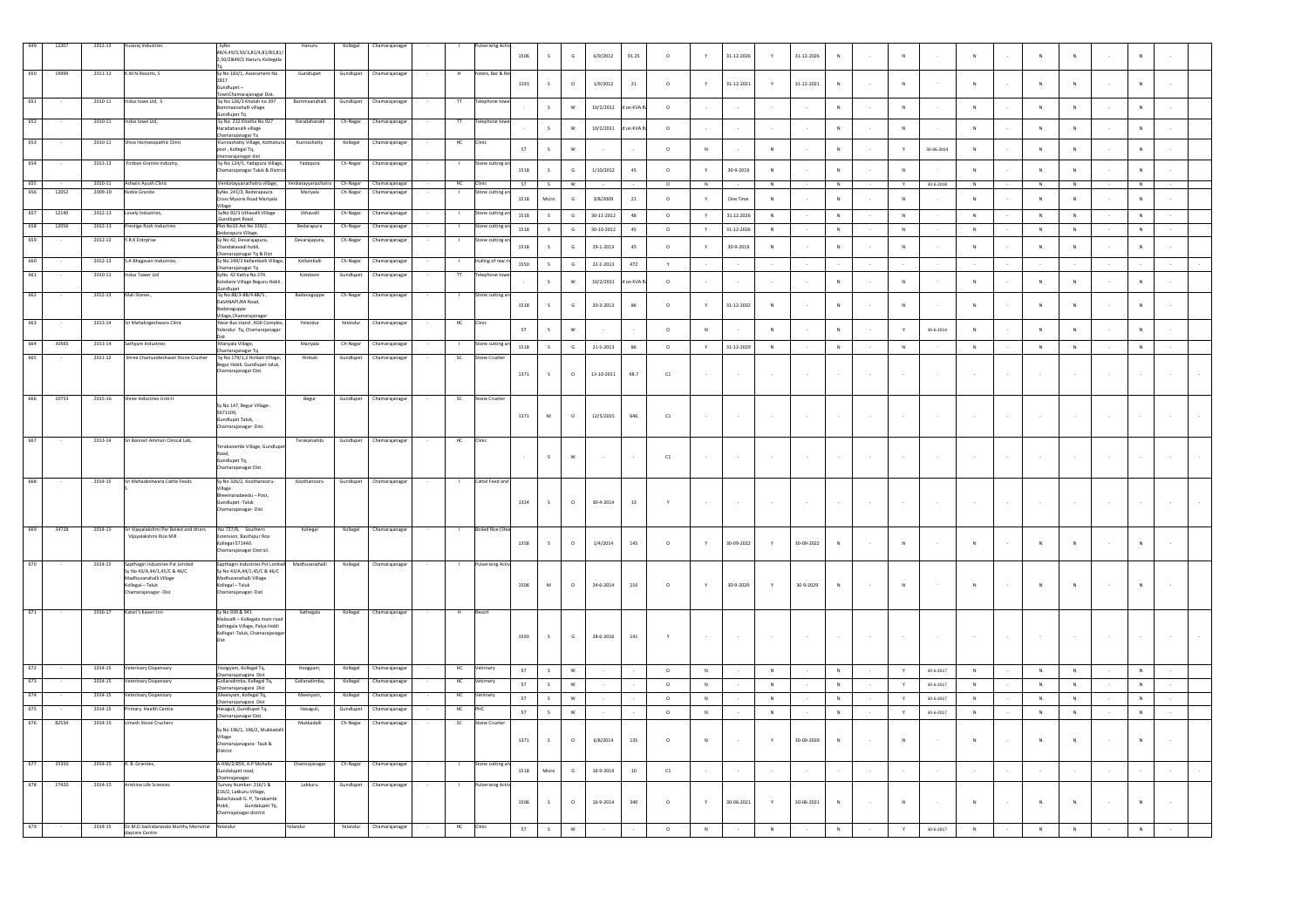| 680 | 74831 | 2014-15     | Hindustan Stone Crushing Industry        | iy No 108, Honnakalli Village<br>sundlupet Taluk<br>Chamarajanagara-District.                                                                                      | Honnakalli     |           | Gundlupet Chamarajanagar |        | <b>SC</b>      | Stone Crusher                           | 1371   | S                    | $\circ$       | 12/9/2012       | 257       | $\circ$             | N            |                  | Y             | 30-09-2029               | $\,N\,$   | $\sim$        | ${\sf N}$    |                 | N             |        | N            | ${\sf N}$    |        | ${\sf N}$      |        |        |
|-----|-------|-------------|------------------------------------------|--------------------------------------------------------------------------------------------------------------------------------------------------------------------|----------------|-----------|--------------------------|--------|----------------|-----------------------------------------|--------|----------------------|---------------|-----------------|-----------|---------------------|--------------|------------------|---------------|--------------------------|-----------|---------------|--------------|-----------------|---------------|--------|--------------|--------------|--------|----------------|--------|--------|
| 681 |       | 2014-15     | limbuja Clinic,                          | Shop No 2, AK Complex,<br>aundlupet Circle,<br>hamarajanagar                                                                                                       | Chamarajanagar | Ch-Nagar  | Chamarajanagar           |        | HC             | Clinic                                  | 57     | S                    | ${\sf w}$     |                 |           | $\circ$             | N            |                  | $\mathbb N$   |                          | $\,N\,$   |               | $\mathbf Y$  | 30-6-2017       | N             |        | N            | N            |        | $\,$ N         |        |        |
| 682 | 82609 | 2014-15     | <b>Bhoopalam Industries</b>              | y No 443, Sathygala Village<br>Kasaba Hobli, Kollegala Taluk<br>hamarajanagar Dist                                                                                 | Sathygala      |           | Kollegal Chamarajanagar  |        | - 11           | Mineral water                           | 1538   | S                    | $\mathsf{G}$  | 4/12/2014       | 90.36     | $\circ$             | $\mathbf{v}$ | 31-12-2033       | Y             | 31-12-2033               | N         | $\sim$        | N            |                 |               |        |              |              |        | N              |        |        |
|     |       | $2015 - 16$ | <b>Dilip Buildcon Limited</b>            | Sy No 368/P-19, 368/P-22,<br>uthunur Village, Kollegala TQ<br>Chamarajanagar-Dist.                                                                                 | Kuthunur       | Kollegal  | Chamarajanagar           |        | SC             | Stone Crusher                           | 1371   | S                    | $\circ$       | 21-8-2015       | $442\,$   | C1                  |              |                  |               |                          |           | $\sim$        |              |                 |               |        |              |              |        |                |        |        |
| 684 |       | 2014-15     | Dilip Buildcon Limited,                  | Sy No 364/1 & 364/2 & 365,<br>Camarahalli Village, Gundlupi<br>Taluk.<br>Gundlupet Taluk.<br>Chamarajanagar- Dist.                                                 | Kamarahalli    |           | Gundlupet Chamarajanagar |        | SC             | Stone Crusher                           | 1371   | $\mathbf{L}$         | $\circ$       | 6/12/2014       | 2419      | ${\tt C1}$          |              |                  |               |                          |           | $\sim$        |              |                 |               |        |              |              |        |                |        |        |
| 685 |       | 2012-13     | Sai Priya Hema Krishna Associates        | Sai Priva Hema Krishna<br>ssociates                                                                                                                                | Hirikati       |           | Gundlupet Chamarajanaga  |        | SC             | Stone Crushe                            | 1371   | $\mathsf{s}$         | $\circ$       | 10/1/2013       | 500       | Y                   |              |                  |               |                          |           | $\sim$        |              |                 |               |        |              |              |        |                |        |        |
|     |       | 2014-15     | Patel & Sons Enterprises                 | Basaveshwara Theatre,<br>lo.793/745, B. Rachaiah<br>Jouble Road, Chamarajanagar                                                                                    | Chamrajanagar  |           | Ch-Nagar Chamarajanagar  |        |                | Mineral water                           | 1538   | $\mathsf{s}$         | ${\mathsf G}$ | 30-1-2015       | 136.48    | Y                   |              |                  | $\sim$        |                          |           | $\sim$        |              |                 |               |        |              |              | $\sim$ |                |        |        |
| 687 |       | 2014-15     | New Ashwini Diagnostic                   | Divyashree Comforts, Ooty<br>oad, Gundlupet,                                                                                                                       | Gundlupet,     | Gundlupet | Chamarajanagar           |        | HC             | Jiagnostic Cent                         | 57     | S                    | ${\sf w}$     |                 |           | $\circ$             |              |                  | $\mathbb N$   |                          | $\,N\,$   |               |              | 30-6-2017       |               |        |              |              |        | N              |        |        |
| 688 |       | 2014-15     | Mahesh Clinic, Kodalli Circle,           | hamarajanagar Dist.<br>Codalli Road, Gundlupet,<br>hamrajanagar,                                                                                                   | Gundlupet,     | Gundlupet | Chamarajanagar           |        | $\sf HC$       | Clinic                                  | 57     | S                    | W             |                 |           | $\circ$             | N            |                  | N             |                          | N         |               | Y            | 30-6-2016       | N             |        | N            | N            |        | N              |        |        |
| 689 | 33847 | 2014-15     | Girish Exports,                          | Sy. No. 145, Uthavallu Village,<br>.<br>asaba Hobli, Chamarajanaga<br>Tq. & Dist.571313                                                                            | Uthavallu      | Ch-Nagar  | Chamarajanagar           |        | -              | garments stitch                         | 1589   | $\mathsf{s}$         | $\mathsf G$   | 15-2-2015       | 420.05    | $\circ$             | $\mathbf{v}$ | 31-12-2026       | Y.            | 31-12-2026               | N         | $\sim$        | $\mathsf{N}$ |                 | N             |        | N            | N            |        | N              |        |        |
| 690 |       | 2014-15     | Chakrika Motor Pvt. Ltd.,                | v No. 982/948. B. Hills Road<br>Chamarajanagar-571439                                                                                                              | Chamarajanagar | Ch-Nagar  | Chamarajanagar           |        |                | Automobile serv                         | 1303   | $\mathsf{s}$         | $\circ$       | $31 - 1 - 2015$ | 145.8     | $\circ$             |              | 30-9-2028        | $\mathsf{Y}$  | 30-9-2028                | Y         | 30.09.2019    | ${\sf N}$    |                 |               |        | N            | N            | $\sim$ | N              |        |        |
| 691 |       | 2014-15     | Mandovi Motors (P) Ltd                   | Mysore-Coimbatore road,                                                                                                                                            | Chamarajanagar | Ch-Nagar  | Chamarajanaga            |        | п.             | Automobile ser                          | 1303   | $\mathsf{s}$         | $\circ$       | $20 - 2 - 2014$ | 95.37     | $\circ$             | Y            | $30 - 9 - 2019$  | $\mathsf{Y}$  | 30-9-2019                | Y         | 30-09-2019    | ${\sf N}$    |                 | ${\sf N}$     |        | $\,N\,$      | ${\sf N}$    |        | ${\sf N}$      |        |        |
| 692 |       | 2014-15     | S.R.M. STONE CRUSHER                     | hamarajanagar-571439<br>S.R.M. STONE CRUSHER                                                                                                                       | Kollegal       | Kollegal  | Chamarajanagar           |        | SC             | Stone Crushe                            | 1371   | S                    | $\circ$       | 23-2-2015       | 52        | ${\tt C1}$          |              |                  |               |                          |           |               |              |                 |               |        |              |              |        |                |        |        |
| 693 |       | 20015-16    | Dilip Buildcon Limited                   | iy. No. 29/1, 28/1A, 28/B,<br>28/2A, 29/2B, 29/2A,<br>Cempanapura Village,                                                                                         | Kempanapura    | Ch-Nagar  | Chamarajanaga            |        | - SC           | tone crushe                             | 1371   | M                    | $\circ$       | 12/2/2016       | 796       | C1                  |              |                  |               |                          |           | $\sim$        |              |                 |               |        |              |              | $\sim$ |                |        |        |
| 694 |       | 2014-15     | Dilip Buildcon Limited                   | hamarajanagar TQ & Dist<br>Sy No,<br>30/1,31/1,31/3,25/6,25/7,28/2,<br>29/1 & 29/3<br>Deshavalli Village<br>ianthemarahalli hobli,<br>Chamarajanagar Taluk & Dist. | Deshavalli     | Ch-Nagar  | Chamarajanagar           |        | <b>COL</b>     | Hot mix plants &                        | $\sim$ | $\mathbf{L}_{\perp}$ | $\circ$       | 8/2/2014        | 1593      | ${\tt C1}$          |              |                  |               |                          |           |               |              |                 |               |        |              |              |        |                |        |        |
| 695 | 24810 | 2015-16     | Chamundeshwari Plastics Home Applianc    | Dr. Ambedkar Building No.1,<br>Dadadahalli<br>illage, Chandakavadi post,                                                                                           | Dadadahalli    | Ch-Nagar  | Chamarajanagar           |        |                | Plastic Injection                       | 1543   | $\mathsf{s}$         | $\mathsf{G}$  | 20-5-2015       | 3.6       | v                   |              |                  | $\sim$        | $\sim$                   | $\sim$    | $\sim$        | $\sim$       |                 |               |        |              |              |        |                |        |        |
| 696 |       | 2014-15     | Sangam Minerals                          | amarajanagar<br>Sy no 73/2, Hirikati village,                                                                                                                      | Hirikati       | Gundlupet | Chamarajanagar           |        | $\mathbf{1}$   | Manufacture of                          |        | S                    | R             | 6/2/2015        | 135       | Y                   |              |                  |               |                          |           |               |              |                 |               |        |              |              |        |                |        |        |
| 697 | 33195 | 2015-16     | Prerana Motors Pvt. Ltd,                 | Prerana Motors Pvt. Ltd,<br>No.118/2, Mariyala Village,<br>Kasaba Hobli,<br>Chamarajanagar Taluk and<br>District                                                   | Mariyala       | Ch-Nagar  | Chamarajanagar           |        |                | Automobile serv                         | 1303   | $\mathsf{s}$         | $\circ$       | 1/9/2015        | 68        | $\circ$             |              | 30-9-2020        | Y             | 30-9-2020                | Y         | 30-09-2022    | N            |                 | N             |        | N            | N            |        | N              |        |        |
| 698 |       | 2015-16     | Star Industries                          | Plot NO. R-34, R-35, KSSIDC<br>Industrial Estate, Veeranapura<br>Gundlupet-571111,<br>hamarajanagara Dist.                                                         | Veeranapura,   |           | Gundlupet Chamarajanagar | $\sim$ | <b>COLLEGE</b> | Desicated Cocor                         | 1391   | $\mathsf{s}$         | $\circ$       | 13-8-2015       | 21        | $\circ$             |              | 30-9-2020        | $\mathbf Y$   | 30-9-2020                | N         | $\sim$        | N            |                 |               |        | N            | $\mathsf{N}$ |        |                |        |        |
| 699 |       | 2015-16     | Shiva Industry,                          | Sy. No. 85/1A2 and 85/1B-2,<br>anjanahalli, Gundlup[et Taluk,<br>hamarajanagar Dist.                                                                               | Panjanahalli,  |           | Gundlupet Chamarajanagar |        |                | Desicated Cocor                         | 1391   | S                    | $\circ$       | 30-3-2015       | 47        | Y                   |              |                  |               | $\sim$                   |           |               |              |                 |               |        |              |              |        |                |        |        |
| 700 | 30574 | 2015-16     | S.S Industries                           | Sy. No. 239/1, Mariyala Village<br>hamarajanagar-571313                                                                                                            | Mariyala       | Ch-Nagar  | Chamarajanaga            |        | л.             | Stone cutting a                         | 1518   | S                    | $\mathbb{G}$  | 1/9/2015        | 82        | $\circ$             |              | $31 - 12 - 2024$ | $\mathbb N$   |                          | ${\sf N}$ |               | $\mathsf{N}$ |                 |               |        | N            |              |        | ${\sf N}$      |        |        |
| 701 |       | 2015-16     | Ortho Clinic                             | Near DC Office, Double Road<br>hamarajanagar                                                                                                                       | Chamarajanagar | Ch-Nagar  | Chamarajanaga            |        | HC             |                                         | 57     | S                    | <b>W</b>      |                 |           | $\circ$             | N            |                  | N             | $\sim$                   | N         |               | Y            | $30 - 6 - 2016$ | N             |        | N            | N            |        | N              |        |        |
| 702 |       | 2015-16     | <b>Dilip Buildcon Limited</b>            | iy No 09<br>hilakavadi - Village,<br>Collegala Taluk<br>hamarajanagar- Dist.                                                                                       | Chilakavadi    | Kollegal  | Chamarajanagar           |        | SC             | Stone Crusher                           | 1371   | $\mathsf{s}$         | $\circ$       | 6/12/2014       | 598       | C1                  |              |                  | $\sim$        | $\sim$                   | $\sim$    | $\sim$        | ÷.           |                 |               |        |              |              |        |                |        |        |
|     |       | 2015-16     | <b>Ishwini Diagnostics</b>               | Opp district Hospital, B Rachiya<br>Road, Chamarajanagar                                                                                                           | Chamarajanagar | Ch-Nagar  | Chamarajanaga            |        | нс             |                                         | 57     | S                    | ${\mathsf W}$ |                 |           | $\circ$             | N            |                  | N             |                          | N         |               | Y            | 31-12-2016      | N             |        | N            | N            |        | N              |        |        |
| 704 |       |             | 2015-16 Sri Balaji Blue Sand Industries, | Sy No 268/1, Hirikati village,<br>v No. 133 Ka<br>hamarajanagar Taluk & Dist                                                                                       | Hirikati       |           | Gundlupet Chamarajanagar |        |                | SC Stone Crusher 1371 S 0 12/8/2015 448 | 1371   | S                    | $\circ$       | 23-9-2015       | 90        | $\Omega$<br>$\circ$ | N<br>Y       | 31.03.2022       | Y<br>Y        | 31.03.2020<br>31.03.2022 | N<br>N    |               | N<br>$\,$ N  |                 | <b>N</b><br>N |        | N<br>$\,N\,$ | N<br>N       |        | N<br>${\sf N}$ |        |        |
| 706 |       | 2015-16     | Priya Stones                             | Sy.No. 108/2, Melajipura Road,<br>adanaguppe Village,<br>Chamarajanagar Talik & Dist.                                                                              | Badanaguppe    | Ch-Nagar  | Chamarajanagar           |        | - 11           | Stone cutting a                         | 1518   | S                    | ${\mathbb G}$ | 7/10/2015       | 59        | Y                   |              |                  | $\sim$        | $\sim$                   | $\sim$    | $\sim$        | $\sim$       |                 | $\sim$        |        |              |              | $\sim$ |                |        | $\sim$ |
| 707 |       | 2015-16     | Parandev Stone Crusher                   | y. No. 342, Kothlawadi village<br>hamarajanagar Tq & Dist                                                                                                          | Kothlawadi     |           | Ch-Nagar Chamarajanagar  |        | <b>SC</b>      | <b>Stone Crusher</b>                    | 1371   | $\mathsf{s}$         | $\circ$       | 14-10-2015      | 90        | $\circ$             |              | 31.03.2022       | $\mathbb {Y}$ | 31.03.2022               | $\,$ N    | $\sim$        | ${\sf N}$    |                 | ${\sf N}$     | $\sim$ | $\,$ N       | ${\sf N}$    | $\sim$ | N              |        |        |
| 708 | 41673 | 2009-10     | Mahdeshwara Prasanna Stone Crusher       | y.No.243, Bedarapura village,<br>Kasaba hobli, Chamarajanagar<br>q & Dist.                                                                                         | Bedarapura     |           | Ch-Nagar Chamarajanagar  |        | <b>SC</b>      | Stone Crusher                           | 1371   | S                    | $\circ$       | 2/9/2009        | 36        | $\circ$             | N            |                  | Y             | 05.11.2020               | $\,$ N    | $\sim$        | $\mathsf{N}$ |                 | N             | $\sim$ | N            | N            | $\sim$ | N              |        |        |
| 709 |       | 20015-16    | S.D.S. Stone Crushers                    | y No 536/1,2,3,4, Kothalawa<br>ʻillage<br>hamarajanagar Taluk & Distri                                                                                             | Kothalawadi    |           | Ch-Nagar Chamarajanagar  |        | SC             | Stone Crusher                           | 1371   | S                    | $\circ$       | 20-11-2015      | $\bf 291$ | Y                   | $\sim$       | $\sim$           | $\sim$        | $\sim$                   | $\sim$    | $\sim$ $\sim$ | $\sim$       |                 | $\sim$        | $\sim$ | $\sim$       | $\sim$       | $\sim$ | $\sim$         | $\sim$ | $\sim$ |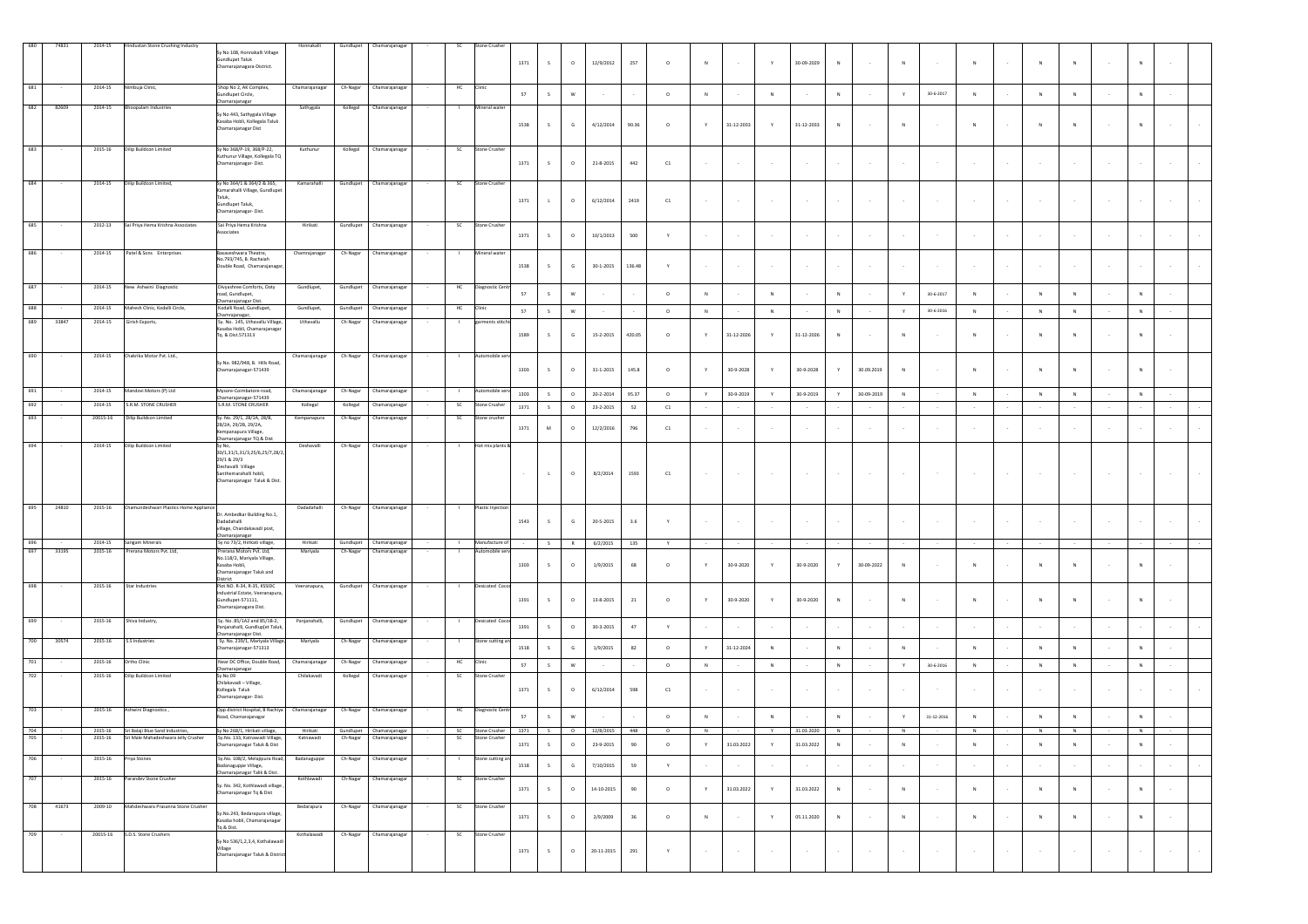|            | 27600 | 2015-16                          | Sri Mahadurgi Blue Metals                                                            | Sy No 135/1, Katanawadi Village<br>Chamarajanagar Taluk & District                                                                                | Katanawadi                                        | Ch-Nagar             | Chamarajanaga                            |             | sc              | ne Crushe                           | 1371 | $\mathsf{s}$  | $\circ$      | 29-3-2016       | 117         | $\circ$      |                         | 31.03.2022       | Y                       | 31.03.2022 | $\overline{N}$ | $\mathbb{N}$   |            |                         |   | $\overline{N}$            |        |              |  |
|------------|-------|----------------------------------|--------------------------------------------------------------------------------------|---------------------------------------------------------------------------------------------------------------------------------------------------|---------------------------------------------------|----------------------|------------------------------------------|-------------|-----------------|-------------------------------------|------|---------------|--------------|-----------------|-------------|--------------|-------------------------|------------------|-------------------------|------------|----------------|----------------|------------|-------------------------|---|---------------------------|--------|--------------|--|
| 711        | 27772 | 2015-16                          | Chikammathai Stone Crusher                                                           | Sy No 144/1, Hirikati Village<br>undlupet Taluk,<br>hamarajanagar District                                                                        | Hirikati                                          |                      | Gundlupet Chamarajanaga                  |             | SC              | Stone Crusher                       | 1371 | $\mathsf{s}$  | $\circ$      | 28-3-2016       | 83          | $\circ$      |                         | 31.03.2022       | Y                       | 31.03.2022 | $\overline{N}$ |                |            | $\mathsf{N}$            |   | $\overline{N}$            |        |              |  |
|            | 39532 | 2012-13                          | Shree Shreekanteshwara Stone Crusher,                                                | SY No 243/2, Hirikati Village<br>ur Hohli-Gundlunat talu                                                                                          | Hirikati                                          | Gundlupet            | Chamarajanagar                           |             | - SC            | Stone Crusher                       | 1371 | S             |              | 6/4/2012        | 126         | $\circ$      | N                       |                  | $\mathbf{v}$            | 31-03-2022 | N              | N              |            | N                       | N | N                         |        | N            |  |
| 713<br>714 | 27321 | 2016-17 JSS Hospital,<br>2016-17 | Sri Bapuji Constructions (P) Ltd                                                     | B.R.Raod, Chamarajanagar<br>Sy No 267/1, Hirikati Village,                                                                                        | Chamarajanagar Ch-Nagar Chamarajanagar<br>Hirikat | Gund                 | Chamaraj                                 |             |                 | HC Nursing Home 1386                |      | S             | $\circ$      |                 | 995         | $^{\circ}$   | Y                       | 30-09-2022       | Y                       | 30-09-2022 | N              | Y              | 30-09-2022 | N                       | N | N                         |        | N            |  |
|            |       |                                  |                                                                                      | Begur Hobli, Gundlupet Taluk,<br>Chamarajanagar District                                                                                          |                                                   |                      |                                          |             |                 |                                     |      | S             | $\circ$      | 13-4-2016       | $^{\rm 84}$ | ${\tt C1}$   |                         |                  |                         |            |                |                |            |                         |   |                           |        |              |  |
| 715        | 29230 | 2010-11<br>2016-17               | Tejas Superstructures (P) Ltd.                                                       | Sv No 141/2. Hirikati Village<br>ey  The Line of The Line of The Begunder<br>hamarajanagar District.                                              | Hirikati                                          | Gundlupet            | Chamarajanaga                            |             | - SC            | Stone Crush                         | 1371 | s.            | $\circ$      | 5/2/2011        | 70          | C1           |                         |                  | $\sim$                  |            |                |                |            |                         |   |                           |        |              |  |
|            |       |                                  | Naveen Skin & Cosmetology Clinic                                                     | essment No. 1358/1358 &<br>1358/1358 A, Near Shringar<br>Hotel, Deviation Road,<br>hamarajanagar                                                  | hamarajanagai                                     | Ch-Nagar             | hamarajanaga                             |             |                 |                                     | 57   | $\mathsf{s}$  | $\mathsf{w}$ |                 |             | $\circ$      | $\overline{\mathsf{N}}$ |                  | $\overline{\mathbf{N}}$ |            | $\mathbf N$    |                | One time   | N                       |   | $\overline{N}$            |        | $\mathbf N$  |  |
|            |       | 2016-17                          | Sree Mahadwshara Diagnostic Centre                                                   | No, 127/3, Vaniyar Road,<br>indlupet Circle,                                                                                                      | Chamarajanagar                                    | Ch-Nagar             | Chamarajanaga                            |             | HC              | Diagnostic Cen                      | 57   | $\mathsf{s}$  | W            |                 |             | $\circ$      | ${\sf N}$               |                  | $\,N\,$                 |            | ${\sf N}$      | Y.             | One time   | $\mathbb{N}$            | N | ${\sf N}$                 |        | ${\sf N}$    |  |
|            |       | 2016-17                          | mile Dento Care                                                                      | hamarajanagar<br>pstairs Biligiri Medicals,<br>.<br>C.K.M Road, Kollegal-571440                                                                   | Kollegal                                          | Kollegal             | Chamarajanaga                            |             | HC              |                                     | 57   | $\leq$        | w            |                 |             | $\circ$      | $\mathbf{N}$            |                  | N                       |            | $\mathbb{N}$   |                | One time   | $\mathbf{N}$            |   | $\overline{N}$            |        | $\mathbf{N}$ |  |
|            |       | 2016-17                          | R.K. Hospital, Kollegala                                                             | R.K. Hospital, Kollegala                                                                                                                          | Kollegal                                          |                      | Kollegal Chamarajanagar                  |             | <b>HC</b>       | Nursing Home                        | 57   | S             | <b>W</b>     |                 |             | $\circ$      | N                       |                  | N                       |            | N              | Y              | One time   | N                       | N | N                         |        |              |  |
|            |       | 2016-17                          | SHREE MAHADESHWARA DIAGNOSTIC<br>CENTRE,                                             | VANIAR STREET<br><b>HAMARAJANAGR</b>                                                                                                              | CHAMARAIANAGE                                     | Ch-Nagar             | Chamarajanaga                            |             | HC              |                                     |      | $\mathsf S$   | $\mathsf{W}$ |                 |             | ${\tt C1}$   |                         |                  |                         |            |                |                |            |                         |   |                           |        |              |  |
|            |       | 2016-17                          | KARANATAKA DIAGNOSTIC CENTRE                                                         | <b>G P RAJARATHNAM ROAD. TI</b><br>EXTENSION, GUNDLUPET                                                                                           | <b>GUNDLUPET</b>                                  | Sundlupet            | hamarajanaga                             |             | HC              |                                     | 57   | $\mathcal{L}$ | W            |                 |             | $\circ$      | $_{\rm N}$              |                  | $_{\rm N}$              |            | $\mathbf N$    | Y              | One time   | $_{\rm N}$              | N | $\boldsymbol{\mathsf{N}}$ |        | $_{\rm N}$   |  |
|            |       | 2016-17                          | Dr.M.D.Sachidananda Murthy Memoria<br>ospitals(Dharani)                              | TOWN<br>Near Santhemaralli Circle.<br>Kollegal Road, Santhemaralli-                                                                               | Santhemaralli                                     | Ch-Nagar             | Chamarajanaga                            |             | HC              | sing I                              | 57   |               | w            |                 |             | $\circ$      | $_{\rm N}$              |                  | ${\sf N}$               |            | $\mathbf{N}$   | $\mathbf{y}$   | One time   | $_{\mathsf{N}}$         |   | $\overline{N}$            |        | N            |  |
|            |       | 2016-17                          | S.A.S Family Health Care                                                             | 571115<br>Ahmed Nagar, Galipura Road,                                                                                                             | Chamarajanagar                                    | Ch-Nagar             | Chamarajanaga                            |             | HC              |                                     | 57   | $\mathsf{s}$  | W            |                 |             | $\circ$      | N                       |                  | N                       |            | N              | Y              | One time   | N                       | N | N                         |        | N            |  |
| 724        |       | 2016-17                          | JMH CLINIC                                                                           | hamarajanagar Town<br>ABEEBULLA COMPLEX, BR HILLS CHANADAKAVADI,                                                                                  |                                                   |                      | Ch-Nagar Chamarajanagar                  |             | HC              | Clinic                              | 57   | S             | W            |                 |             | $\circ$      | N                       |                  | N                       |            | N              | Y              | One time   | N                       | N | N                         |        | N            |  |
| 725        |       | 2016-17                          | CAUVERY DENTAL & ORAL MEDICINE<br><b>CLINIC</b>                                      | ,NO 1020/983 DR<br>HINNASWAMY COMMERICIA<br>COMPLEX, OPP. GOVT.<br>HOSPITAL ABOVE INDIAN BAN<br>hamarajanagar                                     | Chamarajanagar                                    | Ch-Nagar             | Chamarajanagar                           |             | HC              |                                     | 57   | $\mathsf S$   | $\mathsf{w}$ |                 |             | $\circ$      | $_{\rm N}$              |                  | ${\sf N}$               |            | $\mathsf N$    |                | One time   | $\mathbb N$             |   | ${\sf N}$                 |        | $\,N\,$      |  |
|            |       | 2016-17                          | Cris Industires                                                                      | Sy No 175/2, 176/2, Hirikati<br>filage, Begur Hobli, Gundlupe<br>aluk, Chamarajanagar district                                                    | Hirikati                                          | Gundlupet            | Chamarajanaga                            |             |                 | eady mix                            | 1548 | $\mathbf{S}$  | $\mathsf{G}$ | 18-11-2016      | 455         | $\circ$      | v                       | $31 - 12 - 2026$ | N                       |            | $\mathbf{N}$   | $\overline{N}$ |            | $\mathbf{N}$            |   | $\overline{N}$            |        | $\mathbf{N}$ |  |
| 727        | 27214 | 2016-17                          | <b>Umair Granite</b><br>iy No 134/1A, Uthavalli Village<br>.<br>:hamarajanagar Taluk | Umair Granite<br>Sy No 134/1A, Uthavalli Villag<br>.<br>hamarajanagar Taluk                                                                       | Uthavalli                                         | Ch-Nagar             | Chamarajanaga                            |             |                 | tone cutting an                     | 1518 |               | $\mathsf{G}$ | 18-3-2017       | $90\,$      | $\circ$      |                         | 31-12-2027       | ${\sf N}$               |            | $\mathbf N$    | ${\sf N}$      |            | $\overline{\mathsf{N}}$ |   | $\overline{N}$            |        | $_{\rm N}$   |  |
| 728        | 30390 | 2016-17                          | Chenguang Natural Extracts India (P) Ltd., \Sy NO                                    | 251.258/1.258/2.259.260.261.2<br>63,264,267/4 & 267/5<br>hrivambakapura Vullage.<br>erakanambi Hobli, Gundlupet<br>taluk, Chamarajanagar District | Thriyambakapura                                   | Gundlupet            | Chamarajanagar                           |             |                 | Marigold extr                       | 1176 | $\mathbf{L}$  | R            | 2/7/2018        | 3500        | $\circ$      |                         | 30-06-2022       | Y                       | 30-06-2022 | $\mathbb{N}$   | $\mathbb{N}$   |            | $\mathsf{N}$            |   | $\overline{N}$            | $\sim$ | N            |  |
|            |       | 2016-17                          | A.K.N. Multispeciality Dental Clini                                                  | \No 7/444, AA 1st floor, 2nd<br>Cross Southern Extension.                                                                                         | Kollegala                                         | Kollegal             | Chamarajanaga                            |             | нс              |                                     | 57   | $\mathsf{s}$  | W            |                 |             | $\circ$      | N                       |                  | N                       |            | $\mathbb{N}$   | Y.             | One time   | N                       | N | $\mathbf{N}$              |        | N            |  |
|            |       | 2017-18                          | Surkash Diagnostic Centre                                                            | (ollegala<br>No 27, Darabendra Nagar,<br>dlupet                                                                                                   | Gundlupet                                         | Gundlupet            | Chamarajanaga                            |             | HC              | Diagnostic Cent                     | 57   | S             | ${\sf w}$    |                 |             | $\circ$      | $\,$ N $\,$             |                  | N                       |            | N              | $\mathbb {Y}$  | One time   | $\,$ N                  | N | $\,$ N                    |        | N            |  |
| 731        | 33779 | 2017-18                          | CS GranitesSv                                                                        | Badanaguppe Village<br>hamarajanagar Taluk &                                                                                                      | Badanaguppe                                       | Ch-Nagar             | Chamarajanaga                            |             |                 | tone cutting                        | 1518 | $\mathsf{s}$  | G            | 12/6/2017       | 45          |              |                         |                  |                         |            |                |                |            |                         |   |                           |        |              |  |
|            |       |                                  |                                                                                      | trict.                                                                                                                                            |                                                   |                      |                                          |             |                 |                                     |      |               |              |                 |             |              |                         |                  |                         |            |                |                |            |                         |   |                           |        |              |  |
| 732<br>733 | 33860 | 2017-18<br>2017-18               | BASAVA RAJENDRA HOSPITAL<br>Chamaraianagar Taluk Coconut Grower                      | NO 2/157, 2ND CROSS,<br>Plot no. 34. Kalanahundi Mair                                                                                             | CHAMARAIANAGAR<br>Munchanahalli                   | Ch-Nagar<br>Ch-Nagar | Chamarajanagar<br>Chamarajanaga          |             | HC              | <b>Nursing Home</b><br>sicated Coco | 1386 | S             | $\circ$      |                 |             | $\circ$      |                         |                  |                         |            |                | Y              | 30-09-2022 | N                       | N | N                         |        | N            |  |
|            |       |                                  | ocessing & Marketing Cooperative<br>ociety                                           | Road, Munchanahalli                                                                                                                               |                                                   |                      |                                          |             |                 |                                     | 1391 | $\mathsf{s}$  | $\circ$      | 22-7-2017       | $400\,$     | $\mathbf{Y}$ |                         |                  |                         |            |                |                |            |                         |   |                           |        |              |  |
|            |       | 2017-18                          | Collegal Scanning & Dignostic Centre                                                 | Chamarajanagar - 571 313<br>No. 1738 3rd Cross,<br>saveshwaranagar, Kollegal                                                                      | Kollegal                                          | Kollegal             | Ihamarajanaga                            |             | HC              | agnostic C                          | 57   | $\mathbf{S}$  | W            |                 |             | $\circ$      | N                       |                  | $\mathbb{N}$            |            | N              | $\mathbf{v}$   | One time   | N                       | N | N                         |        | N            |  |
| 735        | 34975 |                                  | 2017-18 Strar Granites                                                               | Sy No 13, KSSIDC Industrial                                                                                                                       | Gundlupet                                         |                      | Gundlupet Chamarajanagar                 | KSSIDC      | $\overline{1}$  | Stone cutting an 1518               |      | S             | G            | $31 - 8 - 2017$ | 25          | $\circ$      | Y                       | 31-12-2026       | $\,$ N $\,$             |            | $\,$ N         | N              |            | $\overline{N}$          | N | $\overline{N}$            |        | N            |  |
| 736        | 34817 | $2017 - 18$                      | Ignite Briguttes                                                                     | Sy No 359/3, Kotekere Village,<br>Begur Hobli, Gundlupet Tq,<br>hamarajanagar Dist                                                                | Kotekere                                          | Gundlupet            | Chamarajanagar                           |             |                 |                                     | 1505 | $\mathbf{S}$  | $\mathsf{G}$ | 16-10-2017      | 100         | $\Omega$     | Y                       | 31 12 2026       | N                       |            | $\mathbf{N}$   | $\mathbf{N}$   |            | $\mathbf{N}$            |   | $\overline{N}$            |        | $\mathbb{N}$ |  |
| 738        |       | 2017-18                          | 2017-18 Mahadeshwara Clinic Kolipalya,<br>Yelandur Diagnostic Centre,                | Chamarajanagar Tq & Dist<br>Yelandur town,                                                                                                        | Chamarajanagar<br>Yelandur                        |                      | Ch-Nagar Chamarajanagar<br>Chamarajanaga |             | HC Clinic<br>HC | ostic Cer                           | 57   | S.            | W            |                 |             | $\circ$      | N                       |                  | N                       |            | N              | Y.             | One time   | N                       |   | N                         |        | <b>N</b>     |  |
| 739        | 37184 | 2017-18                          | A1 Ready Conmix,                                                                     | Chamarajanagar Dist<br>Sy No 454/2, 455/1,                                                                                                        | Badanaguppe                                       | Ch-Nagar             | Chamarajanaga                            |             |                 | ady mix cr                          | 57   | S             | $\mathsf{w}$ |                 |             | $\circ$      | $\,$ N $\,$             |                  | N                       |            | $\,$ N         | $\mathbf{Y}$   | One time   | ${\bf N}$               | N | $\mathbb N$               |        | $\,$ N $\,$  |  |
|            |       |                                  |                                                                                      | adanaguppe Village,<br>hamaraianagar To<br>rajanagar Tq                                                                                           |                                                   |                      |                                          |             |                 |                                     | 1548 | $\mathsf{s}$  | G            | 22-7-2017       | 86          | $\circ$      | Y                       | 31.12.2026       | $\,N\,$                 |            | $\,N\,$        | $\mathsf{N}$   |            | ${\sf N}$               | N | $\mathbf{N}$              |        | ${\sf N}$    |  |
| 740        | 37153 | 2017-18                          | Annapoorneshwari Ready Mix Concerte                                                  | No. 579/1. Haradanahalli Hob<br>aradanahalli Grama,<br>hamarajanagar Tq & Dist                                                                    | Haradanahalli                                     | Ch-Nagar             | Chamarajanaga                            |             |                 | leady mix cr                        | 1548 | $\sf S$       | $\mathsf{G}$ | 8/12/2017       | $40\,$      | ${\tt C1}$   |                         |                  |                         |            |                |                |            |                         |   |                           |        |              |  |
| 741        |       | 2017-18                          | Sri Sairam Ready Mix Concrete                                                        | Sri Sairam Ready Mix<br>oncrete, Plot No 19,<br>adanaguppe & Kellamaballi<br>dustrial area, Chamarajanaga                                         | Badanaguppe                                       | Ch-Nagar             | Chamarajanagar                           | KIADB, Cham | $\blacksquare$  | Ready mix cer                       | 1548 | $\leq$        | $\mathsf{G}$ | 8/12/2017       | 180         | $\circ$      |                         | 31-12-2026       | Y                       | 31-12-2026 | N              | $\mathbb{N}$   |            | $\mathsf{N}$            |   | $\overline{N}$            |        | N            |  |
|            |       | 2017-18                          | Govt. Ayurvedic Hospital,                                                            | Govt general Hospital Premises<br>ollegal                                                                                                         | Kollegal                                          | Kollegal             | Chamarajanaga                            |             | HC              |                                     | 57   | S             | W            |                 |             | $\circ$      | N                       |                  | N                       |            | $\mathbf{N}$   | Y              | One time   | $\mathbb{N}$            | N | N                         |        | N            |  |
|            |       | 2017-18                          | <b>Nyush Clinic</b>                                                                  | K.P. Mohalla, 2nd Cross,<br>ehind Mahesh Gas Agency<br>hamarajanagar                                                                              | amarajanagar                                      | Ch-Nagar             | Chamarajanaga                            |             | HC              |                                     | 57   | $\mathsf{s}$  | w            |                 |             | $\circ$      | $\mathbb{N}$            |                  | ${\sf N}$               |            | $\mathbf{N}$   | $\mathbf{v}$   | One time   | $\mathbb{N}$            | N | $\overline{N}$            |        | N            |  |
|            | 40771 | 2017-18                          | Cris Industries,                                                                     | Sy No 180/1,2, Hirikati<br>Village.Begur Hobli, Gundlupe<br>Taluk, Chamarajanagar- Dist.                                                          | Hirikati                                          | Gundlupet            | Chamarajanagar                           |             | <sub>SC</sub>   | ne Crus                             | 1371 | $\mathsf S$   | $\circ$      | 12/9/2017       | 337         |              |                         |                  |                         |            |                |                |            |                         |   |                           |        |              |  |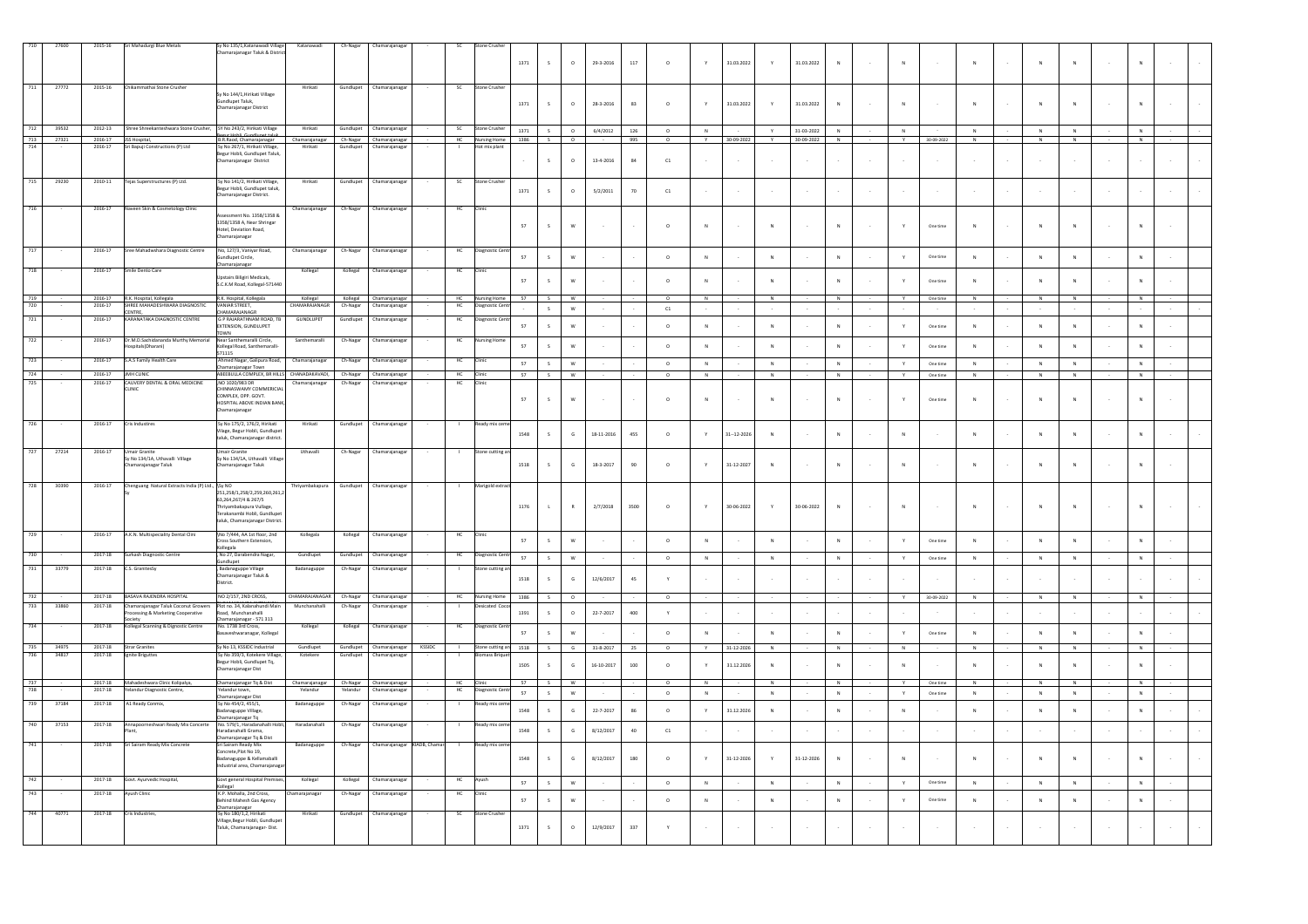|            | 42486 | 2017-18            | Racker M-sand, Sy No 197/3, Terakanambi Sy No 197/3, Terakanambi                           |                                                                                             | Terakanambi     | Gundlupet | Chamarajanaga                                                                                             | SC        | one Crushe             |      |               |              |                  |         |                       |              |                  |                   |                          |                 |        |              |           |                |             |                  |                     |        |  |
|------------|-------|--------------------|--------------------------------------------------------------------------------------------|---------------------------------------------------------------------------------------------|-----------------|-----------|-----------------------------------------------------------------------------------------------------------|-----------|------------------------|------|---------------|--------------|------------------|---------|-----------------------|--------------|------------------|-------------------|--------------------------|-----------------|--------|--------------|-----------|----------------|-------------|------------------|---------------------|--------|--|
|            |       |                    | Chamarajanagar Taluk & Dist.                                                               | Chamarajanagar Taluk & Dist                                                                 |                 |           |                                                                                                           |           |                        | 1371 | $\mathsf{s}$  | $\circ$      | 7/12/2017        | 225     | $\circ$               |              | 31-03-2023       | Y                 | 31-03-2023               | $_{\rm N}$      |        | N            |           | N              |             | $\overline{N}$   | N                   |        |  |
| 746        |       | 2017-18            | Racker M-sand & Crusher Unit                                                               | Sy No 193/2, Muttige Village                                                                | Muttige         | Ch-Nagar  | Chamarajanaga                                                                                             | <b>SC</b> | Stone Crushe           |      |               |              |                  |         |                       |              |                  |                   |                          |                 |        |              |           |                |             |                  |                     |        |  |
| 747        |       | 2017-18            | N M M-sand & New Stone Crusher Unit. Sy no. 551/1. Kothalayadi                             | hamarajanagar Taluk & Dist                                                                  | Kothalavadi     | Ch-Nagar  | Chamarajanagar                                                                                            | <b>SC</b> | Stone Crusher          | 1371 | S             | $\circ$      | 21-3-2017        | 158     | $\circ$               | Y            | 30-09-2029       | Y                 | 30-09-2029               |                 | $\sim$ |              |           |                |             |                  | N                   |        |  |
|            |       |                    |                                                                                            | illage, Chamarajanagar Taluk                                                                |                 |           |                                                                                                           |           |                        |      |               |              |                  |         |                       |              |                  |                   |                          |                 |        |              |           |                |             |                  |                     |        |  |
|            |       |                    |                                                                                            | Sy No 191/1, 191/2, Ooty-<br>Mysore Road                                                    |                 |           |                                                                                                           |           |                        | 1371 | $\mathsf{s}$  | $\circ$      | $15 - 11 - 2017$ | 225     | $\circ$               |              | 30-09-2024       | Y.                | $30 - 09 - 2024$         | ${\sf N}$       |        | N            |           | ${\sf N}$      |             |                  |                     |        |  |
|            |       |                    |                                                                                            | Hirikati Village<br>Begur Hobli, Gundlupet Taluk<br>Chamarajanagar-Dist.                    |                 |           |                                                                                                           |           |                        |      |               |              |                  |         |                       |              |                  |                   |                          |                 |        |              |           |                |             |                  |                     |        |  |
|            |       |                    |                                                                                            |                                                                                             |                 |           |                                                                                                           |           |                        |      |               |              |                  |         |                       |              |                  |                   |                          |                 |        |              |           |                |             |                  |                     |        |  |
|            | 4027  | 2018-19            | Royal Sand & Metal industries,                                                             | RSy.no. 188/1 Madahalli village,<br>indlupet Taluk,                                         | Madahalli       | Ch-Nagar  | Chamarajanaga                                                                                             | sc        | tone Crusi             | 1371 | S             | $\circ$      | 29-2-2018        | 153     | $\circ$               |              | 28-09-2023       | $\mathbf Y$       | 28-09-2023               | $_{\rm N}$      |        | $\mathsf{N}$ |           | $\mathsf{N}$   |             | $\overline{N}$   | $\,N\,$             |        |  |
| 749        |       | 2018-19            | i Hari clinic,                                                                             | hamarajanagar District<br>No. 163, Ambedkar street,<br>Masanapura post,                     | Chamarajanagar  | Ch-Nagar  | Chamarajanagar                                                                                            | HC        | Clinic                 |      |               |              |                  |         |                       |              |                  |                   |                          |                 |        |              |           |                |             |                  |                     |        |  |
|            |       |                    |                                                                                            | Chamarajanagar Taluk & Distri                                                               |                 |           |                                                                                                           |           |                        | 57   | $\mathsf{s}$  | W            |                  |         | $\circ$               |              |                  | N                 |                          | $\mathbb{N}$    |        |              | One time  |                |             |                  | N                   |        |  |
| 750        |       | 2018-19            | Sri Sai clinic, No.                                                                        | No. 1350, Balepette, B.R.Hill<br>oad, Yelandur Town                                         | Yelandur        | Yelandu   | Chamarajanaga                                                                                             | HC        | Clinic                 | 57   | S             | W            |                  |         | $\circ$               | $\,$ N       |                  | $\,N\,$           |                          | $\,$ N          | $\sim$ | Y            | One time  | ${\sf N}$      | N           | $\overline{N}$   | N                   |        |  |
| 751        |       | 2018-19            | Mahadeshwara Heart Care and Diagnostic No 997, Murthy Point,                               | B.Rachaiah Double Road, Opp                                                                 | Chamarajanagar  | Ch-Nagar  | Chamarajanaga                                                                                             | HC        | Clinic                 |      |               |              |                  |         |                       |              |                  |                   |                          |                 |        |              |           |                |             |                  |                     |        |  |
|            |       |                    |                                                                                            | lanata Bazar, Chamarajanaga                                                                 |                 |           |                                                                                                           |           |                        | 57   | s             | W            |                  |         | $\circ$               |              |                  | $_{\rm N}$        |                          | $_{\rm N}$      |        |              | One time  |                |             |                  | N                   |        |  |
| 752        |       | 2017-18            | Karnataka Housing Board,                                                                   | Panjahalli village, Gudlupet<br><b>Taluk, Chamarajanagar Dist.</b>                          | Panjahalli      | Gundlupet | Chamarajanaga                                                                                             | L         | Layout                 |      | $\mathbf{L}$  | R            | 6/12/2017        |         | $\mathsf{Y}$          |              |                  |                   |                          |                 |        |              |           |                |             |                  |                     |        |  |
| 753        | 39420 | 2018-19            | Kabini Stone Crusher & M-sand Unit,                                                        | Sy No 18, Arepura Village,<br>GundlupetTq, Chamarajanagar                                   | Arepura         | Gundlupet | Chamarajanagar                                                                                            | <b>SC</b> | Stone Crushe           |      |               |              |                  |         |                       |              |                  |                   |                          |                 |        |              |           |                |             |                  |                     |        |  |
|            |       |                    |                                                                                            | District                                                                                    |                 |           |                                                                                                           |           |                        | 1371 | S             | $\circ$      | 4/4/2018         | $122\,$ | Y                     |              |                  | $\sim$            | $\sim$                   |                 | $\sim$ |              |           |                |             |                  |                     |        |  |
| 754        |       | 2018-19            | Karanataka Industrial Area Development Badanaguppe & Kallambelli                           |                                                                                             | Badanaguppe     | Ch-Nagar  | Chamarajanagar KIADB, Chamar                                                                              | L         | Industrial Layou       |      |               |              |                  |         |                       |              |                  |                   |                          |                 |        |              |           |                |             |                  |                     |        |  |
|            |       | 2018-19            | Mahadeshwara Clinic                                                                        | illages, Chamarajanagar Taluk<br>and Dist.<br>Cunthur Village, Kollegal Tq,                 | Kunthur         | Kollegal  | Chamarajanaga                                                                                             |           |                        |      | $\mathbf{L}$  | R            | $21 - 2 - 2018$  |         | Y                     |              |                  |                   |                          |                 |        |              |           |                |             |                  |                     |        |  |
| 756        |       | 2018-19            | barinath Enterprises,                                                                      | hamarajanagar Dist.<br>IADB Badanagupp-Kellamaba                                            | Badanagupp      | Ch-Nagar  | KSSIDC Cha<br>Chamarajanaga                                                                               | HC        | linic<br>Dry coal proc | 57   | $\mathsf{s}$  | W            |                  |         | $\circ$               | N            |                  | N                 |                          | N               |        | Y            | One time  | N              | N           | N                | N                   |        |  |
|            |       |                    |                                                                                            | illage, Chamarajanagar Tq &                                                                 |                 |           |                                                                                                           |           |                        | 1320 | s             | $\circ$      | 20-6-2018        | 150     | Y                     |              |                  |                   |                          |                 |        |              |           |                |             |                  |                     |        |  |
| 757        | 20035 | 2014-15            | KSRTC, Chamarajanagar Division,                                                            | <b>KSRTC Divisional Work Shop</b><br>hamarajanagar -571313                                  | Chamarajanag    | Ch-Nagar  | Chamarajanaga                                                                                             |           |                        | 1303 | $\mathsf{s}$  | $\circ$      | 2/12/2014        | 289     | $\circ$               |              | 30-9-2022        | Y                 | 30-9-2022                | N               |        | N            |           | ${\sf N}$      |             | $\overline{N}$   |                     |        |  |
| 758        |       | 2018-19            | Susheela Clinic,                                                                           | VMN road, KSRTC Bus stand,<br>sundlupet                                                     | Gundlupet       | Gundlupet | Chamarajanaga                                                                                             | HC        | Clinic                 | 57   | S             | $\mathsf{w}$ |                  |         | $\circ$               | N            |                  | ${\sf N}$         |                          | $\mathbb{N}$    | $\sim$ | $\mathbf Y$  | One time  | ${\sf N}$      | N           | N                | N                   |        |  |
| 759        |       | 2018-19            | Sri Mahadeshwara Clinic                                                                    | Amachavadi Village<br>Chamarajanagar Tq & Dist.                                             | Amachavadi      | Ch-Nagar  | Chamarajanaga                                                                                             | HC        | Clinis                 | 57   | S             | $\mathsf{w}$ |                  |         | $\circ$               | $\,$ N       |                  | ${\sf N}$         |                          | ${\sf N}$       | $\sim$ | $\mathbf Y$  | One time  | ${\sf N}$      | ${\sf N}$   | ${\sf N}$        | ${\sf N}$           |        |  |
| 760        | 42767 | 2018-19            | Basava Rajendra Hospital                                                                   | Sy. No. 123/2 & 123/1A2,<br>Mariyala Village, Kasaba Hobli,<br>Chamarajanagar Tq & District | Chamarajanagar  | Ch-Nagar  | Chamarajanaga                                                                                             | HC        | <b>Nursing Home</b>    | 1386 | s             | $\circ$      |                  | 124     | $\circ$               |              | 30-9-2022        | Y                 | 30-9-2022                | $_{\rm N}$      |        |              | 30-9-2022 | $\mathsf N$    |             |                  | N                   |        |  |
| 761        | 42078 | 2018-19            | Akshaya Cold Storage                                                                       | Plot no.R- 26, KSSIDC industrial Utuvalli                                                   |                 | Ch-Nagar  | Chamarajanagar KIADB, Chamar                                                                              | - 11      | Cold Storage           |      |               |              |                  |         |                       |              |                  |                   |                          |                 |        |              |           |                |             |                  |                     |        |  |
|            |       |                    |                                                                                            | estate, Utuvalli Village,<br>Chamarajanagara Tq & Dist.                                     |                 |           |                                                                                                           |           |                        | 1594 | s             | G            | 19-9-2018        | $48\,$  |                       |              |                  | $\sim$            |                          |                 |        |              |           |                |             |                  |                     |        |  |
| 762        | 74225 | 2018-19            | Krishi Geopack Pvt. Ltd.                                                                   | No. 421/1, 422 and 423/2 of<br>ondavadi Village, Begur                                      | hondavadi       | Gundlupet | Chamarajanaga                                                                                             |           | garments stitcl        | 1589 | $\mathbf{L}$  | G            | 3/11/2018        | 60      | Y                     |              |                  | $\sim$            |                          |                 |        |              |           |                |             |                  |                     |        |  |
| 763        | 76820 | 2018-19            | Vasi Stone Crusher & M-                                                                    | Hobli, Gundlupet Tq<br>Sy no. 291, 292, Thondavadi, Thondavadi,                             |                 | Gundlupet | Chamarajanaga                                                                                             | SC        | Stone Crushe           |      |               |              |                  |         |                       |              |                  |                   |                          |                 |        |              |           |                |             |                  |                     |        |  |
| 764        |       | 2018-19            | andChamarajanagar District<br>Sharada Dental clinic,                                       | indlupet Tq, Chamarajanagar<br>listrict<br>Peace Park Road, Kollegal Kollegal               |                 |           | Kollegal Chamarajanagar                                                                                   | HC Clinic |                        | 1371 | S<br>57   S W | $\circ$      | 12/2/2019        | 438     | $\circ$<br>$^{\circ}$ |              | 30-09-2024       | $\mathbf{Y}$<br>N | 30-09-2024               | $_{\rm N}$<br>N |        |              | One time  | Z              |             | $\mathbf N$<br>Z | N<br>$\overline{N}$ |        |  |
| 765<br>766 | 75374 | 2018-19<br>2018-19 | Nanjundeshwara Diagnostic Centre,<br><b>Aromed Biotech</b>                                 | Kagalavadi, Chamarajanagar Kagalavadi,<br>plot No. 142/11, 9th Cross,                       | Chamarajanagar  | Ch-Nagar  | Ch-Nagar Chamarajanagar<br>Chamarajanagar KIADB, Chamar                                                   | HC Clinic | Marigold extra         | 57   | S             | <b>W</b>     |                  |         |                       |              |                  | ${\sf N}$         |                          | N               |        | Y            | One time  | $\overline{N}$ | N           | N                | N                   |        |  |
|            |       |                    |                                                                                            | adanaguppe-Kellamballi<br>KIADB, Industrial Area,                                           |                 |           |                                                                                                           |           |                        | 1176 | $\mathsf{s}$  | R            | 16/1/2019        | 140     | Y                     |              |                  |                   |                          | $\sim$          |        |              |           |                |             |                  |                     |        |  |
| 767        | 29594 | 2018-19            | Chamarajanagar Dist Co-op Milk Union                                                       | Chamarajanagar Taluk and<br>District                                                        |                 | Ch-Nagar  | Chamarajanagar                                                                                            |           | Milk Processes         |      |               |              |                  |         |                       |              |                  |                   |                          |                 |        |              |           |                |             |                  |                     |        |  |
|            |       |                    |                                                                                            | v. No. 193/18, 193/2,3,<br>195/3A, 206, 207/1,2, 208,                                       |                 |           |                                                                                                           |           |                        |      |               |              |                  |         |                       |              |                  |                   |                          |                 |        |              |           |                |             |                  |                     |        |  |
|            |       |                    |                                                                                            | Kuderu Village, Chamarajanag<br>Taluk & Dist.                                               |                 |           |                                                                                                           |           |                        | 1133 | $\mathbf{L}$  | R            | 16/1/2019        | 7291    | $\circ$               | Y            | 30-06-2023       | Y                 | 30-06-2023               | $\mathbb{N}$    |        | N            |           |                |             | N                |                     |        |  |
| 768        | 77513 | 2018-19            | Sadbhav Engineering Ltd                                                                    | Sy no. 96, Mallalanapura                                                                    | Mallalanapura   | Ch-Nagar  | Chamarajanaga                                                                                             | <b>SC</b> | Stone Crushe           |      |               |              |                  |         |                       |              |                  |                   |                          |                 |        |              |           |                |             |                  |                     |        |  |
|            |       |                    |                                                                                            | 'illage, Chamarajanagar Taluk<br>and District.                                              |                 |           |                                                                                                           |           |                        | 1371 | S             | $\circ$      | 19-3-2019        | 360     | $\circ$               | N            |                  | Y                 | 30-09-2029               | N               |        | $\mathbb{N}$ |           | $\mathbb{N}$   |             | $\overline{N}$   | N                   |        |  |
| 769        |       | 2018-19            | rajwal Eye Clinic,                                                                         | Karibasaveshwara Nilaya, 1st<br>ross, Near, Raksha Mess,<br>Shakarapura, Chamarajanaga      | Shakarapura,    | Ch-Nagar  | Chamarajanagar                                                                                            | HC        |                        | 57   | s             | W            |                  |         | $\circ$               |              |                  | N                 |                          | $_{\rm N}$      |        |              | One time  | $\mathbb{N}$   |             | N                | N                   |        |  |
| 770        |       | 2018-19            | Sukshema Hospital,                                                                         | B. R Double Road, opp. Govt. Chamarajanagar                                                 |                 | Ch-Nagar  | Chamarajanagar                                                                                            | HC        | <b>Nursing Home</b>    | 57   |               |              |                  |         |                       |              |                  |                   |                          |                 |        |              |           |                |             |                  |                     |        |  |
| 771        | 30728 | 2018-19            | ri Mahadeshwara Hot Mix Plant,                                                             | ospital, Chamaraianagar<br>357/2, Haradanahalli Hobli,                                      | lisalvad        | Ch-Nagar  | Chamarajanaga                                                                                             |           | Hot mix plant          |      | $\mathsf{s}$  | w            |                  |         | $\circ$               | N            |                  | ${\sf N}$         |                          | $_{\rm N}$      |        | Y            | One time  | $\mathbf N$    |             | $\overline{N}$   | N                   |        |  |
|            |       |                    |                                                                                            | salvadi, Chamarajanagar                                                                     |                 |           |                                                                                                           |           |                        | 1334 | $\mathsf{s}$  | $\circ$      | 22-9-2018        | 30      | $\circ$               |              | 30-09-2023       | Y.                | 30-09-2023               | $_{\rm N}$      |        | $\mathsf{N}$ |           | N              |             | $\mathbf N$      | $\,$ N              |        |  |
| 772        | 37778 | 2019-20            | D K Construction,                                                                          | Sy.No. 190/2B, 192, Sy.No.<br>190/2B, 192, Santhemarahalli,                                 | Yadayur village | Ch-Nagar  | Chamarajanagar                                                                                            |           | Hot mix plants &       | 1334 | $\mathsf{s}$  | $\circ$      | 17-01-2018       |         | $\circ$               |              | 30-09-2022       | Y                 | 30-09-2022               | $_{\rm N}$      |        |              |           |                |             |                  |                     |        |  |
|            |       |                    |                                                                                            | Yadayur village,<br>Chamarajanagar Tq & Dist                                                |                 |           |                                                                                                           |           |                        |      |               |              |                  | 225     |                       |              |                  |                   |                          |                 |        |              |           |                |             |                  |                     |        |  |
| 773        | 32606 | 2019-20            | Theruvath Builders Engineers &<br>Contractors,                                             | 9/A, Near Mudigunda Bridge, Kollegal<br>Collegal                                            |                 | Kollegal  | Chamarajanagar                                                                                            |           | Hot mix plants         | 1334 | S             | $\circ$      | 2/3/2018         | 123     | C1                    |              |                  |                   |                          |                 |        |              |           |                |             |                  |                     |        |  |
| 774        | 39349 | 2019-20            | Sadbhav Engineering Limited,                                                               | Sy No. 221/1, 221/6, Sy No.<br>221/1. 221/6 Madapura (V).<br>Kasaba (H), Chamarajanaga      | Madapura        | Ch-Nagar  | Chamarajanagar                                                                                            |           | Ready mix cent         | 1548 | S             | G            | 25/06/2018       | 426     | $\circ$               |              | $31 - 12 - 2027$ | Y                 | $31 - 12 - 2027$         | $\mathbb{N}$    |        | $\mathsf{N}$ |           | ${\sf N}$      |             | $\overline{N}$   | $_{\rm N}$          |        |  |
| 775        |       | 2019-20            | Shri Senthur Velan Infras,                                                                 | Sy no 657, 658, 659, Kuthanuru Kuthanuru Village<br>Village, Gundlupet Tq,                  |                 |           | Gundlupet Chamarajanagar                                                                                  |           | Hot mix plants         | 1334 | S             | $\circ$      | 25/06/2018       | 276     | $\circ$               |              | 30-09-2022       | Y                 | 30-09-2022               | $\mathbb{N}$    |        | $\mathsf{N}$ |           | ${\sf N}$      |             | $\mathsf{N}$     | ${\sf N}$           |        |  |
| 776        | 41191 |                    | 2019-20 Sadbhav Engineering Limited, Sy No. 341, Sy No. 341, 342/1A4, 341/2, Haradanahalli | Chamarajanagar                                                                              |                 |           |                                                                                                           |           |                        |      |               |              |                  |         |                       |              | Y 30-09-2022     |                   |                          |                 |        |              |           |                |             |                  |                     |        |  |
| 777        | 39350 |                    | 2019-20 Sri Sai Ganesh Packaging Industries                                                | Plot No 19 Badanguppe-                                                                      | Badanguppe      |           | Ch-Nagar Chamarajanagar<br>Ch-Nagar Chamarajanagar KIADB, Chamar I Corrugated Box 1398 S 0 16-05-2019 482 |           | Hot mix plants 1334    |      | S             |              | 0 25/06/2018 400 |         | $\circ$<br>$\circ$    |              | Y 30-09-2023     | Y<br>Y            | 30-09-2022<br>30-09-2023 | N<br>N          |        | N<br>N       |           | N<br>N         | N<br>N      | N<br>N           | N<br>N              |        |  |
| 778        |       | 2019-20            | Siddaganga Stone Crusher                                                                   | 501/5,6,7 & 502/4, Harave<br>fillage, Chamarajanagar -                                      | Harave          | Ch-Nagar  | Chamarajanagar                                                                                            | <b>SC</b> | Stone Crusher          | 1371 | S             | $\circ$      | 14-06-2019       | 475     | $\circ$               | $\mathsf{v}$ | 30.09.2029       | Y                 | 30.09.2029               |                 |        |              |           |                |             | $\sim$           | N                   |        |  |
| 779        | 79512 | 2019-20            | Crystal Rock M-Sand Manufactures                                                           | 571128<br>280, Chikkati Village, Gundlupet Chikkati                                         |                 | Gundlupet | Chamarajanagar                                                                                            | <b>SC</b> | Stone Crusher          | 1371 | S             | $\circ$      | 29-2-2018        | 470     | $\circ$               | $\mathsf{Y}$ | 22-8-2024        | $\mathbb {Y}$     | 22-8-2024                | N               |        | ${\sf N}$    |           | ${\sf N}$      | $\,N\,$     | $\,$ N           | $\,$ N              | $\sim$ |  |
| 780        | 78089 | 2019-20            | Ashwini Clinic.                                                                            | Taluk<br>losur Road, Near Govt Primary Gundlupet                                            |                 | Gundlupet | Chamarajanagar                                                                                            | HC        | Clinic                 | 57   | S             | $\mathsf{W}$ |                  |         | $\circ$               | $\,$ N       |                  | $\,$ N $\,$       |                          | $\,N\,$         |        | $\mathbf{Y}$ | One time  | ${\sf N}$      | $\mathbb N$ | ${\sf N}$        | $\,$ N              |        |  |
|            |       |                    |                                                                                            | school, Gundlupet                                                                           |                 |           |                                                                                                           |           |                        |      |               |              |                  |         |                       |              |                  |                   |                          |                 |        |              |           |                |             |                  |                     |        |  |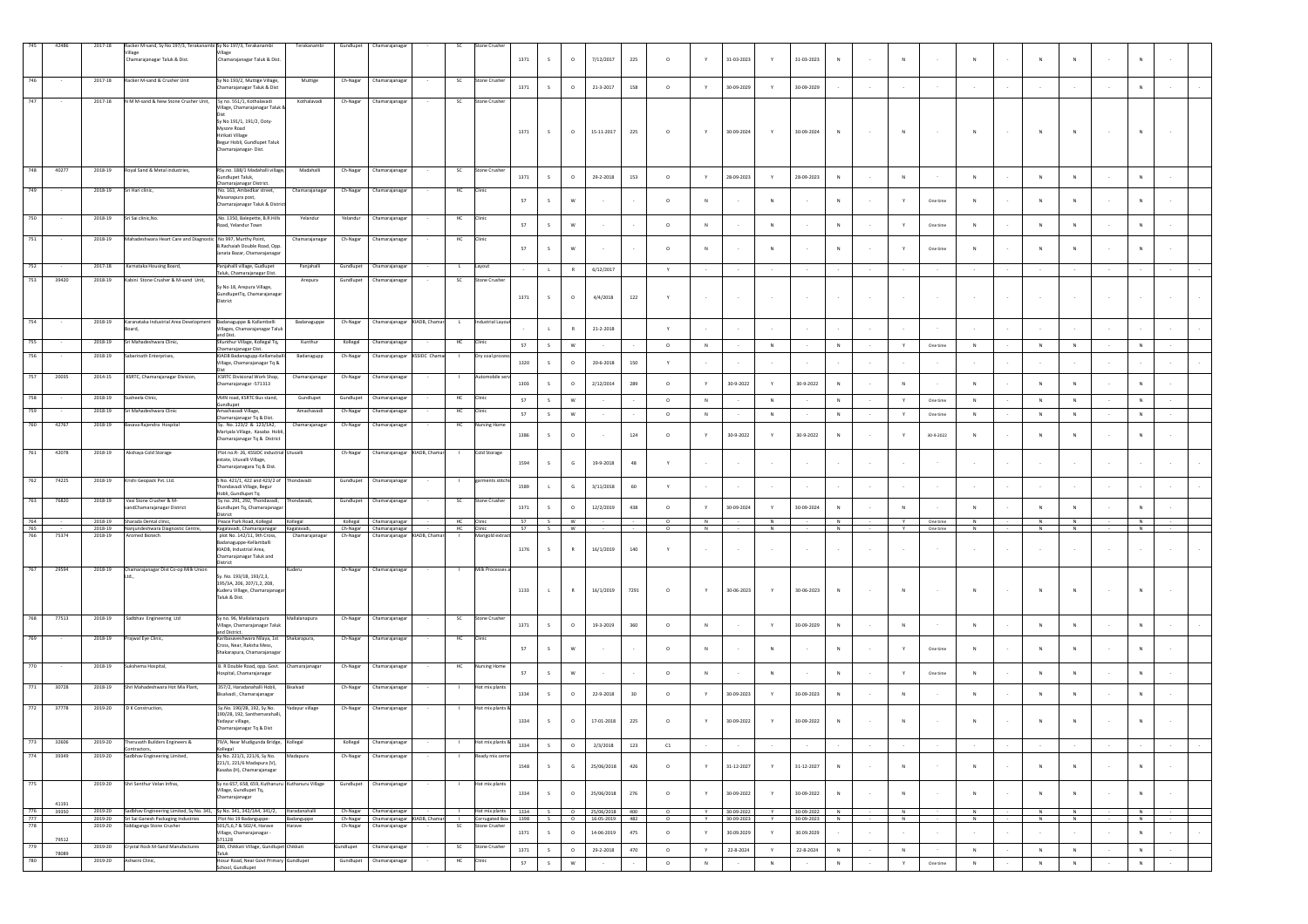| 781                          | 2019-20            | K K orthopedic Clinic,                                           | Near SBM, Near Bus Stand<br>Road, Kollegal                                                | Kollegal.                                     | Kollegal  | Chamarajanagar                   |               | HC              | Clinic                                 | 57           | -S           | W                        |                         |           | $\Omega$     | N            |            |                 |            |          |        |          | One time |     |          |           |        | N        |  |
|------------------------------|--------------------|------------------------------------------------------------------|-------------------------------------------------------------------------------------------|-----------------------------------------------|-----------|----------------------------------|---------------|-----------------|----------------------------------------|--------------|--------------|--------------------------|-------------------------|-----------|--------------|--------------|------------|-----------------|------------|----------|--------|----------|----------|-----|----------|-----------|--------|----------|--|
| 782                          | 2019-20            | Srinivasa Crusher and M-Sands                                    | Sv. No. 395, 358 of Madahalli                                                             | Madahalli                                     | Gundlupet | Chamarajanagar                   |               | SC.             | Stone Crusher                          |              |              |                          |                         |           |              |              |            |                 |            |          |        |          |          |     |          |           |        |          |  |
| 80524                        |                    |                                                                  | Village, Gundlupet Taluk,<br>Chamarajanagar District                                      |                                               |           |                                  |               |                 |                                        | 1371         |              | $\circ$                  | 10/7/2019               | 188       |              |              |            |                 |            |          |        |          |          |     |          |           |        |          |  |
| 783                          | 2019-20            | Sri Sapthagiri Poly Clinic and Dignostic                         | Geetha Primary School Road,                                                               | Kollegal                                      | Kollegal  | Chamarajanagar                   |               | HC              | Clinic                                 |              |              |                          |                         |           |              |              |            |                 |            |          |        |          |          |     |          |           |        |          |  |
|                              |                    | Centre                                                           | Next to Town Police Station,                                                              |                                               |           |                                  |               |                 |                                        | 57           |              | w                        |                         |           | $\sim$       | N            |            | $\mathbf{M}$    |            | N        | - 2    |          | One time |     | <b>N</b> | <b>NI</b> |        | N        |  |
| 784                          | 2019-20            | Sri Siddaganga Diagnostic Centre                                 | Kollegal<br>Near CKGB Complex, Mysore-                                                    | Gundlupet                                     | Gundlupet | Chamarajanagar                   |               | HC              | Diagnostic Centr                       |              |              |                          |                         |           |              |              |            |                 |            |          |        |          |          |     |          |           |        |          |  |
|                              |                    |                                                                  | ooty Road.                                                                                |                                               |           |                                  |               |                 |                                        | 57           |              | W                        |                         |           | $\circ$      | N            |            | $\mathbf{N}$    |            | N        |        |          | One time |     |          | N         |        | N        |  |
| 785                          | 2019-20            | Primary Health Centre.                                           | Thellanur, Kollegal Tq                                                                    | Thellanuru                                    | Kollegal  | Chamarajanagar                   |               | HC              | PHC                                    | 57           | $\sim$       | W                        |                         |           | $\circ$      | N            |            | N               |            | N        |        | Y        | One time | - N | N        | N         |        | N        |  |
| 786                          | 2019-20            | Kollegal Dental Clinic,                                          | Kollegal, Chamarajanagar<br>District                                                      | Collegal                                      | Kollegal  | hamarajanagar                    |               | HC              | Clinic                                 | 57           | s            | W                        |                         |           | $\circ$      | N            |            | $\mathbf{N}$    |            | N        |        | <b>Y</b> | One time |     | <b>N</b> | N         |        | N        |  |
| 787                          | 2019-20            | Sinchana Clinic,                                                 | Harave, Chamarajanagar Taluk Harave                                                       |                                               | Ch-Nagar  | Chamarajanagar                   |               | HC              | Clinic                                 | 57           |              | W                        |                         |           | $\Omega$     | N            |            | $\mathbf{M}$    |            | <b>N</b> |        |          | One time |     |          |           |        | N        |  |
| 788                          | 2019-20            | A1 Stone crusher & m-Sand Unit,                                  | & District<br>Sy. No. 608/2, Udigala Village                                              | Udigala Village                               | Ch-Nagar  | Chamarajanagar                   |               | SC.             | Stone Crusher                          |              |              |                          |                         |           |              |              |            |                 |            |          |        |          |          |     |          |           |        |          |  |
|                              |                    |                                                                  | Chamarajanagar Taluk & Distric                                                            |                                               |           |                                  |               |                 |                                        | 1371         | $\leq$       | $\circ$                  | 21/9/2019               | 365       |              |              |            |                 | $\sim$     |          | $\sim$ | $\sim$   | $\sim$   |     |          |           |        |          |  |
| 82160                        |                    |                                                                  |                                                                                           |                                               |           |                                  |               |                 |                                        |              |              |                          |                         |           |              |              |            |                 |            |          |        |          |          |     |          |           |        |          |  |
| 789                          | 2019-20            | Vinayaka Clinic,                                                 | Near RK medicals, Trinity                                                                 | Kollegal                                      | Kollegal  | Chamarajanagar                   |               | HC              | Clinic                                 |              |              |                          |                         |           |              |              |            |                 |            |          |        |          |          |     |          |           |        |          |  |
|                              |                    |                                                                  | Complex, RMC Road, Kollegal,<br>Chamarajanagar District.                                  |                                               |           |                                  |               |                 |                                        | 57           | s            | w                        |                         |           | $\circ$      | N            |            | $\mathbf{N}$    |            | N        |        |          | One time |     |          | N         |        | <b>M</b> |  |
|                              |                    |                                                                  |                                                                                           |                                               |           |                                  |               |                 |                                        |              |              |                          |                         |           |              |              |            |                 |            |          |        |          |          |     |          |           |        |          |  |
| 790                          | 2019-20            | Medal Sanjeevini Laboratory                                      | Near R.K. Plaza Peter England,                                                            | Chamarajanagar                                | Ch-Nagar  | Chamarajanagar                   |               | HC              | Diagnostic Centr                       |              |              |                          |                         |           |              |              |            |                 |            |          |        |          |          |     |          |           |        |          |  |
|                              |                    |                                                                  | HDFC Bank, Double Road,<br>Chamarajanagar-571313.                                         |                                               |           |                                  |               |                 |                                        | 57           |              | w                        |                         |           | $\Omega$     | <b>N</b>     |            |                 |            | N        |        |          | One time |     |          |           |        |          |  |
|                              |                    |                                                                  |                                                                                           |                                               |           |                                  |               |                 |                                        |              |              |                          |                         |           |              |              |            |                 |            |          |        |          |          |     |          |           |        |          |  |
| 791                          | 2019-20            | Sujatha Enterprises,                                             | Sy No 14/A2 and 14/B2, Kuntur Kunthur Village                                             |                                               | Kollegal  | Chamarajanagar                   |               | SC.             | Stone Crusher                          |              |              |                          |                         |           |              |              |            |                 |            |          |        |          |          |     |          |           |        |          |  |
|                              |                    |                                                                  | Village, Kasaba Hobli, Kollegal                                                           |                                               |           |                                  |               |                 |                                        | 1371         | $\leq$       | $\circ$                  | 18/9/2019               | 323       |              |              |            |                 | $\sim$     |          | $\sim$ | $\sim$   | $\sim$   |     |          |           |        |          |  |
| 82545                        |                    |                                                                  | Taluk, Chamarajnagar District                                                             |                                               |           |                                  |               |                 |                                        |              |              |                          |                         |           |              |              |            |                 |            |          |        |          |          |     |          |           |        |          |  |
| 792                          | 2019-20            | Sri Siddaganga Diagnostic Centre                                 | , Near CKGB Complex, Mysore-                                                              | <b>GUNDLUPET</b>                              | Gundlupet | Chamarajanagar                   |               | HC              | Dental Clinic                          |              |              |                          |                         |           |              |              |            |                 |            |          |        |          |          |     |          |           |        |          |  |
|                              |                    |                                                                  | ooty Road, Gundlupet                                                                      |                                               |           |                                  |               |                 |                                        | 57           |              | w                        |                         |           | $\sim$       | <b>N</b>     |            | N               |            | N        | $\sim$ | $\vee$   | One time |     | <b>N</b> | N         |        | N        |  |
| 83673<br>793                 |                    |                                                                  |                                                                                           |                                               |           |                                  |               |                 |                                        |              | S            | $\overline{\phantom{a}}$ | 11/12/2019 170          |           | Y            |              |            |                 |            |          |        |          |          |     |          |           |        |          |  |
|                              | 2019-20<br>2019-20 | Accession infratech.<br>DRN Infrastructure Pvt. Ltd., (C.A. with | Plot No. 199, Sy.No.199,<br>Plot No.244,246,247, 251 and                                  | Mukkadahalli<br>Doddinduvadi village Kollegal | Ch-Nagar  | Chamarajanagar<br>Chamarajanagar |               | SC <sub>1</sub> | Stone Crusher 1371<br>Hot mix plants & |              |              |                          |                         |           |              |              |            |                 |            |          |        |          |          |     |          |           |        |          |  |
|                              |                    | K.N.H Developers Ltd.,)                                          | 252 Doddinduvadi village, palya                                                           |                                               |           |                                  |               |                 |                                        |              |              |                          |                         |           |              |              |            |                 |            |          |        |          |          |     |          |           |        |          |  |
|                              |                    |                                                                  | Hobli, Kollegal Taluk,                                                                    |                                               |           |                                  |               |                 |                                        | 1334         |              | $\circ$                  | 11/12/2019              | 471       |              |              |            |                 |            |          |        | $\sim$   | $\sim$   |     |          |           |        |          |  |
| 83725                        |                    |                                                                  | Chamarajanagar district                                                                   |                                               |           |                                  |               |                 |                                        |              |              |                          |                         |           |              |              |            |                 |            |          |        |          |          |     |          |           |        |          |  |
| 795                          | 2019-20            | New Adams Clinic, Cowdalli,                                      | Hanur Taluk, Chamarajanagar                                                               | Cowdalli                                      | Hanur     | Chamarajanagar                   |               | HC              | Clinic                                 | 57           | $\mathsf{s}$ | W                        |                         |           | $\circ$      | N            |            | N               |            | N        |        | Y        | One time |     | N        | N         |        | N        |  |
|                              |                    |                                                                  | District                                                                                  |                                               |           |                                  |               |                 |                                        |              |              |                          |                         |           |              |              |            |                 |            |          |        |          |          |     |          |           |        |          |  |
| 796<br>84254<br>797<br>83617 | 2019-20<br>2019-20 | M.R. Industries at plot No.453,<br>Susheela Granites.            | Belachalavadi Village, Begur<br>Plot No.142/12.Badanaguppe & Badanaguppe & KellanCh-Nagar | Belachavadi                                   | Gundlupet | hamarajanagar<br>hamarajanagar   | KIADB, Chaman | $\mathbf{I}$    | Cement<br>Stone cutting                | 1511<br>1518 | S<br>S       | G<br>G                   | 21/12/2019<br>10/1/2020 | 164<br>45 | $\circ$<br>Y |              | 31-12-2033 | Y               | 31-12-2033 | N        | $\sim$ | N        |          | N   | N        | N         | $\sim$ | N        |  |
| 798                          | 2019-20            | Ullas Poly Clinic,                                               | Terakanambi, Gundlupet Taluk,                                                             | Terakanambi                                   | Gundlupet | hamarajanagar                    |               | - 11<br>HC      | Clinic                                 |              |              |                          |                         |           |              |              |            |                 |            |          |        |          |          |     |          |           |        |          |  |
|                              |                    |                                                                  | Chamarajanagar District                                                                   |                                               |           |                                  |               |                 |                                        | 57           | $\leq$       | w                        |                         |           | $\Omega$     | N            |            | $_{\mathsf{N}}$ |            | N        |        |          | One time |     |          | N         |        | N        |  |
|                              |                    |                                                                  |                                                                                           |                                               |           |                                  |               |                 |                                        |              |              |                          |                         |           |              |              |            |                 |            |          |        |          |          |     |          |           |        |          |  |
| 799                          | 2019-20            | reetu Diagnostic Centre,                                         | Near TV, Opp KEB Office,<br>Hanur, Chamarjanagar District                                 | Hanur                                         | Hanur     | Chamarajanagar                   |               | HC              | Diagnostic Centr                       | 57           |              | W                        |                         |           | $\Omega$     | $\mathbb{N}$ |            | $\mathbf{N}$    |            | N        | - 2    |          | One time |     | N        | N         |        | N        |  |
|                              |                    |                                                                  |                                                                                           |                                               |           |                                  |               |                 |                                        |              |              |                          |                         |           |              |              |            |                 |            |          |        |          |          |     |          |           |        |          |  |
| 800                          | 2019-20            | STG Infrasys Pvt Ltd.,                                           | Sy. No. 161/1,, Muttige Village - Muttige                                                 |                                               | Ch-Nagar  | Chamarajanagar                   |               | SC.             | Stone Crusher                          |              |              |                          |                         |           |              |              |            |                 |            |          |        |          |          |     |          |           |        |          |  |
|                              |                    |                                                                  | 571313, Chamarajanagar Taluk                                                              |                                               |           |                                  |               |                 |                                        | 1371         | $\leq$       | $\circ$                  | 10/2/2020               | 208       |              |              |            |                 | $\sim$     | $\sim$   | $\sim$ | $\sim$   | $\sim$   |     |          |           |        |          |  |
| 85049                        |                    |                                                                  | and District                                                                              |                                               |           |                                  |               |                 |                                        |              |              |                          |                         |           |              |              |            |                 |            |          |        |          |          |     |          |           |        |          |  |
| 801                          | 2019-20            | Sri Sathya Sai Gokulam Dairy Products,                           | 197/1 & 197/4,, Navilur Village-Navilur                                                   |                                               | Ch-Nagar  | Chamarajanagar                   |               |                 | Dairy and dairy p                      |              |              |                          |                         |           |              |              |            |                 |            |          |        |          |          |     |          |           |        |          |  |
|                              |                    |                                                                  | 571124, Chamarajanagar Taluk                                                              |                                               |           |                                  |               |                 |                                        | 1316         |              | $\Omega$                 | 28/2/2020               | 200       | Y            |              |            |                 |            |          |        |          |          |     |          |           |        |          |  |
| 41292                        |                    |                                                                  | and District.                                                                             |                                               |           |                                  |               |                 |                                        |              |              |                          |                         |           |              |              |            |                 |            |          |        |          |          |     |          |           |        |          |  |
| 802                          | 2019-20            | larave Laboratory,                                               | Shop no. 03, 113/2, Harave                                                                | Harave                                        | Ch-Nagar  | Chamarajanagar                   |               | HC              | <b>Dental Clinic</b>                   |              |              |                          |                         |           |              |              |            |                 |            |          |        |          |          |     |          |           |        |          |  |
|                              |                    |                                                                  | Hobli, Chamarajanagar District                                                            |                                               |           |                                  |               |                 |                                        | 57           |              | w                        |                         |           | $\Omega$     | <b>N</b>     |            |                 |            | N        |        |          | One time |     |          |           |        | N        |  |
| 803                          |                    |                                                                  |                                                                                           |                                               |           |                                  |               |                 |                                        |              |              |                          |                         |           |              |              |            |                 |            |          |        |          |          |     |          |           |        |          |  |
|                              | 2019-20            | Paravathi Clinic,                                                | Kanaka Complex, Near Bus<br>Stand, Chamarajanagar District                                | Kollegal                                      | Kollegal  | Chamarajanagar                   |               | HC              | Clinic                                 | 57           |              | w                        |                         |           | $\Omega$     | <b>N</b>     |            |                 |            | N        |        |          | One time |     |          | <b>IN</b> |        | N        |  |
|                              |                    |                                                                  |                                                                                           |                                               |           |                                  |               |                 |                                        |              |              |                          |                         |           |              |              |            |                 |            |          |        |          |          |     |          |           |        |          |  |
|                              |                    |                                                                  |                                                                                           |                                               |           |                                  |               |                 |                                        |              |              |                          |                         |           |              |              |            |                 |            |          |        |          |          |     |          |           |        |          |  |

\* where "Type of Organisation/Activity" is - (i- industry/ Mr- Maires/ Les Laby/HC-Health Garget Stabishment/H+fospitality(Resorts, Hotels, Residential/CE-Coffee<br>Estates/C-Construction Projects-Apartments, Commercial Compl

*\*\* O- Operational, C1-Closed on its own, C2-Closed by the Board, Y-Yet to Commission*

## **ANNEXURE-2**

**F-register for Health care Establishments (HCE)** 

| SI <sub>No.</sub> | Year of<br>Identification<br>(YY-YY)<br>(2) | <b>PCRID</b><br>(3) | Name & Address                                                                                            | Taluk<br>(5) | District<br>(6) | Colour- /Red<br>Orange/ Green<br>/White<br>(7) | New Category<br>code (as per<br>XGN<br>(8) | Type of HCE<br>(Hospital/<br>Clinic/<br>Diagnostic<br>Centre/ Blood<br>Bank/<br>Vetemary/<br>Avurvedic/<br>Dental Clinic/<br>PHC etc | Sector<br>(Govt/Pvt)<br>(10) | Validity of<br>authorization<br>(11) | Bedded/N Numbers<br>onbedded Of Beds<br>(12) | (13)         | <b>CBMWT</b><br>F to<br>whom the<br><b>BMW</b> is<br>handed<br>over<br>(14) | Operational<br>status<br>(O/C1/C2/Y)<br>(15) | Remarks<br>(16) |
|-------------------|---------------------------------------------|---------------------|-----------------------------------------------------------------------------------------------------------|--------------|-----------------|------------------------------------------------|--------------------------------------------|--------------------------------------------------------------------------------------------------------------------------------------|------------------------------|--------------------------------------|----------------------------------------------|--------------|-----------------------------------------------------------------------------|----------------------------------------------|-----------------|
| (1)               |                                             |                     | (4)                                                                                                       |              |                 |                                                |                                            | (9)                                                                                                                                  |                              |                                      |                                              |              |                                                                             |                                              |                 |
|                   |                                             | 37984               | A.V.S.Childern Hospital.Southern<br>Extension, 4th Cross, Kollegala -571440                               | Kollegal     | Chamarajanagar  | W                                              | 57                                         | <b>Nursing Home</b>                                                                                                                  | Private                      | One time                             | Bedded                                       | 10           | Shree Con                                                                   | $\Omega$                                     |                 |
| $\overline{2}$    |                                             | ×.                  | Assisi Arogva Nilava, P.B.No.14.<br>Gundlupet-571111                                                      | Gundlupet    | Chamaraianagar  | $\Omega$                                       | 1386                                       | <b>Nursing Home</b>                                                                                                                  | Private                      | 30-9-2022                            | Bedded                                       | 35           | Shree Con                                                                   | $\Omega$                                     |                 |
| $\ddot{ }$        |                                             | $\sim$              | Basayarajamma Rajeshwariah Hospital.<br>No.987, 2nd Cross, Brmaramba<br>Extension, Chamaraianagar- 571313 | Ch-Nagar     | Chamarajanagar  | W                                              | 57                                         | <b>Nursing Home</b>                                                                                                                  | Private                      | 30-06-2017                           | <b>Bedded</b>                                | 20           |                                                                             | $\Omega$                                     |                 |
| $\mathbf{4}$      |                                             | 30153               | District Hospital, Chamarajanagar-<br>571313                                                              | Ch-Nagar     | Chamaraianagar  | $\Omega$                                       | 1386                                       | Dist. Hospital                                                                                                                       | Govt                         | 30-06-2016                           | Bedded                                       | 250          | Shree Con                                                                   | $\Omega$                                     |                 |
| $\leq$            |                                             | $\sim$              | District Poultry & Training Centre.<br>Gundlupet, Gundlupet -571111                                       | Gundlupet    | Chamarajanagar  | W                                              | 57                                         | Vetirnery                                                                                                                            | Govt                         | One time                             | Nonbedded                                    | $\mathbf{0}$ | Deep buri:                                                                  | $\Omega$                                     |                 |
| 6                 |                                             | ×.                  | District T.B Center, Chamarajanagar-<br>571313                                                            | Ch-Nagar     | Chamaraianagar  | W                                              | 57                                         | G. Hospital                                                                                                                          | Govt                         | One time                             | Nonbeddee                                    |              | Deep buri:                                                                  | $\Omega$                                     |                 |
| $\tau$            |                                             | 29886               | General Hospital , Gundlupet- 571111                                                                      | Gundlupet    | Chamarajanagar  | $\Omega$                                       | 1386                                       | <b>Taluk Hospita</b>                                                                                                                 | Govt                         | 30-09-2021                           | Bedded                                       | 100          | Shree Con                                                                   | $\Omega$                                     |                 |
| 8                 |                                             | 38330               | General Hospital, Kollegala -571440                                                                       | Kollegal     | Chamarajanagar  | $\Omega$                                       | 1386                                       | Taluk Hospita                                                                                                                        | Govt                         | 30, -06-2021                         | Bedded                                       | 170          | Shree Con                                                                   | $\Omega$                                     |                 |
| $\mathbf Q$       |                                             |                     | General Hospital, Yelandur- 571441                                                                        | Yelandur     | Chamaraianaear  | w                                              | 1386                                       | <b>Taluk Hospita</b>                                                                                                                 | Govt                         | One time                             | Bedded                                       | 30           | Shree Con                                                                   | $\Omega$                                     |                 |
| 10                |                                             | ÷.                  | Heifer Production And Training<br>Centre, Bergi, GundlupetTq                                              | Gundlupet    | Chamarajanagar  | W                                              | 57                                         | Vetirnery                                                                                                                            | Govt                         | One time                             | Nonbedded                                    | $\Omega$     | Deep buri:                                                                  | $\Omega$                                     |                 |
| 11                |                                             | 40203               | Holy Cross Hospital, Kamageri,<br>Kollegala To                                                            | Kollegal     | Chamaraianagar  | $\Omega$                                       | 1386                                       | <b>Nursing Home</b>                                                                                                                  | Private                      | 30-09-2022                           | Bedded                                       | 100          | Shree Con                                                                   | $\Omega$                                     |                 |
| 12                |                                             | ×.                  | Primary veterinary Centre, Chilakayadi,<br>Kollegala To                                                   | Kollegal     | Chamarajanagar  | W                                              | 57                                         | Vetimery                                                                                                                             | Govt                         | 30-6-2017                            | Nonbeddec                                    |              | Deep buri:                                                                  | $\Omega$                                     |                 |
| 13                |                                             | ٠                   | K V Sub Centre, Gundeeala, Kollegala<br>Tq                                                                | Kollegal     | Chamaraianagar  | W                                              | 57                                         | Vetirnery                                                                                                                            | Govt                         | 30-6-2017                            | Nonbedded                                    | $\Omega$     | Deep buri:                                                                  | $\Omega$                                     |                 |
| 14                |                                             |                     | K V Sub Centre, Kempanapalya,<br>Kollegal To                                                              | Kollegal     | Chamaraianagar  | W                                              | 57                                         | Vetimery                                                                                                                             | Govt                         | 30-6-2017                            | Nonbedded                                    | $\Omega$     | Deep buri:                                                                  | $\Omega$                                     |                 |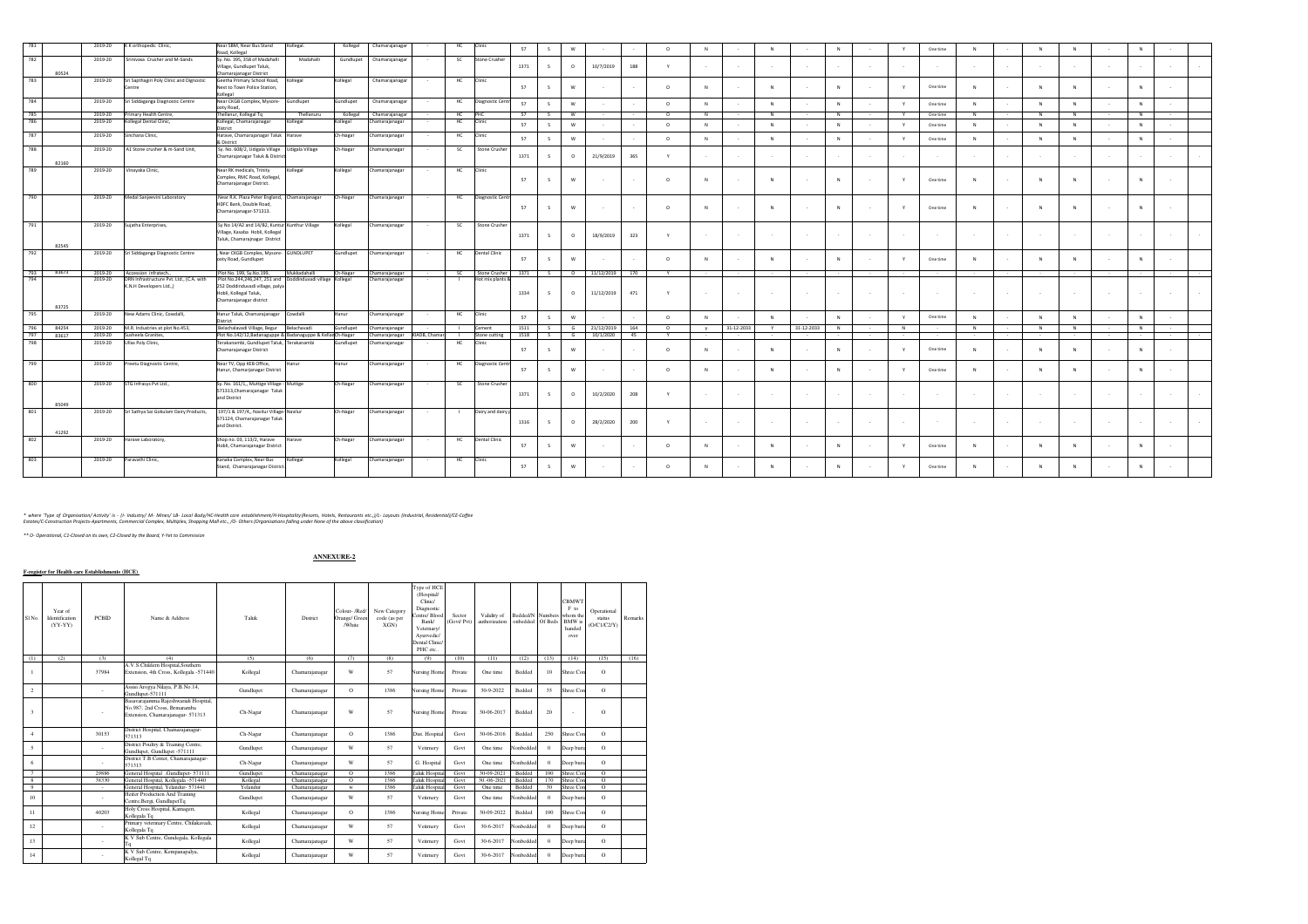| 15       |                             | K V Sub Centre, Madhuvanahalli,<br>Kollegal Tq                             | Kollegal              | Chamarajanaga                    | W                       | 57       | Vetirnery   | Govt         | 30-6-2017             | lonbedde         | $\theta$     | Deep bur              | $\circ$            |  |
|----------|-----------------------------|----------------------------------------------------------------------------|-----------------------|----------------------------------|-------------------------|----------|-------------|--------------|-----------------------|------------------|--------------|-----------------------|--------------------|--|
| 16       |                             | K V Sub Centre, Mullur, Kollegala Tq<br>K V Sub Centre, Sathegala- 571498, | Kollegal              | Chamarajanagar                   | W                       | 51       | Vetimery    | Govt         | 30-6-2017             | lonbeddee        | $\Omega$     | Deep buri             | $\Omega$           |  |
| $17\,$   |                             | Kollegala Tq                                                               | Kollegal              | Chamarajanagar                   | W                       | 57       | Vetimery    | Govt         | 30-6-2017             | <b>Ionbedde</b>  | $\,$ 0 $\,$  | Jeep buri             | $\circ$            |  |
| 18       | $\overline{\phantom{a}}$    | K V Sub Centre, Surapura, Kollegala -<br>571440                            | Kollegal              | Chamaraianagar                   | $\mathbf W$             | 57       | Vetimery    | Govt         | 30-6-2017             | lonbedded        | $\,$ 0       | Deep bur              | $\circ$            |  |
| 19       | $\sim$                      | K V Sub Centre, Uttamballi, Kollegala<br>Tq                                | Kollegal              | Chamarajanagar                   | W                       | 57       | Vetirnery   | Govt         | 30-6-2017             | Vonbeddec        | $\theta$     | Deep bur              | $\circ$            |  |
| 20       | $\sim$                      | Veterinary Dispensary, Amachavadi,<br>hamarajanagar Tq                     | Ch-Nagar              | Chamarajanagar                   | W                       | 57       | Vetimery    | Govt         | One time              | Nonbedded        | $\theta$     | Shree Co.             | $\circ$            |  |
| 21       |                             | Veterinary Dispensary, Chandakavadi-<br>571152, Chamarajanagar Tq          | Ch-Nagar              | Chamarajanagar                   | W                       | 57       | Vetirnery   | Govt         | One time              | Vonbedde         | $\,$ 0       | Shree Co              | $\circ$            |  |
| 22       | $\overline{\phantom{a}}$    | K V Sub Centre, Mangala,<br>hamarajanagar Tq                               | Ch-Nagar              | Chamarajanagar                   | W                       | 57       | Vetirnery   | Govt         | 30-6-2017             | lonbedde         | $\bf{0}$     | Shree Co              | $\circ$            |  |
| $23\,$   |                             | K V Sub Centre, Nanjedevanapura,                                           | Ch-Nagar              | Chamarajanagar                   | $\ensuremath{\text{W}}$ | 57       | Vetirnery   | Govt         | 30-6-2017             | lonbedde         | $\theta$     | Shree Co              | $\circ$            |  |
| 24       | $\sim$                      | Thamarajanagar To<br>Mobile Tribal Health Unit, Odeyarpalya                | Kollegal              | Chamarajanagar                   | $\ensuremath{\text{W}}$ | 57       | PHC         | Govt         | 30-6-2017             | lonbeddeo        | $\theta$     | Deep buri             | $\rm{O}$           |  |
| 25       | $\sim$                      | 571456, Kollegala Tq<br>Mudduveerappa Momeral Hospital,                    |                       | Chamarajanagar                   | W                       | 57       |             | Private      | One time              | Bedded           | 10           | Shree Co.             | $\circ$            |  |
|          |                             | Collegala -571440<br>Mobile Tribal Health Unit, Odeyarpalya                | Kollegal              |                                  |                         |          | Vursing Hom |              |                       |                  |              |                       |                    |  |
| 26       | $\sim$                      | 571456, Kollegala Tq<br>Primary Health Centre, Mangala                     | Kollegal              | Chamarajanagar                   | W                       | 57       | PHC         | Govt         | 30-6-2017             | lonbeddee        | $\theta$     | Deep bur              | $\circ$            |  |
| 27       | ×                           | Gundlupet-571111<br>Primary Health Centre, Doddinduvadi,                   | Gundlupet             | Chamarajanagar                   | W                       | 57       | PHC         | Govt         | One time              | Bedded           | 6            | Shree Co              | $\circ$            |  |
| 28       |                             | Kollegala-571440                                                           | Kollegal              | Chamarajanagar                   | W                       | 57       | PHC         | Govt         | One time              | Bedded           | 6            | hree Co               | $\circ$            |  |
| 29       |                             | Primary Health Centre, Agara Mamballi,<br>Yelandur Tq                      | Yelandur              | Chamarajanagar                   | W                       | 57       | PHC         | Govt         | One time              | Bedded           | 6            | Shree Co              | $\circ$            |  |
| 30       |                             | Primary Health Centre, Alur<br>Chamarajanagar Tq                           | Ch-Nagar              | Chamarajanagar                   | W                       | 57       | PHC         | Govt         | One time              | Bedded           | 6            | <b>GIPS</b>           | $\circ$            |  |
| 31       | $\sim$                      | Primary Health Centre, Arakalavadi,<br>hamarajanagar Tq                    | Ch-Nagar              | Chamarajanagar                   | W                       | 57       | PHC         | Govt         | One time              | Bedded           | 6            | <b>GIPS</b>           | $\circ$            |  |
| 32       | $\cdot$                     | Primary Health Centre, Aralikatte,<br>hamarajanagar Tq                     | Ch-Nagar              | Chamarajanagar                   | W                       | 57       | PHC         | Govt         | 30-6-2017             | Bedded           | 6            | Deep bur              | $\circ$            |  |
| 33       | $\sim$                      | rimary Health Centre, Kaggaldahundi,                                       | Gundlupet             | Chamarajanagar                   | W                       | 57       | PHC         | Govt         | One time              | Bedded           | 6            | Shree Co.             | $\circ$            |  |
| 34       | ٠                           | Gundlupet- 571111<br>Primary Health Centre, Bachahalli,                    | Gundlupet             | Chamarajanagar                   | W                       | 57       | PHC         | Govt         | One time              | Bedded           | 6            | Shree Co              | $\circ$            |  |
| 35       | $\cdot$                     | <b>Jundlupet Tq</b><br>Primary Health Centre, Bandahalli,                  |                       | Chamarajanagar                   | $\mathbf W$             | 57       | PHC         | Govt         | One time              | Bedded           | 6            |                       | $\circ$            |  |
|          |                             | Kollegala Tq<br>Primary Health Centre, Bannitalapura,                      | Kollegal              |                                  |                         |          |             |              |                       |                  |              | Deep buri             |                    |  |
| 36       | $\cdot$                     | Gundlupet Ta<br>Primary Health Centre, Bargi, Gundlupet                    | Gundlupet             | Chamarajanagar                   | $\ensuremath{\text{W}}$ | 57       | PHC         | Govt         | One time              | Bedded           | 6            | Shree Co              | $\circ$            |  |
| 37       | $\epsilon$                  |                                                                            | Ch-Nagar              | Chamaraianagar                   | $\ensuremath{\text{W}}$ | 57       | PHC         | Govt         | One time              | Bedded           | 6            | Shree Co              | $\rm _O$           |  |
| 38       | $\sim$                      | Primary Health Centre, Bedaguli,<br>hamarajanagar Tq                       | Ch-Nagar              | Chamarajanagar                   | W                       | 57       | PHC         | Govt         | 30-6-2017             | Bedded           | 3            | Deep bur              | $\circ$            |  |
| 39       | $\sim$                      | Primary Health Centre, Begur- 571109,<br>Gundlupet Tq                      | Gundlupet             | Chamarajanagar                   | W                       | 57       | PHC         | Govt         | One time              | Bedded           | 15           | Shree Co              | $\circ$            |  |
| 40       | ٠                           | Primary Health Centre, Bisalawadi-<br>571127, Chamarajanagar Tq            | Ch-Nagar              | Chamarajanagar                   | W                       | 57       | PHC         | Govt         | One time              | Bedded           | 6            | <b>GIPS</b>           | $\circ$            |  |
| $41\,$   |                             | Primary Health Centre, Bommalapura<br>571126, Gundlupet Tq                 | Gundlupet             | Chamarajanagar                   | W                       | 57       | PHC         | Govt         | One time              | Bedded           | 6            | Shree Co              | $\circ$            |  |
| $42\,$   | $\sim$                      | Primary Health Centre, Chandakayadi-                                       | Ch-Nagar              | Chamarajanagar                   | $\mathbf W$             | 57       | PHC         | Govt         | One time              | Bedded           | 6            | <b>GIPS</b>           | $\circ$            |  |
| $43\,$   | $\sim$                      | 571152, Chamarajanagar Tq<br>Primary Health Centre, Chilakawadi,           | Kollegal              | Chamarajanagar                   | W                       | 57       | PHC         | Govt         | One time              | Bedded           | 6            | Shree Co              | $\rm{O}$           |  |
| 44       |                             | Collegala Tq<br>Primary Health Centre, Hallikerehundi,                     | Ch-Nagar              |                                  | W                       | 57       | PHC         | Govt         | One time              | Bedded           |              | <b>GIPS</b>           | $\circ$            |  |
|          | $\sim$                      | hamarajanagar Tq<br>Primary Health Centre, Hangala                         |                       | Chamarajanagar                   |                         |          |             |              |                       |                  | 6            |                       |                    |  |
| 45<br>46 | ٠                           | 571126, Gundlupet Tq<br>Primary Health Centre, Hanur-571439                | Gundlupet<br>Kollegal | Chamarajanagar<br>Chamarajanagar | W<br>W                  | 57<br>57 | PHC<br>PHC  | Govt<br>Govt | One time<br>30-6-2017 | Bedded<br>Bedded | 6<br>6       | Shree Co<br>Shree Cor | $\circ$<br>$\circ$ |  |
| 47       |                             | Primary Health Centre, Haradanahalli,                                      | Ch-Nagar              | Chamarajanagar                   | W                       | 57       | PHC         | Govt         | One time              | Bedded           | 6            | <b>GIPS</b>           | $\circ$            |  |
| 48       |                             | Chamarajanagar Tq<br>Primary Health CentreHarve.                           | Ch-Nagar              | Chamarajanagar                   | W                       | 57       | PHC         | Govt         | 30-6-2017             | Bedded           | 6            | eep buri              | $\circ$            |  |
| 49       |                             | hamarajanagar Tq<br>Primary Health Centre, Heggadahalli,                   | Gundlupet             |                                  | $\mathbf W$             | 57       | PHC         | Govt         |                       | Bedded           | 6            | Shree Co              | $\circ$            |  |
|          | $\sim$                      | Gundlupet Tq<br>Primary Health Centre, Honganru,                           |                       | Chamarajanagar                   |                         |          |             |              | One time              |                  |              |                       |                    |  |
| 50       | $\cdot$                     | hamarajanagar Tq<br>Primary Health Centre, Honnuru,                        | Ch-Nagar              | Chamarajanagar                   | W                       | 57       | PHC         | Govt         | One time              | Bedded           | 6            | <b>GIPS</b>           | $\rm{O}$           |  |
| 51       | $\sim$                      | r'elandur Tq<br>Primary Health Centre, Horiyala,                           | Yelandur              | Chamarajanagar                   | W                       | 57       | PHC         | Govt         | One time              | Bedded           | 6            | Deep bur              | $\circ$            |  |
| 52       | ٠                           | Chamarajanagar Tq                                                          | Ch-Nagar              | Chamarajanagar                   | W                       | 57       | PHC         | Govt         | One time              | Bedded           | 6            | Shree Co.             | $\circ$            |  |
| 53       | $\sim$                      | Primary Health Centre, Gowdahally,<br>r'elandur Tq                         | Yelandur              | Chamarajanagar                   | W                       | 57       | PHC         | Govt         | One time              | Bedded           | 6            | Shree Co.             | $\circ$            |  |
| 54       |                             | Community Health Centre, Kabbahalli,<br>Gundlupet Tq                       | Gundlupet             | Chamarajanagar                   | W                       | 1386     | CHC         | Govt         | One time              | Bedded           | 30           | Shree Co              | $\circ$            |  |
| 55       | $\epsilon$                  | Primary Health Centre, Kagalawadi,<br>Thamarajanagar Tq                    | Ch-Nagar              | Chamarajanagar                   | $\ensuremath{\text{W}}$ | 57       | PHC         | Govt         | One time              | Bedded           | 6            | <b>GIPS</b>           | $\rm{O}$           |  |
| 56       | $\cdot$                     | Primary Health Centre, Kamagere,                                           | Kollegal              | Chamarajanagar                   | $\ensuremath{\text{W}}$ | 57       | PHC         | Govt         | One time              | Bedded           | 6            | Shree Co              | $\rm _O$           |  |
| 57       | $\sim$                      | Collegala Tq<br>Primary Health Centre, Kothalavadi,                        | Kollegal              | Chamarajanagar                   | W                       | 57       | PHC         | Govt         | One time              | Bedded           | 10           | Deep bur              | $\circ$            |  |
| 58       | $\sim$                      | Thamarajanagar Tq<br>Primary Health Centre, Kowdalli,                      | Ch-Nagar              | Chamarajanagar                   | W                       | 57       | PHC         | Govt         | 30-6-2017             | Bedded           | 10           | Deep bur              | $\circ$            |  |
|          |                             | Kollegal Tq<br>Primary Health Centre, Kudalur,                             |                       |                                  |                         |          |             |              |                       |                  |              |                       |                    |  |
| 59       | ٠                           | Kollegala Tq<br>Primary Health Centre, Kuderu-                             | Kollegal              | Chamarajanagar                   | W                       | 57       | PHC         | Govt         | One time              | Bedded           | 6            | Deep bur              | $\circ$            |  |
| 60       | $\overline{\phantom{a}}$    | 571316, Chamarajanagar Tq<br>Primary Health Centre, Lokkanahalli.          | Ch-Nagar              | Chamaraianagar                   | W                       | 57       | PHC         | Govt         | One time              | Bedded           | 6            | GIPS                  | $\circ$            |  |
| 61       |                             | Kollegala Tq                                                               | Kollegal              | Chamarajanagar                   | W                       | 57       | PHC         | Govt         | One time              | Bedded           | 6            | eep buri              | $\circ$            |  |
| 62       | $\sim$                      | Primary Health Centre, M.M.Hills-<br>571490, Kollegala Tq                  | Kollegal              | Chamarajanagar                   | W                       | 57       | PHC         | Govt         | 30-6-2017             | Bedded           | 10           | Deep bur              | $\circ$            |  |
| 63       | $\sim$                      | Primary Health Centre, Madapatna,<br>Gundlupet Tq                          | Gundlupet             | Chamaraianagar                   | W                       | 57       | PHC         | Govt         | One time              | Bedded           | 6            | Shree Co.             | $\circ$            |  |
| 64       |                             | Primary Health Centre, Maduvanahalli,                                      | Kollegal              | Chamarajanagar                   | W                       | 57       | PHC         | Govt         | 30-6-2017             | Bedded           | $\mathbf{1}$ | Shree Cor             | $\circ$            |  |
| 65       |                             | Primary Health Centre, Martalli,                                           | Kollegal              | Chamarajanagar                   | W                       | 57       | PHC         | Govt         | One time              | Bedded           | 6            | Deep buri             | $\circ$            |  |
| 66       | $\mathcal{L}_{\mathcal{A}}$ | Kollegala Tq.<br>Primary Health Centre, Padagur,                           | Gundlupet             | Chamarajanaga                    | $\mathbf W$             | 57       | PHC         | Govt         | One time              | Bedded           | 6            | Shree Co              | $\circ$            |  |
| 67       | $\epsilon$                  | <b>Gundlupet Tq</b><br>Primary Health Centre Palva, Kollegala              | Kollegal              | Chamarajanaga                    | $\mathbf W$             | 57       | PHC         | Govt         | 30-6-2017             | Bedded           | 6            |                       | $\circ$            |  |
|          |                             | .<br>Primary Health Centre, Panyadahundi,                                  |                       |                                  |                         |          |             |              |                       |                  |              | Deep buri             |                    |  |
| 68       | $\sim$                      | Chamarajanagar Tq<br>Primary Health Centre, Ponnachi,                      | Ch-Nagar              | Chamarajanagar                   | W                       | 57       | PHC         | Govt         | One time              | Bedded           | 6            | <b>GIPS</b>           | $\rm{O}$           |  |
| 69       | $\sim$                      | Kollegal Tq                                                                | Ch-Nagar              | Chamarajanagar                   | W                       | 57       | PHC         | Govt         | 30-6-2017             | Bedded           | 10           | Deep bur              | $\circ$            |  |
| 70       | $\sim$                      | Primary Health Centre, Ramapura,<br>Kollegala Tq                           | Kollegal              | Chamarajanagar                   | W                       | 57       | PHC         | Govt         | One time              | Bedded           | 6            | Deep bur              | $\circ$            |  |
| 71       | ٠                           | Primary Health Centre, Ranganathapura<br><b>Gundlupet Tq</b>               | Gundlupet             | Chamarajanagar                   | W                       | 57       | PHC         | Govt         | One time              | Bedded           | 8            | Shree Co              | $\circ$            |  |
| 72       |                             | Community Health Center (Formerly<br>Primary Health Centre), Santhemaralli | Ch-Nagar              | Chamarajanagar                   | W                       | 1386     | CHC         | Govt         | One time              | Bedded           | 30           | Shree Co.             | $\circ$            |  |
|          |                             | hamarajanagar Tq                                                           |                       |                                  |                         |          |             |              |                       |                  |              |                       |                    |  |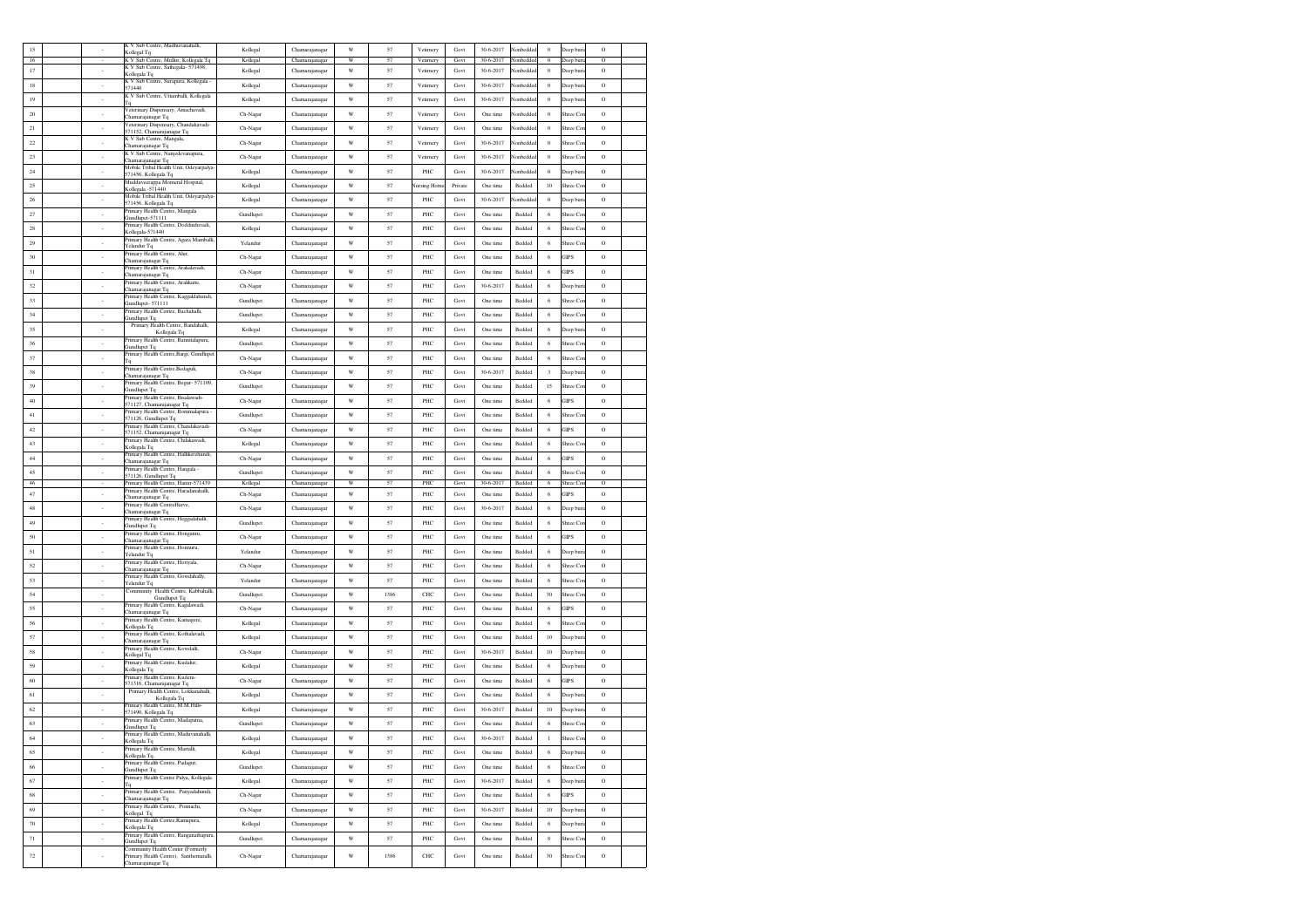| 73       |                             | Primary Health Centre, Sathegala-<br>571498, Kollegala Tq               | Kollegal              | Chamarajanagar                   | W                | 57       | PHC                                       | Govt               | One time             | Bedded           | 8                    | Jeep bur             | $\circ$            |  |
|----------|-----------------------------|-------------------------------------------------------------------------|-----------------------|----------------------------------|------------------|----------|-------------------------------------------|--------------------|----------------------|------------------|----------------------|----------------------|--------------------|--|
| 74       |                             | Primary Health Centre, Terakanambi-                                     | Gundlupet             | Chamarajanagar                   | W                | 57       | PHC                                       | Govt               | One time             | Bedded           | 14                   | hree Co              | $\circ$            |  |
| 75       | ٠                           | 571123, Gundlupet Tq<br>Primary Health Centre, Udigala-                 | Ch-Nagar              | Chamarajanagar                   | W                | 57       | PHC                                       | Govt               | 30-6-2017            | Bedded           | 10                   | Deep bur             | $\circ$            |  |
| 76       | $\sim$                      | 571313, Chamarajanagar Tq<br>Primary Health Centre, Ummathur,           |                       |                                  | W                | 57       | PHC                                       | Govt               | One time             | Bedded           | 6                    | <b>GIPS</b>          | $\circ$            |  |
|          |                             | Chamarajanagar Tq<br>Primary Health Centre,                             | Ch-Nagar              | Chamarajanagar                   |                  |          |                                           |                    |                      |                  |                      |                      |                    |  |
| 77       |                             | Venkatayanachatra-571127,<br>Chamarajanagar Tq                          | Ch-Nagar              | Chamarajanagar                   | W                | 57       | PHC                                       | Govt               | One time             | Bedded           | 5                    | <b>GIPS</b>          | $\circ$            |  |
| 78       | à.                          | Primary Health Centre, Bommanahalli,                                    | Gundlupet             | Chamarajanagar                   | W                | 57       | PHC                                       | Govt               | One time             | Bedded           | $\sqrt{6}$           | Shree Co             | $\mathcal{O}$      |  |
| 79       | $\overline{\phantom{a}}$    | Gundlupet Tq<br>Primary Health Centre, Hundipura,                       | Gundlupet             | Chamarajanagar                   | W                | 57       | PHC                                       | Govt               | One time             | Bedded           | 6                    | hree Co              | $\circ$            |  |
| 80       |                             | Gundlupet Tq<br>Primary Health Centre, Balachavadi,                     | Gundlupet             |                                  | $\mathbf W$      | 57       | PHC                                       | Govt               | One time             | Bedded           | 6                    | Shree Co             | $\rm{O}$           |  |
|          | ٠                           | Gundlupet Tq<br>Primary Health Centre, Alathur,                         |                       | Chamarajanagar                   |                  |          |                                           |                    |                      |                  |                      |                      |                    |  |
| 81       | $\overline{\phantom{a}}$    | Gundlupet Tq<br>Primary Veterinary Centre, Belachavadi,                 | Gundlupet             | Chamarajanagar                   | $\mathbf W$      | 57       | PHC                                       | Govt               | $\sim$               | Bedded           | $\sim$               |                      | C1                 |  |
| 82       | $\sim$                      | Gundlupet Tq<br>Primary Health Centre, Karuna Trust,                    | Gundlupet             | Chamarajanagar                   | W                | 57       | Vetimery                                  | Govt               | One time             | Vonbedde         | $\overline{0}$       | Shree Co.            | $\circ$            |  |
| 83       | ÷                           | Gumballi, Yelandur Tq.<br>Primary Veterinary Centre, Jakkalli,          | Yelandur              | Chamarajanagar                   | W                | 57       | PHC                                       | Govt               | One time             | Bedded           | 6                    | Shree Co             | $\mathcal{O}$      |  |
| 84       | $\mathcal{L}_{\mathcal{A}}$ | Gundlupet Tq                                                            | Gundlupet             | Chamarajanagar                   | W                | 57       | Vetimery                                  | Govt               | ÷                    | <b>Nonbedde</b>  | $\sim$               |                      | C1                 |  |
| 85       | $\overline{\phantom{a}}$    | Primary Veterinary Centre,<br>Kaggaladahundi, Gundlupet Tq              | Gundlupet             | Chamarajanagar                   | W                | 57       | Vetimery                                  | Govt               | One time             | lonbedde         | $\theta$             | Shree Co             | $\circ$            |  |
| 86       | $\sim$                      | Primary Veterinary Centre, Malavalli,<br>Gundlunet To                   | Gundlupet             | Chamarajanagar                   | $\mathbf W$      | 57       | Vetimery                                  | Govt               | One time             | Vonbedde         | $\theta$             | Shree Co             | $\rm{O}$           |  |
| 87       | $\cdot$                     | R.K.Nursing Home,Double Road,<br>Chamarajanagar- 571313                 | Ch-Nagar              | Chamarajanagar                   | W                | 57       | Nursing Home                              | Private            | One time             | Bedded           | 14                   | Shree Co             | $\rm{O}$           |  |
| 88       | $\sim$                      | Ranganatha Health Centre, Chamal<br>Street, Chamarajanagar- 571313      | Ch-Nagar              | Chamarajanagar                   | W                | 57       | Clinic                                    | Private            | 30-6-2018            | lonbedde         | $\overline{0}$       | Shree Co             | $\circ$            |  |
| 89       | $\sim$                      | Shanthi Nursing Home, Kollegala-<br>571440                              | Kollegal              | Chamarajanagar                   | W                | 57       | Nursing Hom                               | Private            | One time             | Bedded           | 10                   | Shree Co             | $\rm{O}$           |  |
|          |                             | Shiva Pavana Seva Kendra & Shiva                                        |                       |                                  |                  |          |                                           |                    |                      |                  |                      |                      |                    |  |
| 90       |                             | Clinic, Mysore Road, Chamarajanagar<br>571313                           | Ch-Nagar              | Chamarajanagar                   | W                | 57       | Nursing Home                              | Private            | One time             | Vonbeddee        | $\ddot{\phantom{0}}$ | Shree Co             | $\rm{O}$           |  |
| 91       | ä,                          | Sri Kamakshi Clinic & Maternity Home<br>Deviation Road, Chamarajanagar- | Ch-Nagar              | Chamarajanagar                   | W                | 57       | Clinic                                    | Private            |                      | Nonbedde         |                      |                      | C1                 |  |
|          |                             | 571313<br>St.Josephs Hospital, Siddarthanagar,                          |                       |                                  |                  |          |                                           |                    |                      |                  |                      |                      |                    |  |
| 92<br>93 | $\overline{\phantom{a}}$    | Chamarajanagar- 571313<br>V.A.M. Hospital, Gundlupet- 571111            | Ch-Nagar<br>Gundlupet | Chamarajanagar<br>Chamarajanagar | $\mathbf W$<br>W | 57<br>57 | <b>Nursing Hom</b><br><b>Nursing Home</b> | Private<br>Private | One time<br>One time | Bedded<br>Bedded | 10<br>25             | Shree Co<br>Shree Co | $\circ$<br>$\circ$ |  |
| 94       | $\sim$                      | Veterinary Dispensary, Alur,<br>Chamarajanagar Tq                       | Ch-Nagar              | Chamarajanagar                   | W                | 57       | Vetimery                                  | Govt               | One time             | Vonbedde         | $\overline{0}$       | Shree Co             | $\circ$            |  |
| 95       | à.                          | Veterinary DispensaryBisalavadi-                                        | Ch-Nagar              | Chamarajanagar                   | W                | 57       | Vetimery                                  | Govt               | One time             | Vonbedde         | $\theta$             | Shree Co             | $\rm{O}$           |  |
| 96       | $\overline{\phantom{a}}$    | 571127, Chamarajanagar Tq<br>Veterinary Dispensary, Ganaganur,          | Ch-Nagar              | Chamarajanagar                   | W                | 57       | Vetimery                                  | Govt               | 30-6-2017            | lonbedde         | $\theta$             | ihree Co             | $\circ$            |  |
| 97       | ÷.                          | Chamarajanagar Tq<br>Veterinary Dispensary, Honnur,                     | Yelandur              | Chamarajanagar                   | W                | 57       | Vetimery                                  | Govt               | One time             | lonbedde         | $\theta$             | Jeep bur             | $\circ$            |  |
|          |                             | Yelandur To<br>Veterinary Dispensary, Thammadahally                     |                       |                                  |                  |          |                                           |                    |                      |                  |                      |                      |                    |  |
| 98       | ٠                           | Chamarajanagar Tq<br>Veterinary Dispensary, Agara, Yelandur             | Ch-Nagar              | Chamarajanagar                   | W                | 57       | Vetimery                                  | Govt               | One time             | Vonbedde         | $\theta$             | Shree Co             | $\circ$            |  |
| 99       | $\overline{\phantom{a}}$    | Гq<br>Veterinary Dispensary, Alathur,                                   | Yelandur              | Chamarajanagar                   | W                | 57       | Vetimery                                  | Govt               | 30-06-2017           | Vonbedde         | $\ddot{\phantom{0}}$ | Jeep buri            | $\rm{O}$           |  |
| 100      | $\sim$                      | Gundlupet Tq                                                            | Gundlupet             | Chamarajanagar                   | W                | 57       | Vetimery                                  | Govt               | One time             | Vonbedde         | $\overline{0}$       | Shree Co             | $\circ$            |  |
| 101      | $\sim$                      | Veterinary Dispensary, Arakalawadi,<br>Chamarajanagar Tq                | Ch-Nagar              | Chamarajanagar                   | W                | 57       | Vetimery                                  | Govt               | One time             | Nonbeddee        | $\theta$             | Shree Co             | $\rm{O}$           |  |
| 102      | ÷                           | Veterinary Dispensary, Aralikatte,<br>Chamarajanagar Tq                 | Ch-Nagar              | Chamarajanagar                   | W                | 57       | Vetimery                                  | Govt               | One time             | lonbedde         | $\theta$             | Shree Co             | $\circ$            |  |
| 103      | à,                          | Primary Veterinary Centre, B.R.Hills,<br>Yelandur Tq                    | Yelandur              | Chamarajanagar                   | W                | 57       | Vetimery                                  | Govt               | 30-6-2017            | lonbedde         | $\theta$             | Jeep bur             | $\rm{O}$           |  |
| 104      | à,                          | Veterinary Dispensary, Badanaguppe,<br>Chamarajanagar Tq                | Ch-Nagar              | Chamarajanagar                   | W                | 57       | Vetimery                                  | Govt               | One time             | Vonbedde         | $\theta$             | Shree Co             | $\rm{O}$           |  |
| 105      | $\sim$                      | Primary Veterinary Centre, Bagali,<br>Chamarajanagar Tq                 | Ch-Nagar              | Chamarajanagar                   | W                | 57       | Vetimery                                  | Govt               | 30-6-2017            | Vonbedde         | $\ddot{\phantom{0}}$ | Shree Co             | $\rm{O}$           |  |
| 106      | $\sim$                      | Veterinary Dispensary, Bandalli,<br>Kollegala Tq                        | Kollegal              | Chamarajanagar                   | W                | 57       | Vetimery                                  | Govt               | 30-6-2017            | lonbedde         | $\overline{0}$       | Deep bur             | $\circ$            |  |
| 107      | $\epsilon$                  | Veterinary Dispensary, Bargi,                                           | Gundlupet             | Chamarajanagar                   | W                | 57       | Vetimery                                  | Govt               | One time             | lonbedde         | $\theta$             | Shree Co             | $\rm{O}$           |  |
| 108      | $\sim$                      | Gundlupet Tq<br>Veterinary Dispensary, Begur- 571109.                   | Gundlupet             | Chamarajanagar                   | W                | 57       | Vetimery                                  | Govt               | One time             | Vonbedde         | $\ddot{\phantom{0}}$ | Shree Co             | $\circ$            |  |
| 109      |                             | Gundlupet Tq<br>Veterinary Dispensary, Bomalapura,                      | Gundlupet             |                                  | W                | 57       | Vetimery                                  | Govt               | One time             | lonbedde         | $\theta$             | hree Co              | $\circ$            |  |
|          | ÷.                          | Gundlupet Tq<br>Primary VeterinaryCentre,                               |                       | Chamarajanagar                   |                  |          |                                           |                    |                      |                  |                      |                      |                    |  |
| 110      | $\overline{\phantom{a}}$    | Bommanahalli, Gundlupet Tq<br>Veterinary Hospital, Chamarajanagar-      | Gundlupet             | Chamarajanagar                   | W                | 57       | Vetimery                                  | Govt               | One time             | lonbedde         | $\theta$             | hree Co              | $\circ$            |  |
| 111      | $\overline{\phantom{a}}$    | 571313<br>Veterinary Dispensary, Demahalli,                             | Ch-Nagar              | Chamarajanagar                   | $\mathbf W$      | 57       | Vetimery                                  | Govt               | One time             | Vonbedde         | $\theta$             | Shree Co             | $\rm{O}$           |  |
| 112      | $\sim$                      | Chamarajanagar Tq                                                       | Ch-Nagar              | Chamarajanagar                   | W                | 57       | Vetimery                                  | Govt               | One time             | Vonbedde         | $\overline{0}$       | Shree Co.            | $\circ$            |  |
| 113      | $\sim$                      | Primary Veterinary Centre,<br>Doddinduvadi, Kollegala Tq                | Kollegal              | Chamarajanagar                   | W                | 57       | Vetimery                                  | Govt               | 30-6-2017            | Vonbedde         | $\overline{0}$       | Deep buri            | $\circ$            |  |
| 114      | $\mathcal{L}_{\mathcal{A}}$ | Veterinary Hospital, Gundlupet- 571111                                  | Gundlupet             | Chamarajanagar                   | W                | 57       | Vetimery                                  | Govt               | One time             | Vonbedde         | $\theta$             | Shree Co             | $\mathcal{O}$      |  |
| 115      | $\overline{\phantom{a}}$    | Veterinary Dispensary, Halanahalli,<br>Gundlupet Tq                     | Gundlupet             | Chamarajanagar                   | W                | 57       | Vetimery                                  | Govt               | One time             | lonbedde         | $\theta$             | Shree Co             | $\circ$            |  |
| 116      | $\sim$                      | Veterinary Dispensary, Hangala,<br>Gundlupet Tq                         | Kollegal              | Chamarajanagar                   | W                | 57       | Vetimery                                  | Govt               | One time             | lonbedde         | $\,$ 0               | Shree Co             | $\mathcal{O}$      |  |
| 117      |                             | Veterinary Hospital, Hannur-571439<br>Veterinary Dispensary, Harave,    | Kollegal              | Chamarajanagar                   | W                | 57       | Vetimery                                  | Govt               | One time             | lonbedded        | $\Omega$             | Deep buri            | Ω                  |  |
| 118      | $\overline{\phantom{a}}$    | Chamarajanagar Tq                                                       | Ch-Nagar              | Chamarajanagar                   | $\mathbf W$      | 57       | Vetimery                                  | Govt               | One time             | Vonbedde         | $\theta$             | Shree Co             | $\rm{O}$           |  |
| 119      | $\sim$                      | Primary Veterinary Centre Heggadahalli<br>Gundlupet Tq                  | Gundlupet             | Chamarajanagar                   | W                | 57       | Vetirnery                                 | Govt               | One time             | Nonbedde         | $\overline{0}$       | Shree Co             | $\circ$            |  |
| 120      | $\sim$                      | Veterinary Dispensary, Honganuru,<br>Chamarajanagar Tq                  | Ch-Nagar              | Chamarajanagar                   | W                | 57       | Vetimery                                  | Govt               | One time             | Nonbedde         | $\overline{0}$       | Shree Co             | $\circ$            |  |
| 121      |                             | Veterinary Dispensary,<br>Honnegowdanahalli, Gundlupet Tq               | Gundlupet             | Chamarajanagar                   | W                | 57       | Vetimery                                  | Govt               | One time             | Nonbeddec        | $\theta$             | Shree Cor            | $\mathcal{O}$      |  |
| 122      | ä,                          | Veterinary Dispensary, Horayala,<br>Gundlupet Tq                        | Gundlupet             | Chamarajanagar                   | W                | 57       | Vetimery                                  | Govt               | One time             | lonbedde         | $\,$ 0               | Shree Co             | $\mathcal{O}$      |  |
| 123      | $\cdot$                     | Veterinary Dispensary, Kabballi,<br>Gundlupet Tq                        | Gundlupet             | Chamarajanagar                   | W                | 57       | Vetimery                                  | Govt               | One time             | Vonbedde         | $\theta$             | Shree Co             | $\circ$            |  |
| 124      | $\cdot$                     | Veterinary Dispensary, Kagalavadi,<br>Chamarajanagar Tq                 | Ch-Nagar              | Chamarajanagar                   | W                | 57       | Vetimery                                  | Govt               | One time             | Vonbeddee        | $\ddot{\phantom{0}}$ | Shree Co             | $\circ$            |  |
| 125      | $\sim$                      | Mobile Veterinary Dispensary,                                           | Gundlupet             | Chamarajanagar                   | W                | 57       | Vetimery                                  | Govt               | One time             | lonbedde         | $\overline{0}$       | Shree Co             | $\circ$            |  |
| 126      | $\sim$                      | Gundlupet-571111<br>Veterinary Dispensary, Kamagere,                    | Kollegal              | Chamarajanagar                   | W                | 57       | Vetimery                                  | Govt               | 30-6-2017            | Vonbedde         | $\overline{0}$       | Deep bur             | $\circ$            |  |
|          | à.                          | Kollegala Tq<br>Veterinary Dispensary, Kestur, Yelandur                 |                       |                                  |                  |          |                                           |                    |                      |                  |                      |                      |                    |  |
| 127      |                             | Τq<br>Veterinary Hospital, Kollegala- 571440                            | Yelandur              | Chamarajanagar                   | W                | 57       | Vetimery                                  | Govt               | One time             | Vonbedde         | $\,$ 0               | Shree Co             | $\rm{O}$           |  |
| 128      | ä,                          | Veterinary Dispensary, Kothalavadi,                                     | Kollegal              | Chamarajanagar                   | W                | 57       | Vetimery                                  | Govt               | $30 - 6 - 2017$      | lonbedd          | $\bf{0}$             | Jeep bur             | $\circ$            |  |
| 129      |                             | Gundlupet Tq                                                            | Gundlupet             | Chamarajanagar                   | W                | 57       | Vetimery                                  | Govt               | One time             | lonbedd          | $\bf{0}$             | Jeep bur             | $\circ$            |  |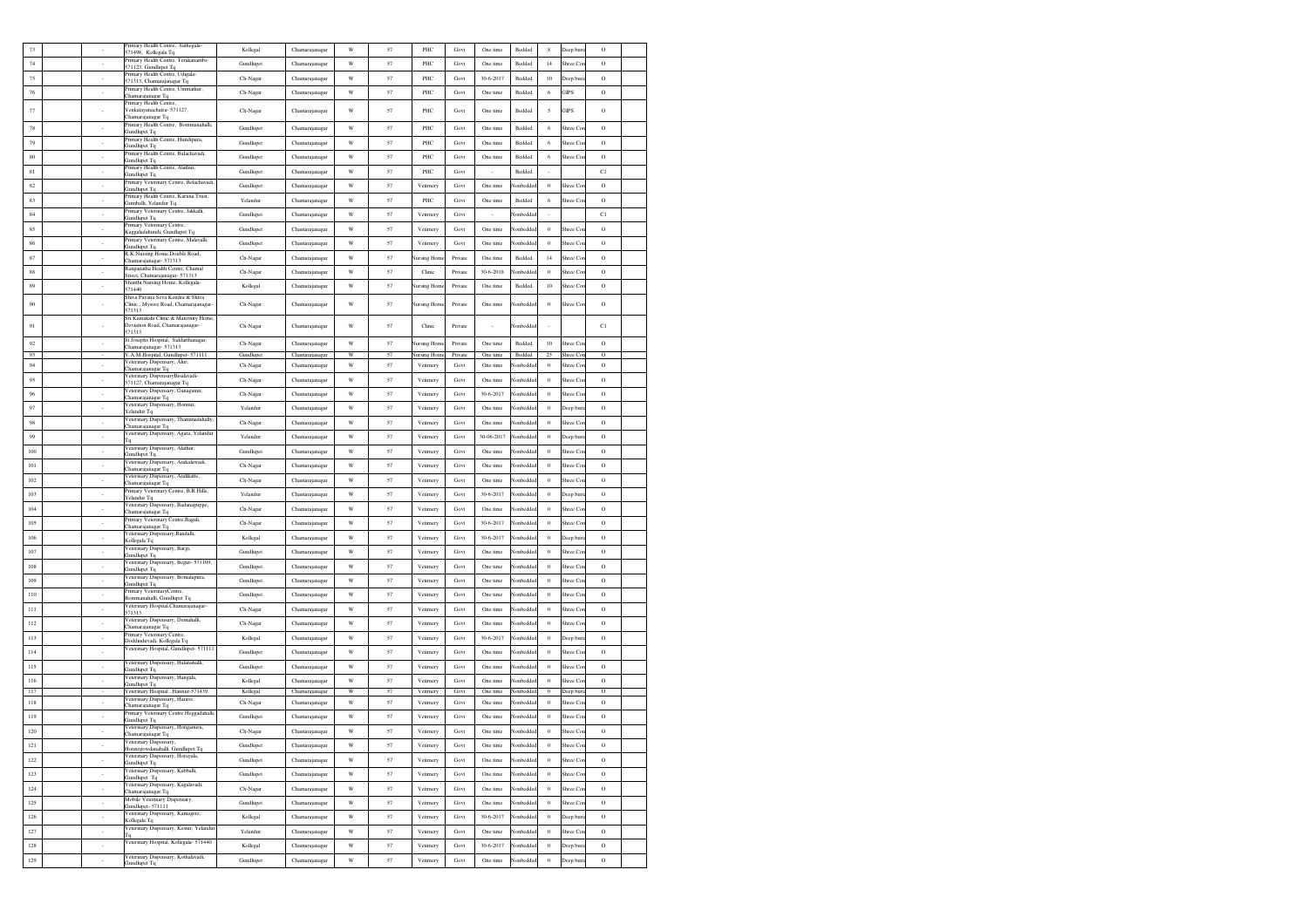| 130        |             |                          | /eterinary Dispensary, cowdalli,<br>Kollegal Tq                                                                | Kollegal  | Chamarajanagar                   | W           | 57       | Vetirnery            | Govt         | One time             | Vonbedde              | $\bf{0}$                   | Deep buri             | $\circ$                   |  |
|------------|-------------|--------------------------|----------------------------------------------------------------------------------------------------------------|-----------|----------------------------------|-------------|----------|----------------------|--------------|----------------------|-----------------------|----------------------------|-----------------------|---------------------------|--|
| 131        |             |                          | Primary Veterinary Centre, Kunthakere,<br>Gundlupet Tq                                                         | Gundlupet | Chamarajanagar                   | W           | 57       | Vetirnery            | Govt         | One time             | Vonbedde              | $\bf{0}$                   | Shree Co              | $\circ$                   |  |
| 132        |             |                          | Veterinary Dispensary, Lokkanahalli,<br>Kollegala Tq                                                           | Kollegal  | Chamarajanagar                   | W           | 57       | Vetimery             | Govt         | 30-6-2017            | Vonbedde              | $\bf{0}$                   | Deep buri             | $\circ$                   |  |
| 133        |             | $\sim$                   | Primary Veterinary Centre. M M Hills<br>571490                                                                 | Kollegal  | Chamarajanagar                   | $\mathbf W$ | 57       | Vetimery             | Govt         | 30-6-2017            | Vonbedde              | $\,0\,$                    | Deep buri             | $\rm{O}$                  |  |
| 134        |             | $\cdot$                  | Veterinary Dispensary, Maliyuru,                                                                               | Ch-Nagar  | Chamarajanagar                   | $\mathbf W$ | 57       | Vetimery             | Govt         | One time             | Vonbedde              | $\,0\,$                    | Shree Cor             | $\rm{O}$                  |  |
| 135        |             | $\sim$                   | hamarajanagar Tq<br>Primary Veterinary Centre,, Maratahalli,                                                   | Kollegal  | Chamarajanagar                   | W           | 57       | Vetimery             | Govt         | 30-6-2017            | Nonbedde              | $\theta$                   | Deep buri             | $\circ$                   |  |
|            |             |                          | Kollegala Tq<br>Primary Veterinary Centre,                                                                     |           |                                  |             |          |                      |              |                      |                       |                            |                       |                           |  |
| 136        |             |                          | Kollegala<br>Odeyarapalya,<br>Tq                                                                               | Kollegal  | Chamarajanagar                   | W           | 57       | Vetimery             | Govt         | 30-6-2017            | Vonbedde              | $\bf{0}$                   | Deep buri             | $\rm{O}$                  |  |
| 137        |             | $\overline{\phantom{a}}$ | Primary Veterinary Centre, Padaguru,<br>Gundlupet Tq                                                           | Gundlupet | Chamarajanagar                   | $\mathbf W$ | 57       | Vetimery             | Govt         | One time             | Vonbedde              | $\theta$                   | Shree Co              | $\rm{O}$                  |  |
| 138        |             |                          | Veterinary Dispensary, Ramapur,<br>Kollegala Tq                                                                | Kollegal  | Chamarajanagar                   | W           | 57       | Vetimery             | Govt         | One time             | lonbedde              | $\bf{0}$                   | Deep buri             | $\circ$                   |  |
| 139        |             | $\sim$                   | Veterinary Hospital, Santhemarahalli,<br>Chamarajanagar Tq                                                     | Ch-Nagar  | Chamarajanagar                   | W           | 57       | Vetimery             | Govt         | 30-6-2017            | Vonbedde              | $\,0\,$                    | Shree Cor             | $\rm{O}$                  |  |
| 140        |             | $\sim$                   | Veterinary Dispensary, Shivapura,<br><b>Gundlupet Tq</b>                                                       | Gundlupet | Chamarajanagar                   | W           | 57       | Vetirnery            | Govt         | One time             | Nonbedde              | $\theta$                   | Shree Cor             | $\circ$                   |  |
| 141        |             | $\sim$                   | Primary Veterinary Centre,<br>Sindanapura, Gundlupet Tq                                                        | Gundlupet | Chamarajanagar                   | W           | 57       | Vetimery             | Govt         | One time             | <b>Nonbedde</b>       | $\theta$                   | Shree Cor             | $\circ$                   |  |
| 142        |             | $\sim$                   | rimary Veterinary centre, Singanallur,<br>Kollegal Tq                                                          | Kollegal  | Chamarajanagar                   | W           | 57       | Vetimery             | Govt         | 30-6-2017            | <b>Nonbedde</b>       | $\theta$                   | Deep buri             | $\circ$                   |  |
| 143        |             | $\sim$                   | Primary Veterinary Centre, Jakkalli,<br>Gundlupet Tq                                                           | Gundlupet | Chamarajanaga                    | $\mathbf W$ | 57       | Vetimery             | Govt         | One time             | Vonbedde              | $\,0\,$                    | Shree Cor             | $\rm{O}$                  |  |
| 144        |             | $\cdot$                  | Veterinary Dispensary, Terakanambi-<br>571123. Gundlupet To                                                    | Gundlupet | Chamarajanagar                   | $\mathbf W$ | 57       | Vetimery             | Govt         | One time             | lonbedde              | $\bf{0}$                   | Shree Cor             | $\rm{O}$                  |  |
| 145        |             | $\epsilon$               | Primary Veterinary Centre, Thellanuru,<br>Kollegala Tq                                                         | Kollegal  | Chamarajanagar                   | W           | 57       | Vetimery             | Govt         | 30-6-2017            | Nonbedde              | $\,$ 0                     | Deep buri             | $\rm{O}$                  |  |
| 146        |             | $\sim$                   | Veterinary Dispensary, Udigala,                                                                                | Ch-Nagar  | Chamarajanagar                   | W           | 57       | Vetimery             | Govt         | One time             | Vonbedde              | $\theta$                   | Shree Cor             | $\rm{O}$                  |  |
| 147        |             | $\sim$                   | hamarajanagar Tq<br>Veterinary Dispensary, Ummathur,                                                           | Ch-Nagar  | Chamarajanagar                   | W           | 57       | Vetimery             | Govt         | One time             | <b>Nonbedde</b>       | $\theta$                   | Shree Cor             | $\circ$                   |  |
|            |             |                          | Chamarajanagar Tq<br>/eterinary Dispensary,                                                                    |           |                                  |             |          |                      |              |                      |                       |                            |                       |                           |  |
| 148        |             |                          | Venkataiyannachathra, Chamarajanaga<br>Гq                                                                      | Ch-Nagar  | Chamarajanagar                   | W           | 57       | Vetimery             | Govt         | One time             | Vonbedde              | $\,0\,$                    | Shree Cor             | $\rm{O}$                  |  |
| 149<br>150 |             |                          | Veterinary Hospital, Yelandur- 571441<br>Veterinary Dispensary, Nagavalli Villags                              | Yelandur  | Chamarajanagar<br>Chamarajanagar | W<br>W      | 57<br>57 | Vetimery<br>Vetimery | Govt<br>Govt | One time<br>One time | Vonbeddee<br>Vonbedde | $\overline{0}$<br>$\bf{0}$ | Shree Cor<br>Shree Co | $\overline{O}$<br>$\circ$ |  |
|            |             |                          | Chamarajanagar<br>Bharath Diagnostic Centre . No.22/33.                                                        | Ch-Nagar  |                                  |             |          |                      |              |                      |                       |                            |                       |                           |  |
| 151        | 2010-11     |                          | KNN complex, Double Road,<br>Chamrajanagar- 571313                                                             | Ch-Nagar  | Chamarajanagar                   | W           | 57       | agnostic Cen         | Private      | One time             | Vonbedde              | $\,0\,$                    | Shree Cor             | $\circ$                   |  |
| 152        | 2010-11     |                          | Ashraya ENT surgical Clinic, 1st floor,<br>No. 7/467-C, Southeren Extension,                                   | Kollegal  | Chamarajanagar                   | W           | 57       | Clinic               | Private      | One time             | Vonbedde              | $\theta$                   | Shree Cor             | $\rm{O}$                  |  |
|            |             |                          | Kollegala-571440<br>Suraksha Ortho and Maternity Care, 4th                                                     |           |                                  |             |          |                      |              |                      |                       |                            |                       |                           |  |
| 153        | 2010-11     | 37215                    | 'ross, Basaveshawaranagar, Kolelgala-<br>571440                                                                | Kollegal  | Chamarajanagar                   | W           | 57       | <b>Nursing Home</b>  | Private      | One time             | Bedded                | 5                          | Shree Cor             | $\rm _O$                  |  |
| 154        | 2010-11     |                          | Primary Health Centre, Kodasoge<br>Village, Gundlupet Tq, Chamrajanagar<br>District                            | Gundlupet | Chamarajanagar                   | W           | 57       | PHC                  | Govt         | One time             | Bedded                | 6                          | Shree Cor             | $\circ$                   |  |
| 155        | 2010-11     |                          | Sri Shivarathri Rajendra Hospital, Sri<br>Bhuvaneshwari Circle, Chamarajanagar<br>571313                       | Ch-Nagar  | Chamarajanagar                   | W           | 1386     | Nursing Hom          | Private      |                      | Bedded                |                            |                       | C1                        |  |
| 156        | 2010-11     | $\sim$                   | CSI Rural Mission Hospital, Managal<br>Village, Chamarajanagar Tq & District                                   | Ch-Nagar  | Chamarajanagar                   | W           | 57       | Nursing Hom          | Private      | 30-6-2018            | Bedded                | 5                          | Shree Cor             | $\circ$                   |  |
| 157        | 2010-11     | $\sim$                   | Primary Health Centre, Amachavadi<br>Village, Chamarjanagar Tq & District.                                     | Ch-Nagar  | Chamarajanagar                   | W           | 57       | PHC                  | Govt         | One time             | Bedded                | 6                          | <b>GIPS</b>           | $\circ$                   |  |
| 158        | 2010-11     |                          | Primary Health Centre, Nanekatte<br>Village, Gundlupet Tq, Chamarajanagar                                      | Gundlupet | Chamarajanagar                   | W           | 57       | PHC                  | Govt         | One time             | Bedded                | 6                          | Shree Cor             | $\circ$                   |  |
| 159        | 2010-11     |                          | District<br>Veterinary Dispensary, Chikatte,                                                                   | Gundlupet | Chamarajanagar                   | W           | 57       | Vetimery             | Govt         | One time             | Vonbedde              | $\,0\,$                    | Shree Cor             | $\rm{O}$                  |  |
|            |             | $\cdot$                  | Gundlupet Tq<br>BMS Hospital, 4th Cross,                                                                       |           |                                  |             |          |                      |              |                      |                       |                            |                       |                           |  |
| 160        | 2010-11     |                          | Basaveshawaranagar, Kolelgala- 571440                                                                          | Kollegal  | Chamarajanagar                   | W           | 57       | <b>Vursing Hom</b>   | Private      | One time             | Bedded                | 12                         | Shree Cor             | $\circ$                   |  |
| 161        | 2010-11     | $\sim$                   | Cauvery Nursing Home, Opp. MGSV<br>College, Kollegala- 571440.                                                 | Kollegal  | Chamarajanagar                   | W           | 57       | Nursing Hom          | Private      | 30-6-2017            | Bedded                | 5                          | $\sim$                | $\rm{O}$                  |  |
| 162        | 2010-11     |                          | Sree Shivarathreeshwara Maternity<br>Home, Mysore Road, Chamarajanagar<br>571313                               | Ch-Nagar  | Chamarajanagar                   | W           | 57       | <b>Nursing Hom</b>   | Private      | 30-6-2018            | Bedded                | 15                         |                       | $\rm{O}$                  |  |
| 163        | 2010-11     | $\cdot$                  | Kshema Nursing Home, B R Hills<br>Road, Chamarajanagar- 571313                                                 | Ch-Nagar  | Chamarajanagar                   | $\mathbf W$ | 57       | Nursing Hom          | Private      | One time             | Bedded                | 25                         | Shree Cor             | $\rm{O}$                  |  |
| 164        | 2010-11     |                          | Ashwini Nursing Home, Yelandur,                                                                                | Yelandur  | Chamarajanagar                   | W           | 57       | <b>Nursing Hom</b>   | Private      | One time             | Bedded                | $20\,$                     | Shree Cor             | $\rm{O}$                  |  |
|            |             |                          | Chamarajanagar Dist.<br>Homoeo Hani Clinic & Research                                                          |           |                                  | W           |          |                      |              |                      |                       |                            |                       |                           |  |
| 165        | 2010-11     |                          | Center, No.43, MIG-2, KHB Colony,<br>Chamarajanagar<br>Shri Chamundi Matha Clinic, Small                       | Ch-Nagar  | Chamarajanagar                   |             | 57       | Clinic               | Private      | One time             | lonbedde              | $\bf{0}$                   | Deep buri             | $\rm{O}$                  |  |
| 166        | 2010-11     | $\sim$                   | Bazar Street, Chamarajanagar<br>Snehajyothy Community Care                                                     | Ch-Nagar  | Chamarajanagar                   | W           | 57       | Clinic               | Private      | 30-6-2014            | Nonbedde              | $\,$ 0 $\,$                | $\sim$                | $\circ$                   |  |
| 167        | 2010-11     |                          | Center(Formerly Holy Cross<br>Community Care Center), Shankara<br>Crupa Nilaya, Ramasamudra,<br>Chamarajanagar | Ch-Nagar  | Chamarajanagar                   | W           | 57       | Nursing Hom          | Private      |                      | Bedded                |                            |                       | C1                        |  |
| 168        | 2010-11     |                          | Parameshwara Arogya Dhama, Canara<br>Bank Building, B. Rachaiah Double<br>Road, Chamarajanagar                 | Ch-Nagar  | Chamarajanagar                   | W           | 57       | Clinic               | Private      |                      | Vonbedde              |                            |                       | C1                        |  |
| 169        | 2010-11     |                          | National Clinic, Hosa Angadi Chowka,<br>Kuderu, Chamarajanagar Tq & Dist.                                      | Ch-Nagar  | Chamarajanagar                   | W           | 57       | Clinic               | Private      | One time             | Nonbedde              | $\bf{0}$                   | Deep buri             | $\rm _O$                  |  |
| 170        | 2010-11     |                          | Ashwini Clinic, Bandalli,<br>Kollegala To                                                                      | Kollegal  | Chamarajanagar                   | W           | 57       | Clinic               | Private      | 30-6-2011            | Vonbedde              | $\bf{0}$                   | Deep buri             | $\circ$                   |  |
| 171        | $2010 - 11$ |                          | Bhavasar Clinic, Bommalapura -<br>571126, Gundlupet Tq                                                         | Gundlupet | Chamarajanagar                   | $\mathbf W$ | 57       | Clinic               | Private      | $30 - 6 - 2011$      | Nonbeddee             | $\,0\,$                    | Deep buri:            | $\rm{O}$                  |  |
| 172        | $2010 - 11$ | $\sim$                   | Nrupathunga Clinic, B.Rachaiah Double<br>Road, Chamarajanagar                                                  | Ch-Nagar  | Chamarajanagar                   | W           | 57       | Clinic               | Private      | One time             | Vonbedde              | $\theta$                   | Shree Cor             | $\rm{O}$                  |  |
| 173        | 2010-11     |                          | Assisi Dispensary,<br>Venkataiyannachathra, Chamarajanagar                                                     | Ch-Nagar  | Chamarajanagar                   | W           | 57       | Clinic               | Private      | One time             | Nonbedde              | $\bf{0}$                   | Deep buri             | $\rm{O}$                  |  |
| 174        | 2010-11     | ×                        | Primary Health Centre, P.G. Palya,<br>Kollegala Tq, Chamarajanagara Dist                                       | Kollegal  | Chamarajanagar                   | W           | 57       | PHC                  | Govt         | 30-6-2017            | Bedded                | $\bf8$                     | Deep buri             | $\circ$                   |  |
| 175        | 2010-11     |                          | Sri Siddeshwara Clinic, Opp Mazid<br>Main Road Madhuvanahalli Village,                                         | Kollegal  | Chamarajanagar                   | W           | 57       | Clinic               | Private      | 30-6-2015            | Vonbedde              | $\,0\,$                    |                       | $\rm{O}$                  |  |
|            |             |                          | Kollegala<br>Veterinary Dispensary, Punajanuru,                                                                |           |                                  |             |          |                      |              |                      |                       |                            |                       |                           |  |
| 176<br>177 | 2010-11     | $\cdot$                  | Chamarajanagara Tq & Dist<br>Primary Veterinary Centre, Gumballi,                                              | Ch-Nagar  | Chamarajanagar                   | $\mathbf W$ | 57       | Vetimery             | Govt         | One time             | Vonbedde              | $\,$ 0 $\,$                | Shree Cor             | $\rm{O}$                  |  |
|            | 2010-11     | $\cdot$                  | YelandurTq.<br>Mangala Dispensary, Begur, Gundlupet                                                            | Yelandur  | Chamarajanagar                   | $\mathbf W$ | 57       | Vetimery             | Govt         | 30-6-2017            | Vonbedde              | $\,0\,$                    | Shree Cor             | $\rm{O}$                  |  |
| 178        | 2010-11     | $\cdot$                  | Fq. Chamarajanagar Dist                                                                                        | Gundlupet | Chamarajanagar                   | W           | 57       | Clinic               | Private      | One time             | Nonbedde              | $\bf{0}$                   | Deep buri             | $\rm{O}$                  |  |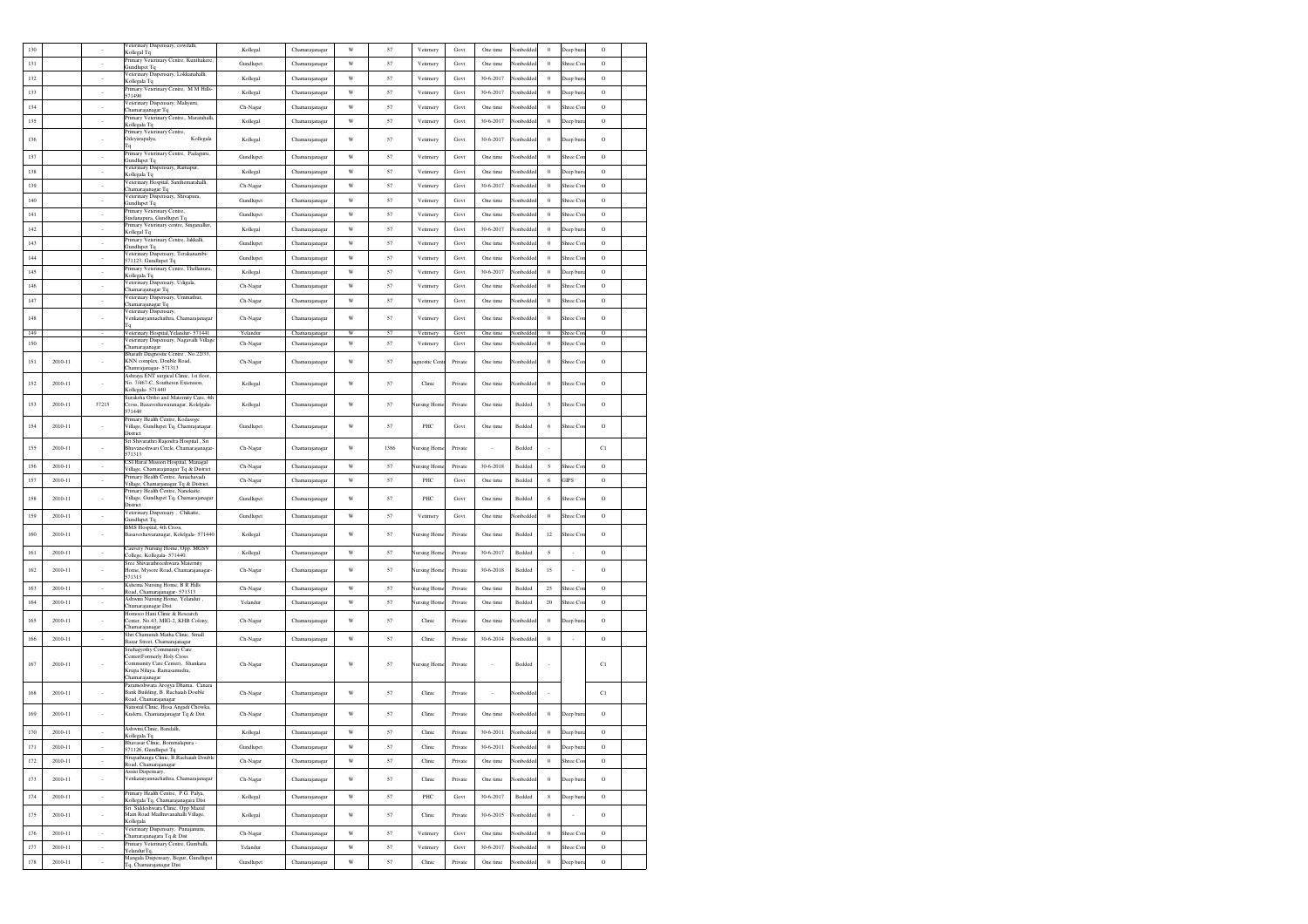| 179        | 2010-11            |                          | Vinay Dental Clinic, Opp.Murthy Clinic<br>Vear Bus Stand, Yelandur                                                                                                                                 | Yelandur              | Chamarajanagar                   | W                       | 57       | Clinic           | Private            |                          | Vonbedd                |                      |                          | C1                  |  |
|------------|--------------------|--------------------------|----------------------------------------------------------------------------------------------------------------------------------------------------------------------------------------------------|-----------------------|----------------------------------|-------------------------|----------|------------------|--------------------|--------------------------|------------------------|----------------------|--------------------------|---------------------|--|
| 180        | 2010-11            |                          | Sri Maniunatha Clinical Laboratory.<br>Opp.Murthy Clinic, Near Bus Stand.<br>r'elandur , Chamarajanagar Dist                                                                                       | Yelandur              | Chamarajanagar                   | W                       | 57       | agnostic Cent    | Private            | One time                 | Nonbeddec              | $\theta$             | Shree Co.                | $\circ$             |  |
| 181        | 2010-11            |                          | Karnataka Laboratory, Opp. Govt<br>Hospital, Santhemaralli, Chamarajanaga<br>Tq & Dist                                                                                                             | Ch-Nagar              | Chamarajanagar                   | W                       | 57       | iagnostic Cent   | Private            | One time                 | Nonbeddee              | $\,0\,$              | Shree Cor                | $\rm{O}$            |  |
| 182        | 2010-11            | ٠                        | Adam's Clinic, Kowdalli, Kollegala<br>Taluk                                                                                                                                                        | Kollegal              | Chamarajanagar                   | W                       | 57       | Clinic           | Private            | One time                 | Nonbeddee              | $\bf{0}$             | Deep buri                | $\circ$             |  |
| 183        | 2010-11            | $\sim$                   | Bramaramba Clinic, Deviation Road,                                                                                                                                                                 | Ch-Nagar              | Chamarajanagar                   | W                       | 57       | Clinic           | Private            | One time                 | Nonbedde               | $\theta$             | Shree Co.                | $\circ$             |  |
| 184        | 2010-11            | $\overline{\phantom{a}}$ | hamarajanagar- 571313<br>Shreyas Clinic, Deviation Road,<br>hamarajanagar- 571313                                                                                                                  | Ch-Nagar              | Chamarajanagar                   | $\ensuremath{\text{W}}$ | 57       | Clinic           | Private            | One time                 | Nonbedde               | $\,0\,$              | Shree Co.                | $\circ$             |  |
| 185        | 2010-11            |                          | Ashay Clinic, Opp.Govt Hospital,<br>B.Rachaiah Double Road.                                                                                                                                        | Ch-Nagar              | Chamarajanagar                   | W                       | 57       | Clinic           | Private            |                          | Nonbedde               |                      |                          | C1                  |  |
| 186        | 2010-11            | $\cdot$                  | Chamarajanagar.<br>Nandi Clinic, Bandalli, Kollegal Tq,<br>hamarajanagar Dist.                                                                                                                     | Kollegal              | Chamarajanagar                   | W                       | 57       | Clinic           | Private            | 30-6-2017                | Nonbeddee              | $\theta$             | Deep bur                 | $\circ$             |  |
| 187        | 2010-11            |                          | Matha Clinic, Karibasaveshwara<br>Building, Mysore Road,<br>Chamarajanagar Dist.                                                                                                                   | Ch-Nagar              | Chamarajanagar                   | W                       | 57       | Clinic           | Private            | 30-6-2014                | lonbeddeo              | $\,0\,$              |                          | O                   |  |
| 188        | 2010-11            |                          | Mahesh Health Center, BR Hills Road,<br>Yelanadur, Chamarajanagar Dist.                                                                                                                            | Yelandur              | Chamarajanagar                   | W                       | 57       | Clinic           | Private            | One time                 | Nonbeddee              | $\bf{0}$             | Shree Co.                | O                   |  |
| 189        | 2010-11            |                          | B.S. Diagnostic Center (Formerly<br>Karnataka Diagnostic Center), No.6&7.<br>Mahadeshwara Complex, GP<br>Raiarathnam Road, Civil Bus Stand,<br>Gundlupet.<br>Sri Venkateshwara Health Point, Tippu | Gundlupet             | Chamarajanagar                   | W                       | 57       | iagnostic Cent   | Private            | 30-6-2014                | Nonbeddec              | $\bf{0}$             |                          | Ó                   |  |
| 190        | 2010-11            |                          | Circle S.R. Road, Gundlupet,<br>Chamarajanagar Dist.                                                                                                                                               | Gundlupet             | Chamarajanagar                   | W                       | 57       | Clinic           | Private            | $\overline{\phantom{a}}$ | Nonbeddee              |                      |                          | C1                  |  |
| 191        | 2010-11            | $\cdot$                  | Sanjeevini Clinic, Dr.Jaisingh, B.<br>Rachaiah Double Road,<br>hamarajanagar.                                                                                                                      | Ch-Nagar              | Chamarajanagar                   | W                       | 57       | Clinic           | Private            | 30-6-2017                | Nonbeddee              | $\bf{0}$             | Shree Co.                | $\circ$             |  |
| 192        | $2010 - 11$        | $\epsilon$               | Prabhudev Clinic, Hanur, Kollegal Tq,<br>Chamarajanagar Dist.                                                                                                                                      | Kollegal              | Chamarajanagar                   | $\mathbf W$             | 57       | Clinic           | Private            | $\sim$                   | Nonbeddee              | $\sim$               |                          | C1                  |  |
| 193        | 2010-11            |                          | Mamatha Clinic, B.R. Hills Road.<br>Balepet, Yelanadur, Chamarajanagar<br>Dist                                                                                                                     | Yelandur              | Chamarajanagar                   | W                       | 57       | Clinic           | Private            | One time                 | Nonbedde               | $\,0\,$              | Shree Co.                | O                   |  |
| 194        | 2010-11            |                          | Shashi Clinic, Hoogyam, Kollegal Tq                                                                                                                                                                | Kollegal              | Chamarajanagar                   | W                       | 57       | Clinic           | Private            | 30-6-2014                | Nonbeddec              | $\bf{0}$             | Deep buri                | $\overline{0}$      |  |
| 195        | 2010-11            | $\sim$                   | Sri Mahadeshwara Clinic, Ramapur,<br>Kollegala Tq                                                                                                                                                  | Kollegal              | Chamarajanagar                   | W                       | 57       | Clinic           | Private            | 30-6-2017                | Nonbedde               | $\,0\,$              |                          | $\rm{O}$            |  |
| 196        | 2010-11            | $\overline{\phantom{a}}$ | G.N.Clinic, Vasavi Mahal, Pond Street,<br>hamarajanagar                                                                                                                                            | Ch-Nagar              | Chamarajanagar                   | W                       | 57       | Clinic           | Private            | One time                 | Vonbedde               | $\,0\,$              | <b>GIPS</b>              | $\circ$             |  |
| 197        | 2010-11            |                          | Murthy's Clinic, #141, Chamarajanagar<br>Road, Terakanambi, Gundlupet Tq,<br>Chamarajanagar Dist.                                                                                                  | Gundlupet             | Chamarajanagar                   | W                       | 57       | Clinic           | Private            | $30 - 6 - 2011$          | Nonbeddec              | $\bf{0}$             | Deep buri                | O                   |  |
| 198        | 2010-11            |                          | Denta Care Dental Clinic, 7/256A, Jaya<br>Institute Road, Southern Extension.<br>Kollegal, Chamarajanagar Dist.                                                                                    | Kollegal              | Chamarajanagar                   | W                       | 57       | Clinic           | Private            | 30-6-2011                | Nonbeddec              | $\mathbf{0}$         |                          | $\circ$             |  |
| 199        | 2010-11            | $\sim$                   | Sneha Hospital, Hanur, Kollegal Tq.<br>hamarajanagar Dist.<br>Sri Chowdeshwari Clinic, Vaniyar                                                                                                     | Kollegal              | Chamarajanagar                   | W                       | 57       | Nursing Home     | Private            | One time                 | Bedded                 | 25                   | Shree Co                 | $\circ$             |  |
| 200        | 2010-11            | $\overline{\phantom{a}}$ | Street, Chamarajanagar                                                                                                                                                                             | Ch-Nagar              | Chamarajanagar                   | $\ensuremath{\text{W}}$ | 57       | Clinic           | Private            | 30-6-2014                | Nonbedde               | $\,0\,$              |                          | $\rm _O$            |  |
| 201        | $2010 - 11$        | $\sim$                   | St. Johns Clinic, Hangala, Gundlupet<br>Tq, Chamarajanagar Dist.                                                                                                                                   | Gundlupet             | Chamaraianagar                   | $\mathbf W$             | 57       | Clinic           | Private            | 30-6-2011                | Nonbedde               | $\theta$             | $\sim$                   | $\rm{O}$            |  |
| 202        | 2010-11            | $\sim$                   | People's Clinic, Pond Street,<br>hamarajanagar.                                                                                                                                                    | Ch-Nagar              | Chamarajanagar                   | W                       | 57       | Clinic           | Private            | 30-6-2014                | Vonbedde               | $\theta$             | $\sim$                   | $\rm{O}$            |  |
| 203        | $2010 - 11$        | $\epsilon$               | Sreenivasa Clinic, Car Street,<br>hamarajanagar.                                                                                                                                                   | Ch-Nagar              | Chamarajanagar                   | W                       | 57       | Clinic           | Private            | One time                 | Nonbeddee              | $\theta$             | Shree Co.                | $\circ$             |  |
| 204        | 2010-11            | $\sim$                   | Sri Raghavendra Clinic, Main Road,<br>Kuderu, Chamarajanagar Tq. & Dist.                                                                                                                           | Ch-Nagar              | Chamarajanagar                   | W                       | 57       | Clinic           | Private            | 30-6-2011                | Vonbedde               | $\,0\,$              | ÷                        | $\rm{O}$            |  |
| 205        | $2010 - 11$        |                          | Sri Vinu Diagnostic Laboratory, Sri<br>Srinivasa Complex, Bandalli Road,<br>Ianur, Kollegal Tq, Chamarajanagar<br>Dist.                                                                            | Kollegal              | Chamarajanagar                   | W                       | 57       | iagnostic Cent   | Private            | One time                 | Nonbeddec              | $\,0\,$              | Shree Cor                | O                   |  |
| 206        | 2010-11            |                          | Sri Dhanvantari Ayurveda Aushadalaya,<br>Old Hospital Road, Gundlupet,<br>hamarajanagar Dist.                                                                                                      | Gundlupet             | Chamarajanagar                   | W                       | 57       | Clinic           | Private            | One time                 | Nonbeddee              | $\bf{0}$             | Shree Co                 | $\circ$             |  |
| 207        | 2010-11            | $\sim$                   | Sri Vinayaka Ayshadalaya, Madralli<br>village, Gundlupet Tq.                                                                                                                                       | Gundlupet             | Chamarajanagar                   | W                       | 57       | Clinic           | Private            | 30-6-2014                | Nonbeddee              | $\theta$             | $\sim$                   | $\circ$             |  |
| 208        | 2010-11            | $\sim$                   | St. Thomas Health Care,<br>Thomarapalyam, KollegalaTq.                                                                                                                                             | Kollegal              | Chamarajanagar                   | W                       | 57       | Clinic           | Private            | One time                 | Nonbedde               | $\bf{0}$             | Jeep buri                | $\circ$             |  |
| 209        | 2010-11            | $\cdot$                  | St. Joseph's Health Care, Martalli,<br>Kollegala Tq.                                                                                                                                               | Kollegal              | Chamarajanagar                   | W                       | 57       | Clinic           | Private            | One time                 | Vonbedde               | $\bf{0}$             | Jeep buri                | $\circ$             |  |
| 210        | 2010-11            |                          | Basaveshwara Pathalogy Laboratory,<br>Vasavi Mahal Road, Southern<br>Extension, Kollegala Tq                                                                                                       | Kollegal              | Chamarajanagar                   | W                       | 57       | agnostic Cent    | Private            | ٠                        | Nonbeddee              |                      |                          | C1                  |  |
| 211        | 2010-11            |                          | Parvathi Dental Care, Upstairs of<br>Vigneshwara Bhandar, Dr. Ambedkar<br>Road, Kollegla                                                                                                           | Kollegal              | Chamarajanagar                   | W                       | 57       | Clinic           | Private            | $30 - 6 - 2011$          | Nonbeddee              | $\bf{0}$             |                          | $\circ$             |  |
| 212        | 2010-11            | $\sim$                   | Nimishamba Clinic, Pond Street,<br>Chamarajanagar.                                                                                                                                                 | Ch-Nagar              | Chamarajanagar                   | W                       | 57       | Clinic           | Private            | 30-6-2017                | Nonbedded              | $\theta$             | $\sim$                   | $\circ$             |  |
| 213        | 2010-11            | $\sim$                   | Ayush Physiotherapy Clinic, Hangala<br>Gundlupet                                                                                                                                                   | Gundlupet             | Chamarajanagar                   | W                       | 57       | Clinic           | Private            | 30-6-2011                | Nonbeddee              | $\theta$             | $\overline{\phantom{a}}$ | $\circ$             |  |
| 214        | 2010-11            |                          | Kusuma Clinic-I, No.11/66, Garadi<br>Cross, Vaniyar Street, Chamarajanagar                                                                                                                         | Ch-Nagar              | Chamarajanagar                   | W                       | 57       | Clinic           | Private            | 30-06-2014               | Nonbeddee              | $\bf{0}$             |                          | Ó                   |  |
| 215        | 2010-11            |                          | Kusuma Clinic-II, No.11/66, Garadi<br>Cross, Vaniyar Street, Chamarajanagar                                                                                                                        | Ch-Nagar              | Chamarajanagar                   | W                       | 57       | Clinic           | Private            | 30-06-2011               | Nonbeddee              | $\bf{0}$             |                          | Ó                   |  |
| 216        | 2010-11            | $\sim$                   | Jagadeesha Consultancy, No.15,<br>Municipal Complex, Gundlupet.                                                                                                                                    | Gundlupet             | Chamarajanagar                   | W                       | 57       | Clinic           | Private            | $\sim$                   | Nonbedded              | ×                    |                          | C1                  |  |
| 217        | 2010-11            | $\sim$                   | Ashwini Health Care Center, Hangala,<br><b>Gundlupet Tq.</b>                                                                                                                                       | Gundlupet             | Chamarajanagar                   | W                       | 57       | Clinic           | Private            | One time                 | Nonbeddee              | $\theta$             | Deep bur                 | $\circ$             |  |
| 218<br>219 | 2010-11<br>2010-11 |                          | Vinayaka Clinic, Begur, Gundlupet Tq.<br>Sri Raghavendra Clinic, Near<br>Veerabhadreshwara Temple, Pond<br>Street, Chamaraianagar.                                                                 | Gundlupet<br>Ch-Nagar | Chamarajanagar<br>Chamarajanagar | W<br>$\mathbf W$        | 57<br>57 | Clinic<br>Clinic | Private<br>Private | One time<br>One time     | Nonbeddee<br>Nonbeddee | $\theta$<br>$\bf{0}$ | Deep buri<br>Shree Co    | $\circ$<br>$\rm{O}$ |  |
| 220        | 2010-11            | $\cdot$                  | Chaitra Clinic. 1st Cross, Bhramaramba<br>Extension, Chamarajanagar.                                                                                                                               | Ch-Nagar              | Chamarajanagar                   | W                       | 57       | Clinic           | Private            | One time                 | Nonbeddee              | $\theta$             | Shree Co.                | $\circ$             |  |
| 221        | 2010-11            |                          | General Medical Hospital, Anjuman-e-<br>Islamia Shopping Complex, Dr.<br>Ambedkar Road, Kollegal.                                                                                                  | Kollegal              | Chamarajanagar                   | W                       | 57       | Nursing Home     | Private            | 30-6-2014                | Bedded                 | 10                   |                          | $\circ$             |  |
| $222\,$    | 2010-11            | $\overline{\phantom{a}}$ | Bhuvana Diabetis Care Center, Near<br>/eerabhadreshwara Temple, Pond<br>Street, Chamarajanagar                                                                                                     | Ch-Nagar              | Chamarajanagar                   | $\ensuremath{\text{W}}$ | 57       | Clinic           | Private            | 30-6-2011                | Vonbedde               | $\,0\,$              | ×                        | $\rm{O}$            |  |
| 223        | 2010-11            | $\cdot$                  | Bhuvana Diabetis Care Center, Ooty-<br>Mysore Road, Hangala, Gundlupet Tq.                                                                                                                         | Gundlupet             | Chamarajanagar                   | W                       | 57       | Clinic           | Private            | 30-6-2014                | Nonbeddee              | $\,0\,$              | ٠                        | $\rm ^o$            |  |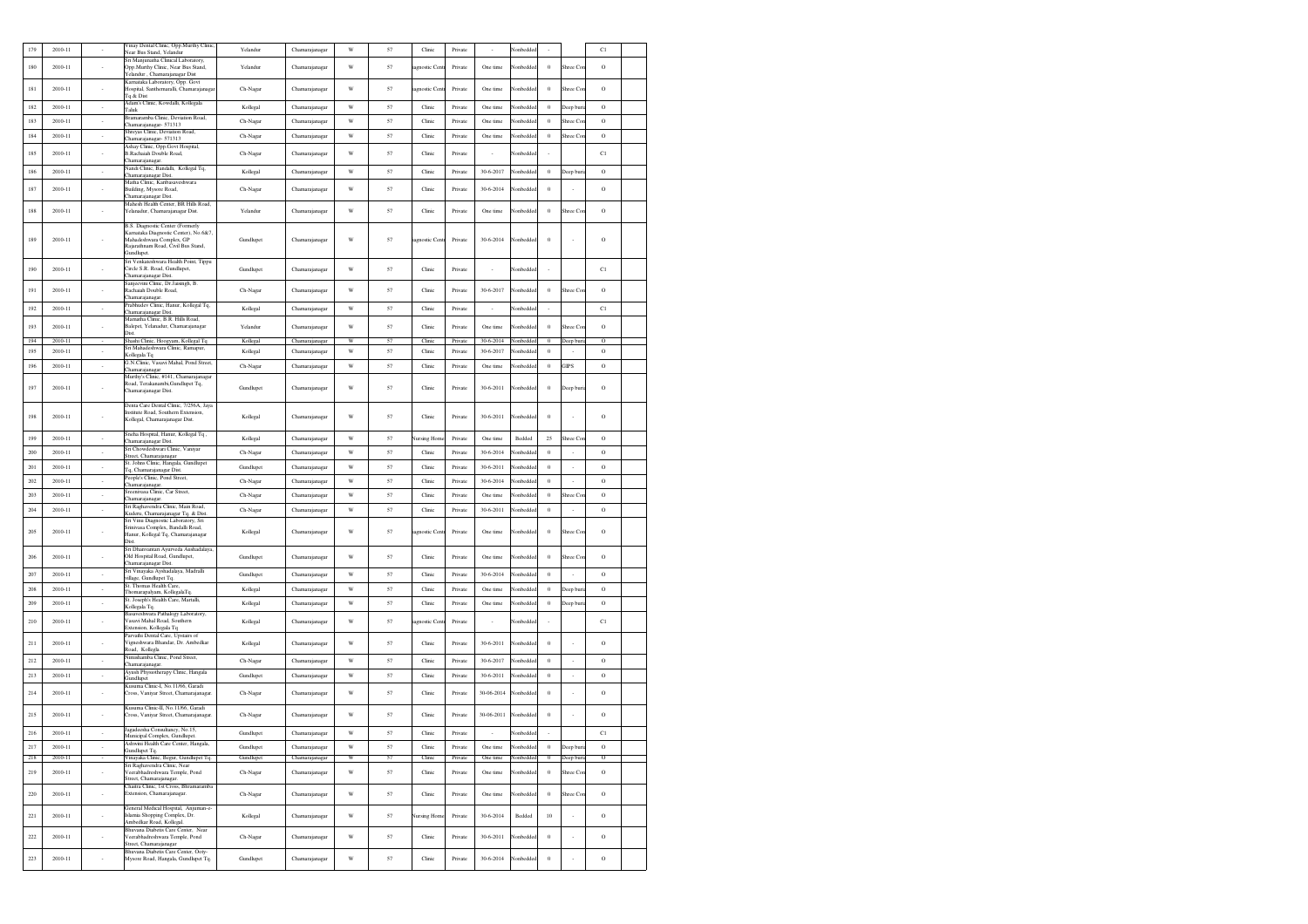| 224 | 2010-11     |                          | Brindavan Clinic, Opp.KSRTC Bus<br>Stand, Gundlupet.                            | Gundlupet | Chamarajanaga  | W                       | 57 | Clinic             | Private | One time        | Nonbedde        | $\bf{0}$                 | Shree Co                 | $\circ$       |  |
|-----|-------------|--------------------------|---------------------------------------------------------------------------------|-----------|----------------|-------------------------|----|--------------------|---------|-----------------|-----------------|--------------------------|--------------------------|---------------|--|
| 225 | 2010-11     | $\cdot$                  | Kiran Clinic, G.P. Rajarathnam Road,<br>Gundlupet.                              | Gundlupet | Chamarajanagar | W                       | 57 | Clinic             | Private | 30-6-2017       | Nonbedde        | $\bf{0}$                 | Shree Co                 | $\rm{O}$      |  |
| 226 | 2010-11     |                          | Vijavalakshmi X-Rav, Laboratory &<br>Scanning Center, #7/457, 3rd Cross,        | Kollegal  | Chamarajanagar | W                       | 57 | agnostic Cent      | Private | 30-6-2017       | Nonbedde        | $\theta$                 | Shree Cor                | $\rm{O}$      |  |
|     |             |                          | Southern Extension, Kollegal.                                                   |           |                |                         |    |                    |         |                 |                 |                          |                          |               |  |
| 227 | 2010-11     |                          | Sushi Dental Care, #11 & 12, Municipal<br>New Complex, Opp. Taluk Hospital,     | Gundlupet | Chamarajanagar | W                       | 57 | Clinic             | Private |                 | Nonbedde        |                          |                          | C1            |  |
| 228 | 2010-11     | $\sim$                   | Gundlupet<br>Manjunatha Clinic, Amezar Road,                                    | Gundlupet | Chamarajanagar | W                       | 57 | Clinic             | Private | 30-6-2017       | <b>Nonbedde</b> | $\theta$                 | Shree Cor                | $\circ$       |  |
|     |             |                          | Gundlupet.<br>Vijayalakshmi Clinic, Near Vysya Bank,                            |           |                |                         |    |                    |         |                 |                 |                          |                          |               |  |
| 229 | 2010-11     | $\sim$                   | Vakil Ramaiah Street, Kollegal.<br>Lakshmi Clinic, Old JSS Building, Main       | Kollegal  | Chamarajanagar | W                       | 57 | Clinic             | Private | $\sim$          | Nonbedde        | ×                        |                          | C1            |  |
| 230 | 2010-11     | ٠                        | Road, Terakanambi, Gundlupet Tq.                                                | Gundlupet | Chamaraianagar | W                       | 57 | Clinic             | Private | One time        | Nonbedde        | $\theta$                 | Deep buri                | $\circ$       |  |
|     |             |                          | Maharshi Avurveda Hospital, C/o                                                 |           |                |                         |    |                    |         |                 |                 |                          |                          |               |  |
| 231 | 2010-11     |                          | Seenappa Dhoti, Sathy Road,<br>Attagulipura, Chamarajanagar Tq                  | Ch-Nagar  | Chamarajanagar | W                       | 57 | <b>Vursing Hom</b> | Private |                 | Bedded          |                          |                          | C1            |  |
| 232 | 2010-11     | $\sim$                   | Piles & Fistula Clinic, Opp. KSRTC<br>Bus Depot, Chamarajanagar                 | Ch-Nagar  | Chamarajanagar | W                       | 57 | Clinic             | Private | 30-6-2018       | Vonbedde        | $\theta$                 | Shree Co                 | $\circ$       |  |
| 233 | 2010-11     | $\sim$                   | Piles & Fistula Clinic, Opp. KSRTC<br>Bus Stand, Chamarajanagar.                | Ch-Nagar  | Chamarajanagar | W                       | 57 | Clinic             | Private | 30-6-2011       | Nonbedde        | $\theta$                 | $\cdot$                  | $\circ$       |  |
| 234 | $2010 - 11$ |                          | Piles & Fistula Clinic, S.M.P Complex,<br>New Bus Stand Road, Kollegal.         | Kollegal  | Chamarajanagar | W                       | 57 | Clinic             | Private | 30-6-2018       | Vonbedde        | $\bf{0}$                 | Shree Co                 | $\rm{O}$      |  |
|     |             |                          | Piles & Fistula Clinic. Peer Building.                                          |           |                |                         |    |                    |         |                 |                 |                          |                          |               |  |
| 235 | 2010-11     | $\cdot$                  | Kollegal.<br>Bharathi Nursing Home, Bandalli Road,                              | Kollegal  | Chamarajanagar | W                       | 57 | Clinic             | Private | $30 - 6 - 2011$ | lonbedde        | $\theta$                 | $\cdot$                  | $\mathcal{O}$ |  |
| 236 | 2010-11     | $\sim$                   | Hanur, Kollegal Tq.<br>Dr. Shivanna's Clinic, Main Road,                        | Kollegal  | Chamarajanagar | W                       | 57 | <b>Vursing Hom</b> | Private | 30-6-2017       | Bedded          | 15                       | $\cdot$                  | $\rm{O}$      |  |
| 237 | 2010-11     | $\sim$                   | Ferakanambi, Gundlupet Tq.                                                      | Gundlupet | Chamarajanagar | $\ensuremath{\text{W}}$ | 57 | Clinic             | Private | One time        | Vonbedde        | $\theta$                 | Deep bur                 | $\rm{O}$      |  |
| 238 | 2010-11     | $\sim$                   | Shobha Clinic, Ajjipura Village & Post,<br>Kollegal Tq.                         | Kollegal  | Chamarajanagar | W                       | 57 | Clinic             | Private | 30-6-2014       | Vonbedde        | $\theta$                 | $\cdot$                  | $\circ$       |  |
| 239 | 2010-11     | $\cdot$                  | Sinchan Clinic, Main Road<br>Terakanambi, Gundlupet Tq.                         | Gundlupet | Chamarajanagar | W                       | 57 | Clinic             | Private | 30-6-2011       | Vonbedde        | $\bf{0}$                 |                          | $\rm{O}$      |  |
| 240 | 2010-11     | $\cdot$                  | Sanjana Clinic, #10-73, "D", Garadi<br>Street, Kollegal.                        | Gundlupet | Chamarajanagar | W                       | 57 | Clinic             | Private | 30-6-2018       | Vonbedde        | $\bf{0}$                 |                          | $\mathcal{O}$ |  |
| 241 | 2010-11     | $\overline{\phantom{a}}$ | Sri Shishu Arogya Dhama, 3rd Cross,<br>Southern Extension, Kollegal.            | Kollegal  | Chamarajanagar | W                       | 57 | Clinic             | Private | One time        | lonbedde        | $\bf{0}$                 | Shree Co                 | Ó             |  |
| 242 | 2010-11     | $\sim$                   | Akshava Clinic, Vysya Bank Building,<br>Dr. BR Ambedkar Road, Kollegal.         | Kollegal  | Chamaraianagar | W                       | 57 | Clinic             | Private | ٠               | Vonbedde        | $\overline{\phantom{a}}$ |                          | C1            |  |
| 243 | 2010-11     | $\overline{\phantom{a}}$ | Janani Dental Care, Dr. BR Ambedkar                                             | Kollegal  | Chamarajanagar | W                       | 57 | Clinic             | Private | $\sim$          | Vonbedde        | $\overline{\phantom{a}}$ |                          | C1            |  |
| 244 | 2010-11     | $\sim$                   | Road, Kollegal.<br>Janani Health Care, #B9, Near Bus                            | Kollegal  | Chamarajanagar | W                       | 57 | Clinic             | Private | $\sim$          | Nonbedde        | $\sim$                   |                          | C1            |  |
| 245 | 2010-11     | $\sim$                   | Stand, Menaka Complex, Kollegal.<br>Vanda Dental Clinic, 1st Floor, Balaji      |           | Chamarajanagar | W                       | 57 | Clinic             | Private | One time        | Vonbedde        | $\theta$                 |                          | $\mathcal{O}$ |  |
|     |             |                          | Complex, Hanur, Kollegal Tq.<br>S.P.V. Clinic, Kittappa Shopping                | Kollegal  |                |                         |    |                    |         |                 |                 |                          | Shree Cor                |               |  |
| 246 | 2010-11     |                          | Complex, Bandalli Road, Hanur,<br>Kollegal Tq.                                  | Kollegal  | Chamarajanagar | W                       | 57 | Clinic             | Private | One time        | Vonbedde        | $\bf{0}$                 | Shree Co                 | $\rm{O}$      |  |
| 247 | 2010-11     | $\overline{\phantom{a}}$ | Spoorthi Skin & Hair Care Clinic, Dr.<br><b>BR Ambedkar Road Kollegal</b>       | Kollegal  | Chamarajanagar | W                       | 57 | Clinic             | Private | 30-6-2018       | Vonbedde        | $\bf{0}$                 | Shree Co                 | O             |  |
| 248 | 2010-11     |                          | Sanjeevini Surgical Clinic, Eashwar<br>Mansion, 1st Cross, Paramahamsa          |           | Chamarajanagar | W                       | 57 | Clinic             | Private | One time        | Vonbedde        |                          |                          | O             |  |
|     |             |                          | Road, Kollegal,                                                                 | Kollegal  |                |                         |    |                    |         |                 |                 | $\,0\,$                  | Shree Cor                |               |  |
| 249 | 2010-11     |                          | Sanjeevini Dental Clinic, Eashwar<br>Mansion, 1st Cross, Paramahamsa            | Kollegal  | Chamarajanagar | W                       | 57 | Clinic             | Private |                 | Vonbedde        |                          |                          | C1            |  |
| 250 | 2010-11     | $\sim$                   | Road, Kollegal.<br>Nanda Clinic, MDCC Bank Road,                                | Kollegal  | Chamarajanagar | W                       | 57 | Clinic             | Private | One time        | Nonbedde        | $\theta$                 | Shree Co                 | $\mathcal{O}$ |  |
|     |             |                          | Hanur, Kollegal Tq.<br>Siddhartha Dental Clinic. 7/250 A. 2nd                   |           |                |                         |    |                    |         |                 |                 |                          |                          |               |  |
| 251 | 2010-11     |                          | Cross, Southern Extension, Kollegal.                                            | Kollegal  | Chamarajanagar | W                       | 57 | Clinic             | Private | 30-6-2017       | Nonbedde        | $\theta$                 | Shree Coo                | $\circ$       |  |
| 252 | 2010-11     | $\overline{\phantom{a}}$ | Sri. Ranganatha Clinic, 10-96, Garadi<br>Street, Kollegal.                      | Kollegal  | Chamarajanagar | W                       | 57 | Clinic             | Private | One time        | Vonbedde        | $\,$ 0                   | Shree Co                 | $\rm{O}$      |  |
| 253 | 2010-11     | $\sim$                   | Sri Venkateshwara Clinic, 6-121,                                                | Kollegal  | Chamarajanagar | W                       | 57 | Clinic             | Private | 30-06-2019      | Nonbedde        | $\theta$                 | Shree Co.                | $\circ$       |  |
| 254 | 2010-11     | $\sim$                   | Market Road, Kollegal.<br>Dental Health Center, 6-43, Upstairs,                 | Kollegal  | Chamarajanagar | W                       | 57 | Clinic             | Private | 30-6-2017       | <b>Nonbedde</b> | $\theta$                 | $\cdot$                  | $\circ$       |  |
|     |             |                          | Market Road, Kollegal.<br>Krupa Physiotherapy & Rehabilitation                  |           |                |                         |    |                    |         |                 |                 |                          |                          |               |  |
| 255 | 2010-11     |                          | lenter, Near Geetha Primary School,<br>Kollegal.                                | Kollegal  | Chamarajanagar | W                       | 57 | Clinic             | Private | 30-6-2017       | Vonbedde        | $\,0\,$                  |                          | $\circ$       |  |
| 256 | 2010-11     |                          | Ashwini Clinic. New Extension.<br>Ramapura, Kollegal To,                        | Kollegal  | Chamarajanagar | W                       | 57 | Clinic             | Private | 30-06-2011      | Vonbedde        | $\bf{0}$                 |                          | O             |  |
| 257 | 2010-11     | $\overline{\phantom{a}}$ | Kids Care Clinic Dr. Rajakumar Road,<br>Kollegal.                               | Kollegal  | Chamarajanagar | W                       | 57 | Clinic             | Private | One time        | Vonbedde        | $\,0\,$                  | Shree Co                 | $\rm{O}$      |  |
| 258 | 2010-11     | $\overline{\phantom{a}}$ | Janatha Clinic, Dr. BR Ambedkar Road,<br>Kollegal.                              | Kollegal  | Chamarajanagar | W                       | 57 | Clinic             | Private | $\sim$          | Vonbedde        | $\overline{\phantom{a}}$ |                          | C1            |  |
| 259 | 2010-11     | $\sim$                   | Sri Venkateshwara Clinic Main Road,                                             | Kollegal  | Chamarajanagar | W                       | 57 | Clinic             | Private | One time        | Nonbedde        | $\theta$                 | Shree Cor                | $\rm{O}$      |  |
| 260 | 2010-11     | $\epsilon$               | Hanur, Kollegal Tq.<br>Bharath Laboratory, Opp. Vasavi                          | Kollegal  | Chamarajanagar | W                       | 57 | agnostic Cen       | Private | $\sim$          | Nonbedde        | ×                        |                          | C1            |  |
|     |             |                          | Mahal, Kollegal.<br>Anu Dental Care, #12/181, Agrahara                          |           |                |                         |    |                    |         |                 |                 |                          |                          |               |  |
| 261 | 2010-11     |                          | Street, Next to Vijaya Bank,<br>Chamaraianagar.                                 | Ch-Nagar  | Chamarajanagar | W                       | 57 | Clinic             | Private |                 | Vonbedde        |                          |                          | C1            |  |
| 262 | 2010-11     | $\overline{\phantom{a}}$ | Piles & Fistula Clinic, SCKM Road,<br>Opp. Municipal Complex, Kollegal.         | Kollegal  | Chamarajanagar | W                       | 57 | Clinic             | Private | One time        | Vonbedde        | $\bf{0}$                 | Shree Co                 | O             |  |
| 263 | 2010-11     | $\cdot$                  | Piles & Fistula Clinic, Old Hospital<br>Road, Gundlupet.                        | Gundlupet | Chamarajanagar | W                       | 57 | Clinic             | Private | 30-6-2017       | Vonbedde        | $\theta$                 | $\overline{\phantom{a}}$ | $\rm{O}$      |  |
| 264 | 2010-11     | $\sim$                   | Vijayalakshmi Laboratory, Opp. Genera<br>Hospital, Yelandur.                    | Yelandur  | Chamarajanagar | W                       | 57 | aenostic Cen       | Private | 30-6-2013       | Nonbedde        | $\theta$                 | $\overline{\phantom{a}}$ | $\circ$       |  |
| 265 | 2010-11     | $\sim$                   | Sri Manjunatha Clinic, B.R. Hills Road<br>Yelandur.                             | Yelandur  | Chamarajanagar | W                       | 57 | Clinic             | Private | $\sim$          | Nonbedde        | $\epsilon$               |                          | C1            |  |
| 266 | 2010-11     | $\epsilon$               | Krishna Clinic, SCKM Road, Kollegal.                                            | Kollegal  | Chamarajanagar | W                       | 57 | Clinic             | Private | $\sim$          | Nonbedde        | ×                        |                          | C1            |  |
| 267 | $2010 - 11$ | ł,                       | Shwethadri Clinic, Deviation Road,                                              | Ch-Nagar  | Chamarajanagar | W                       | 57 | Clinic             | Private | One time        | Nonbedde        | $\,0\,$                  | Shree Cor                | $\rm{O}$      |  |
| 268 | $2010 - 11$ | $\cdot$                  | Chamarajanagar.<br>Prakash Clinic, Opp. KSRTC Bus                               | Gundlupet | Chamarajanaga  | $\mathbf W$             | 57 | Clinic             | Private | $\sim$          | Vonbedde        | $\epsilon$               |                          | C1            |  |
|     |             |                          | Stand, Begur, Gundlupet Tq.<br>Prakash Aushadhalaya, Opp. KSRTC                 |           |                |                         |    |                    |         |                 |                 |                          |                          |               |  |
| 269 | $2010 - 11$ | $\sim$                   | Bus Stand, Begur, Gundlupet Tq.<br>Leena Laboratory, Sulvadi, Martalli          | Gundlupet | Chamarajanagar | $\mathbf W$             | 57 | Clinic             | Private | One time        | <b>Nonbedde</b> | $\theta$                 | Deep buri                | $\rm{O}$      |  |
| 270 | 2010-11     | $\sim$                   | Post, Kollegal Tq.<br>Naveen Clinic, 6/433, AP Mohalla,                         | Kollegal  | Chamarajanagar | W                       | 57 | aenostic Cer       | Private | 30-6-2017       | Nonbedde        | $\theta$                 | Deep buri                | $\circ$       |  |
| 271 | 2010-11     | $\sim$                   | Gundlupet Road, Chamarajanagar                                                  | Kollegal  | Chamarajanagar | W                       | 57 | Clinic             | Private | One time        | Vonbedde        | $\theta$                 | Shree Co                 | $\circ$       |  |
| 272 | $2010 - 11$ |                          | Sri Vaishnavi dental Care, #92/1A, G.P<br>Rajarathnam Road, T.B. Extension, Old | Gundlupet | Chamarajanagar | W                       | 57 | Clinic             | Private | 30-6-2011       | Vonbedde        | $\,0\,$                  |                          | $\rm{O}$      |  |
|     |             |                          | Bus Stand, Gundlupet.<br>Rachana Children Clinic, Above Sri                     |           |                |                         |    |                    |         |                 |                 |                          |                          |               |  |
| 273 | 2010-11     | i,                       | Datta Medicals, Bus Stand Road,<br>Kollegal.                                    | Kollegal  | Chamarajanagar | W                       | 57 | Clinic             | Private | $30 - 6 - 2011$ | Nonbedde        | $\theta$                 | Shree Coo                | $\circ$       |  |
| 274 | $2010 - 11$ | $\overline{\phantom{a}}$ | Prakruti Clinic, Balaram Building, Near<br>Hanuman Temple, Terakanambi          | Gundlupet | Chamarajanagar | W                       | 57 | Clinic             | Private | One time        | Vonbedde        | $\,0\,$                  | Shree Cor                | $\rm{O}$      |  |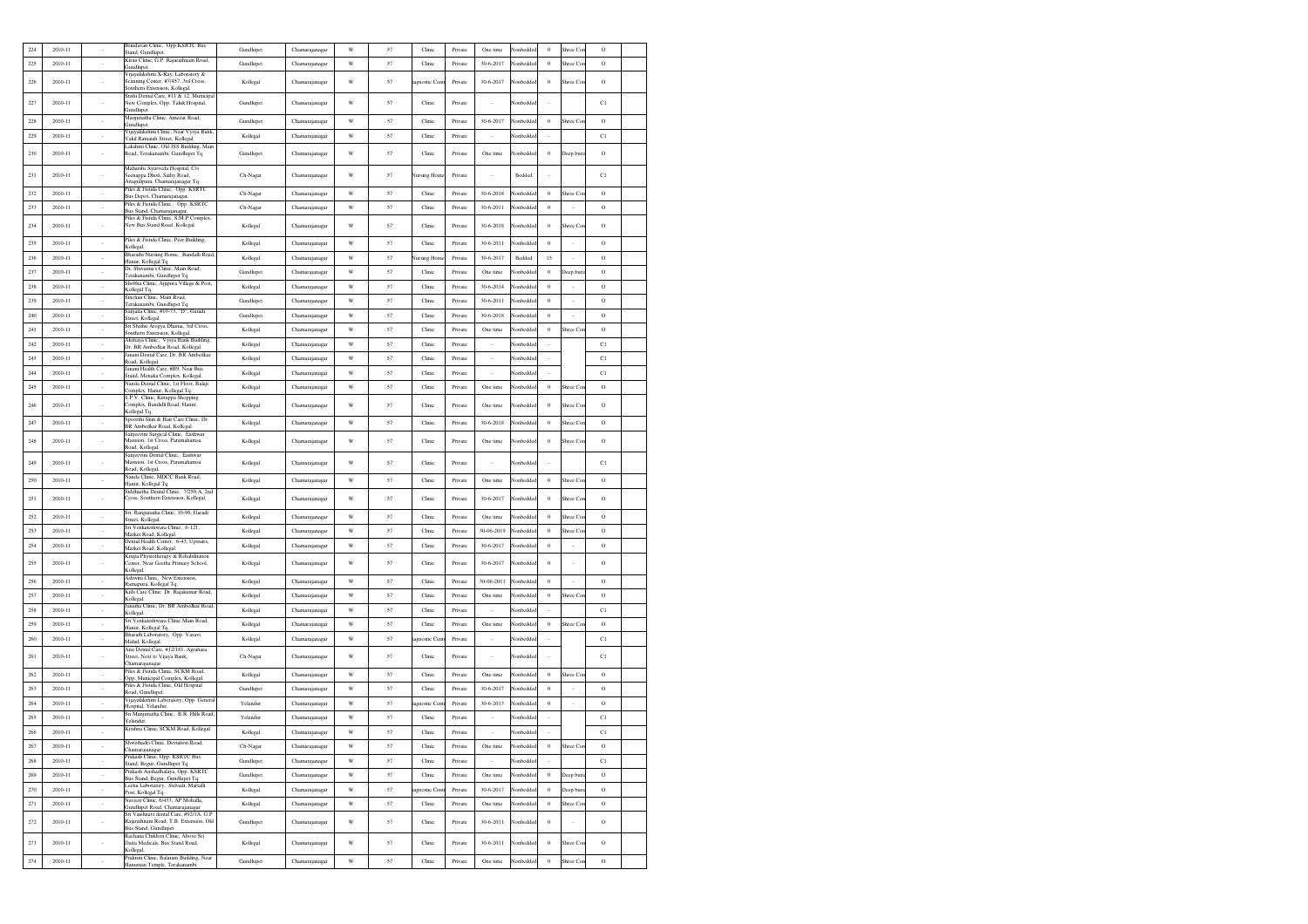| 275        | 2010-11            |                          | Shetty Dental & X-Ray Clinic, 1st<br>Floor, BRN Complex, Beside BSV<br>Shed, Car Street, Chamarajanagar                      | Ch-Nagar               | Chamarajanagar                   | W                       | 57       | Clinic              | Private            | One time               | Nonbeddec             | $\theta$                   | Shree Cor                | $\rm{O}$                   |  |
|------------|--------------------|--------------------------|------------------------------------------------------------------------------------------------------------------------------|------------------------|----------------------------------|-------------------------|----------|---------------------|--------------------|------------------------|-----------------------|----------------------------|--------------------------|----------------------------|--|
| 276        | 2010-11            |                          | Anjan Clinic, Veeramadakari Nayaka<br>Road, Opp. KSRTC Bus Stand,<br>Gundlupet. Chamaraianagar Dist.                         | Gundlupet              | Chamarajanagar                   | W                       | 57       | Clinic              | Private            | One time               | Nonbeddee             | $\theta$                   | Shree Co                 | $\circ$                    |  |
| 277        | 2010-11            | $\overline{\phantom{a}}$ | Tanushree Clinic, Athwar Complex,<br>Temple Street, Chamarajanagar                                                           | Ch-Nagar               | Chamarajanagar                   | $\ensuremath{\text{W}}$ | 57       | Clinic              | Private            | $\sim$                 | Nonbedde              | $\overline{\phantom{a}}$   |                          | C1                         |  |
| 278        | 2010-11            |                          | Chamaraja Diagnostic Center,<br>No.27/169, 1st Cross, Opp. Dist.<br>Hospital, Chamarajanagar.                                | Ch-Nagar               | Chamarajanagar                   | W                       | 57       | agnostic Cen        | Private            | One time               | lonbeddeo             | $\,0\,$                    | <b>GIPS</b>              | $\rm{O}$                   |  |
| 279        | 2010-11            |                          | iddalingeshwara Poly Clinic &<br>Physiotherapy Center, Opp. Govt.<br>Hospital, Double Road, Chamarajanaga                    | Ch-Nagar               | Chamarajanagar                   | W                       | 57       | Clinic              | Private            |                        | Nonbeddee             |                            |                          | C1                         |  |
| 280        | 2010-11            |                          | Murthy Clinic, Upadyaya Street,<br>Kollegala                                                                                 | Kollegal               | Chamarajanagar                   | W                       | 57       | Clinic              | Private            | One time               | lonbedde              | $\theta$                   | hree Co                  | $\circ$                    |  |
| 281        | 2010-11            |                          | Bhuvan Children Clinic, Thirumala<br>Bazar Complex, Near Bus Stand,<br>Yelanadur, Chamarajanagar                             | Yelandur               | Chamarajanagar                   | W                       | 57       | Clinic              | Private            |                        | Vonbedde              |                            |                          | C1                         |  |
| 282        | $2010 - 11$        | $\cdot$                  | anatha Clinic, Coudalli, Kollegala Tq,<br>Chamarajnaagar                                                                     | Kollegal               | Chamarajanagar                   | W                       | 57       | Clinic              | Private            | 30-6-2015              | Nonbedde              | $\theta$                   | $\sim$                   | $\circ$                    |  |
| 283        | 2010-11            |                          | loble Health Clinic, MM Hills Road,<br>Koudalli, KollegalTq, Chamarajanagar<br><b>Dist</b>                                   | Kollegal               | Chamarajanagar                   | W                       | 57       | Clinic              | Private            | $30 - 6 - 2011$        | Nonbeddee             | $\theta$                   |                          | $\rm _O$                   |  |
| 284        | 2010-11            |                          | Mahadeshwara Clinic, Main Road,<br>Yelandur, chamraianaear Dist                                                              | Yelandur               | Chamarajanagar                   | W                       | 57       | Clinic              | Private            | 30-6-2017              | Nonbedde              | $\theta$                   | Shree Co                 | $\rm{O}$                   |  |
| 285        | 2010-11            |                          | Madhu Diagnostic Laboratory, Near<br>Geetha Primary School, Southern Extn.<br>Kollegal.                                      | Kollegal               | Chamarajanagar                   | W                       | 57       | agnostic Cent       | Private            | One time               | Nonbedde              | $\theta$                   | Shree Co.                | $\circ$                    |  |
| 286        | 2010-11            |                          | Vasuki Health Care, Opp. Sri. Kannika<br>Parameshwari Temple, Market Road,<br>Kollegal                                       | Kollegal               | Chamarajanagar                   | W                       | 57       | Clinic              | Private            | $30 - 6 - 2014$        | <b>Ionbedde</b>       | $\,0\,$                    |                          | $\rm{O}$                   |  |
| 287        | 2010-11            | ×                        | Jllas Clinic, Main Road, Begur,<br>Gundlupet Tq                                                                              | Gundlupet              | Chamarajanagar                   | W                       | 57       | Clinic              | Private            | 30-6-2015              | Vonbedde              | $\theta$                   | $\overline{\phantom{a}}$ | $\circ$                    |  |
| 288        | 2010-11            |                          | Suraksh Diagnostic Center, 178/148,<br>G.P. Rajarathnam Street, T.B.<br>Extension, Gundlupet                                 | Gundlupet              | Chamarajanagar                   | W                       | 57       | agnostic Cent       | Private            |                        | Nonbeddee             |                            |                          | C1                         |  |
| 289        | 2010-11            |                          | Vivek Basic Clinical Lab.<br>Veeramadakari Nayaka Road, Opp.<br><b>KSRTC Bus Stand</b> , Gundlupet                           | Gundlupet              | Chamarajanagar                   | W                       | 57       | Clinic              | Private            | 30-6-2014              | Nonbedde              | $\theta$                   |                          | $\circ$                    |  |
| 290        | 2010-11            | 34898                    | Janani Hospital, #A-29 & A-19,<br>Southern Extension,<br>Basaveshwaranagar, Kollegal-571 440.                                | Kollegal               | Chamarajanagar                   | $\circ$                 | 1386     | Nursing Home        | Private            | 30-09-2022             | Bedded                | 40                         | Shree Cor                | $\circ$                    |  |
| 291        | 2010-11            | $\sim$                   | Govt. Ayurveda Hospital,<br>hamarajanagar                                                                                    | Ch-Nagar               | Chamarajanagar                   | W                       | 57       | Ayush               | Govt               | One time               | Nonbedde              | $\theta$                   | Deep buri                | $\circ$                    |  |
| 292<br>293 | 2010-11<br>2010-11 | $\overline{\phantom{a}}$ | Govt. Ayurveda Hospital Gundlupet<br>Govt. Ayurvedic Dispensary, Kundaken                                                    | Gundlupet<br>Gundlupet | Chamarajanagar<br>Chamarajanagar | W<br>W                  | 57<br>57 | Ayush<br>Ayush      | Govt<br>Govt       | One time<br>One time   | Nonbeddec<br>lonbedde | $\overline{0}$<br>$\theta$ | Deep buri<br>eep buri    | $\overline{0}$<br>$\rm{O}$ |  |
| 294        | 2010-11            |                          | Village, Gundlupet Tq<br>Govt. Avurvedic Dispensary.                                                                         | Gundlupet              |                                  | $\ensuremath{\text{W}}$ | 57       |                     | Govt               | One time               | Vonbedde              | $\theta$                   |                          | $\rm{O}$                   |  |
| 295        | 2010-11            | $\overline{\phantom{a}}$ | Raghavapura Village, Gundlupet Tq<br>Govt. Ayurvedic Dispensary,                                                             | Gundlupet              | Chamarajanagar<br>Chamarajanagar | W                       | 57       | Ayush               | Govt               | One time               | Vonbedde              | $\theta$                   | Deep buri                | $\rm{O}$                   |  |
| 296        | 2010-11            | $\overline{\phantom{a}}$ | Jopalapura Village, Gundlupet Tq<br>Govt. Ayurvedic Dispensary, Alathur                                                      | Gundlupet              |                                  | W                       | 57       | Ayush               | Govt               | One time               | Nonbedde              | $\theta$                   | Deep bur                 | $\circ$                    |  |
|            |                    | $\sim$                   | Village, Gundlupet Tq<br>Govt. Ayurvedic Dispensary, Somahalli                                                               |                        | Chamarajanagar                   |                         |          | Ayush               |                    |                        |                       |                            | Deep buri                |                            |  |
| 297        | 2010-11            | $\sim$                   | Village, Gundlupet Tq<br>Govt. Ayurvedic Dispensary,                                                                         | Gundlupet              | Chamarajanagar                   | W                       | 57       | Ayush               | Govt               | One time               | Nonbedde              | $\theta$                   | Deep buri                | $\circ$                    |  |
| 298        | 2010-11            |                          | Mukkadahalli Village, Chamarajanagar<br>Tq & Dist<br>Govt. Ayurvedic Dispensary,                                             | Ch-Nagar               | Chamarajanagar                   | W                       | 57       | Ayush               | Govt               | One time               | Vonbedde              | $\,0\,$                    | Deep bur                 | $\rm _O$                   |  |
| 299        | 2010-11            |                          | Ganaganuru Village, Chamarajanagar<br>Тa                                                                                     | Gundlupet              | Chamarajanagar                   | W                       | 57       | Ayush               | Govt               | One time               | Nonbeddee             | $\theta$                   | Deep buri                | $\rm ^o$                   |  |
| 300        | 2010-11            | $\cdot$                  | Govt. Ayurvedic Dispensary, Tellanuru,<br>Collegala Tq.                                                                      | Kollegal               | Chamarajanagar                   | W                       | 57       | Ayush               | Govt               | One time               | Nonbedde              | $\theta$                   | Deep buri                | $\circ$                    |  |
| 301        | 2010-11            | $\sim$                   | Govt. Ayurvedic Dispensary,<br>Thimmarayipura, Kollegala Tq                                                                  | Kollegal               | Chamarajanagar                   | W                       | 57       | Ayush               | Govt               | One time               | Nonbedde              | $\theta$                   | Deep buri                | $\circ$                    |  |
| 302        | 2010-11            | $\epsilon$               | Jovt. Ayurvedic Dispensary, Yelandur.                                                                                        | Yelandur               | Chamarajanagar                   | W                       | 57       | Ayush               | Govt               | One time               | Vonbedde              | $\bf{0}$                   | Deep buri                | $\circ$                    |  |
| 303        | 2010-11            | $\cdot$                  | Govt. Yunani Dispensary, Nagavalli<br>Village, Chamarajanagar Tq & Dist                                                      | Ch-Nagar               | Chamarajanagar                   | W                       | 57       | Ayush               | Govt               | One time               | lonbedde              | $\,0\,$                    | Jeep buri                | $\circ$                    |  |
| 304        | 2010-11            | $\overline{\phantom{a}}$ | Govt. Yunani Dispensary, Kolipalya<br>Village, Chamarajanagar Tq & Dist                                                      | Ch-Nagar               | Chamarajanagar                   | W                       | 57       | Ayush               | Govt               | One time               | lonbedde              | $\theta$                   | eep buri                 | $\rm{O}$                   |  |
| 305        | 2010-11            |                          | , Siddaganaga Shre Diagmostic Centre<br>No 4 Naesh Kutheera Near KEB.<br>Double Road, Chamarajanagar                         | Ch-Nagar               | Chamarajanagar                   | W                       | 57       | agnostic Cent       | Private            |                        | Nonbeddee             | ×                          |                          | C1                         |  |
| 306        | 2010-11            |                          | Vijayalakshmi Medical Nursing Home<br>Southren Extn. 3rd Cross, Kollegal                                                     | Kollegal               | Chamarajanagar                   | W                       | 57       | <b>Vursing Home</b> | Private            | 30-6-2017              | Bedded                | 10                         | Shree Co                 | $\rm{O}$                   |  |
| 307<br>308 | 2010-11<br>2010-11 |                          | Arun Dental clinic, Near Bus stand,<br>SLN Complex, Yelandur,<br>hamarajanagar Dist.<br>Vijaya Clinic, Market Road, Kollegal | Yelandur               | Chamarajanagar<br>Chamarajanagar | W<br>W                  | 57<br>57 | Clinic<br>Clinic    | Private            | 30-6-2013<br>30-6-2012 | Nonbedde<br>Nonbedde  | $\,0\,$<br>$\theta$        |                          | $\rm{O}$<br>$\circ$        |  |
| 309        | $2010 - 11$        |                          | V.T Hospital (Vivekananda girijana<br>Kalyanna Kendra ), Somarajanakere,<br>B.R. Hills. Yelanduru Taluk.                     | Kollegal<br>Yelandur   | Chamarajanagar                   | W                       | 57       | Nursing Home        | Private<br>Private | One time               | Bedded                | 20                         | Deep bur                 | $\circ$                    |  |
| 310        | 2010-11            |                          | Perpeture Succour Dispensary, P.G.<br>Palya, Kollegala Tq, Chamarajanagara<br>Dist                                           | Kollegal               | Chamarajanagar                   | W                       | 57       | Clinic              | Private            | $30 - 6 - 2017$        | lonbedded             | $\,0\,$                    |                          | $\rm{O}$                   |  |
| 311        | 2010-11            |                          | Basaveshwara Clinic, Main Road, oop.<br>Veterniary hospital, Bomalapura Village<br>Gundlupet Tq, Chamarajanagar              | Gundlupet              | Chamarajanagar                   | W                       | 57       | Clinic              | Private            | 30-6-2012              | Nonbeddec             | $\theta$                   |                          | $\circ$                    |  |
| 312        | 2010-11            |                          | Basayeshwara Clinic, Below SBM Mair<br>road ,Terakanambi Village, Gundlupet<br>Гq                                            | Gundlupet              | Chamarajanagar                   | W                       | 57       | Clinic              | Private            | 30-6-2017              | Nonbeddec             | $\theta$                   |                          | $\circ$                    |  |
| 313        | 2010-11            | $\cdot$                  | Pathology Lab, Vadoney Lines<br>Chamarajanagara Road, Gundlupet                                                              | Gundlupet              | Chamarajanagar                   | W                       | 57       | agnostic Cen        | Private            | $30 - 6 - 2012$        | Nonbedde              | $\,0\,$                    | $\cdot$                  | $\circ$                    |  |
| 314        | 2010-11            | $\sim$                   | Adarsh Clinic, No.113, KHB Near<br>University Hostel, Chamarajanagar                                                         | Ch-Nagar               | Chamarajanagar                   | W                       | 57       | Clinic              | Private            | 30-6-2012              | Nonbedde              | $\ddot{\phantom{0}}$       | $\cdot$                  | $\circ$                    |  |
| 315        | 2010-11            | $\epsilon$               | Assisi Clinic, G.P.Rajarathnam Road,<br>Gundlupet.                                                                           | Gundlupet              | Chamarajanagar                   | W                       | 57       | Clinic              | Private            | 30-6-2017              | Nonbedde              | $\theta$                   | $\cdot$                  | $\circ$                    |  |
| 316        | 2010-11            |                          | Saraswathi Clinic, No 22/168, 1st<br>Cross, Bharamarambha<br>avout.Chamarajanagar                                            | Ch-Nagar               | Chamarajanagar                   | W                       | 57       | Clinic              | Private            | One time               | Nonbeddec             | $\,$ 0                     | Shree Cor                | $\rm{O}$                   |  |
| 317        | 2010-11            |                          | Surva Clinic .Near KSRTC Bus Stand.<br>Deviation Road, Chamarajanagar                                                        | Ch-Nagar               | Chamarajanagar                   | W                       | 57       | Clinic              | Private            |                        | Nonbeddee             | ÷.                         |                          | C1                         |  |
| 318        | $2010 - 11$        |                          | Mahadeshwara clinic Near<br>Doddaindawadi Bus stand<br>Doddaindawadi Village, Kollegal Tq                                    | Kollegal               | Chamarajanagar                   | W                       | 57       | Clinic              | Private            | One time               | lonbedde              | $\,$ 0                     | Jeep buri                | $\rm{O}$                   |  |
| 319        | 2010-11            | $\cdot$                  | Mallige Diagnastic center, 1st Cross<br>Bharamarambha Exten. Chamarajanaga                                                   | Ch-Nagar               | Chamarajanagar                   | W                       | 57       | agnostic Cent       | Private            | $30 - 6 - 2014$        | Nonbedde              | $\,0\,$                    |                          | $\rm{O}$                   |  |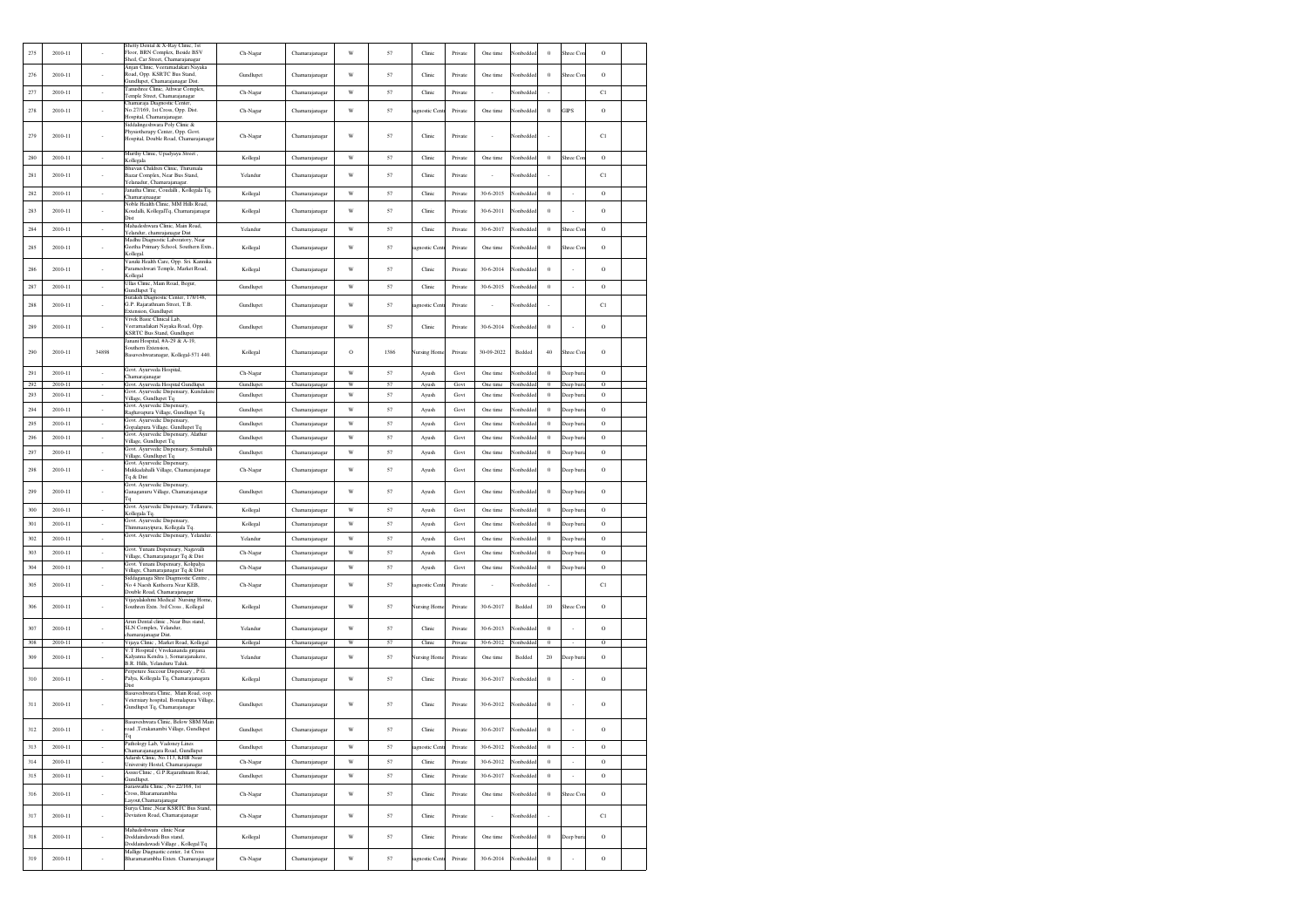| 320 | 2010-11     |                          | Sree Venkateshwara Health Point,<br>Tippu circle, S.R Road, Gundlupet                                                                                                                            | Gundlupet | Chamarajanagar | W                       | 57   | Clinic             | Private | 30-6-2012  | Vonbedde  | $\,0\,$  |                          | Ó        |  |
|-----|-------------|--------------------------|--------------------------------------------------------------------------------------------------------------------------------------------------------------------------------------------------|-----------|----------------|-------------------------|------|--------------------|---------|------------|-----------|----------|--------------------------|----------|--|
|     |             |                          | Nanjappa Eye Hospital, Shre Shayi<br>Archana tower, vasavi mahal,                                                                                                                                |           |                |                         |      |                    |         |            |           |          |                          |          |  |
| 321 | 2010-11     |                          | Ramakrishnna Paramahama Road,<br>Kollegala                                                                                                                                                       | Kollegal  | Chamarajanagar | W                       | 57   | Clinic             | Private | 30-6-2015  | Nonbedde  | $\,0\,$  |                          | O        |  |
| 322 | 2010-11     | $\overline{\phantom{a}}$ | Chethan Clinic ,Panyadahundi Village,                                                                                                                                                            | Ch-Nagar  | Chamarajanagar | W                       | 57   | Clinic             | Private | 30-6-2015  | Vonbedded | $\bf{0}$ | $\overline{\phantom{a}}$ | $\circ$  |  |
|     |             |                          | Ch nagar Tq & Dist.<br>K. Moses Memorial Hospital, No 6/301                                                                                                                                      |           |                |                         |      |                    |         |            |           |          |                          |          |  |
| 323 | 2010-11     |                          | Vakil Ramaiah Road, G.P<br>Mallappapuram, Kollegala                                                                                                                                              | Kollegal  | Chamarajanagar | W                       | 57   | <b>Jursing Hom</b> | Private |            | Bedded    |          |                          | C1       |  |
| 324 | 2010-11     | ×,                       | JANATHA CLINIC, KURUBARA<br>BEEDI, GALIPURA EXTENT ION,                                                                                                                                          | Ch-Nagar  | Chamarajanagar | W                       | 57   | Clinic             | Private | 30-6-2012  | Nonbeddee | $\,0\,$  |                          | $\rm{O}$ |  |
|     |             |                          | Chamrajanagr<br>Urban Health Center Gundlupet Road,                                                                                                                                              |           |                |                         |      |                    |         |            |           |          |                          |          |  |
| 325 | 2010-11     | $\cdot$                  | Near RTO Office, Chamarajanagar<br>Chamundeshwari Clinic Kunthuru                                                                                                                                | Ch-Nagar  | Chamarajanagar | W                       | 57   | PHC                | Govt    | One time   | Vonbedde  | $\bf{0}$ | Deep buri                | $\circ$  |  |
| 326 | 2010-11     | $\cdot$                  | Village, Gundlupet Tq                                                                                                                                                                            | Gundlupet | Chamarajanagar | $\ensuremath{\text{W}}$ | 57   | Clinic             | Private | 30-6-2016  | Vonbedde  | $\bf{0}$ |                          | $\rm{O}$ |  |
| 327 | 2010-11     | $\cdot$                  | Umadevi Clinic, Ramapura Village &<br>post, Kollegal Tq                                                                                                                                          | Kollegal  | Chamarajanagar | W                       | 57   | Clinic             | Private | 30-6-2016  | Vonbedde  | $\,0\,$  | $\epsilon$               | $\rm{O}$ |  |
| 328 | 2010-11     |                          | Vinay Dental Clinic, Hatwar Comples,<br>1st Floor, Chamarajeshwara Complex,<br>Chamarajanagar.                                                                                                   | Ch-Nagar  | Chamarajanagar | W                       | 57   | Clinic             | Private | 30-6-2018  | Vonbedde  | $\,$ 0   |                          | O        |  |
| 329 | 2010-11     |                          | Mathrushree Dental & Maxillofacial<br>Cnilc , sy no 801 1 cross, P.<br>chandrashekhar Road, Ragiv Nagar,<br>Kollegal                                                                             | Kollegal  | Chamarajanagar | W                       | 57   | Clinic             | Private | ×.         | Nonbedded |          |                          | C1       |  |
| 330 | 2010-11     |                          | Prasad Computersied Lab & Scabbibf<br>Center No B-10 &B-11 .Kanaka<br>Complex, Near Govt Bus Stand,                                                                                              | Kollegal  | Chamarajanagar | W                       | 57   | iagnostic Cent     | Private |            | Nonbedde  |          |                          | C1       |  |
| 331 | 2010-11     | $\sim$                   | Kolleglala<br>Vasuki clinic Prakasha palya village,                                                                                                                                              | Kollegal  | Chamarajanagar | W                       | 57   | Clinic             | Private | 30-6-2014  | Nonbedde  | $\theta$ | $\cdot$                  | $\circ$  |  |
|     |             |                          | Kollegal Tq, Chamarajanagar dist.<br>Shiva Homoeopathic Clinic Kunnashatty                                                                                                                       |           |                |                         |      |                    |         |            |           |          |                          |          |  |
| 332 | 2010-11     |                          | Village, Kothanuru post, Kollegal Tq,<br>chamarajanagar dist                                                                                                                                     | Kollegal  | Chamarajanagar | W                       | 57   | Clinic             | Private | 30-06-2012 | Vonbedde  | $\,0\,$  |                          | $\rm{O}$ |  |
| 333 | 2010-11     |                          | Ashwin Ayush Clinic<br>Venkatayyanachatra village,<br>Haradanahalli Hobli, chamarajanagar tq<br>& Dist.                                                                                          | Ch-Nagar  | Chamarajanagar | W                       | 57   | Clinic             | Private | 30-6-2018  | Vonbedde  | $\,0\,$  |                          | O        |  |
| 334 | 2013-14     |                          | Sri Mahalingeshwara Clinic Near Bus<br>stand, KGK Complex, Yalandur Tq,<br>Chamarajanagar Dsit                                                                                                   | Yelandur  | Chamarajanagar | W                       | 57   | Clinic             | Private | 30-6-2014  | Nonbedde  | $\,0\,$  |                          | $\rm{O}$ |  |
|     |             |                          | Sri Bannari Amman Clinical Lab,<br>Terakanambi Village, Gundlupet Raod,                                                                                                                          |           |                |                         |      |                    |         |            |           |          |                          |          |  |
| 335 | 2013-14     |                          | Gundlupet Tq,<br>Chamarajanagar Dist.                                                                                                                                                            | Gundlupet | Chamarajanagar | W                       | 57   | Clinic             | Private |            | Nonbeddee |          |                          | C1       |  |
| 336 | 2014-15     | $\cdot$                  | Veterinary Dispensary, Hoogyam,<br>Kollegal Tq, Chamarajanagara Dist                                                                                                                             | Kollegal  | Chamarajanagar | $\ensuremath{\text{W}}$ | 57   | Vetimery           | Govt    | One time   | Vonbeddee | $\theta$ | Deep bur                 | $\rm{O}$ |  |
| 337 | 2014-15     | $\sim$                   | Veterinary Dispensary, Gollaradimba,<br>Kollegal Tq, Chamarajanagara Dist                                                                                                                        | Kollegal  | Chamarajanagar | W                       | 57   | Vetimery           | Govt    | 30-6-2017  | Nonbedde  | $\theta$ | Deep buri                | $\circ$  |  |
| 338 | 2014-15     | $\sim$                   | Veterinary Dispensary, Meenyam,<br>Kollegal Tq, Chamarajanagara Dist                                                                                                                             | Kollegal  | Chamarajanagar | W                       | 57   | Vetimery           | Govt    | 30-6-2017  | Nonbedde  | $\bf{0}$ | Deep bur                 | $\circ$  |  |
| 339 | 2014-15     | $\overline{\phantom{a}}$ | Primary Health Centre, Hasaguli,<br>Gundlupet Tq, Chamarajanagar Dist.                                                                                                                           | Gundlupet | Chamarajanagar | W                       | 57   | PHC                | Govt    | 30-6-2017  | Bedded    | 6        | Shree Co                 | $\circ$  |  |
| 340 | 2014-15     | $\overline{\phantom{a}}$ | Dr.M.D.Sachidananda Murthy<br>Memorial daycare Centre, Yelandur                                                                                                                                  | Yelandur  | Chamarajanagar | W                       | 57   | Clinic             | Private | 30-6-2017  | Vonbedd   | $\,0\,$  |                          | $\circ$  |  |
| 341 | 2014-15     | $\cdot$                  | Nimbuja Clinic, Shop No 2, AK<br>Complex, Gundlupet Circle,                                                                                                                                      | Ch-Nagar  | Chamarajanagar | W                       | 57   | Clinic             | Private | 30-6-2017  | Nonbedde  | $\theta$ | à,                       | $\rm _O$ |  |
| 342 | 2014-15     |                          | Chamarajanagar<br>New Ashwini Diagnostic , Divyashree<br>Comforts, Ooty road, Gundlupet,<br>Chamarajanagar Dist.                                                                                 | Gundlupet | Chamarajanagar | W                       | 57   | agnostic Cen       | Private | 30-6-2017  | Nonbedde  | $\,0\,$  |                          | $\rm{O}$ |  |
| 343 | 2014-15     | $\sim$                   | Mahesh Clinic, Kodalli Circle, Kodalli                                                                                                                                                           | Gundlupet | Chamarajanagar | W                       | 57   | Clinic             | Private | One time   | Nonbedde  | $\theta$ | Shree Cor                | $\circ$  |  |
| 344 | 2015-16     | $\cdot$                  | Road, Gundlupet, Chamrajanagar,<br>Ortho Clinic, Near DC Office, Double                                                                                                                          | Ch-Nagar  | Chamarajanagar | W                       | 57   | Clinic             | Private | 30-6-2016  | Nonbedde  | $\bf{0}$ | Shree Co.                | $\circ$  |  |
|     |             |                          | Road, Chamarajanagar<br>Ashwini Diagnostics, Opp district                                                                                                                                        |           |                |                         |      |                    |         |            |           |          |                          |          |  |
| 345 | 2015-16     | $\sim$                   | Hospital, B Rachiya Road,<br>Chamarajanagar                                                                                                                                                      | Ch-Nagar  | Chamarajanagar | W                       | 57   | agnostic Cent      | Private | 31-12-2016 | Nonbedde  | $\theta$ | Shree Cor                | $\circ$  |  |
| 346 | 2016-17     | 27321                    | JSS Hospital, B.R.Raod,<br>Chamarajanagar                                                                                                                                                        | Ch-Nagar  | Chamarajanagar | $\rm{O}$                | 1386 | <b>Nursing Hom</b> | Private | 30-09-2022 | Bedded    | 99       | Shree Con                | $\rm{O}$ |  |
| 347 | 2016-17     |                          | Naveen Skin & Cosmetology Clinic<br>Assessment No. 1358/1358 &<br>1358/1358 A, Near Shringar Hotel,<br>Deviation Road.<br>Chamarajanagar                                                         | Ch-Nagar  | Chamarajanagar | W                       | 57   | Clinic             | Private | One time   | Nonbedde  | $\bf{0}$ | Shree Cor                | O        |  |
| 348 | 2016-17     |                          | Sree Mahadwshara Diagnostic Centre,<br>No, 127/3, Vaniyar Road, Gundlupet<br>Circle, Chamarajanagar                                                                                              | Ch-Nagar  | Chamarajanagar | W                       | 57   | agnostic Cent      | Private | One time   | Nonbedde  | $\bf{0}$ | Shree Cor                | $\circ$  |  |
| 349 | 2016-17     |                          | Smile Dento Care<br>Upstairs Biligiri Medicals, S.C.K.M<br>Road, Kollegal-571440                                                                                                                 | Kollegal  | Chamarajanagar | W                       | 57   | Clinic             | Private | One time   | Nonbedde  | $\bf{0}$ | Shree Cor                | $\circ$  |  |
| 350 | 2016-17     | $\sim$                   | R.K. Hospital & Diabetic Care Center,<br>Kollegala                                                                                                                                               | Kollegal  | Chamarajanagar | W                       | 57   | Nursing Hom        | Private | One time   | Bedded    | 10       | Shree Cor                | $\circ$  |  |
| 351 | 2016-17     |                          | <b>HREE MAHADESHWARA</b><br>DIAGNOSTIC CENTRE, VANIAR<br>STREET, CHAMARAJANAGR                                                                                                                   | Ch-Nagar  | Chamarajanagar | W                       | 57   | iagnostic Cent     | Private | ٠          | Vonbedde  |          |                          | C1       |  |
| 352 | 2016-17     |                          | KARANATAKA DIAGNOSTIC<br>CENTRE, G P RAJARATHNAM<br>ROAD, TB EXTENSION,<br><b>GUNDLUPET TOWN</b>                                                                                                 | Gundlupet | Chamarajanagar | W                       | 57   | iagnostic Cent     | Private | One time   | Nonbeddee | $\bf{0}$ | <b>GIPS</b>              | $\rm{O}$ |  |
| 353 | 2016-17     |                          | Dr M.D.Sachidananda Murthy<br>Memorial Hospitals(Dharani), Near<br>Santhemaralli Circle, Kollegal Road,<br>Santhemaralli-571115                                                                  | Ch-Nagar  | Chamarajanagar | W                       | 57   | Nursing Home       | Private | One time   | Bedded    | 15       | Shree Con                | $\circ$  |  |
| 354 | 2016-17     |                          | S.A.S Family Health Care, Ahmed<br>Nagar, Galipura Road, Chamarajanagar                                                                                                                          | Ch-Nagar  | Chamarajanagar | W                       | 57   | Clinic             | Private | One time   | Vonbedde  | $\,0\,$  | Shree Cor                | $\circ$  |  |
| 355 | 2016-17     | $\cdot$                  | JMH CLINIC, ABEEBULLA<br>COMPLEX. BR HILLS ROAD.<br>CHANADAKAVADI, Chamarajanagar<br>Taluk                                                                                                       | Ch-Nagar  | Chamarajanagar | W                       | 57   | Clinic             | Private | One time   | Nonbedded | $\,0\,$  | Deep buri:               | $\rm{O}$ |  |
| 356 | 2016-17     |                          | CAUVERY DENTAL & ORAL<br>MEDICINE CLINIC.NO 1020/983 DR<br>CHINNASWAMY COMMERICIAL<br>COMPLEX OPP GOVT HOSPITAL<br>ABOVE INDIAN BANK.<br>Chamarajanagar<br>A.K.N. Multispeciality Dental Clinic, | Ch-Nagar  | Chamarajanagar | W                       | 57   | Clinic             | Private | One time   | Nonbeddee | $\theta$ | Shree Cor                | $\circ$  |  |
| 357 | $2016 - 17$ |                          | No 7/444. AA 1st floor, 2nd Cross<br>Southern Extension, Kolleeala                                                                                                                               | Kollegal  | Chamarajanagar | W                       | 57   | Clinic             | Private | One time   | Nonbedde  | $\theta$ | Shree Co.                | $\circ$  |  |